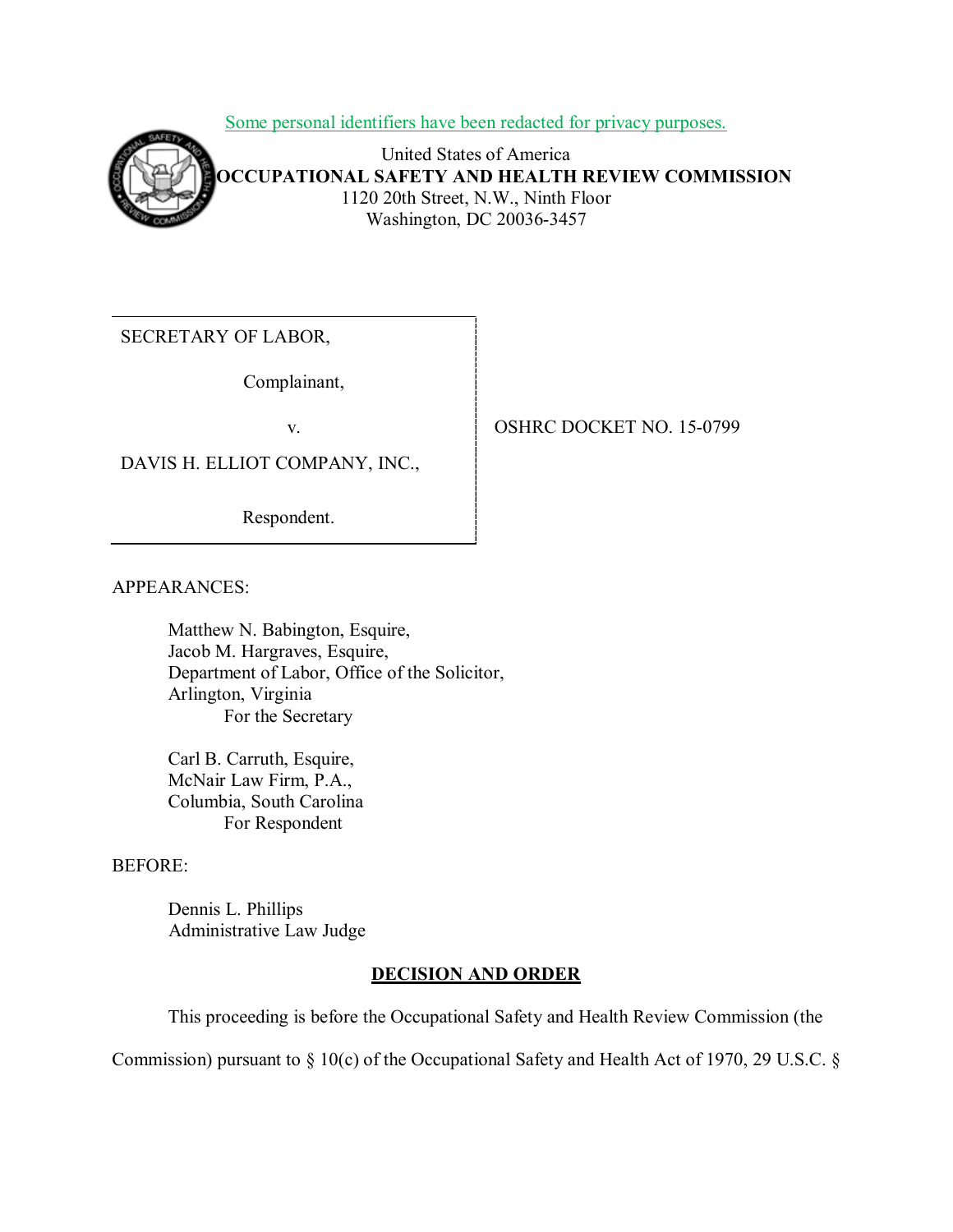659(c) (the Act). On November 3, 2014, employees of Davis H. Elliot Company, Inc. (Elliot or Respondent) were installing missing or stolen neutral conductor wire on a power distribution line (line is used interchangeably with wire) near Goshorn Woods Road, in Cameron, West Virginia (Cameron worksite, worksite or job site). Two of the employees received an electric shock, which resulted in the death of one employee, lineman Greg Pruitt, age  $35<sup>1</sup>$  $35<sup>1</sup>$  $35<sup>1</sup>$  and injury to another, journeyman lineman Christopher Lynn Peterson, then age 34. Compliance Officer (CO) Anthony Milam of the Occupational Safety and Health Administration (OSHA) began his inspection at the Cameron worksite the following day. (Tr. 39, 52-54, 60, 101-02; Exs. 2, C, DHE 00075).

On April 13, 2015, OSHA issued a citation and notification of penalty (Citation) to Elliot. The citation originally alleged three items of serious violations of OSHA's power distribution standard with a total proposed penalty of  $$21,000.<sup>2</sup>$  $$21,000.<sup>2</sup>$  $$21,000.<sup>2</sup>$  Elliot timely contested the citation.<sup>[3](#page-1-2)</sup>

A three-day trial was held in Pittsburgh, Pennsylvania on March 3, 4, and 7, 2016. The Secretary presented testimony from four witnesses: CO Milam; Donnie Smith, a general foreman for Elliot; Messrs. Peterson, and Mark Wells, a distribution systems inspector for

<span id="page-1-0"></span><sup>&</sup>lt;sup>1</sup> Mr. Pruitt worked at Elliot for the second time from about mid-September, 2014 through November 3, 2014. On October 9, 2014, he identified himself as an "A Lineman" on an Elliot Tool Box Talks form. (Ex. D, DHE\_00092). Before that, he worked at Utility Lines Construction Services in a "bucket" from sometime on or after June 14, 2013 through September 7, 2014. He first worked at Elliot as a Low B-lineman from April 9, 2013 through June 13, 2013. Before that, he worked as a Fifth Step Apprentice Lineman, Heavy Equipment Operator and Ground Man at Utility Lines Construction Services from September, 2011 through about April, 2013. From August, 2010 through September, 2011, he worked as a Heavy Equipment Operator and Ground Man at Pike Electric. He worked as a laborer at Olan Pruitt Construction Inc. from February, 1999 through August, 2010. He completed the 11<sup>th</sup> grade at Beaver Creek High School. When completing his Personal Information & Work History for Elliot, dated March 25, 2013, Mr. Pruitt identified Chris Peterson as an "A Lineman", "co-worker" he had known for 2 1/2 years. When completing his Personal Information & Work History for Elliot, dated September 7, 2014, Mr. Pruitt identified Mr. Peterson as a "Friend" he had known for 6 years. (Tr. 373-74; Ex. C, DHE 00053, DHE 00062-74). <sup>2</sup> Citation 1, items 1(a) and 1(b), alleged violations of 29 C.F.R. § 1910.269(a)(4)(viii) and 29 C.F.R. §  $1910.269(c)(4)(ii)(A)$ , respectively.

<span id="page-1-2"></span><span id="page-1-1"></span> $3$  In its amended answer, Elliot set forth an affirmative defense for citation 1, items 1(a) and 3, that as "interpreted by Complainant and applied to the facts of this case, fails to afford a reasonable warning of the prescribed conduct in light of common understanding and practice." Elliot also set forth the affirmative defense of unpreventable employee misconduct for citation 1, item 2. *See* amended answer.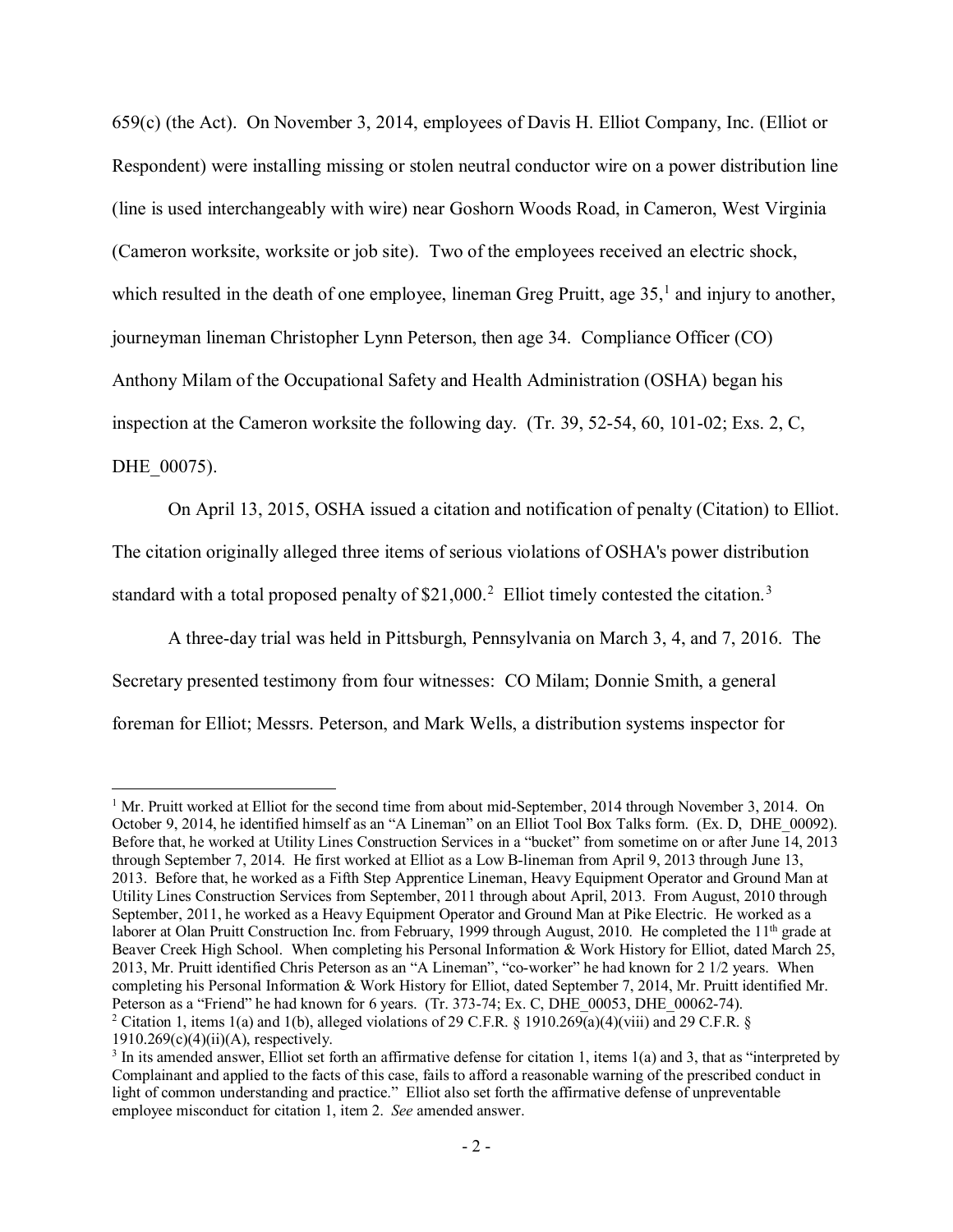American Electric Power (AEP). (Tr. 39, 96, 105, 216). Respondent presented testimony from three witnesses: Donald Adkins, corporate manager of safety and training for Elliot<sup>[4](#page-2-0)</sup>; William Vaden, a general foreman for Elliot; and, Mike Gibson, president of SafeTeach-Global LLC.

At the trial, the Secretary withdrew citation 1, item 1(b), and grouped serious citation 1, items 2 and 3, for purposes of penalty assessment. [5](#page-2-1) Consequently, the modified total proposed penalty in the case is \$14,000. (Tr. 10). Both parties simultaneously filed post-hearing briefs and reply briefs.

The primary issues in dispute are:

1. Did Elliot, through its foreman, adequately assess the environmental conditions at the worksite for safety?

2. Did Elliot take measures to ensure no employee came closer than the minimum approach distance  $(MAD)^6$  $(MAD)^6$  while working on or near energized parts?

3. Did Elliot use an equivalently safe method, while installing the neutral conductor wire, to minimize contact with the overhead energized primary line?

4. Was encroachment of the MAD the result of unpreventable employee misconduct?

### **Jurisdiction**

Based upon the record, the Court finds Respondent, at all relevant times, was engaged in

a business affecting commerce and was an employer within the meaning of sections 3(3) and

3(5) of the Act, 29 U.S.C. §§ 652(3) and (5)*.* [7](#page-2-3) The parties further agree that jurisdiction of this

matter is properly before the Commission. (amended answer, p. 2; Tr. 34-35). The Court

concludes that the Commission has jurisdiction over the parties and subject matter in this case.

### **Background & Job Description**

<span id="page-2-0"></span><sup>4</sup> In a pre-hearing motion the Secretary opposed Mr. Adkins as an expert witness. The motion was denied without prejudice. The Secretary did not renew its objection to Mr. Adkins as an expert during, or after, the trial.  $\frac{5}{10}$  The total proposed penalty for serious Citation 1, grouped items 2 and 3, is \$7,000.

<span id="page-2-1"></span>

<span id="page-2-2"></span><sup>&</sup>lt;sup>6</sup> The definition of MAD is "[t]he closest distance an employee may approach an energized or a grounded object." 29 C.F.R. § 1910.269(x).

<span id="page-2-3"></span><sup>7</sup> Respondent admitted it was engaged in a business affecting interstate commerce and was an employer employing employees. (amended answer, 2; Tr. 34). The record supports these admissions.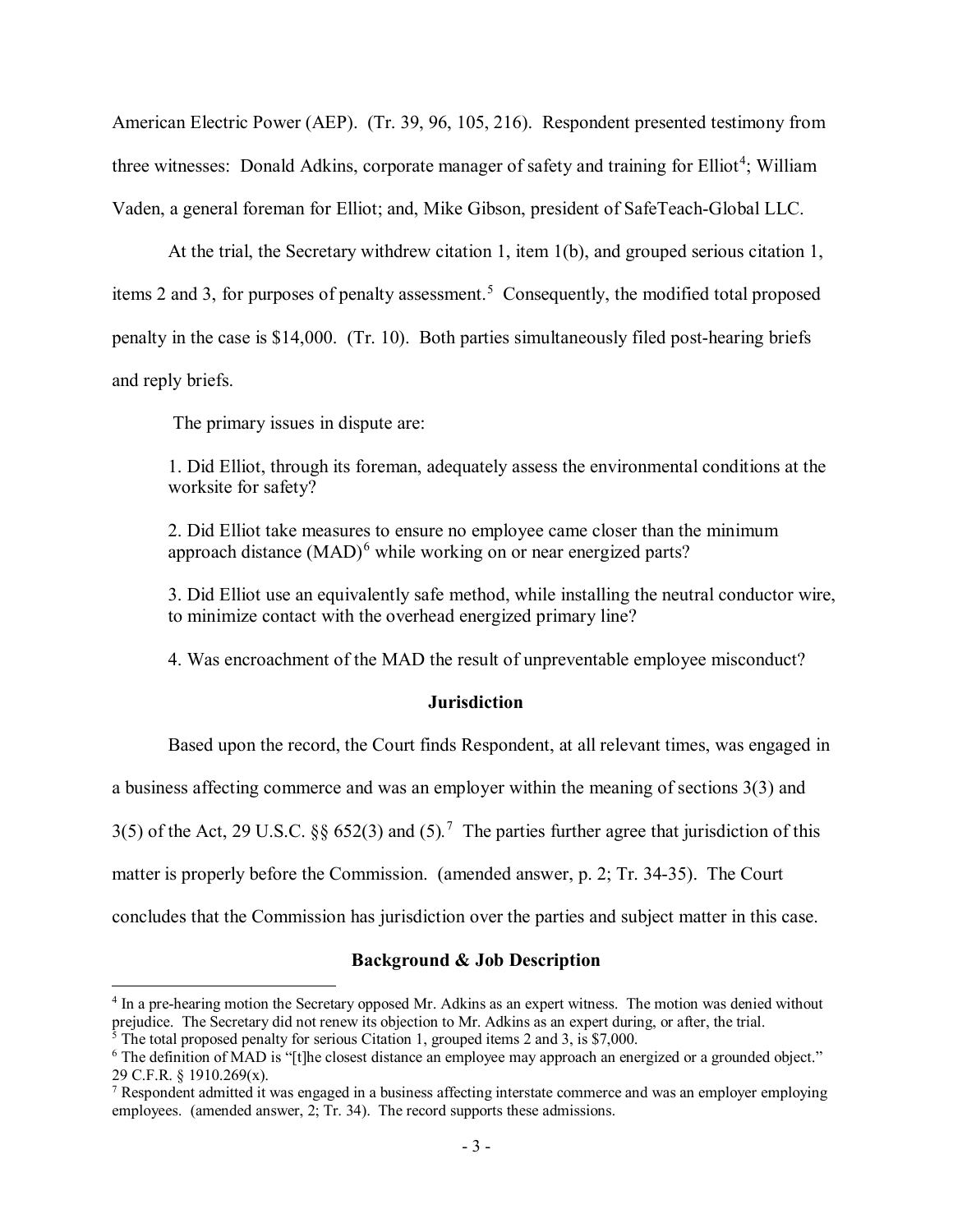Elliot was contracted by a utility company, AEP, to replace missing neutral conductor wire on a powerline at a job site in Cameron, West Virginia. (Tr. 105, 197; Ex. AA). The worksite was located off-road on rural property that included ravines, brushy vegetation, woods, a fence, and bordered an adjacent coal mine. (Tr. 45, 54, 264, 592-93).

Chester Brown, the foreman, and four crew members were installing replacement neutral conductor line the afternoon of November 3, 2014. (Tr. 52, 57). The four employees on the crew were Messrs. Peterson, Pruitt, Travis Wilkes, and Walter Vencill. (Tr. 63). The crew had already installed replacement neutral conductor wire at a different location earlier that day. (Tr. 52, 525).

Chester Brown's November 3, 2014 job briefing<sup>[8](#page-3-0)</sup> document for the worksite noted the assignment as "various locations Goshorn Woods Rd & Dixon Ridge Rd" and included the following "description of work to be performed:"

Install missing neutrals DDE [double dead-end]<sup>[9](#page-3-1)</sup> copper & ACSR [aluminum] wire]<sup>[10](#page-3-2)</sup> – Climbing Poles – Check poles before climbing for rotten or broken – off road on side of mountain – slips, trips, falls – Class 2 & 3 PPE – Work zone set up – Contract flaggers – Watch traffic working behind switch

(Tr. 55-56; Ex. 7).

The electric shock accident occurred at about 3:00 p.m., November 3, 2014. (Tr. 411). The Mine Safety & Health Administration (MSHA) arrived at the worksite later that day.

<span id="page-3-0"></span><sup>8</sup> Elliot's Safety Handbook and Work Process Manual stated:

<sup>1.01</sup> Job Briefing

Before starting each job, the employee in charge shall conduct a job briefing with the employees involved. The briefing shall cover such subjects as hazards associated with the job, work procedures involved, special precautions, energy source controls, and personal protective equipment requirements.

<sup>(</sup>Ex. A, DHE\_00240).

<span id="page-3-1"></span> $9 \text{ Mr. Peterson}$  testified that "double dead-end" references the way wire being pulled is connected to an actual pole. (Tr. 56).

<span id="page-3-2"></span> $10$  Mr. Peterson testified that ACSR refers to the aluminum wire being pulled at the worksite and used to replace the missing copper wire. He said it was number 2 aluminum ACSR wire that was "a little bit bigger than my finger." (Tr. 57, 64).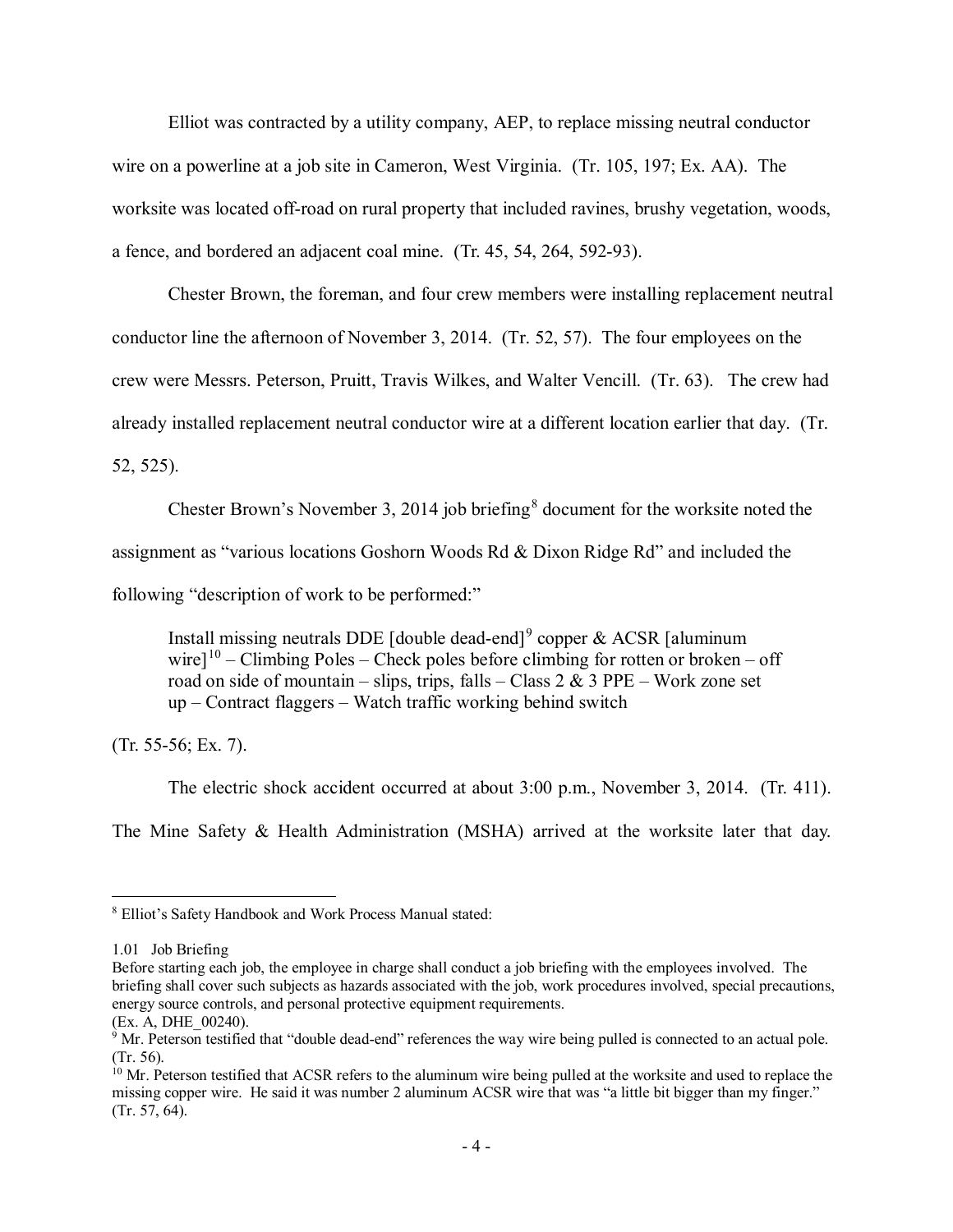MSHA collected information to determine whether MSHA or OSHA was responsible for the accident investigation. (Tr. 276).

#### *Power Line Installation Methods*

Installation of the wire on a powerline is referred to as stringing or pulling wire. (Tr. 69- 70, 79). The installation can be done by either pulling line on the ground near the poles (groundpulling) or directly overhead at the pole-top level. (Tr. 70). At the Cameron worksite, the crew was using a ground-pulling method to install the neutral conductor wire. (Tr. 70).

#### *Pulling Wire at the Pole-Top Level*

To pull wire overhead at the pole-top level, the pull of the wire is done under tension with machines at each end of the pull. (Tr. 71-75). Stringing blocks, attached at the top of each pole, guide the wire at approximately the point where the wire will be fastened onto the poles. (Tr. 348, 350). A pulling rig machine is at one end of the installation path and a wire rig machine, which holds the spool of new wire to be installed, is at the other end of the installation path. (Tr. 71-72). A rope wound on the pulling rig's reel is pulled through the stringing blocks on the poles and attached to the end of the wire on the wire rig to pull the wire through the stringing blocks. (Tr. 73, 349-354). The pulling rig then winds up the rope, which pulls wire from the reel through the stringing blocks. (Tr. 73-74). The wire rig has a gear-driven tensioner with a throttle that controls the speed of the wire as it is pulled off the reel. (Tr. 72-73). The pulling rig is gear driven with a brake to prevent reverse-spooling of the wire. (Tr. 73). The tension on the wire is adjusted and maintained to prevent contact with the existing energized line during the pull. (Tr. 354). Typically, pulling wire at the pole-top level is done in close proximity to the energized powerline and may be as close as one foot. (Tr. 352, 354). After the wire has been pulled through all the blocks, each end is secured to its permanent position on the poles at each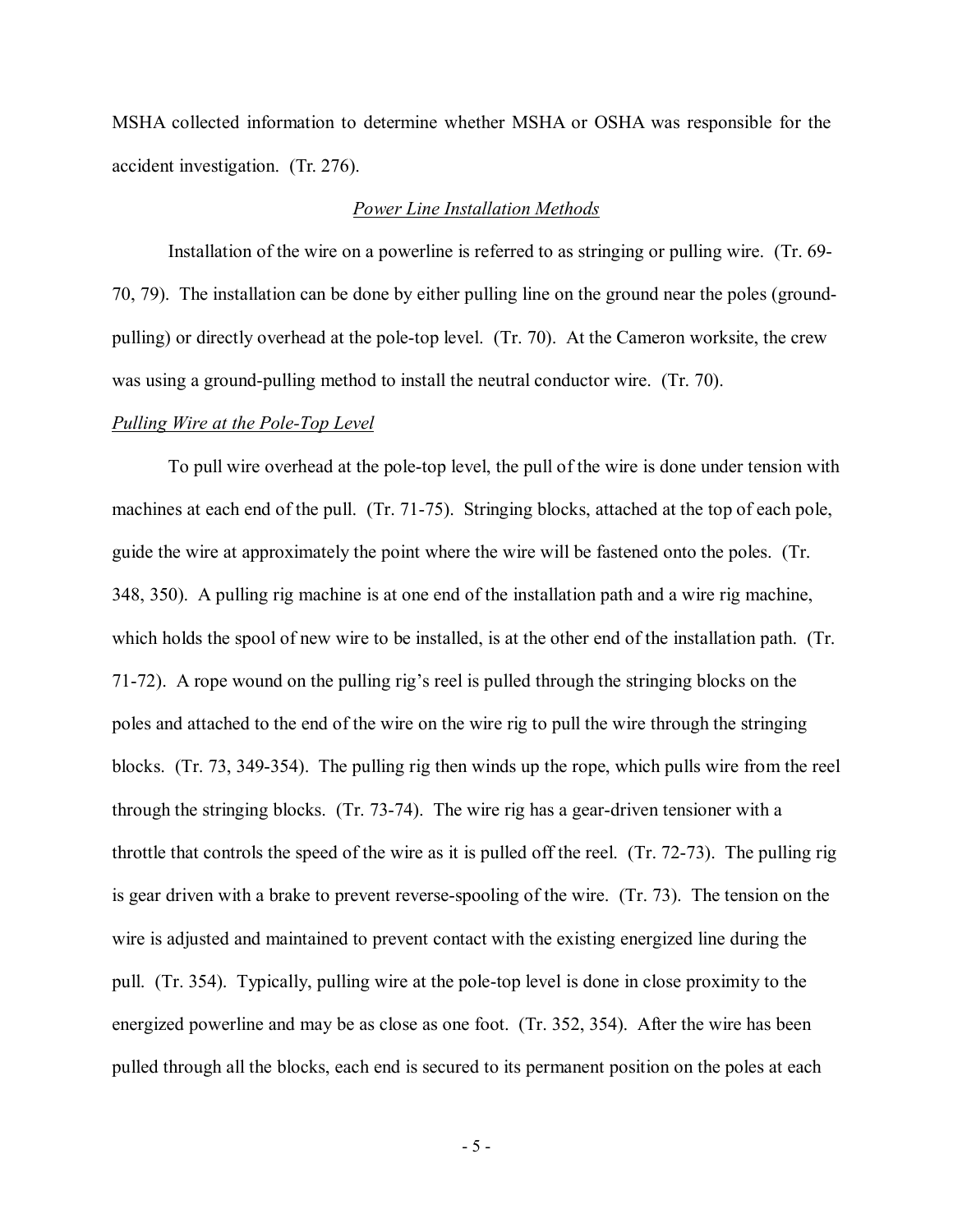end of the pull. (Tr. 351). The tension on the wire is adjusted to achieve the correct amount of sag in the spans between the poles. (Tr. 352). The wire is then removed from each stringing block and attached to its permanent position on each pole. (Tr. 352).

### *Ground-Pulling*

Ground-pulling starts with the crew pulling the wire from the reel and placing it on the ground next to the poles along the powerline's path. (Tr. 78). At the Cameron worksite, the wire unspooled from a device called the Reel Thing. (Tr. 345-46). The Reel Thing was a freestanding device suspended above the ground by either a boom truck or digger derrick. (Tr. 345-46). The wire unspooled freely from the reel as it was manually pulled by a lineman. (Tr. 345). Because there was no brake mechanism on the Reel Thing, someone stood next to it and used a shovel or foot to slow the reel to prevent any over-spooling. (Tr. 360-62). After the wire is pulled and laid out on the ground for the entire length of powerline being replaced, it is then pulled up and attached to each pole. (Tr. 356-57). An employee climbs the pole or works from a bucket truck to attach the line to the top of each pole. (Tr. 54, 78).

### *The Job at the Cameron Worksite*

Several diagrams and photographic exhibits showing the layout and positions of poles at the Cameron worksite were entered into the record. (Exs. 2-6, G-I, K-AA). These exhibits plus witness testimony are the primary source of the worksite description that follows.

The worksite was in a rural area off-road in fields that were brushy and hilly. (Tr. 45, 54, 264, 592-93). The powerline consisted of a single "phase"<sup>[11](#page-5-0)</sup> with a neutral line below it. (Tr. 368). Because the neutral line had been stolen, Elliot was assigned to install a replacement

<span id="page-5-0"></span> $11$  "Phase" refers to a hot, live, energized primary wire. (Tr. 368).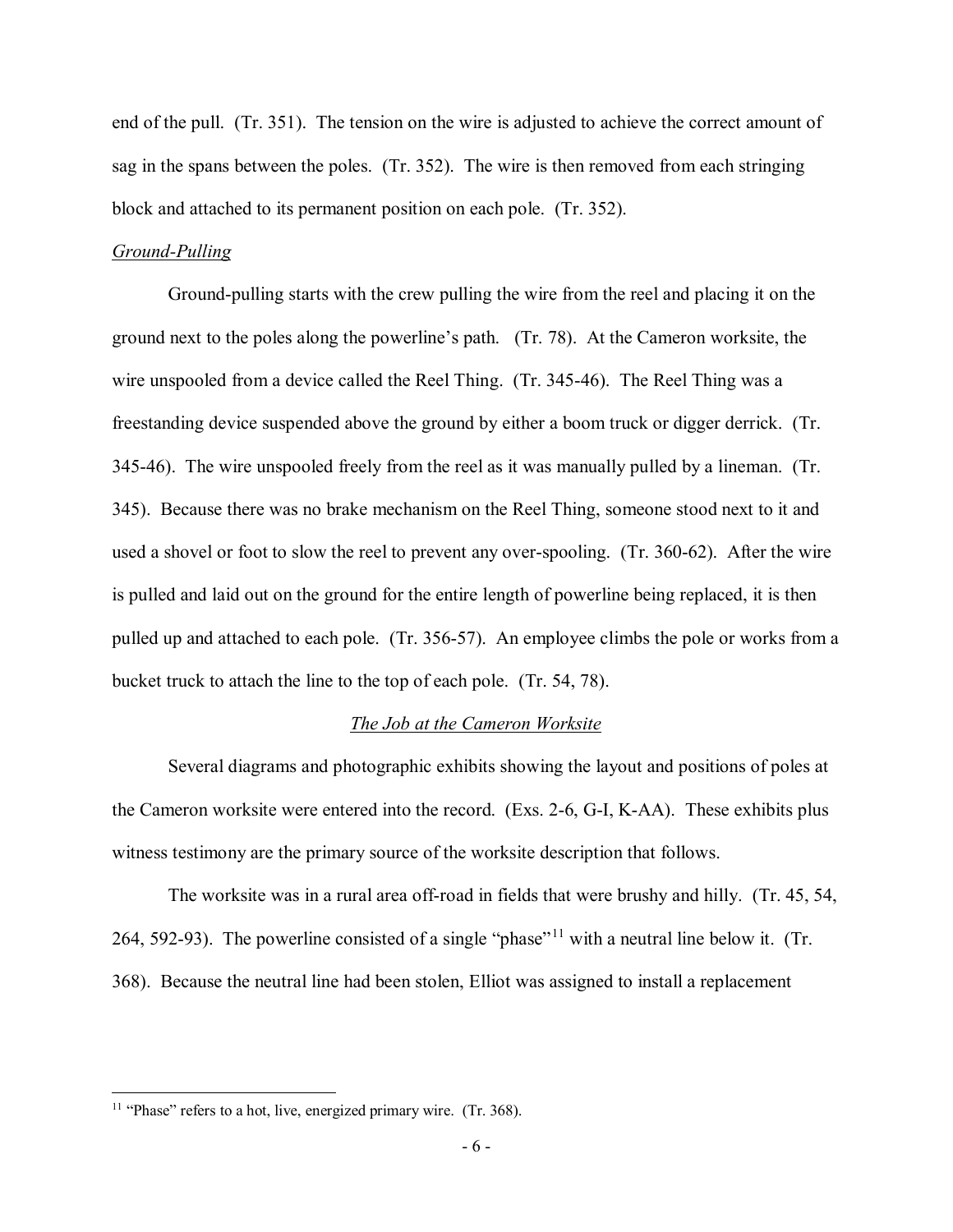neutral line.<sup>[12](#page-6-0)</sup> (Tr. 329-31). The first step in replacing the neutral conductor line at the worksite was ground-pulling the replacement wire along the path of the powerline. (Tr. 54).

Eight electrical poles were the focus of the line replacement job at the worksite.  $^{13}$  $^{13}$  $^{13}$  The replacement neutral line was to be installed for several spans<sup>[14](#page-6-2)</sup> along two legs of the powerline. The distance, or span, between each pole ranged from about 202 feet to about 304 feet. (Ex. 4). The first leg consisted of five poles, in a relatively straight line, between the adjacent coal mine's parking lot, down a hill, and up the next hill. The five poles for this leg, starting from the mine parking lot, are designated as the K-pole (pole #980), the J-pole (pole #979), the danger-pole  $(\#978)^{15}$  $(\#978)^{15}$  $(\#978)^{15}$ , the turn-pole (pole  $\#977$ ), and the N-pole (pole  $\#976$ ). The total distance from the K-pole (pole #980) (near the mine parking lot) to the N-pole (pole #976) on the opposite hill was approximately 961 feet. (Ex. 4).

The shorter leg of the powerline replacement job was three poles set in a line, at a near 90-degree angle to the other five poles, from the turn-pole (pole #977) to a pole (pole #1046) located across Goshorn Woods Road. (Exs. 2, 4). The reel truck was parked next to Goshorn Woods Road. (Tr. 60). The replacement line first ran from the reel truck to pole #1045. The new line continued from that pole for one span to the next pole, #1044, and then for another span to the turn-pole (pole #977). When standing with Goshorn Woods Road at one's back and facing the turn-pole (pole #977), the N-pole (pole #976) was to the left of the turn-pole (pole #977) and the danger-pole (pole #978), J-pole (pole #979), and K-pole (pole #980) were to the

<span id="page-6-0"></span> $12$  Mr. Peterson testified that the old copper neutral wire that was missing was worth a lot of money if taken to a scrap dealer. He said the neutral wire provides system ground protection to protect equipment from burning up. (Tr. 52-53).

<span id="page-6-1"></span><sup>&</sup>lt;sup>13</sup> These eight poles will be referred to by poles  $\#1046$ ,  $\#1045$ , and  $\#1044$ , "N-pole" (also known as (aka) "pole #976"), "turn-pole" (aka as the "junction-pole" or "pole #977"), "danger-pole" (aka "pole #978"), "J-pole" (aka "pole #979"), or "K-pole" (aka "pole #980"), and/or by the last 3 or 4 digit number that appears on the pole map in Exhibit 4. Each pole has been named for the purpose of clarity and consistency. There are multiple exhibits in the record where poles are shown. (e.g. Exs. 2-4, H).

<span id="page-6-2"></span> $14$  A span is the distance from one pole to the next pole.

<span id="page-6-3"></span><sup>&</sup>lt;sup>15</sup> Pole #978 was referred to as the danger-pole because it was marked and not safe to climb. (Tr. 595).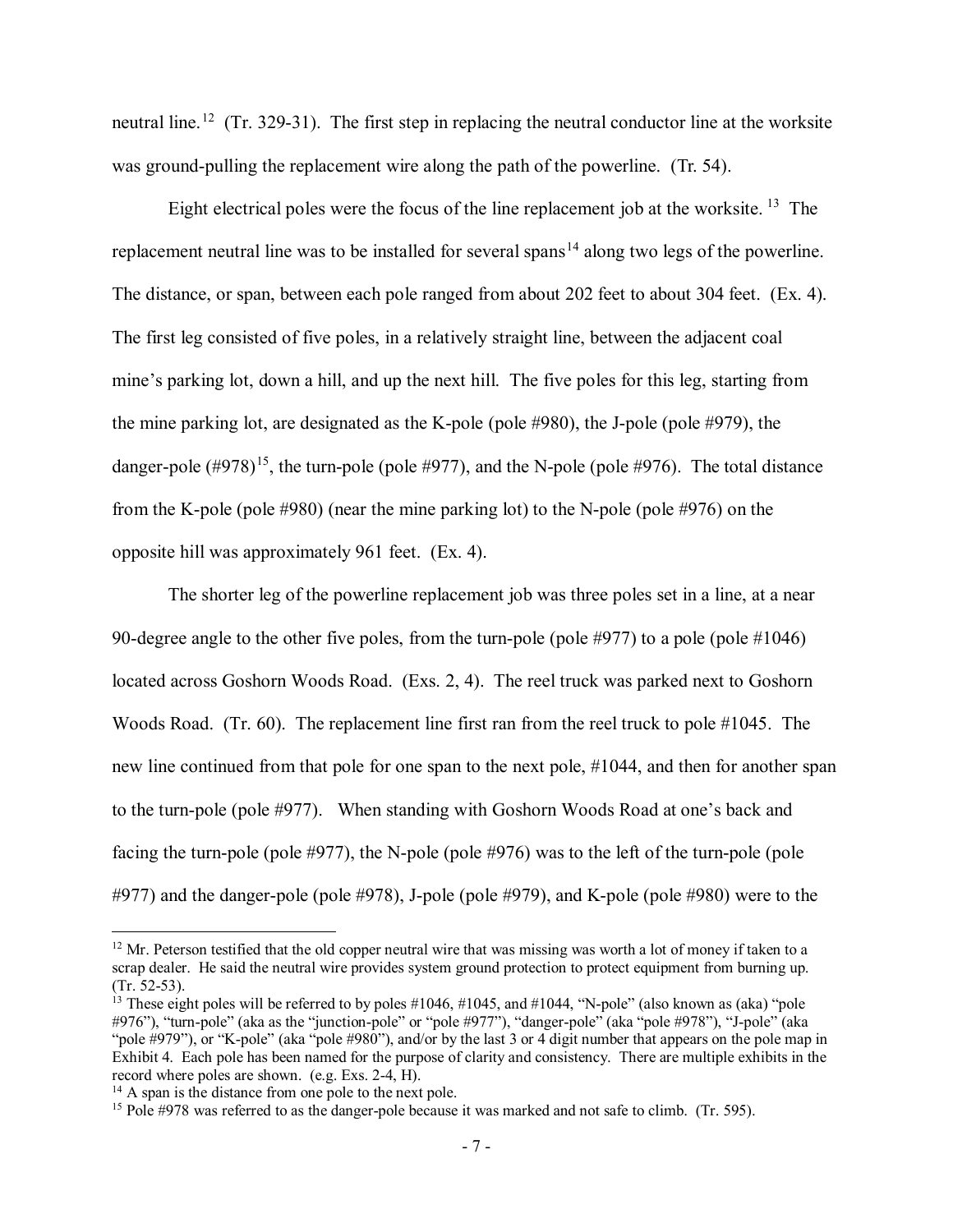right. (Exs. 2, 4). The total distance from Goshorn Woods Road to the turn-pole (pole #977) was approximately 887 feet. (Ex. 4). The pole designated as pole #1046 was located behind the reel truck across Goshorn Woods Road. (Ex. 4).

The worksite's ground-pull began at the reel truck. (Tr. 60-61; Ex. 2). Foreman Chester Brown stayed at the reel truck to monitor the wire as it unspooled from the reel. (Tr. 64, 197, 362). Messrs. Pruitt, Peterson, and Wilkes pulled the wire for the spans from the reel truck to the turn-pole (pole  $\#977$ ).<sup>[16](#page-7-0)</sup> Mr. Vencill carried tools. (Tr. 63-64; Exs. 2, 4).

The path from the reel truck extended downhill approximately 280 feet to pole #1045, which was in a ravine, then progressed 303 feet across the ravine and uphill to the pole #1044. (Tr. 592-94; Exs. 2, 4). Uphill from pole #1044, approximately another 304 feet, was the turnpole (pole #977). (Tr. 592-94; Exs. 2, 4). Mr. Peterson testified that the terrain between the reel truck and the turn pole was "[s]lick, a few creeks, some briars, kind of growed up area." He found it difficult to traverse. (Tr. 63).

A turning-block (also referred to as a "stringing block", "pulley" or "roller") was installed on the turn-pole (pole #977) at about waist height.<sup>[17](#page-7-1)</sup> (Tr. 61, 92-93, 171, 563; Ex. 2). The wire ran through the turning-block and the block temporarily directed the wire for the 90 degree turns to the left and right of the turn-pole (pole #977). (Tr. 62, 171).

The crew placed the wire through the turning block to direct the wire to the left of the turn-pole for the one span pull to the N-pole (pole #976). (Tr. 61, 563). From the turn-pole (pole  $\#977$ ), Mr. Peterson pulled the wire by himself<sup>[18](#page-7-2)</sup> approximately 224 feet up a steep hill to

<span id="page-7-0"></span><sup>&</sup>lt;sup>16</sup> Members of the crew wore their hard hats, safety glasses, work boots and leather gloves that were not insulated. (Tr. 64).

<span id="page-7-2"></span><span id="page-7-1"></span><sup>&</sup>lt;sup>17</sup> Mr. Peterson testified that a turning-block was like a pulley. He said it has an eye on it where a rope can be tied through or a bolt can be hooked onto it. A block can be put on a pole and it can be used to pull up <sup>18</sup> Mr. Adkins inaccurately testified that both Messrs. Pruitt and Peterson pulled the wire to the left and up the hill to N-pole (pole #976). (Tr.460-61).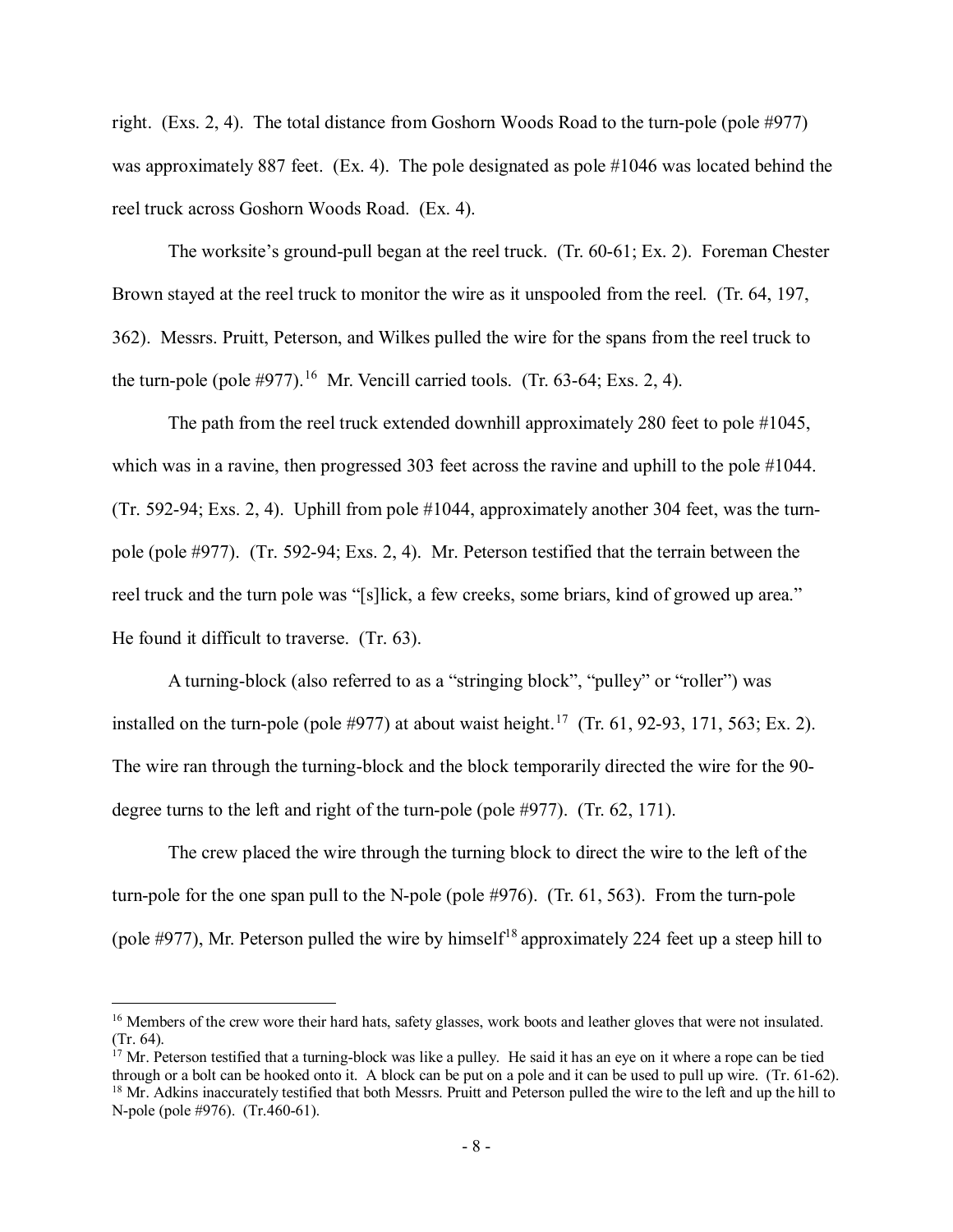the N-pole (pole #976), with Messrs. Pruitt and Wilkes pulling slack through the block at the turn-pole. (Tr. 65, 594; Exs. 2, 4). When Mr. Peterson finished pulling the wire to the N-pole (pole #976), he left the wire's end there and returned downhill to the turn-pole (pole #977). (Tr.  $65$ ; Ex. 2). The wire was then cut at the turn-pole (pole  $\# 977$ ). Wire emanating from the reel was then re-threaded through the roller in the stringing block at the turn-pole (pole #977) to use for the pull to the right of turn-pole (pole #977). (Tr. 65).

After the wire was re-threaded, more wire from the truck's reel was pulled through the turn-block 90 degrees to the right for the remaining three spans of the pull. (Tr. 61, 171, 291, 563; Ex. 2). Mr. Peterson told Mr. Wilkes to go back to the reel truck to help Mr. Vencill with the tools. Messrs. Peterson and Pruitt would finish the pull by themselves.<sup>19</sup> (Tr. 65). No one remained at the turn-pole (pole #977) pulling slack. (Tr. 418-19). Messrs. Peterson and Pruitt then pulled the wire for one span from the turn-pole (pole #977) to the danger-pole (pole #978). (Tr. 61, 595; Ex. 2). The danger-pole (pole #978) was at the bottom of the ravine, about 258 feet downhill from the turn-pole (pole #977). (Tr. 594-95; Ex. 4).

Messrs. Peterson and Pruitt continued the pull for the next span from the danger-pole (pole #978) approximately 277 feet uphill to the J-pole (pole #979). (Tr. 65-66, 207-09). The third span was approximately 202 feet uphill from the J-pole (pole #979) to the K-pole (pole #980). (Tr. 209, 593; Ex. 4). The parking lot for the coal mine was another approximately 329 feet uphill from the K-pole (pole #980). (Tr. 593; Ex. 4).

<span id="page-8-0"></span><sup>&</sup>lt;sup>19</sup> CO Milam testified that either Messrs. Wilkes or Vencill was located somewhere between pole #s 1044 and 1045 at the time of the accident while heading back with tools to the reel truck located at Goshorn Woods Road. (Tr. 192- 96; Exs. 2, at "U", near "C", 4). The CO did not know where Mr. Vencill was specifically standing at the time of the accident. (Tr. 193). He testified that Chester Brown was operating the brake reel at the "Truck and Wire Reel" at Goshorn Woods Road at the time of the accident. (Tr. 197; Ex. 2). Mr. Adkins testified that Mr. Vencill was traversing up and down the hill between the turn-pole (pole #977) and the reel truck at the time of the accident. (Tr. 418-19). He further said that Mr. Wilkes was "approximate[ly] 10 feet from the turn-pole when the accident happened." (Tr. 419). The Court finds that when the accident happened Mr. Wilkes was about 10 feet from the turn-pole (#977) and Mr. Vencill was between pole #s 1044 and 1045. (Tr. 192-96, 419; Ex. 2).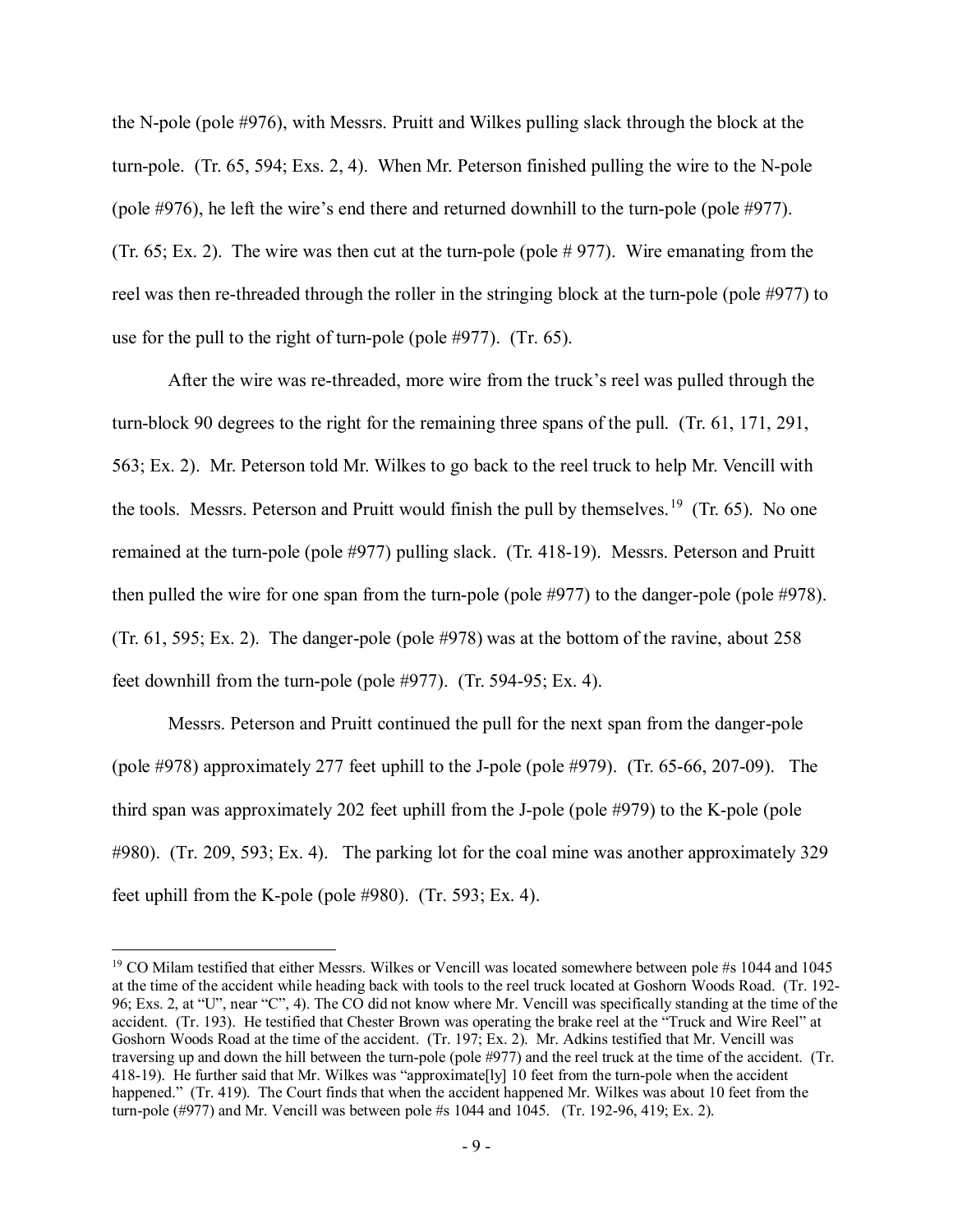The pull for the two spans from the turn-pole (pole #977) to the danger-pole (pole #978) and from the danger-pole (pole #978) to the J-pole (pole #979) was uneventful. While pulling the wire in the span from the J-pole (pole #979) to the K-pole (pole #980), the wire made contact with the 7200 volt energized primary line overhead. (Tr. 66, 177). The resulting electrical shock seriously injured Mr. Peterson and killed Mr. Pruitt. (Tr. 66, 17).

### **Relevant Testimony**

## *Christopher Lynn Peterson*

 $\overline{a}$ 

Mr. Peterson had a total of eight to nine years of experience in the electrical industry during which he worked for four or five companies.<sup>20</sup> (Tr. 40, 42). At the time of the accident, Mr. Peterson had worked for Elliot since about September 29, 2014. He testified that he pulled wire over the ground on one or two other occasion(s) during that 35 day period. (Tr. 40-41, 86-87; Ex. D, DHE\_00079). He had previously worked for Elliot from about April 9, 2013 through June 13, 2013.<sup>21</sup> (Tr. 42-43, 373; Ex. D, DHE\_00077, DHE\_00086). Elliot did not provide Mr. Peterson with any training<sup>[22](#page-9-2)</sup> on pulling lines over uneven terrain or pulling lines when the lines come under resistance during either period of his employment at Elliot.<sup>23</sup> (Tr. 48-50).

Most of Mr. Peterson's work experience had been the replacement and repair of energized lines for upgrade, replacement, and storm damages. (Tr. 43-44). He had worked in

<span id="page-9-2"></span> $22$  Mr. Adkins, the person at Elliot responsible for providing safety and training oversight, admitted that before the accident Elliot did not have any specific work rules, or formal training, specific training topics or classes, concerning: 1) pulling wire on the ground, 2) pulling lines over uneven terrain, 3) pulling lines when encountering resistance or when the line came under tension, or 4) anything like that. Mr. Adkins testified that these were matters "that people learn as they progress" through on the job training. (Tr. 455-57). He further admitted that "[t]here is no documented pulling on the ground training"; including training over uneven terrain or pulling lines when facing resistance or counter resistance, by Elliot associated with Messrs. Peterson and Pruitt. (Tr. 458-59).

<span id="page-9-0"></span><sup>&</sup>lt;sup>20</sup> Mr. Peterson's educational background indicated that he was awarded a certificate of high school equivalency (GED). (Ex. D, DHE  $00084-87$ ).

<span id="page-9-1"></span><sup>&</sup>lt;sup>21</sup> When completing his Personal Information & Work History for Elliot, dated September 19, 2014, he identified Chester Brown as a "Friend" he had known for nine years. (Ex. D, DHE\_00087).

<span id="page-9-3"></span><sup>&</sup>lt;sup>23</sup> Mr. Peterson testified that it becomes more difficult to physically pull line off the back of a reel truck over the shoulder because the weight of the wire "gets heavier the more that's laid out." (Tr. 49, 88). He also stated materials on the ground, including fences, trees, and bushes also make it harder to pull line. (Tr. 50).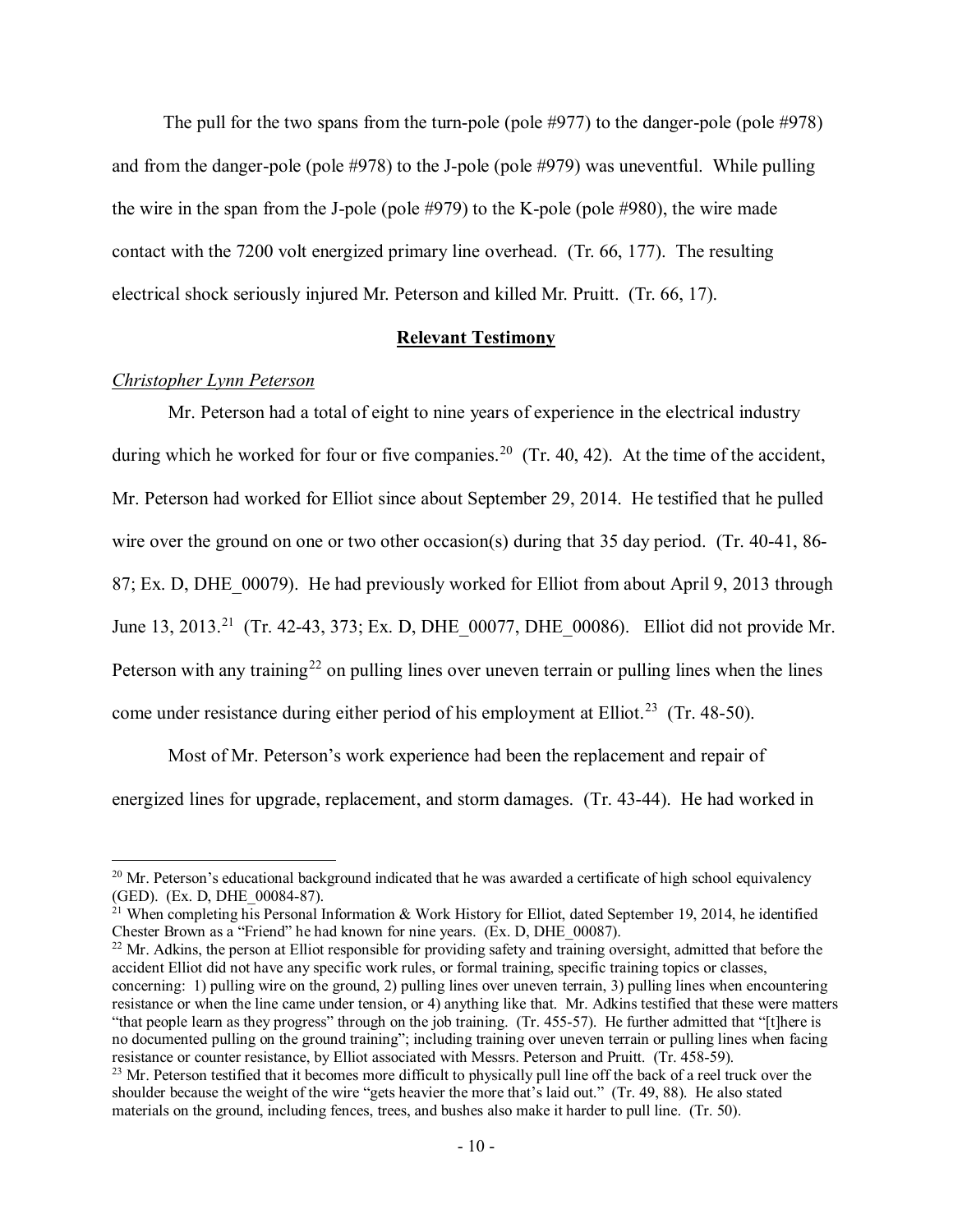several areas of the country; including North Carolina, Maryland, Washington, D.C., Oklahoma, and Tennessee. (Tr. 42-45).

Mr. Peterson worked as a lineman at Pike Electric from June, 2006 through September, 2010. (Ex. D, DHE  $\alpha$  00085). He had been a journeyman lineman<sup>24</sup> from August, 2011 through about March, 2013 at Utility Lines Construction Services<sup>[25](#page-10-1)</sup> and had twice been the foreman at companies other than Elliot on jobs where the line was pulled on the ground.<sup>[26](#page-10-2)</sup> On October 9, 2014, he identified himself as a Journeyman Lineman on an Elliot Tool Box Talks form. (Ex. D, DHE 00092). As a journeyman lineman, he had worked out of a bucket truck and otherwise, close to, and in the proximity of, energized lines. (Tr. 41, 67, 85-86; Ex. D, DHE\_00085). He said he had primarily worked on flat land. (Tr. 92). Mr. Peterson explained that stringing line is a standard skill for a lineman and a journeyman lineman is expected to know how to string wire. (Tr. 87, 98). Additionally, when new wire is being installed, a lineman is expected to not damage the wire. (Tr. 87). He also stated that when ground pulling, wire can get snagged or hung-up; when it does you go back and fix it. (Tr. 88-89).

Mr. Peterson explained that stringing line is a term that refers to pulling or installing new wire and can be done either by pulling line on the ground or by stringing at the pole-top.<sup>[27](#page-10-3)</sup> (Tr. 69-70). At the trial in this case, Mr. Peterson testified that stringing and pulling wire are the "same thing."<sup>28</sup> (Tr. 70). When ground pulling, the wire is pulled manually from the reel and

 $24$  According to Mr. Adkins, a journeyman lineman is at the top of his field. (Tr. 343).

<span id="page-10-1"></span><span id="page-10-0"></span><sup>&</sup>lt;sup>25</sup> Mr. Peterson again worked as a journeyman at Utilities Lines Construction from November, 2013 through April, 2014. (Ex. D, DHE\_00088).

<span id="page-10-2"></span><sup>&</sup>lt;sup>26</sup> When working as a foreman, Mr. Peterson testified that he performed job hazard assessments where it was important to physically examine all of the areas employees would work. (Tr. 68). He said that Chester Brown was responsible for performing the job hazard assessment at the worksite. He also said he expected Chester Brown had performed a physical evaluation of all of the area where Mr. Peterson was going to walk and pull wire. (Tr. 91). <sup>27</sup> Mr. Peterson testified that he had never done overhead, by hand, stringing (non-machine) at the pole-top on a reconductive job. (Tr. 76-77).

<span id="page-10-4"></span><span id="page-10-3"></span><sup>&</sup>lt;sup>28</sup> Mr. Peterson had previously stated at a deposition in another case that "pulling wire and stringing wire are two separate things." (Tr. 81). Very shortly thereafter at the deposition he stated that pulling wire and stringing wire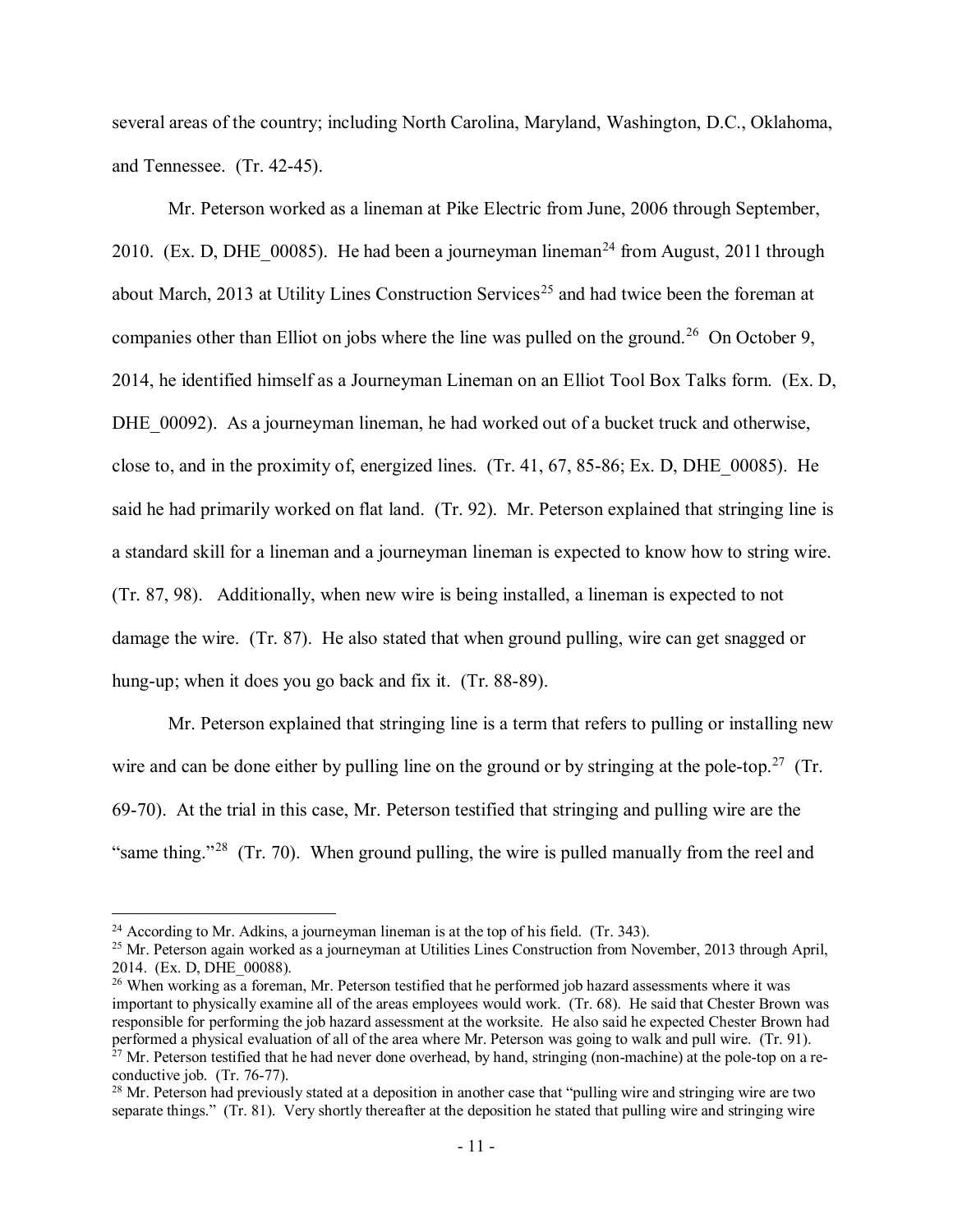the wire drags on the ground behind the lineman. (Tr. 77-78). The wire is laid along the path of the powerline next to the poles where the line will later be installed at pole-top. (Tr. 78). Mr. Peterson said he did not wear his insulating gloves and sleeves when ground-pulling wire at the worksite because he did not anticipate that the new wire was going to be energized until such time as the wire was deliberately lifted to pole-top.<sup>29</sup> (Tr. 78-79).

After arriving at the Cameron worksite sometime after lunch,<sup>30</sup> Chester Brown conducted a 5-10 minute job briefing with the crew, and included information that the terrain would have a creek, swamp, and fences as obstructions.<sup>[31](#page-11-2)</sup> (Tr. 52-54, 57-58, 84-85). The foreman described the plan for the wire replacement to the crew. The crew would first pull the replacement wire from the reel truck to the turn-pole (pole #977). (Tr. 61-62). A stringing block would then be installed on the turn-pole (pole #977). (Tr. 61-62). The wire would then be pulled through the stringing block and uphill for one span to the left. (Tr. 61-62). The wire would be cut at the turn-pole (pole #977) and pulled through the stringing block for several spans to the right of the turn-pole (pole #977). (Tr. 61-62). Mr. Peterson testified that there was no discussion of any differences in the elevation in the areas where he would be pulling line or of any "dangerpole."[32](#page-11-3) Mr. Peterson testified there was also no discussion of the potential for uplift due to the hilly terrain and nothing about the conductor wire potentially contacting the overhead energized

was the "same thing." (Tr. 94-95). The Court does not find that this discrepancy impeached Mr. Peterson's credibility in any way.

<span id="page-11-0"></span><sup>&</sup>lt;sup>29</sup> Mr. Peterson knew that the overhead power lines at the worksite were energized. (Tr. 85). He said that the voltage in the overhead lines was 7200 volts. (Tr. 95, 329).

<span id="page-11-1"></span><sup>&</sup>lt;sup>30</sup> The crew and Chester Brown signed the job briefing that listed the anticipated hazards discussed. The Job Briefing is dated "11/3/14" and showed a time of "8:00 am." (Tr. 55, 68, 84; Ex. 7). This discrepancy as to the time shown on the Job Briefing form and the actual time the job briefing occurred has not been fully explained. Crediting Mr. Peterson's testimony, the Court finds Chester Brown conducted his job briefing at the worksite sometime after lunch, November 3, 2014. (Tr. 52-54, 57-58, 84-85).

<span id="page-11-2"></span> $31$  Mr. Peterson testified that the terrain at the worksite was "[s]teep and hilly, rugged, slick." He also stated that he had never pulled line in any such similar terrain before November 3, 2014. (Tr. 45-46).

<span id="page-11-3"></span><sup>&</sup>lt;sup>32</sup> Mr. Peterson testified that "danger-pole" meant "a bad pole, rotten pole, to be replaced, leaning." (Tr. 59).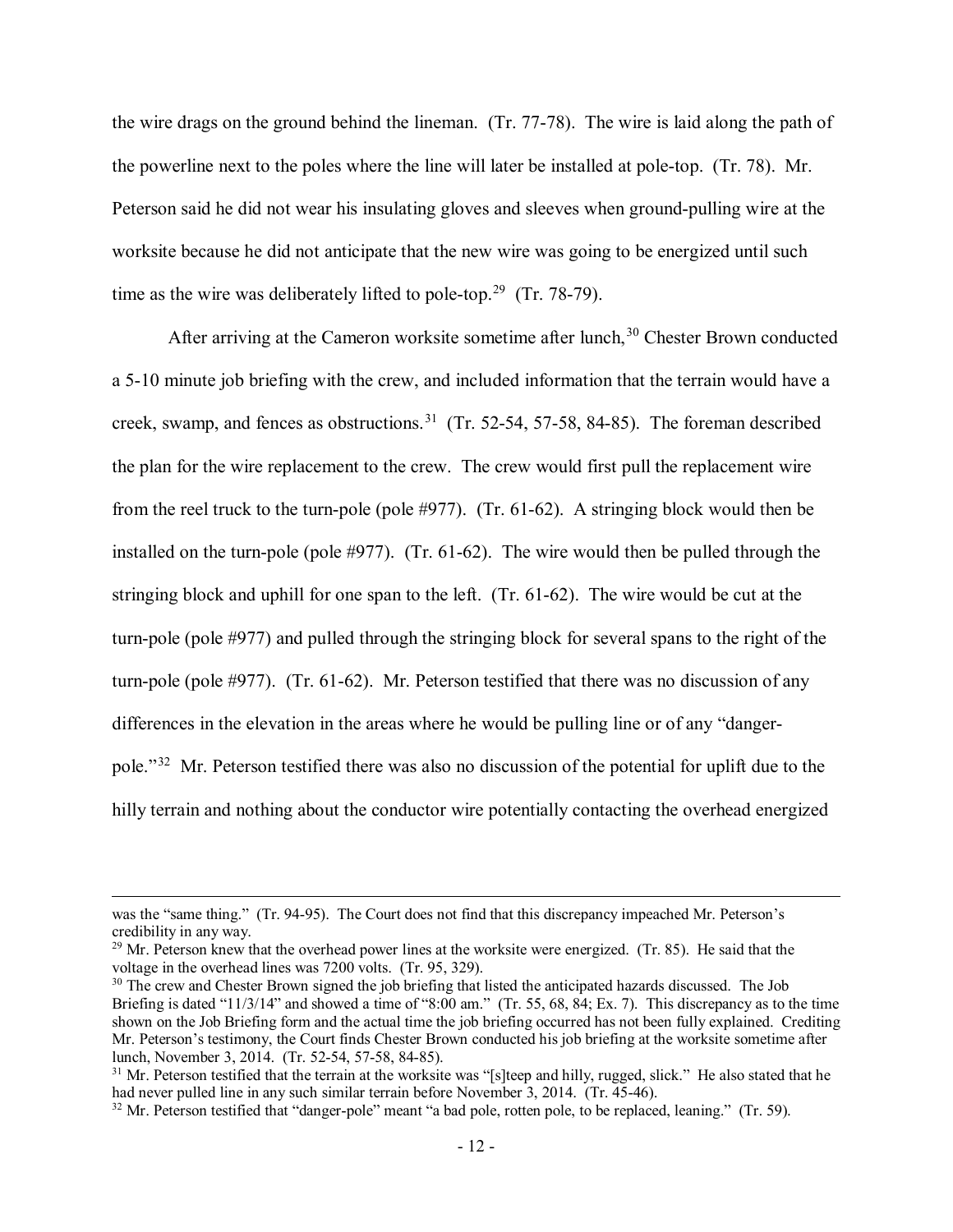line. (Tr. 57-58). Mr. Peterson testified that Foreman Chester Brown provided no other

information to the crew after the crew reached the worksite. (Tr. 57).

After describing how the crew performed its work at the job site consistent with the work

described in the above "Background and Job Description" section, Mr. Peterson testified that

after pulling wire beyond the J-pole (pole #979), [redacted]. [redacted].<sup>[33](#page-12-0)</sup> (Tr. 66-67, 95, 139-

40; Ex. 5, pp. 15-16). Mr. Pruitt died from the electrical shock. (Tr. 95). [redacted]. (Tr. 66).

Mr. Peterson had no recollection of the wire being harder to pull than usual when he and

Mr. Pruitt were pulling it up the hill past the danger-pole (pole #978). (T. 67).

Q: Generally speaking what was your experience pulling the wire that day? A: I mean by the time we had started from the junction pole [turn-pole, pole #977] it had done got heavy and it was nose to the grindstone, we were both bent over pulling all we could pull with it. Q: Do you have any recollection of the wire getting difficult to pull, more difficult than usual, any time before the accident? A: No, sir, not that I've seen in the previous and past. I mean the further you get out away from the truck, the harder the wire is to pull, in all jobs. Q: Do you have any recollection of telling anyone after the accident that it got difficult to pull right before the accident? A: I don't remember that. (Tr. 67).

Mr. Peterson testified that no action he took at the worksite was inconsistent with

any training Elliot had provided him, any of Elliot's safety policies, or Foreman Chester

Brown's directions. (Tr. 69).

# *Anthony Milam, OSHA CO*

CO Anthony Milam arrived at the Cameron worksite in the late morning/early afternoon

of November 4, 2014, the day after the accident. (Tr. 101-02). This was the CO's first electrical

inspection on a power company's side of the distribution system; other electrical-related

<span id="page-12-0"></span> $\overline{a}$ <sup>33</sup> Mr. Peterson has brought a civil case against Elliot. (Tr. 59).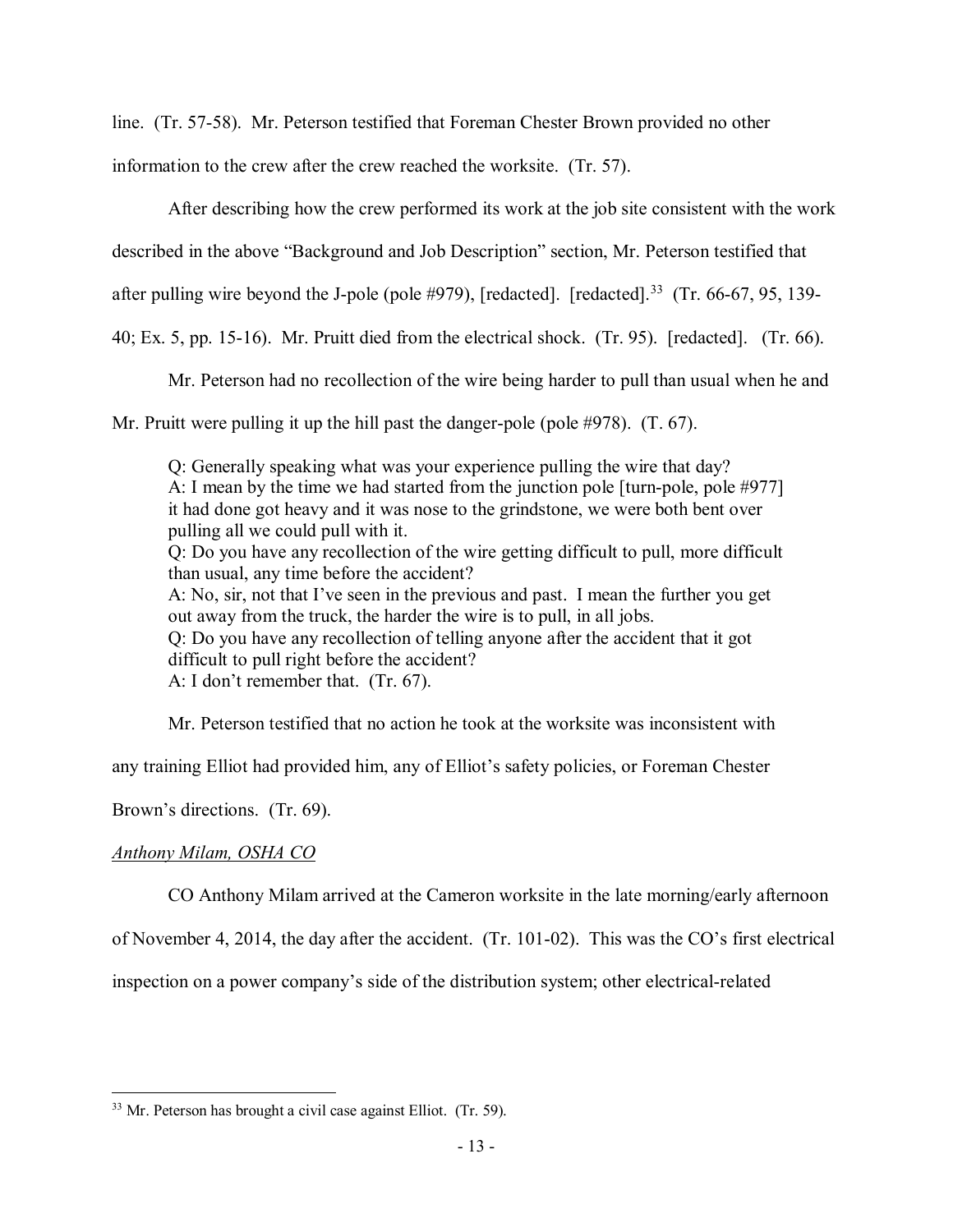inspections had been from the consumer's side of the system.<sup>[34](#page-13-0)</sup> (Tr. 100, 178). He met with representatives of Elliot and AEP in the coal mine parking lot adjacent to the worksite and conducted his opening conference with Elliot's representatives, Messrs. Chester Brown and Adkins. (Tr. 102-04; Ex. 2). He gathered preliminary information about the company and the accident while waiting for MSHA to release the site to OSHA for inspection. (Tr. 103).

After MSHA released the site, the CO conducted a walk-through inspection of the worksite and took photographs. (Tr. 140; Ex. 5). He also interviewed employees and management at the worksite that day.<sup>35</sup> (Tr. 140).

During his walk-through of the site, the CO was accompanied by Messrs. Adkins, Wells, Smith (in part) and Chester Brown. (Tr. 142, 230-31). CO Milam walked from the coal mine parking lot down to the location of the accident, which was between the K-pole (pole #980) and the J-pole (pole #979). He began to take photographs at the accident site. (Tr. 105-06; Ex. 2). He testified that the top of the danger-pole (pole #978) was actually down below him when he was standing at the accident location between the J-pole (pole #979) and K-pole (pole #980). (Tr. 106, 120-21, 133-36, 142; Exs. 2, 5, pp. 3, 12 at "C"). He continued down the hill to the ravine where the danger-pole (pole #978) was located. (Tr. 106). He noted that the area between the accident location and the danger-pole (pole #978) was brushy, with briars and tall weeds, and he could see the top of the danger-pole (pole #978) from the area the accident occurred. (Tr. 106, 126-28; Ex. 5, at pp. 5- 6, 12, at "C"). He observed a cattle fence that crossed the power line's path between the accident location and the danger-pole (pole #978).<sup>[36](#page-13-2)</sup> (Tr. 107, 124-29;

<span id="page-13-0"></span><sup>&</sup>lt;sup>34</sup> CO Milam has a Bachelor of Science degree in chemistry and natural science. He also completed two years of graduate studies for industrial hygiene. He has been an OSHA CO since June, 2010. He is classified as an industrial hygienist. Before the accident, he did about 200 OSHA inspections, including inspections that involved high voltage equipment and electrical panel boxes. (Tr. 98-100).

<span id="page-13-1"></span><sup>&</sup>lt;sup>35</sup> After his onsite inspection, he requested injury logs from Mr. Adkins and contacted AEP for a copy of its contract agreement with Elliot, including any procedures for ground-pulling. (Tr. 143).

<span id="page-13-2"></span> $36$  Messrs. Pruitt and Peterson pulled the wire over the fence and through brush and small trees. (Tr. 129; Ex. 5).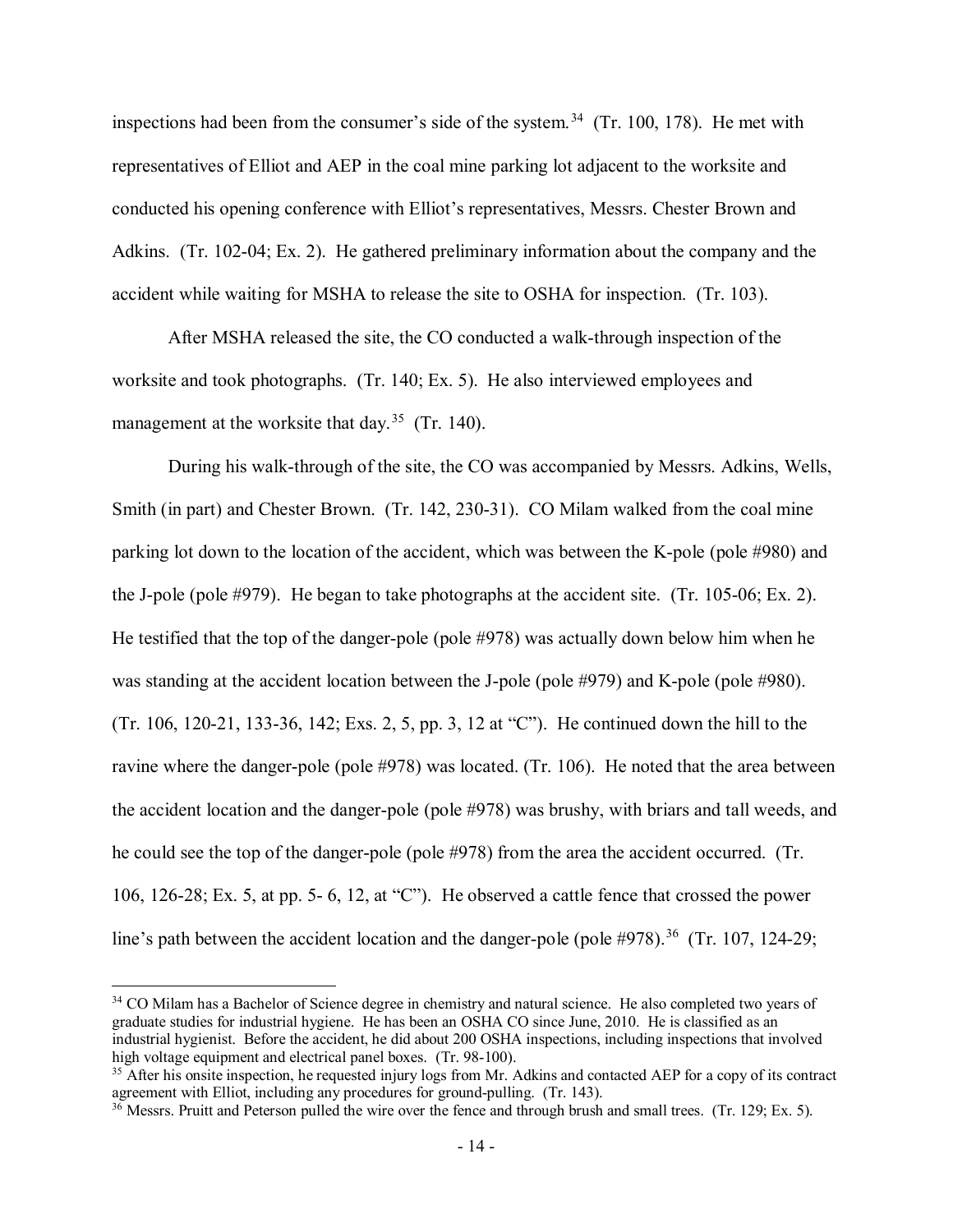Ex. 2 at "K", Ex. 5, p. 4, at "C", p. 6 at "A"). Near the danger-pole (pole #978), he observed a black mark and damage on the conductor wire; he assumed this was the result of contact with the overhead line. (Tr. 107, 138-39; Exs. 2, 5, pp. 13- 14). He took a photograph that showed a portion of the wire (slightly blue in color) that Messrs. Peterson and Pruitt had pulled in the direction leading from the danger-pole (pole #978) to the K-pole (pole #980). (Tr. 129; Ex. 5, p. 6, at "B").

CO Milam then walked up the next hill, toward the turn-pole (pole #977). (Tr. 107; Ex. 2). He stopped on the side of the hill between the danger-pole (pole #978) and the turn-pole (pole #977), and took more pictures. (Tr. 107). He did not walk further along the powerline's path on the routes marked "1" and "2" at Exhibit 2. (Tr. 108; Ex. 2). CO Milam testified that the area where the crew pulled the line from the reel truck to the turn-pole (pole #977) ran through the wooded area shown on Exhibit 5, at "B." There was a power pole located in the wooded area at Exhibit 2, at "C" [pole #1044]. (Tr. 118-19, Exs. 2, at "C", 5, p. 2, at "A"). The CO observed the changes in the elevation for the powerline's path as he walked the worksite. (Tr. 157-58; Ex. 5, pp. 4, 12).

CO Milam testified that no one told him they saw the conductor wire make contact with the overhead energized line. (Tr. 193-94). The CO testified that when he saw burn or electrical damage on the wire that was being pulled near the danger-pole (pole #978) he determined that "for some reason the line came up while they [Messrs. Pruitt and Peterson] were walking up the hill past the danger-pole (pole #978) and contacted the primary" overhead energized line. (Tr. 139-41, 200; Ex. 2, at "S" [accident site], Ex. 5, p. 13, at "A", p. 14, at "A" [shows damage on pulled wire made by electrical contact]).<sup>37</sup> The CO believed that the "steepness of the terrain"

<span id="page-14-0"></span> $37$  Using the distances shown on Exhibit 4, the Court estimates the distance between the place the pulled wire was damaged by electrical contact to the accident site to be about 375 to 450 feet. (Tr. 208-09; Ex. 4).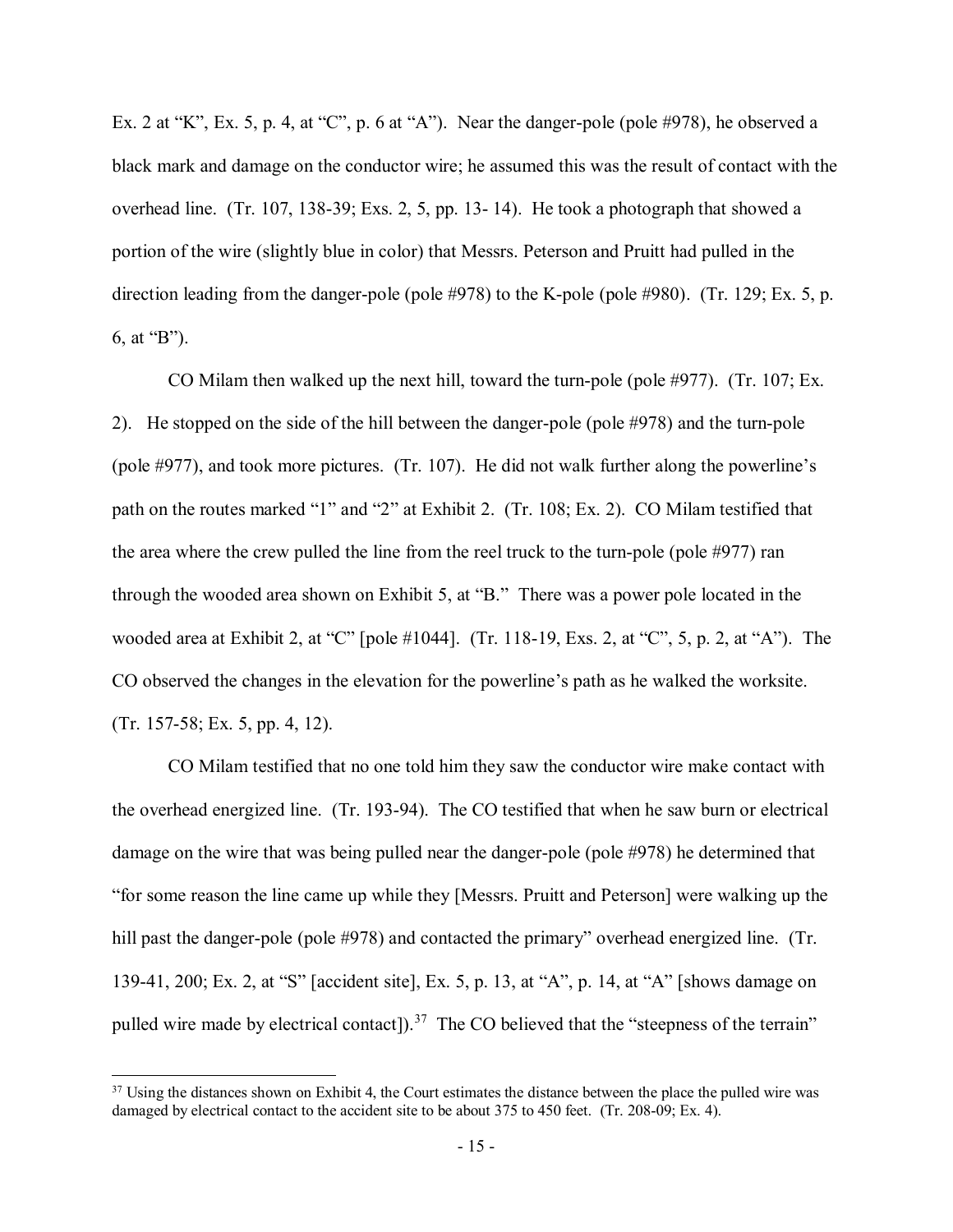and Messrs. Pruitt and Peterson pulling the wire "down the terrain and then back up the other side, caused the [pulled] line to contact the primary [overhead energized line] of the danger pole." (Tr. 141).

CO Milam testified that Respondent should have identified the environmental conditions, including the steepness of the terrain, the differences in elevation, and the lesser height of the danger-pole (pole #978) in comparison to the two poles on either side of it, that existed in the area where the accident occurred before the work commenced on November 3, 2014. (Tr. 152- 53). He said Respondent should have determined these environmental conditions beforehand and they should have been "gone over" in the job hazard analysis conducted before work commenced. (Tr. 153).

CO Milam testified that conducting a job hazard assessment was important because it identified the potential hazards of the work environment. He said the job hazard standard at 29 C.F.R. § 1910.269(a)(4)(viii) was intended to protect employees from being injured. (Tr. 166). The CO stated when an employer identifies a hazard it is supposed to "[e]liminate the hazard or make sure people are not exposed to the hazard." (Tr. 166-67). He stated that the job hazard standard makes the person performing the job hazard assessment responsible for the identification, awareness and addressing of any hazards that exist at the job site. CO Milam testified that Chester Brown was responsible for observing the terrain and changes in elevation at the job site when he performed his job hazard assessment whether or not he actually observed these conditions. (Tr. 168, 209). He stated that employees could be exposed to hazards that were not identified when an inadequate job hazard assessment was performed. (Tr. 167). He further testified that the job hazard assessment needed to cover the entire area where employees were going to be working or traveling through. The CO said that the job hazard assessment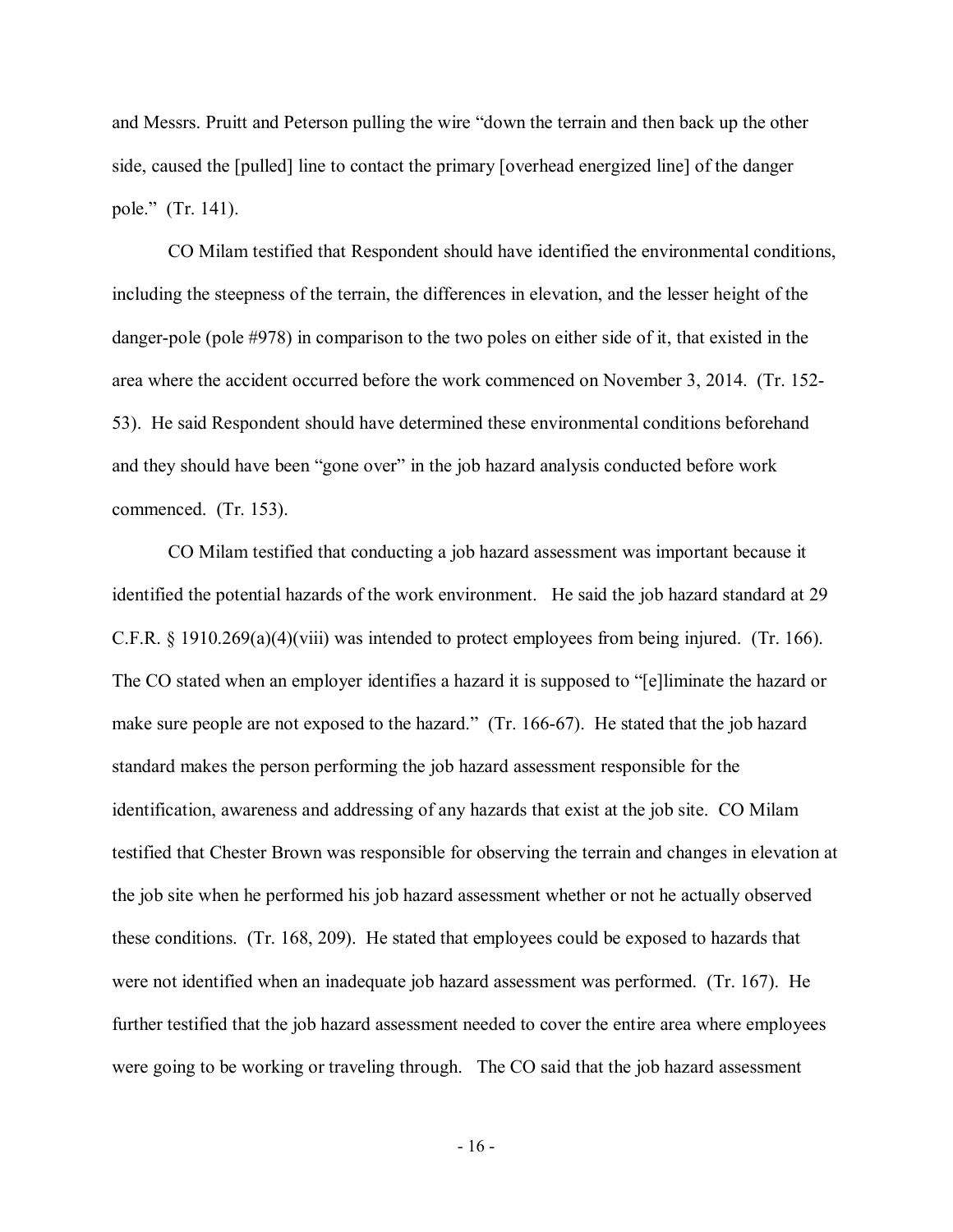should identify all of the identifiable hazards associated with the job. He testified that the job hazard standard at 29 C.F.R. § 1910.269(a)(4)(viii) required Chester Brown to observe and/or physically travel through all of the areas where the employees would work or travel in order for him to perform "a complete job hazard assessment." (Tr. 167-68, 176, 209).

CO Milam interviewed Chester Brown and determined the foreman had identified jobrelated hazards at the job briefing pertaining to: 1) possible rotten or broken poles, 2) the potential for slips, trips and falls due to the off-road environment, and 3) traffic.<sup>38</sup> CO Milam testified that during his interview of Chester Brown, Chester Brown did not indicate that he provided any other information about his job plan or job hazard assessment to his crew than what was listed on his written record of his job briefing.<sup>[39](#page-16-1)</sup> Chester Brown did not identify as a jobrelated hazard the possibility that there could be contact between the wire that the crewmen were pulling and the energized primary line atop the danger-pole (pole #978). (Tr. 155; Ex. 7). The CO found that Chester Brown also did not identify that changes in the terrain and elevation created or contributed to a safety hazard associated with the possible contact of the pulled wire with overhead wire.<sup>[40](#page-16-2)</sup> CO Milam testified that Chester Brown should have identified such a hazard. (Tr. 156-57).

Based upon his own personal observations at the area of the accident of the job site on November 4, 2014, CO Milam testified that Chester Brown should have been able to tell from the hilliness of the terrain there was the potential for uplift to the overhead energized primary line when pulling the line up the hill past the danger-pole (pole #978). (Tr. 157-58).

<span id="page-16-2"></span><span id="page-16-1"></span><span id="page-16-0"></span> $38$  He also identified the personal protective equipment (PPE) the employees needed to wear on the job. (Ex. 7). <sup>39</sup> CO Milam testified that where an employer's job plan creates a hazard that is not addressed by the employer when implementing the job plan, the employer has to identify and communicate the hazard to its employees. (Tr. 209-10). <sup>40</sup> Chester Brown did not tell CO Milam what areas of the terrain at the job site he observed before the accident. CO Milam also testified that he did not know which areas of the job site Chester Brown had actually visited before November 3, 2014. (Tr. 159-60).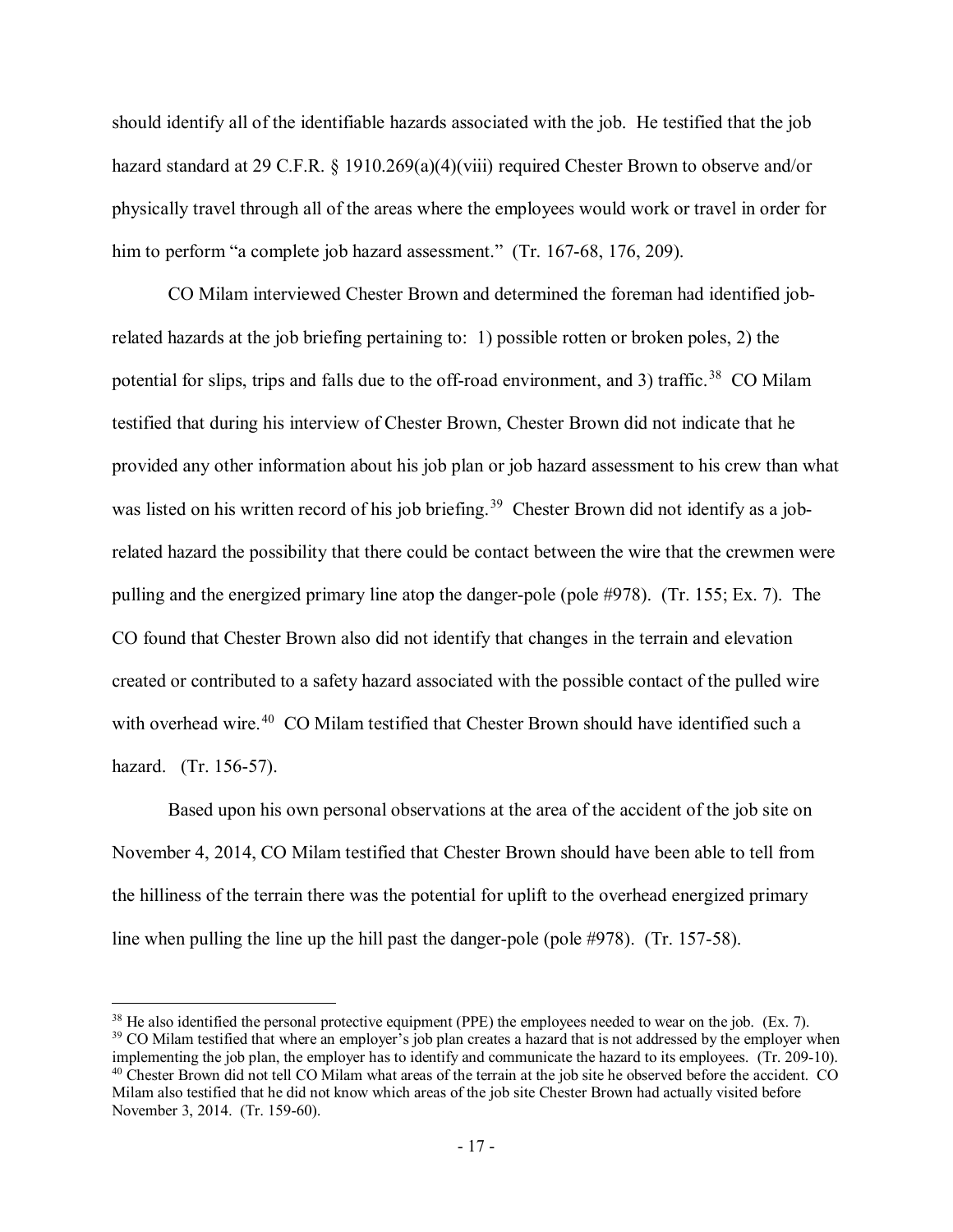Specifically, CO Milam testified that Chester Brown "should have identified the potential for this conductive cable to rise with the terrain and contact the primary that is down below them as they're walking it up the hill." (Tr. 155-57, 209). He asserted that Chester Brown did not account for the environmental condition of change in the terrain's elevation as a safety hazard with respect to possible contact by the wire being pulled with the overhead energized line atop the danger-pole (pole #978). (Tr. 156, 162).

CO Milam also testified that Respondent did not take any measure to minimize the potential for the wire being pulled over the ground to rise up and contact the overhead energized line. (Tr. 172). He said simply pulling the wire along the ground next to the poles was not sufficient to keep the wire being pulled from contacting the overhead energized line. (Tr. 175). He identified several methods that Respondent could have used to minimize the potential for contact; including, installing a block near the base of the danger-pole (pole #978), or further segmenting the wire runs so that they covered a shorter distance; e.g. from the J-Pole (#977) to the danger-pole (pole #978), and allowing the segmented wire to run only downhill, or uphill, as the case may be. (Tr. 172-74; Exs. 2, 4, 10). CO Milam testified the wire would not have come back up if it were pulled only downhill. (Tr. 174). He further stated that Respondent could have used a lookout to watch and alert the crew if the wire being pulled rose off the ground, or "had an employee back at the junction pole [turn-pole] to make sure that slack was being fed through the turn-block and also as a lookout so that [wire being pulled] wasn't rising." (Tr. 174-75).

The height of each pole at the worksite was included on a diagram of the site that AEP prepared after the accident. (Tr. 146-48; Ex. 4). The diagram included a numerical designation<sup>[41](#page-17-0)</sup>

<span id="page-17-0"></span> $41$  The designation consists of 14 numbers. For this decision, each pole will be referred to by the last 3 or 4 numbers in its designation. For example, the full designation for the "danger-pole" is 40-6107-9000-0978. Here it is referred to as pole #978 and/or by its pole name: *e.g*. "danger-pole". (Ex. 4).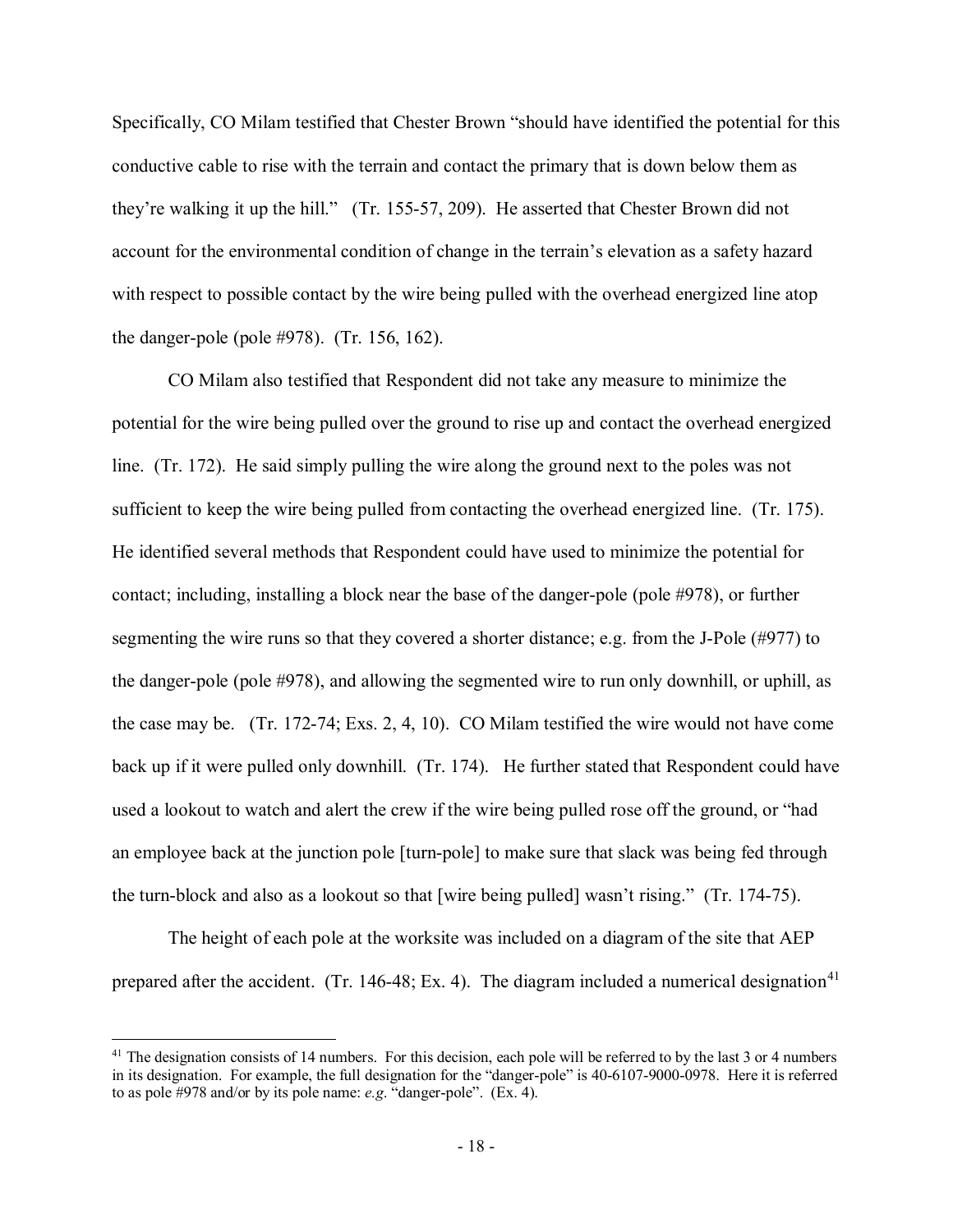for each pole, the year each pole was set, the span or distance between the poles, and the height of each pole. (Ex. 4). CO Milam further stated that the turn-pole (pole #977) and J-pole (pole #979) both stood 35 feet in height. The danger-pole (pole #978) was a shorter pole than each pole on either side of it. (Tr. 148-149; Ex. 4).

The CO testified that the hill up to the K-pole (pole #980) was so steep that a fence that crossed the worksite between the J-pole (pole #979) and the danger-pole (pole # 978) could not be seen in the photograph he took while standing at the approximate location of the accident due to "[t]he steepness of the terrain." (Tr. 121-125, 136, 199; Exs. 4-5, p. 12). CO Milam described the terrain of the area between the danger-pole (pole #978) and the accident site as steep. He said that the change in elevation and the fact that you could see the top of the danger-pole (pole #978) from the accident site were obvious features. (Tr. 142). Also, the CO asserted the photograph at Exhibit 5, page 12, better represented the steepness of the hills than the photograph at Exhibit 5, page 4. (Tr. 199; Ex. 5, p. 12). The Court reviewed all the photographs in the record taken by the CO and Mr. Adkins.<sup>[42](#page-18-0)</sup> (Tr. 110-139, 397). The Court agrees that the photographs at Exhibit 5, pp. 4, 10 and 12, illustrate the hilly and steep nature of the terrain at the worksite. For the photograph at page 4 of Exhibit 5, the CO was standing on the side of the hill between the turn-pole (pole #977) and the danger-pole (pole #978) looking across the ravine toward the next hill, where the J-pole (pole #979) and K-pole (pole #980) were located and the accident occurred. (Tr. 121-22; Ex. 5, p. 4). The total distance from the J-pole (pole #979) to the turn-pole (pole #977) was about 535 feet. (Tr. 208; Ex. 4). The danger-pole (pole #978), ravine, fence, and J-pole (pole #979) are all visible in this photograph. (Tr. 121-25; Ex. 5, p. 4).

<span id="page-18-0"></span> $42$  For two of the photographs in the record (Exs. Z-AA), the identity of the photographer was not identified. (Tr. 397; Exs. Z-AA). The Court also reviewed these two photographs.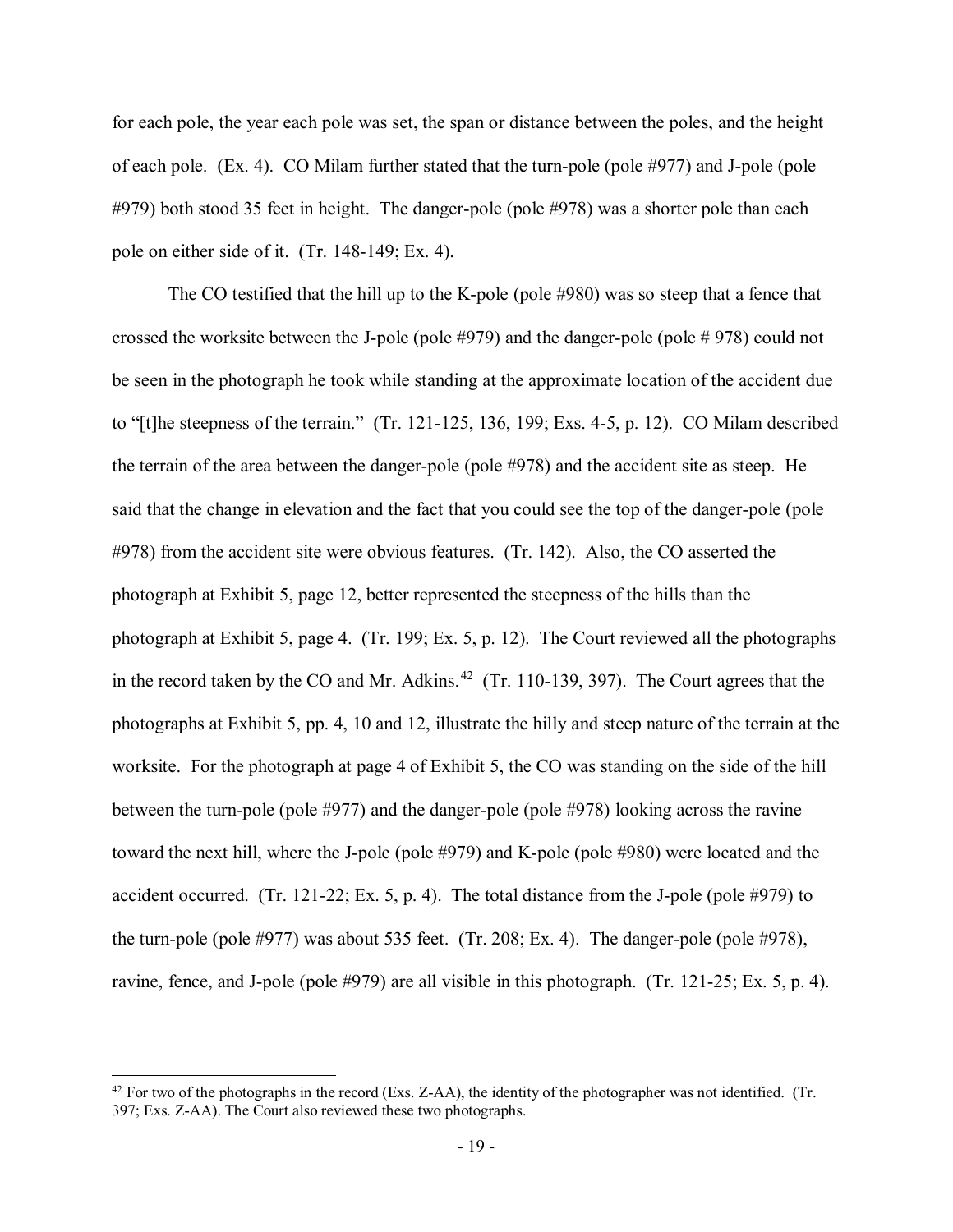The photograph at Exhibit 5, page 10, was taken when the CO was standing on the side of the hill next to the J-pole (pole #979) below where the accident occurred, looking across the ravine towards the danger-pole (pole #978) below and turn-pole (pole #977).<sup>43</sup> CO Milam testified that the photograph showed the steepness of the terrain in the area shown. (Tr. 130-32; Ex. 5, p. 10). The photograph at Exhibit 5, page 12, was taken when the CO was standing on the side of the hill where the accident occurred, above the J-pole (pole #979), looking across the ravine towards the next hill, with the danger-pole (pole #978) in the valley below and the turnpole (pole # 977) and N-pole (pole #976) on the opposite hillside. (Tr. 133-35; Ex. 2, at "S", Exs. 4-5, p. 12).

The Court finds the three photographs at Exhibits 5, at pp. 4, 10, 12 show the hilliness, steepness, and brushy nature of the terrain over and through which the wire was pulled. These three photographs also show the general hilly nature of the worksite, and the placement of the poles, including the danger-pole (pole #978), turn-pole (pole #977) and J-pole (pole #979) near the accident site, and powerlines relative to the ground. (Ex. 5, pp. 4, 10, 12).

CO Milam testified that Respondent's Safety Handbook and Work Process Manual<sup>[44](#page-19-1)</sup> included a provision at ¶ 3.31 that stated:

<span id="page-19-0"></span> $\overline{a}$  $43$  The photograph at Exhibit 5, page 10, shows the overhead energized power line cutting through the sky downward toward the danger-pole (pole #978). (Tr. 130-31; Ex. 5, p. 10 at "B").<br><sup>44</sup> Respondent's Safety Handbook and Work Process Manual also included provisions that stated, in part:

<span id="page-19-1"></span>

<sup>1.0</sup> – General Precautions:

<sup>1.01</sup> Before any work is undertaken on or near energized equipment and lines, the nominal operating voltage of the equipment and lines shall be determined and workers shall be qualified by training or experience to perform work by the prescribed method for the voltage involved and shall be familiar with minimum working clearances stated in this section.

<sup>1.02</sup> Maintenance, repair and construction work on electric circuits or apparatus shall not be done until proper authorization has been obtained for performing work, existing conditions have been determined and it has been determined that the work can be performed in a safe manner and is clearly understood by each worker.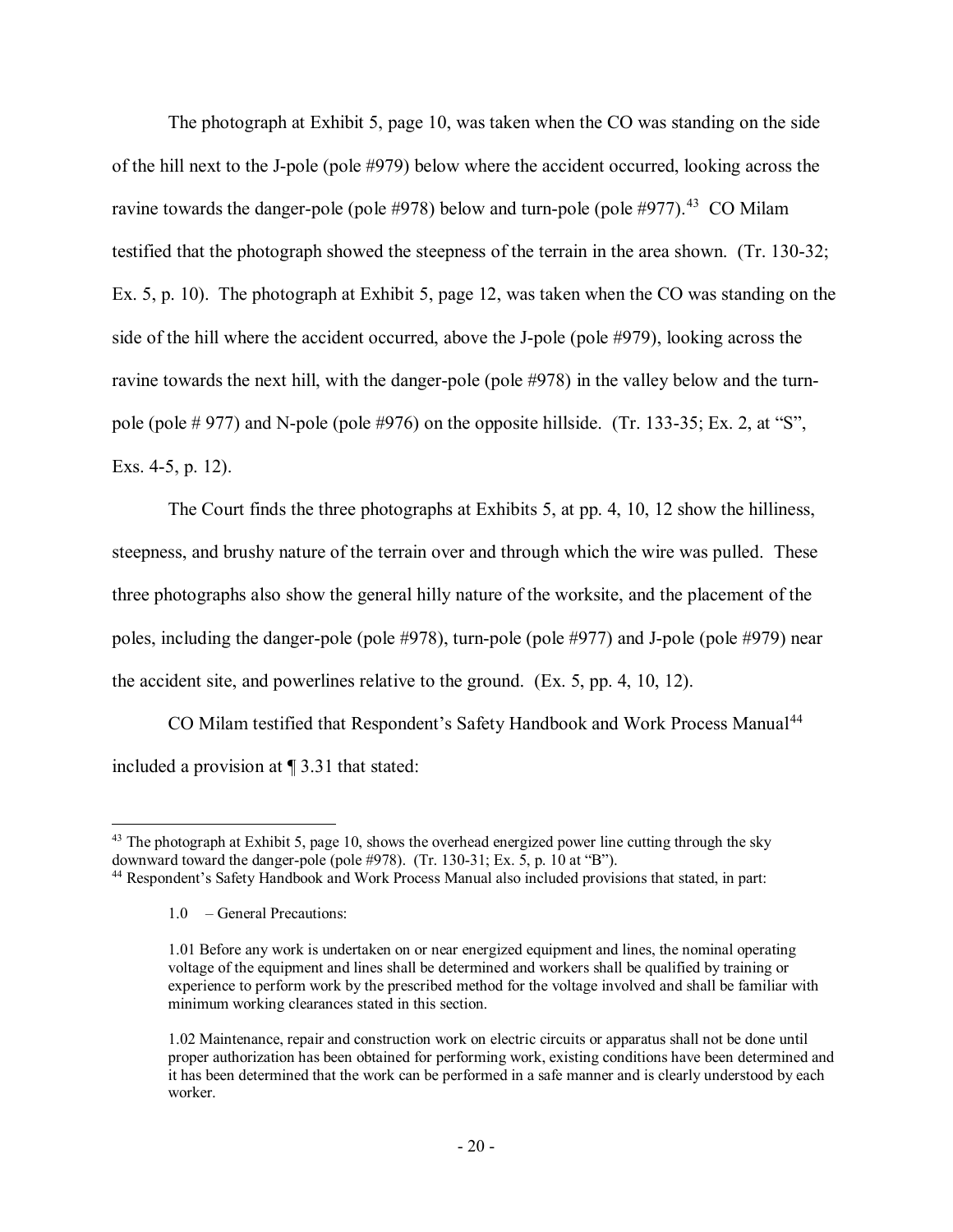Wire being strung, removed or sagged within 5 feet of energized lines or equipment shall be considered energized and shall be handled with insulating protective equipment, dry nonconductive hand lines, barriers or other necessary protective equipment, as voltage may require, unless de-energized procedures are followed including proper opening, testing, grounding, and tagging where applicable. (Tr. 144-45; Ex. 8, at p. 4, ¶ 3.31).

CO Milam testified that ¶ 3.31 of Elliot's Safety Handbook and Work Process Manual applied to

the work at issue because wire was being strung close to energized lines. (Tr. 145; Ex. 8). He

also said that a table [Table L 3.03] in the Safety Handbook and Work Process Manual indicated

the MAD from "Phase-to-Ground" and "Phase-to-Phase."[45](#page-20-0) Table L 3.03 shows that the MAD

for Phase-to-Ground for the work at issue was 2 feet, 2 inches.<sup>46</sup> (Tr. 144-45; Ex. 8, p. 2).

CO Milam also testified that Respondent issued a Safety Bulletin after the accident which

set forth Respondent's "Procedure for Pulling Wire on the Ground."<sup>47</sup> (Tr. 172; Ex. 10). Exhibit

 1.02.1 Existing conditions related to the safety of the work to be performed include, but are not limited to, the nominal voltage of lines and equipment, the maximum switching transient voltages, the presence of hazardous induced voltages, the presence and condition of protective grounds and equipment ground conductors, the condition of poles, **environmental conditions relative to safety**, and the locations of circuits and equipment, including power and communication lines and fire protective signaling circuits. (Ex. 8, p. 1). [Emphasis added].

<span id="page-20-0"></span><sup>45</sup> The Safety Handbook and Work Process Manual stated:

<span id="page-20-2"></span><sup>47</sup> The Safety Bulletin stated:

<sup>3.03</sup> Unless properly protected by an approved method, workers shall not go or take any conductive object within the approach distance of any exposed energized conductor or equipment: (*See* Table L 3.03) Note: The approach distance is measured from the employee's longest reach plus the length of any conductive item (Such as but not limited to tie wire, armor rod, ground wire and etc.) or tool that is being used or is in reach of the employee.

<span id="page-20-1"></span><sup>46</sup> The Court finds both ¶ 3.31 and Table L 3.03 of Elliot's Safety Handbook and Work Process Manual applied to the work being performed at or around the danger-pole (pole #978) at the job site. Protective measures needed to be taken around the danger-pole (pole #978) because the wire being pulled there was being strung within 5 feet of the energized line and the MAD at that point was 2 feet, 2 inches. The Court further finds that Elliot failed to comply with both of these provisions.

For most of our line crews, installation of wire is a common task. Wire stringing has many different variations; reconductor projects, new build projects and existing line repair.

Procedures for stringing wire under tension in close proximity to existing energized facilities are well established. However, we often use a much simpler method, especially in open areas, that being pulling wire on the ground.

Pulling wire on the ground seems to be a simple application, but we can still encounter potential hazards. Special care shall be taken to assess the path the wire will take as it is pulled. Terrain, sag, tension, and existing overhead line positions shall be noted and considered during the assessment.

Before starting an on-the-ground pull, the area must be fully assessed for all potentially hazardous conditions. A seasoned employee, such as a foreman or journeyman, but not a groundman or other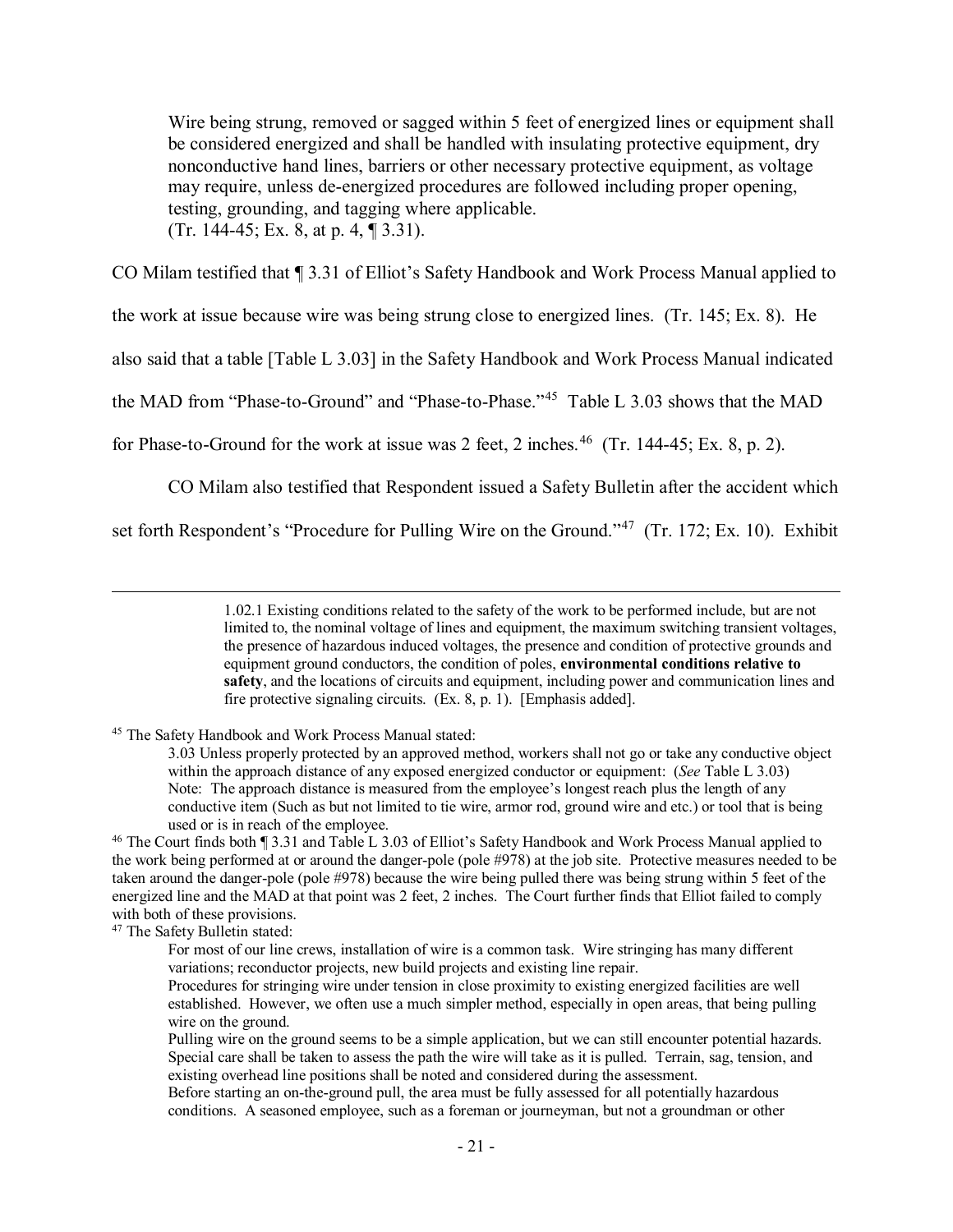10 was admitted into evidence for the limited purposes of relating to the definition of stringing, the applicability of the standards in question, and the credibility of Respondent's position on those points. (Tr. 17).

CO Milam testified that Mr. Vaden had also conducted a pre-job evaluation of existing conditions and had a plan for the work at the job site that was different from Chester Brown's job plan.[48](#page-21-0) He said Mr. Vaden's job plan had avoided and negated the hazard that resulted in the accident. (Tr. 182, 202-06). CO Milam testified that Respondent needed to perform a separate pre-job hazard analysis of existing conditions for both Messrs. Vaden's and Chester Brown's job plans. He said that different job plans might create or expose employees to different hazards. He testified that a single environmental condition such as slippery or steep terrain may relate to multiple, different safety hazards; such as steep terrain leading to both a tripping hazard or contact with an energized line hazard where a wire being strung at a higher elevation contacts the top of a pole located below. (Tr. 203-04). He stated that Respondent was required to identify and warn its crew of only hazards that were foreseeable. (Tr. 182).

#### *Mark Alan Wells*

Mark Alan Wells had been a Distribution Systems Inspector for Wheeling Power for just a few months prior to the accident. Wheeling Power was a division of AEP, also known as the

inexperienced employees, must walk the route of the pull to determine any condition that could cause harm to employees during the wire pull. The employee in charge shall form a plan based on the eyes on assessment of the present condition including any potentially hazardous condition and the procedure chosen to mitigate the identified hazards. The plan must then be communicated to all employees during the Pre-Job Briefing before the wire pull begins.

If the wire pull involves uneven terrain a stringing block shall be attached near at the base of the pole located geographically lowest along the terrain of the wire pull. This block will serve as a hold down to prevent tension from causing the conductor to rise up uncontrolled and encroach into the MAD of the energized part located above. Proper care should be used to secure the block to the pole and to secure the wire in the block. If multiple high and lower points are present along the path of the pull, stringing blocks shall be placed at all low points near the base of the poles. (Ex. 10).

<span id="page-21-0"></span><sup>48</sup> CO Milam testified that Mr. Vaden's job plan was different from Chester Brown's because Mr. Vaden's job plan proposed "doing multiple pulls" and Chester Brown's plan called for the crew to continuously pull the wire from the reel truck to and through the block on the turn-pole, down past the danger-pole (pole #978) and then up the hill. (Tr. 202-03).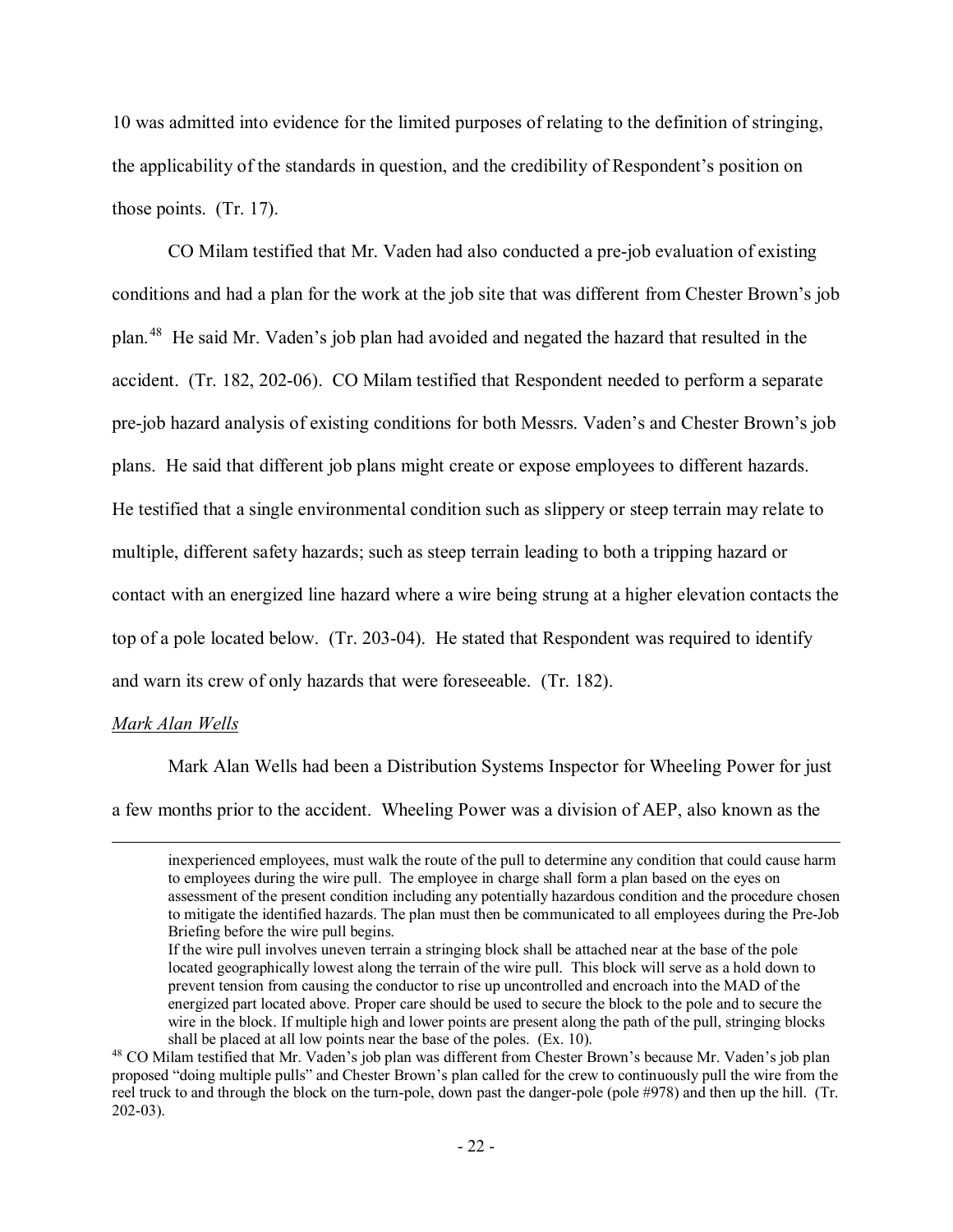Appalachian Power Company (APC). (Tr. 256-57). The previous 25 years, he had been a lineman for Wheeling Power. He pulled wire for many years. He also pulled wire in the past over uneven, hilly, and mountainous terrain. (Tr. 258-59, 300).

AEP and Elliot entered into contract no. 02613618X140 (Contract) to perform overhead line construction and maintenance services effective January 1, 2013. On April 20, 2014, AEP and Elliot agreed to amend the Contract by removing the Supplementary Terms and Conditions for Distribution Construction and Maintenance Contracts dated January 12, 2010, and replacing it with the Supplementary Terms and Conditions for Distribution Construction and Maintenance Contracts dated September 20, 2013 (Supplementary Terms).<sup>[49](#page-22-0)</sup> The Supplementary Terms stated, in part:

# SECTION 3 ENVIRONMENTAL, SAFETY AND HEALTH TERMS AND CONDITIONS

# 3.1.1 General

3.1.1 Contractor [Elliot] is hereby reminded that Owner's [AEP] Contractor Safety Program will be in effect. …

3.1.2 Contractor [Elliot] shall adhere to all pertinent local, state and federal regulations and all rules and policies set forth in Contractor's [Elliot] own safety manual. …[50](#page-22-1)

# 3.5.1 Event Reporting

3.5.1 When performing Work for Owner's Distribution and a safety event occurs, Contractor [Elliot] shall submit a written preliminary notification (no later than 8:00 a.m. the following work day of the event) to the Region Support Manager and/or designee listing any safety events occurring during performance of work. A separate report is required for each event. Events to be included are: … O SHA (sic) recordable injuries, … and OSHA/EPA citations/visits. This report should be in sufficient detail to identify the nature of occurrence, the extent of injury (if any) …. Within seven (7) days, Contractor shall submit an in depth report to the Region Support Manager and/or designee. **The report must include … the injured employee's on the** 

<span id="page-22-0"></span> $\overline{a}$ <sup>49</sup> The Amendment stated: "except as amended by this Second Amendment, all provisions, terms and conditions of the Contract shall remain in full force and effect." (Ex. DD, DHE\_01682).

<span id="page-22-1"></span><sup>&</sup>lt;sup>50</sup> The Court finds the Elliot Safety Manual referred to in this provision included Respondent's Safety Handbook and Work Process Manual.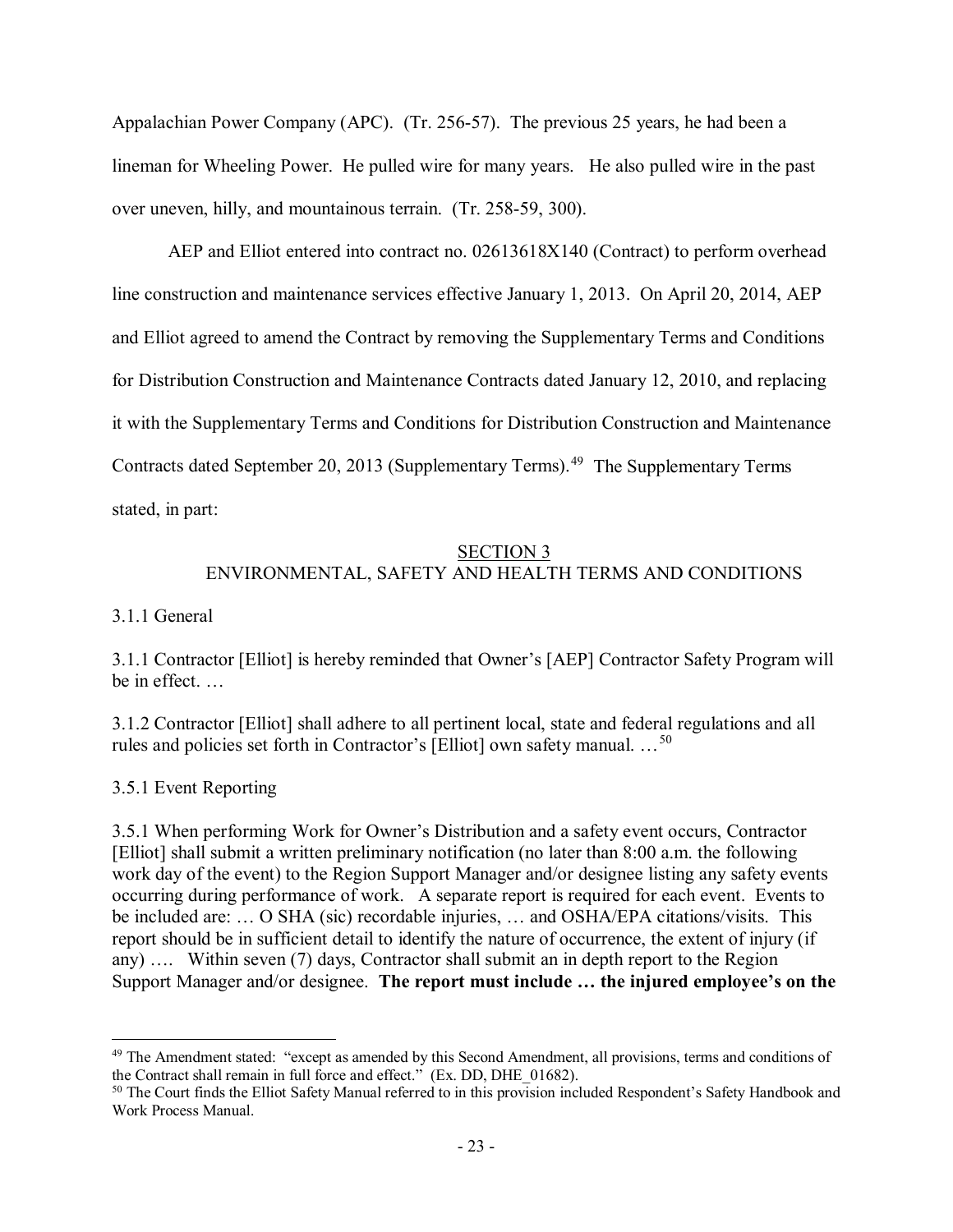**job experience, description of event, factors that may have caused or contributed to the event,** corrective actions taken and/or planned …. [Emphasis added].

### 3.6 Job Briefings

 $\overline{a}$ 

3.6.1 Prior to the commencement of Work in any location and before any changes are made in procedures or activities, Contractor [Elliot] shall perform a Job Briefing in a written report/form **to identify all potential worksite risks**. Each member of the work crew must sign his/her name to this form in order to affirm their presence at the time the information was presented during the Job Briefing. The report shall include, at a minimum, 1) **hazards associated with Work performance**, 2) Work performance procedures involved, 3) special precautions, 4) energy source controls, and 5) personal protective equipment requirements. ... (Emphasis added).

(Tr. 400-01, 452-55; Exs. A, DHE\_00240; BB, DHE\_01692-94).

Mr. Wells assigned and distributed the repair jobs to the companies contracted with AEP to repair and build its distribution lines. He gave Respondent about a dozen jobs under the Contract where the neutral wire was to be replaced.<sup>51</sup> He said neutral wire needed to be replaced because there was "a lot of theft in the higher Marshall County [of] copper wire."[52](#page-23-1) (Tr. 260-62, 400). He explained that there were a lot of things involved in replacing neutral line: "[F]irst identifying where it's missing, identifying how much wire you need and material, identifying a way to go about changing or installing the neutral, and then actually doing the work." (Tr. 260). He was also responsible for making safety observations at the assigned worksites and ensuring each job ran smoothly. (Tr. 257). When doing their work, Mr. Wells testified that Elliot "would go out, do their hazard assessment, have a job briefing, get material, assign duties, then proceed with the work."<sup>53</sup> (Tr. 261).

<span id="page-23-0"></span><sup>&</sup>lt;sup>51</sup> AEP's Job Order (also referred to as a Work Order or job packet) to Respondent for the job to replace stolen neutral wire at Goshorn Woods Road, Cameron, West Virginia is at Exhibits F and G. A general map of the work area is at Exhibit G. (Tr. 377; Exs. F-G).

<span id="page-23-1"></span> $52$  Mr. Wells testified that the Cameron job entailed replacing about 1,600 feet of primary neutral cooper wire that had been stolen by thieves who used pruners to cut the overhead neutral wire that runs through the poles about 5 feet below the primary live wire. (Tr. 330-31; Ex. 5, p. 8).

<span id="page-23-2"></span><sup>&</sup>lt;sup>53</sup> Mr. Wells testified that the pre-job briefing is the actual communication of the job plan and the job hazard assessment to the crew that is going to actually do the work. (Tr. 261).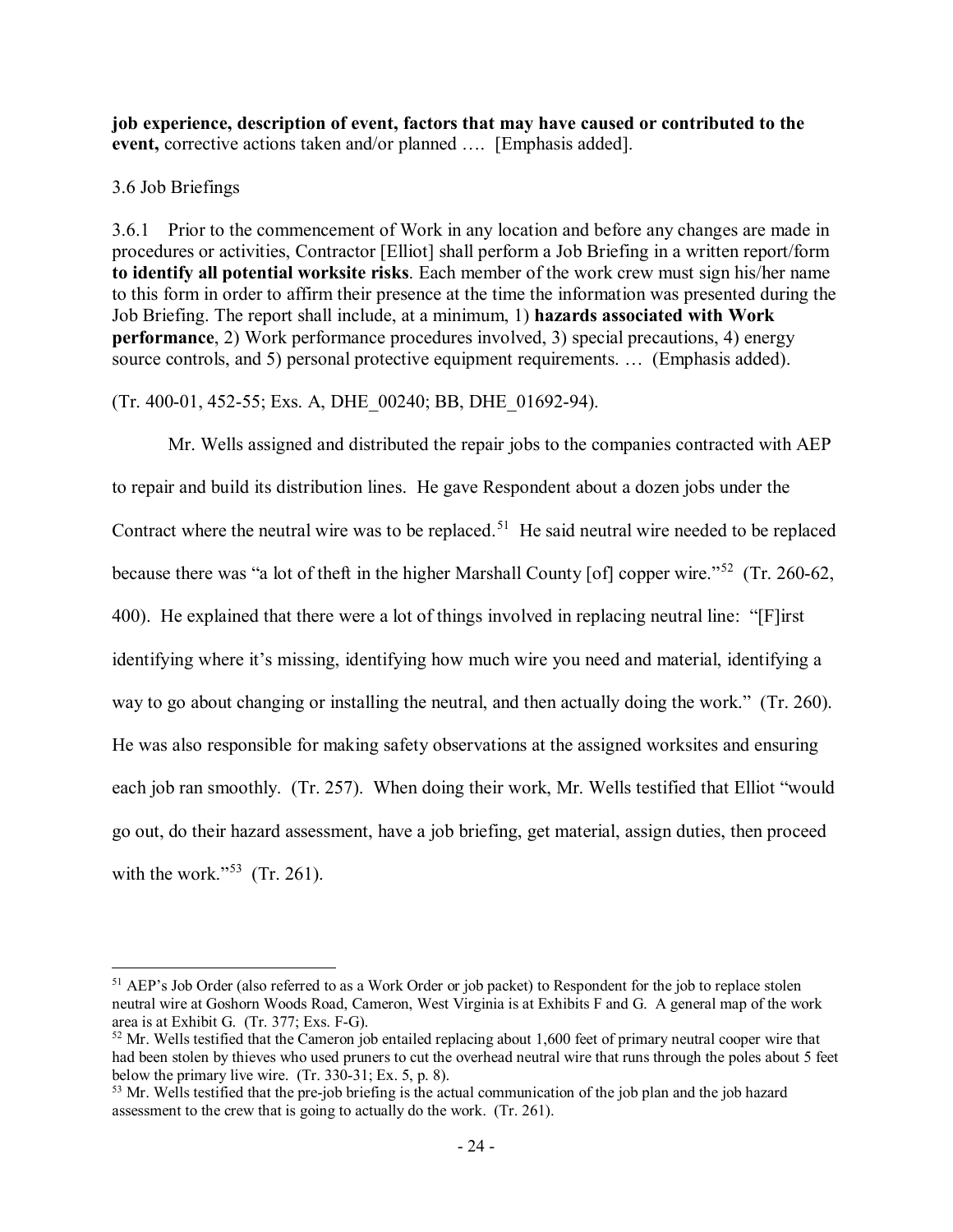On the morning of November 3, 2014, Mr. Wells spoke with Messrs. Chester Brown and Cary Brown<sup>[54](#page-24-0)</sup> at a contractor yard in Wheeling.<sup>[55](#page-24-1)</sup> He told the two brothers to just keep busy, careful and safe, and "do whatever you've got to do." He told them "if they were going to do any neutral" forestry should be called "if there's any problems with its right of way, trees, brush, if there's any briars stuff …."[56](#page-24-2) He also told them if they encountered problems with these at the job site "[t]hey could just go to another place" because they had several other jobs available to work on. (Tr. 260-64).

Later that afternoon, at about 3:00 p.m., Mr. Wells received a call from Chester Brown that there had been an accident at the worksite. (Tr. 262-65). The Cameron job was one of several jobs Mr. Wells had distributed to Elliot's foremen a few weeks before. (Tr. 259-62). He immediately drove to the Cameron worksite and arrived at about 4:00 p.m. (Tr. 265). The coal mine parking lot and building adjacent to the worksite were being used as a meeting and staging area; first responders were still at the accident scene when he arrived. (Tr. 231, 267-270). Mr. Wells went to where Respondent's reel truck was located at Goshorn Woods Road. He saw that the boom<sup>[57](#page-24-3)</sup> was out of the reel truck's cradle and rotated to the back of the reel truck. The reel of wire was attached to the boom. He saw "a roll, a reel of wire, aluminum wire, and it was headed in the direction down the hill." (Tr. 267; Ex. 2).

<span id="page-24-0"></span><sup>54</sup> Cary Brown was Chester Brown's brother. Cary Brown was also one of Respondent's foremen. To avoid confusion, Chester Brown and Cary Brown will be identified by their full name.

<span id="page-24-1"></span><sup>&</sup>lt;sup>55</sup> Mr. Pruitt was "right behind" Cary Brown, "sitting on the ground", during the discussion. (Tr. 263).

<span id="page-24-2"></span><sup>&</sup>lt;sup>56</sup> Mr. Wells testified that "right of way" referred to 15 feet on either side of the actual path of the wire. He said objects near power lines were subject to right of way clearances. He testified that a reasonably diligent job hazard assessor was expected to identify right of way hazards, including trees and fences. He testified that right of way hazards were "[a]bsolutely" a safety issue. (Tr. 264-65, 299).<br><sup>57</sup> Mr. Wells said the boom was a hydraulically-operated arm with a winch on it to handle loads. (Tr. 268).

<span id="page-24-3"></span>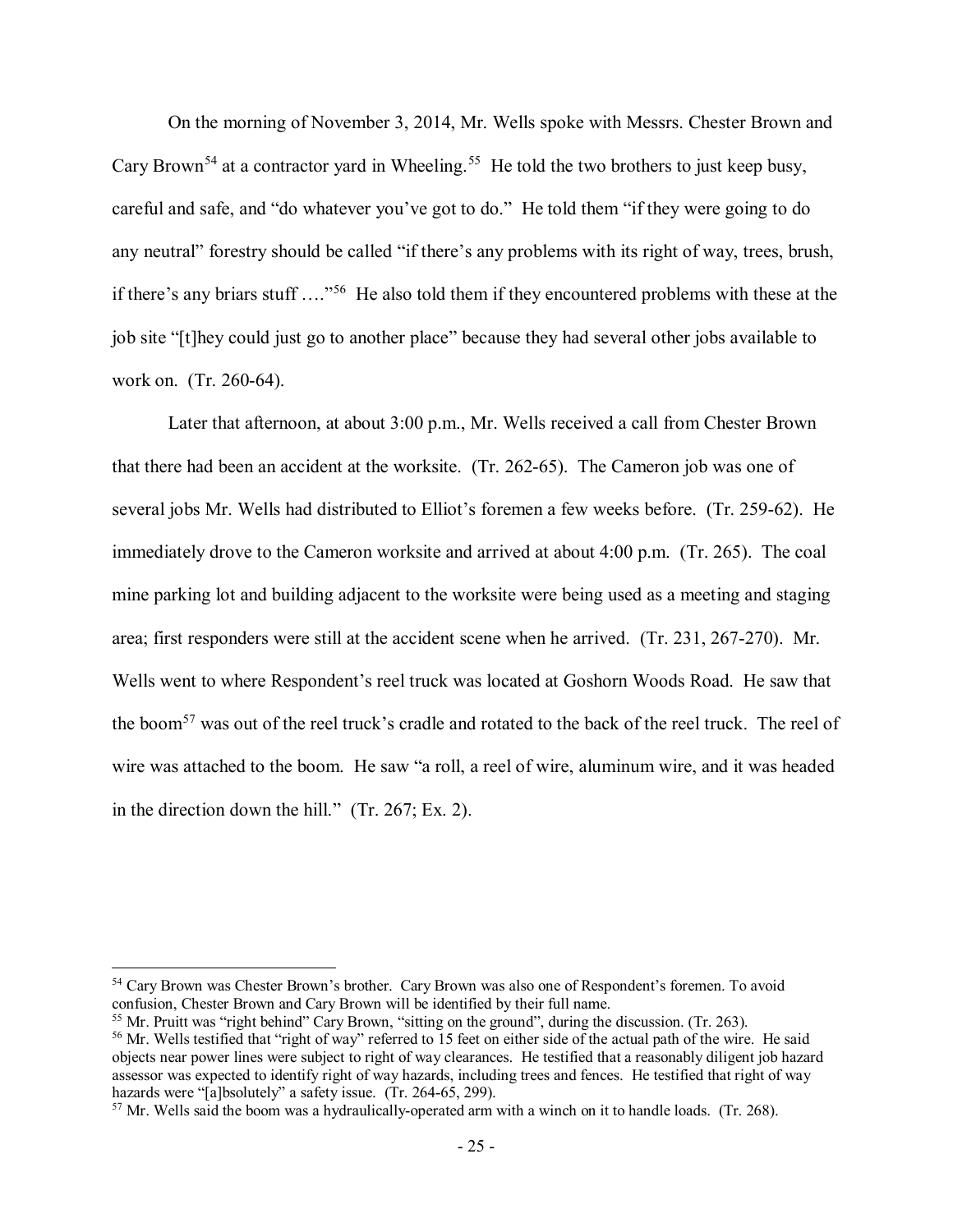Mr. Wells spoke with Chester Brown and noticed that he was "awful upset." Chester Brown told him "he should have walked down over the hill, but his back was hurting him."<sup>[58](#page-25-0)</sup> (Tr. 272-74). It was Mr. Wells' understanding that Chester Brown meant he had not walked the entire job site where workers were going to be carrying line before the job began.<sup>[59](#page-25-1)</sup> (Tr. 274).

MSHA was determining whether it or OSHA had jurisdiction for the accident. (Tr. 276). Mr. Wells spent the rest of the day, until about 10:00 p.m., providing information about the worksite to MSHA. (Tr. 276).

Mr. Wells returned the next day, November 4, 2014, and walked the worksite after the CO finished his walk-through the job site. (Tr. 277). In an attempt to figure out how a wire being pulled on the ground made contact with the energized line overhead, Mr. Wells walked some of the path the wire had been pulled along -- he walked down from the mine parking lot, past the area of the accident, down to the danger-pole (pole #978) and up to the turn-pole (pole  $\#977$ ).<sup>60</sup> (Tr. 278-80). As he walked the route, he was trying to visualize how the lineman had

<span id="page-25-0"></span> $\overline{a}$ <sup>58</sup> Mr. Wells further testified that Chester Brown "said I didn't walk down there because my back hurt." (Tr. 315- 16, 319).

<span id="page-25-1"></span><sup>&</sup>lt;sup>59</sup> At the trial, Mr. Wells testified that he was "not aware of any areas" visited by Chester Brown at the job site. This March 4, 2016 trial testimony by Mr. Wells was undermined by prior deposition testimony he gave on February 17, 2016 where he stated he "knew that" Chester Brown had testified that he had walked from the truck down to a little past the turn pole [pole  $\#$  977]. (Tr. 316-21).

<span id="page-25-2"></span> $60$  While walking the worksite along the segment marked "3" at Ex. 2 from the accident site toward the danger-pole (pole #978), he saw a tree growing right underneath the energized line and was surprised no one had called him to get a crew out to clear the tree. He looked at the top of the tree and saw that if the primary overhead energized line was not touching the tree, "it was close enough to touch that tree." (Tr. 280-81; Ex. 2, at "K"). He said "[t]hat's a problem" because "there was no way they could have put that neutral up without shaking the primary, getting it in the tree, and that could energize that tree. There could be a shock from that or it could cause a flash." (Tr. 281). He said anytime a primary line makes a contact there's a potential for a flash. He further said such contact was "[a]bsolutely" a safety hazard that could cause burns and shock. Mr. Wells testified that he was surprised that the crew was pulling wire around the tree. He said the crew should not have been pulling the wire around the tree as he had "told them [including Chester Brown and Cary Brown] if they ran into any problems, they needed any right of way cleared, stop and give me a holler." (Tr. 281-82). The Court finds that there is insufficient evidence to conclude that other members of Chester Brown's crew were also told this by Mr. Wells. When Mr. Wells gave this instruction to Messrs. Chester Brown and Cary Brown, Mr. Pruitt was sitting on the ground behind Mr. Cary Brown; but there is no evidence that Mr. Pruitt actually heard or acknowledged overhearing Mr. Wells' instruction to the Browns. The Court denied the Secretary's motion to amend his complaint, specifically Citation 1, item 1(a), to include an allegation that a tree and fence were environmental hazards that should have been identified and assessed by Respondent. The Secretary made his motion to amend after resting his case. (Tr. 334-41).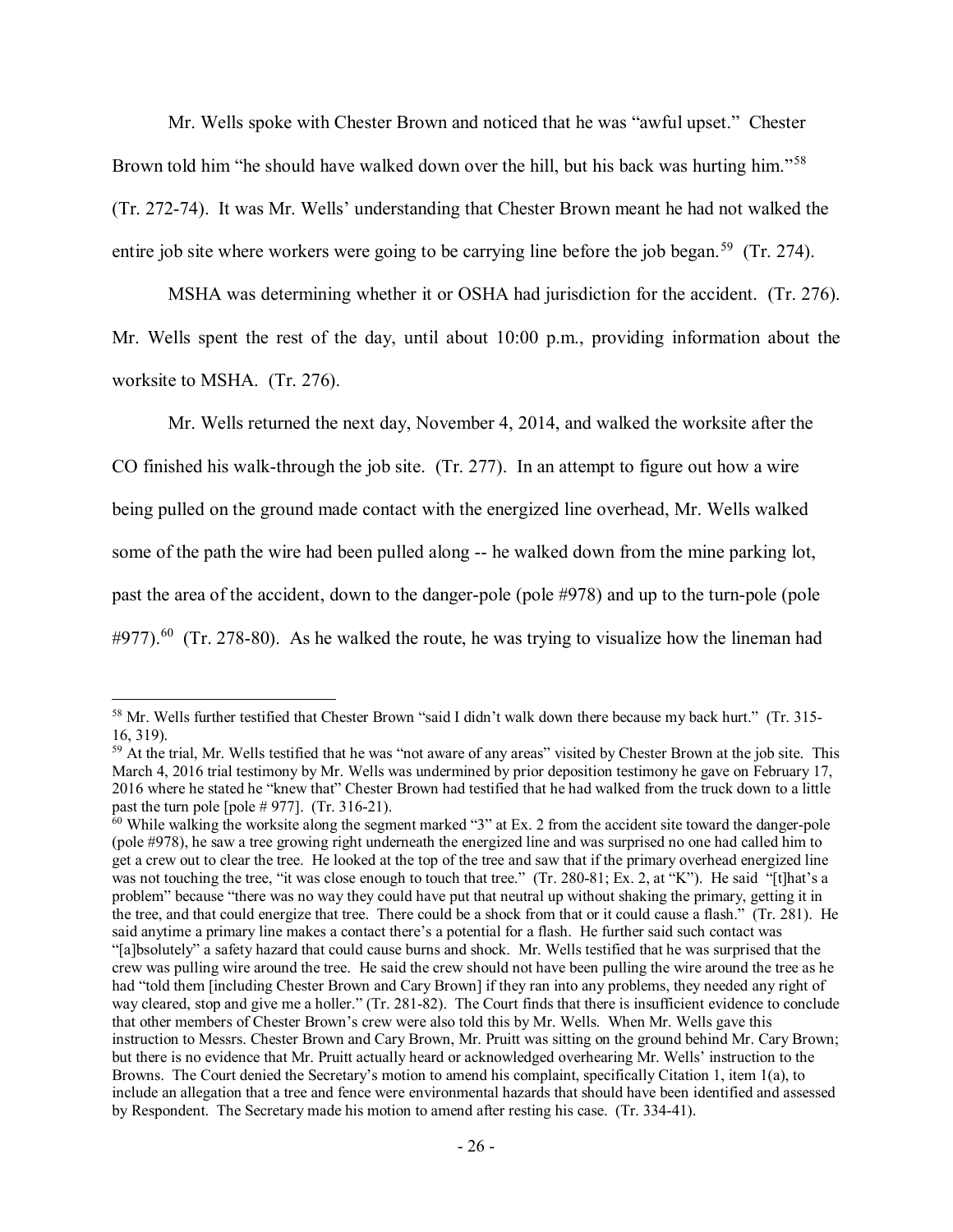pulled the wire. (Tr. 289). He saw the uneven terrain, brushy vegetation, and a steel-strand

fence<sup>[61](#page-26-0)</sup> that crossed the path of the wire. (Tr. 279, 283, 287; Ex. 5, p. 6, at "A"). He noticed the danger-pole (pole #978) was in a low-lying area of the worksite.<sup>62</sup> (Tr. 288-89). While standing at the turn-pole (pole #977), Mr. Wells assessed the worksite.<sup>63</sup> (Tr. 290).

Q: At that point, what did you -- did you start to gather an idea of what you thought happened?

A: Yes, sir.

Q: And what did you think happened?

A: I noticed once I started looking at everything, I noticed there was a burn mark on the wire that was pulled down. I was trying to figure out how they got the wire that was on the ground up into the primary. Then I turned around and looking back towards the location where the two got injured, and then I noticed the elevation change, and trying to piece a few things up in my mind how they sagged that wire up above that primary, wondering if the wire got caught up on something or what. I was just a lot of questions yet. Q: Were you able to determine whether the line had gotten caught up on something?

A: No.

(Tr. 290).

 $\overline{a}$ 

Mr. Wells testified that he prefers to pull wire downhill because "it wouldn't have any

chance of it going up. It would stay down on the ground more. You wouldn't have to worry about losing control of the wire."[64](#page-26-3) (Tr. 291-92, 300, 311). He said that it "usually" gets harder to pull wire the further you pull the wire away from the reel due to the weight of the wire, the amount of drag or resistance on the reel, and ground or block resistance. (Tr. 300). He described "positive control" as knowing what would be going on with wire being pulled. He said the crew could have had positive control of the wire walking up the hill toward the accident site had there

<span id="page-26-0"></span> $<sup>61</sup>$  Mr. Wells said: "It was possibly an electric fence. And that's just another hazard that I seen." (Tr. 283). He said</sup> there was also a chance of slipping when crossing the fence. (Tr. 286-87; Ex. 5, p. 6, at "A").

<span id="page-26-1"></span> $62$  Mr. Wells recalled that he had been at the danger-pole (pole #978) about a year or two before when the primary line was knocked down by an excavator. He said a pole is identified as a danger-pole and marked for replacement when it is not climbable or poses a threat to work around. (Tr. 288).

<span id="page-26-2"></span> $63$  Mr. Wells saw a block at the base of the turn-pole. (Tr. 289).

<span id="page-26-3"></span> $64$  Mr. Wells testified that the crew could have pulled the wire downhill from "J" [pole # 979] to the turn-pole (pole # 977). (Tr. 312).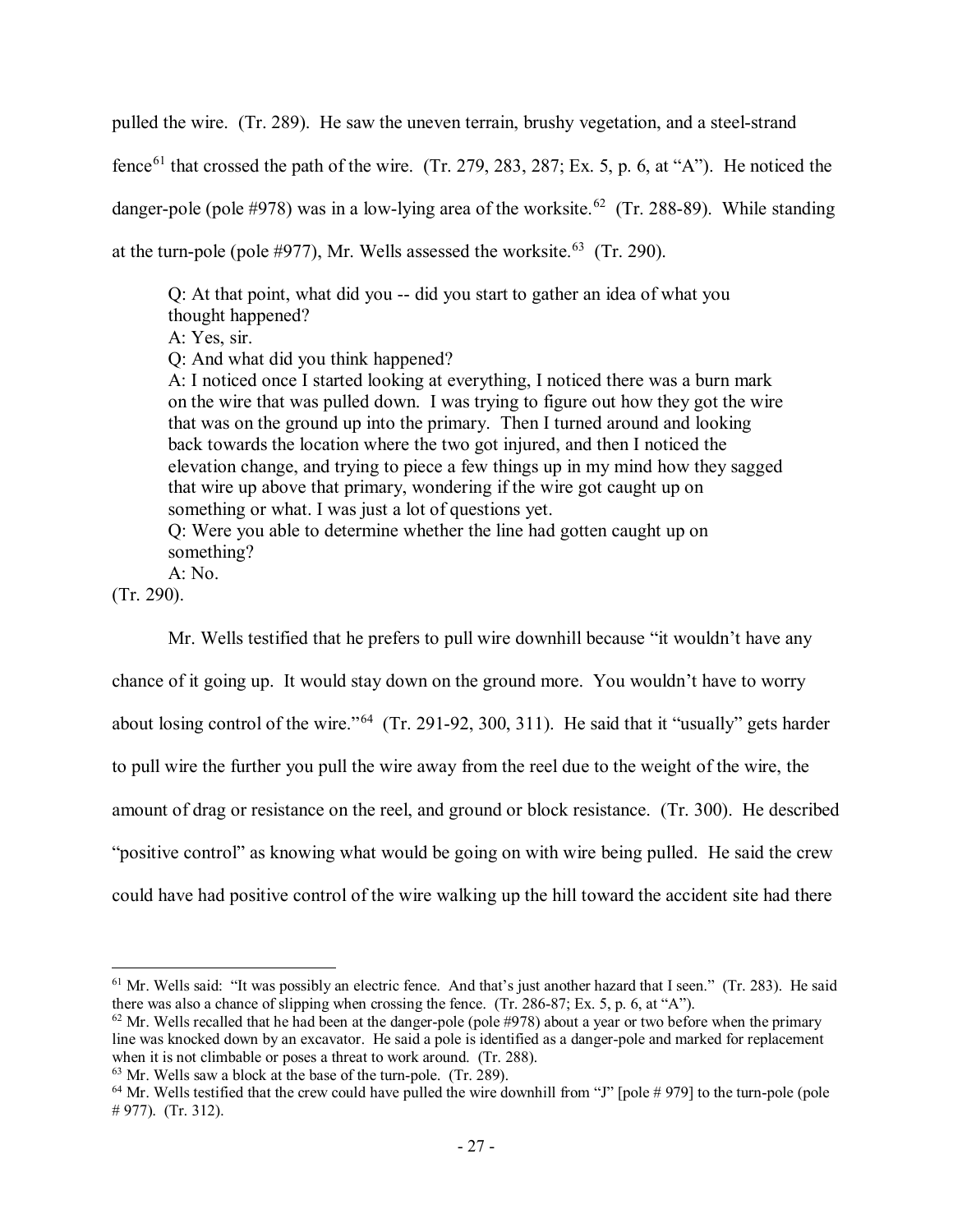been "other things in place."<sup>65</sup> He also said: "Well, if you did nothing at all, you'd have this same result."<sup>[66](#page-27-1)</sup> (Tr. 292).

Mr. Wells stated that uplift was a commonly known occurrence in the electrical industry; uplift is a hazard that should be identified and accounted for in a job plan. (Tr. 296-97). Mr. Wells agreed that terrain is an environmental condition that should also be considered in a hazard assessment. (Tr. 297). He testified that it was possible for the wire to rise up in the air and contact the primary energized line in the area between the turn-pole (pole #977) and where the accident occurred. He described the hillside going up from the danger-pole (pole #978) at the bottom of the ravine as being steep. The Cameron worksite had steep hills and changes in elevation that were obvious. (Tr. 294-95; Ex. 5, p.12). He agreed the worksite's terrain contributed to the potential for uplift of the wire from the ground that could result in contact between a conductor and the energized line in the work plan designed by Chester Brown. (Tr. 295, 310-11).

Mr. Wells testified that, as site foreman, Chester Brown was responsible for the job hazard assessment.<sup>67</sup> (Tr. 280-81). Mr. Wells did not know what had been accounted for in Chester Brown's hazard assessment of the worksite. He said there was no indication that uplift from the ground to the overhead line had been considered. (Tr. 304, 314). He also said that he

<span id="page-27-0"></span> $<sup>65</sup>$  Mr. Wells testified that he would have achieved positive control of the wire by staggering the crew "out, probably</sup> a couple of hundred feet apart." He said he would have wanted to retain positive control over the line because '[a]ny time in our industry when things get away from you, things don't end up well." He further stated that one of the possible results of not retaining positive control at the job site including getting "in contact with an energized conductor." (Tr. 312).

<span id="page-27-1"></span><sup>66</sup> Mr. Wells testified wire uplift can "absolutely" be prevented by securing the wire down, placing blocks on the poles, or spreading the workers pulling the wire out. Spreading the workers out reduces the resistance on the wire being pulled. (Tr. 301).

<span id="page-27-2"></span> $67$  Mr. Wells testified that Respondent's job briefing should have identified all of the hazards identified in the job hazard assessment. He said the job briefing did not mention the difference in elevation around the danger-pole (pole #978) or the tree or fence in the right of way. He further stated that he was not aware of Chester Brown taking any measures to account for these hazards. (Tr. 324, 327; Ex. 7).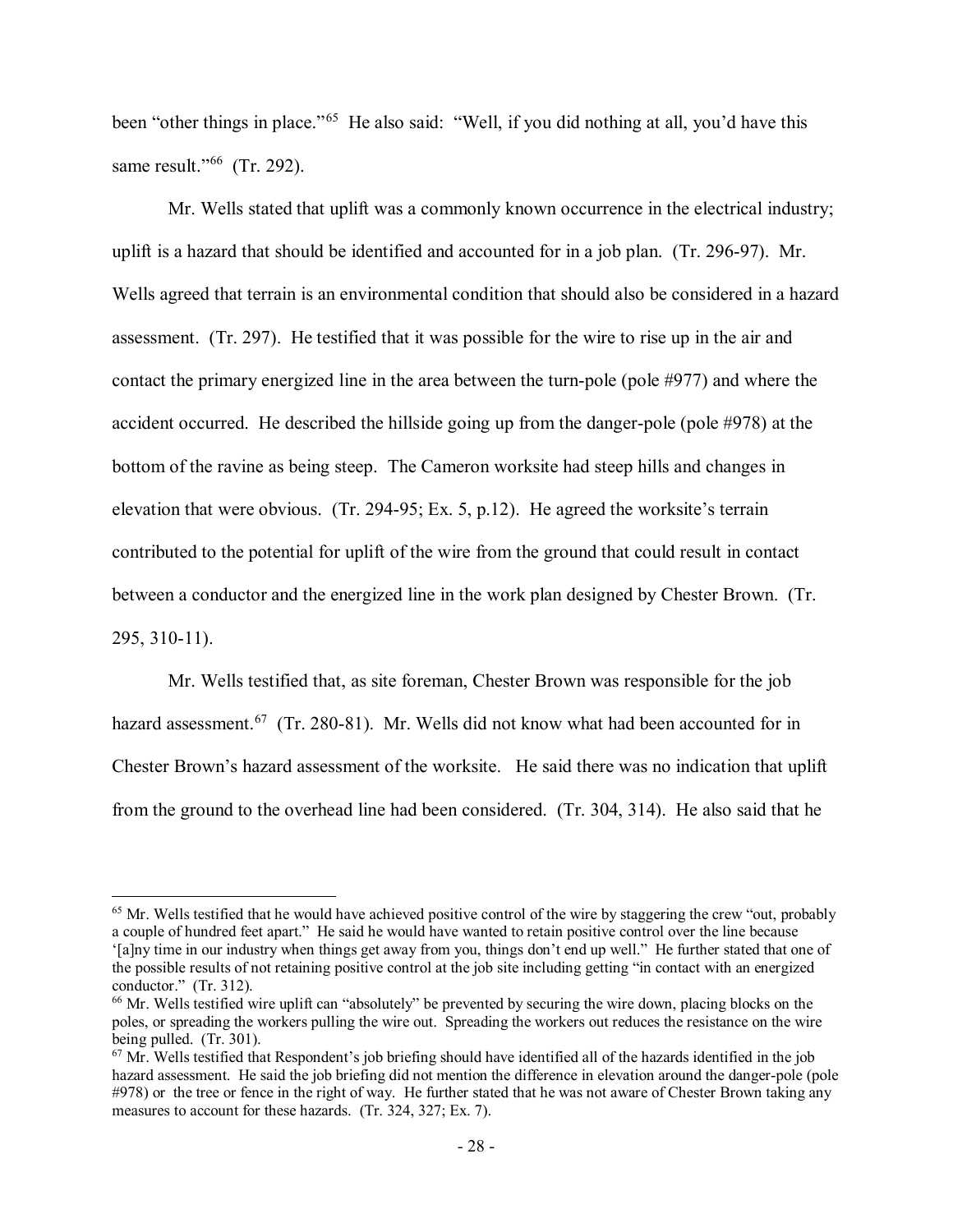expected the tree growing underneath the energized line should have been identified as a hazard in the job hazard assessment. (Tr. 283, 297-98).

When performing a typical job hazard assessment, Mr. Wells "[l]ook[ed] for any type of hazard whether it be terrain, electrical contact, our facilities, hazards of the environment whether it be animals, terrain, pretty extensive, just look for anything that'll get you in trouble." (Tr. 274- 75). When Mr. Wells did a job hazard assessment he generally walked pole-to-pole if it was convenient or used binoculars to assess the worksite's conditions. (Tr. 275). He testified that he hoped and expected that Chester Brown would have identified the potential for uplift to the overhead line at the Cameron worksite when he did his pre-job hazard assessment.<sup>[68](#page-28-0)</sup> He also said he hoped that he, himself, would have seen and identified the potential for uplift to the overhead line at the Cameron worksite if he had done the pre-job hazard assessment, but explained that there are "things that you miss." Mr. Wells said he had identified the potential for uplift contact with overhead energized lines in previous job hazard assessments that he had conducted under conditions similar to those found at the Cameron worksite. (Tr. 295-96).

Mr. Wells testified that APC Policy/Procedure No. 25 applied to the work being done on the worksite on November 3, 2014 because the crew was there to replace missing primary

<span id="page-28-0"></span><sup>68</sup> Mr. Wells testified:

Q Would a reasonably diligent job hazard assessor, whether it's a site foreman or inspector, or something like that, would a reasonably diligent job hazard assessor be expected to account for uplift either in that person's assessment or related job design?

A He would be expected to.

Q And uplift, I think you've testified that there is a possibility for uplift when you have men walking a line down a hill and then up a subsequent hill?

A Yes.

Q The difference in elevation and the changing terrain at this work site, would you consider the differences in elevation and the change in terrain to be classified as environmental conditions? A Yes.

Q Would you consider them to be environmental conditions that relate to safety?

A Yes.

<sup>(</sup>Tr. 297).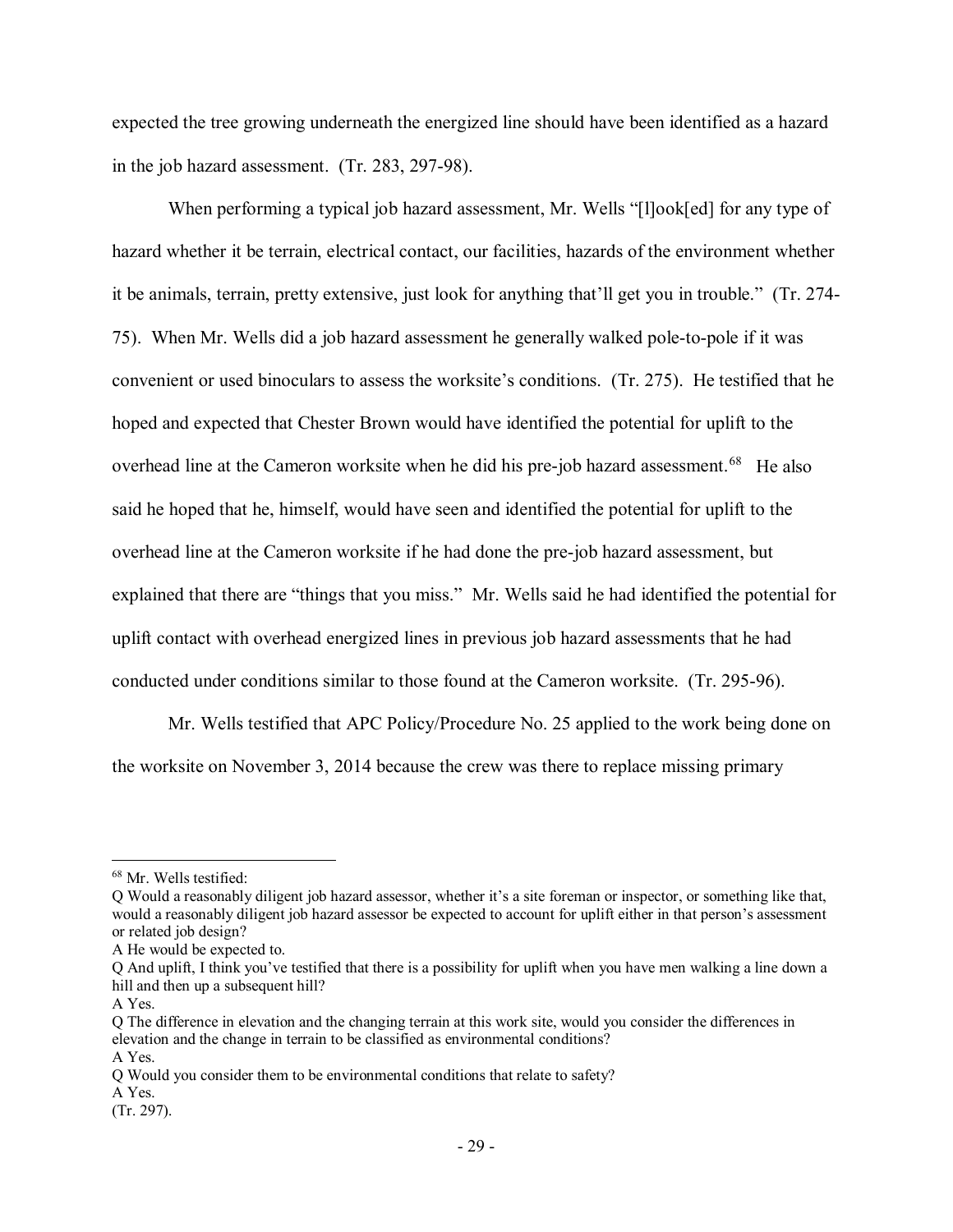neutral.<sup>69</sup> (Tr. 306; Ex. 12). He testified that the policy provided Respondent with guidelines on

how to go about "working on lines where the primary neutral is missing." (Tr. 305; Ex. 12).

Policy/Procedure No. 25 stated:

1) Statement of policy:

When working on a primary conductor where the primary neutral is missing or when working to replace missing primary neutral, special precautions must be taken to assure that unintended exposure to potential differences as a result of the system's condition do not occur.

(Tr. 306; Ex. 12).

Policy/Procedure No. 25 further stated:

# **Replacing the primary neutral:** [Emphasis in original]

When making connections on the pole or when handling conductors near a pole, the following precautions shall be taken:

● Assess the jobsite for any hazards noting especially:

…

 $\circ$  Terrain and other hazards to pulling the new conductor.<sup>[70](#page-29-1)</sup>

(Tr. 308, Ex. 12).

 $\overline{a}$ 

Mr. Wells testified Respondent's crew was "handling conductors near a pole" and the

policy called for Respondent to:

[t]ake everything into account. Terrain, of course, up and down, flat, could be a creek, any body of water, it all has an effect on how you're pulling a conductor; any hazards, tripping, slipping, grounding hole, electrical contact, electric fences, briars, anything in the right of way. There is a lot to it. It's pretty –covers a lot of different things.

<span id="page-29-0"></span> $^{69}$  The Court finds that APC Policy/Procedure No. 25 applied to the work being done at the worksite on November 3, 2014 notwithstanding Mr. Adkin's testimony that there was no provision in the Supplementary Terms of the Contract that said Elliot had to work to Appalachian Power's rules. (Tr. 401). The Supplementary Terms included a provision at ¶ 3.1.1 that stated AEP's Contractor Safety Program remained in effect. The Supplementary Terms also did not affect all of the other provisions, terms and conditions of the Contract that continued to remain in full force and effect following the effective date of the Second Amendment. The Court credits Mr. Well's testimony regarding the application of APC Policy/Procedure No. 25 to the work being done at the worksite on November 3, 2014 because he was responsible for the assignment and distribution of the repair jobs to the companies contracted with AEP to repair and build its distribution lines. Mr. Adkins was Elliot's corporate manager of safety and training. There is insufficient evidence in the record to show that Mr. Adkins was intimately familiar with all of the terms of the Contract that governed the job at the worksite on November 3, 3014.

<span id="page-29-1"></span><sup>&</sup>lt;sup>70</sup> Mr. Wells testified that he did not know if Chester Brown assessed the job site for any hazards noting especially terrain and other hazards to pulling the new conductor wire. (Tr. 314).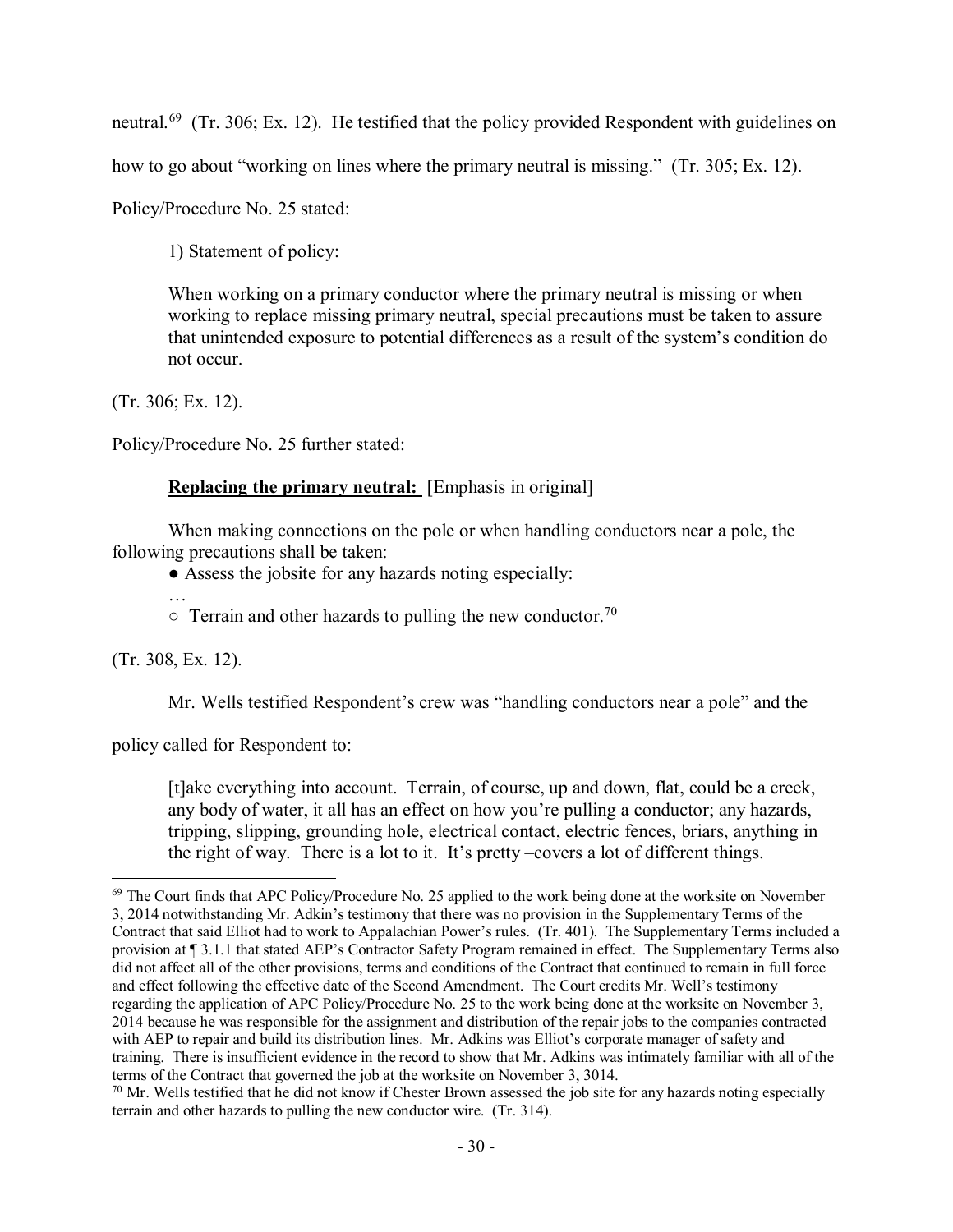He said "any time you're going up and down a hill, I think it's a hazard." He further said that uplift can occur when pulling a line by hand and the potential for uplift could be a hazard related to terrain being up and down. Mr. Wells' opinion was that the hazard of contact between a conductor being pulled and energized parts is the type of hazard that "terrain and other hazards" referred to in Policy/Procedure 25. (Tr. 309-11; Ex. 12).

Mr. Wells testified that he expected two employees pulling wire along the ground to be aware that if they pull the wire up in the air to stop pulling before they pull the wire up into an overhead energized line. (Tr. 328).

### *William D. Vaden*

Mr. Vaden had worked for Elliot on and off since 1989 as a groundman, lineman, journeyman lineman, crew foremen, and general foreman. (Tr. 554-57). He worked as a groundman for Elliot, briefly in 1989. (Tr. 558). A groundman assists the lineman by preparing the materials and tools. (Tr. 558). Between 1991 and 1995, he had been an apprentice lineman at Elliot. (Tr. 557). In 1995 he became a journeyman lineman for Elliot. (Tr. 556-57). He had also worked at Pike Electric for a year as a groundman in the mountainous terrain of North Carolina and Virginia. (Tr. 558). With Elliot, he had worked in areas all over the country. (Tr. 556-57). Mr. Vaden had been promoted from crew foreman to the position of general foreman just before the accident at the Cameron worksite. As a general foreman, he supervises six distribution crews in the Kingsport district, which includes southwest Virginia and northeast Tennessee. (Tr. 554-57).

Mr. Vaden had experience with both ground-pulling and pole-top stringing of wire. (Tr. 558-59, 565-65). He testified that when ground-pulling, the line spools freely off the reel without any mechanical assistance and the line just follows behind you on the ground. (Tr. 560).

- 31 -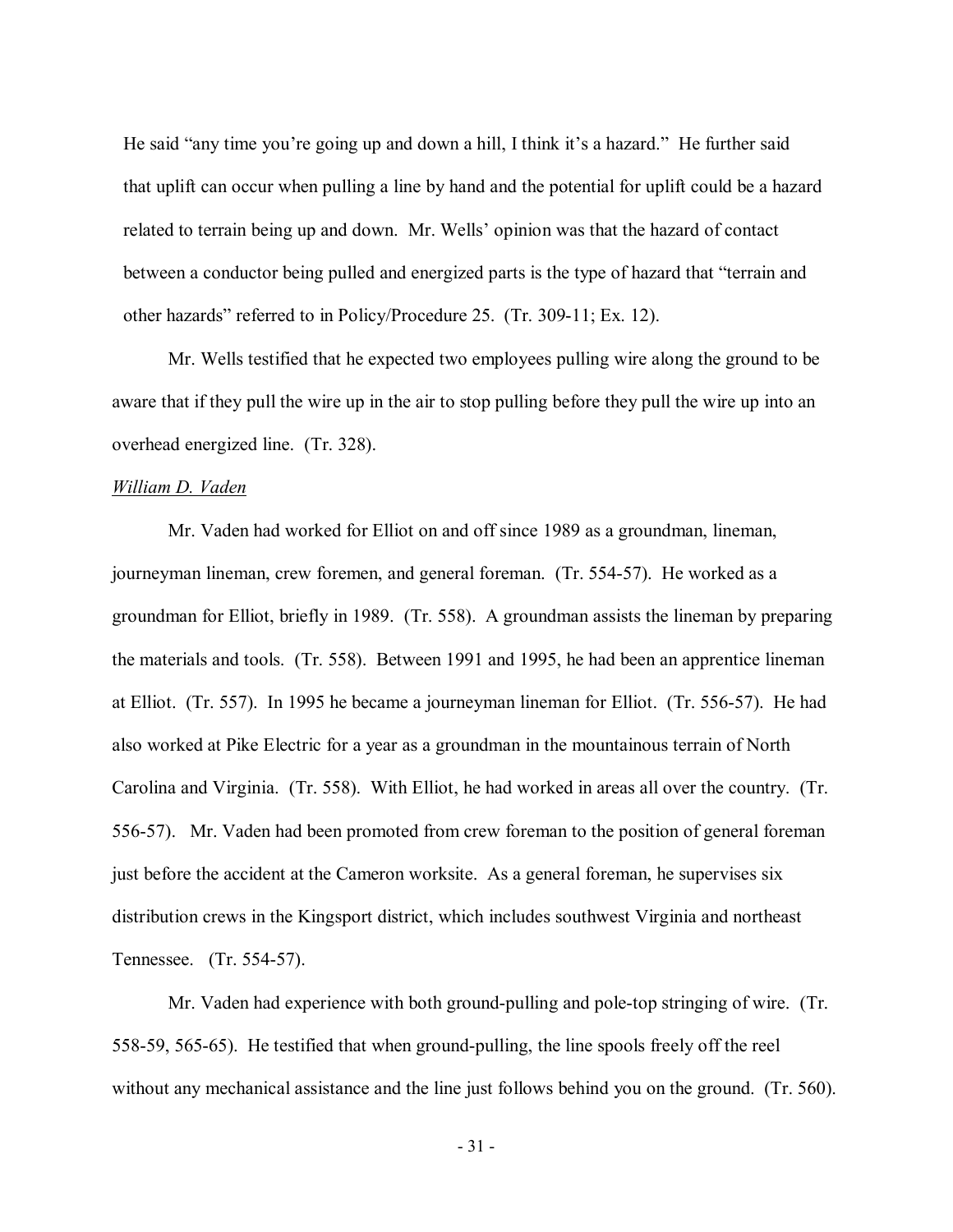He routinely pulled wire off a reel as both a groundman and a lineman in both hilly and flat terrain. (Tr. 559). He initially said it was not common for pulled wire to get hung up in a block, but it can happen. Shortly thereafter, he said "[i]t doesn't happen all the time", but "it's not uncommon." (Tr. 560-61). He stated that a job plan should account for the possibility of a line snagging or coming under tension. He agreed that Chester Brown's job plan created the possibility of the line snagging or coming under tension because it included the use of a turn block and pulling wire downhill and then uphill after being routed through the turn block. (Tr. 603-04). He said linemen want the wire "to stay in the roller and free-spin" off the block, but he said "if you stop it can lay down, the wire can lay down and get in the groove and get hung up." (Tr. 560-61). He said the purpose of a turning block was to direct the wire in a certain direction; for example to make a 90 degree turn. (Tr. 562-64).

Mr. Vaden testified that a line can snag in a block, which he thinks would likely happen to a lineman several times in his career. (Tr. 560). Mr. Vaden had pulled wire through a turning block like the one used at the Cameron worksite and had experienced a wire getting snagged in the block. (Tr. 560-63, 565). He knew the wire was snagged because he felt the wire stop pulling. (Tr. 565). When stringing line through the air at pole-top, he said there is more resistance on the line because gravity is pulling the line back toward the ground. He also said a lineman can feel the difference between wire being pulled on the ground and the resistance of wire that is in the air above the ground. (Tr. 565-66). Mr. Vaden had never accidentally pulled wire into the air while ground-pulling and he had never seen wire rise up like what happened at the job site on November 3, 2014. (Tr. 596).

Initially, the Cameron job had been assigned to him as the crew foreman. (Tr. 566-67). Mr. Vaden testified that he did a pre-job evaluation to determine existing characteristics and

- 32 -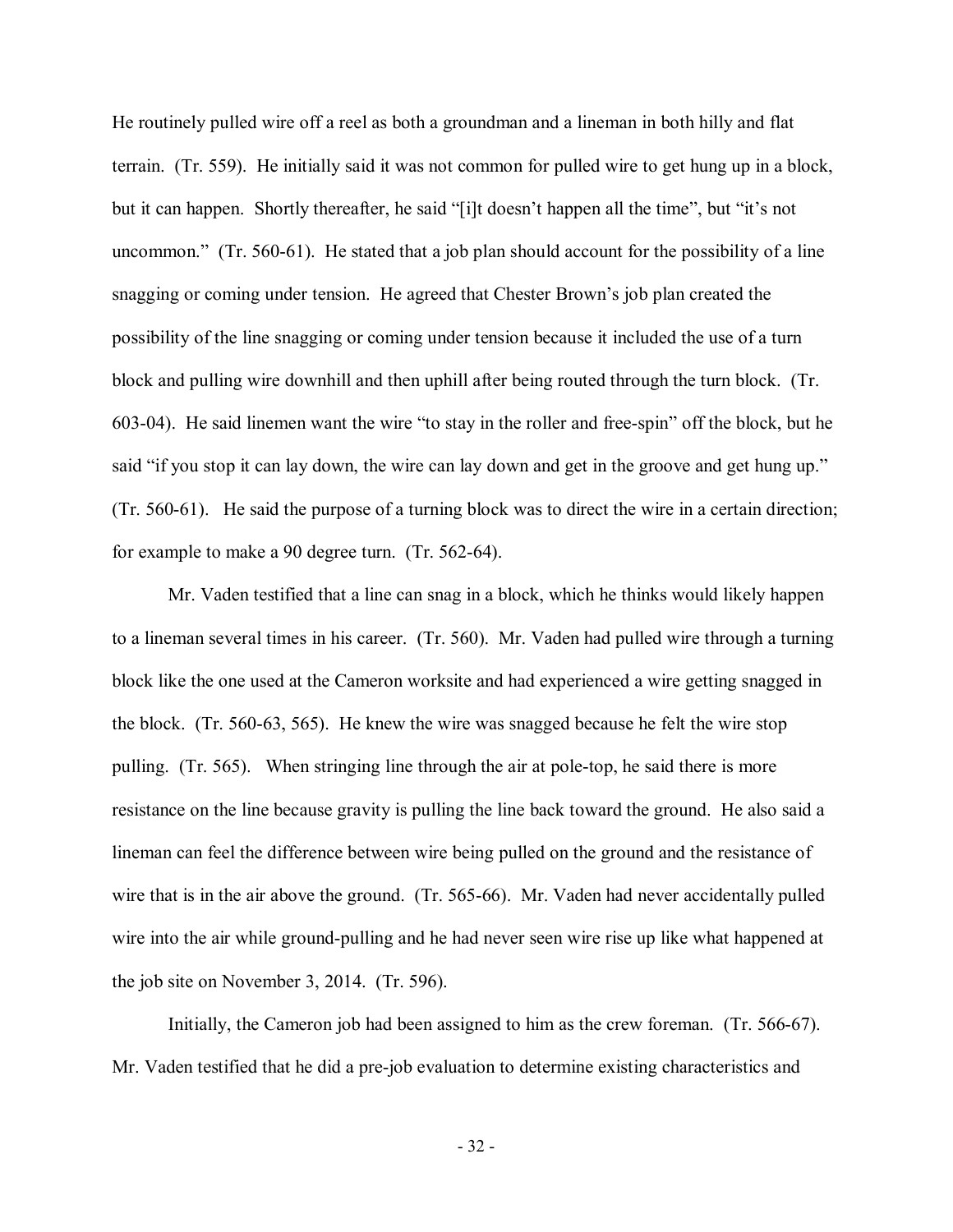conditions of the worksite. He said he had to look at the job site and do his job site evaluation so that he could identify all hazards and develop his preliminary work plan. He said he walked the entire length of the job and "looked at a little bit of everything." (Tr. 567-78, 600; Exs. 2, I). Mr. Vaden observed that to reach the turn-pole (pole #977) from Goshorn Woods Road, you first went down a hill and then back up another hill where the turn-pole (pole #977) was located. (Tr. 595). The span to the left of the turn-pole (pole #977) was up a steep hill. (Tr. 594). From the turn-pole (pole #977) to the right, the path went downhill to the danger-pole (pole #978), which stood in a ravine. (Tr. 594-95). The path then went up another hill from the danger-pole (pole #978) toward the coal mine's parking lot. (Tr. 595).

Mr. Vaden drafted a preliminary job plan that consisted of three separate sections of pulls, all downhill pulls.<sup>[71](#page-32-0)</sup> (Tr. 588-89, 602). He said there was no possibility for the wire to rise up when pulling the line downhill from the K-pole (pole #980), to the danger-pole (pole #978) and terminating pulls at the bottom of the elevation, with no uphill pull. (Tr. 602-03). The first pull would be from the K-pole (pole #980), near the mine parking lot, down the hill to the danger-pole (pole #978), the second pull would be from the N-pole (pole #976) down to the danger-pole (pole #978), and the third pull would be from Goshorn Woods Road down to the turn-pole (pole #977). He described the terrain from the turn-pole (pole #977) toward the danger-pole (pole #978), located at the bottom of a holler, as downhill and after crossing the bottom going up another hill. He described the terrain from the turn-pole (pole #977) up to the N-pole (pole #976) to be going up a steep hill. He described the terrain from Goshorn Woods Road to the turn-pole (pole #977) as being hilly. He said from the reel truck you go down a hill, across a ravine, and back up a hill to get to the turn-pole (pole #977). (Tr. 593-95).

<span id="page-32-0"></span><sup>&</sup>lt;sup>71</sup> Mr. Vaden said he needed to obtain permission to set up his truck and reel along Goshorn Woods Road and also at the mine parking lot before starting work; something not done before he was reassigned and relocated. (Tr. 589-91).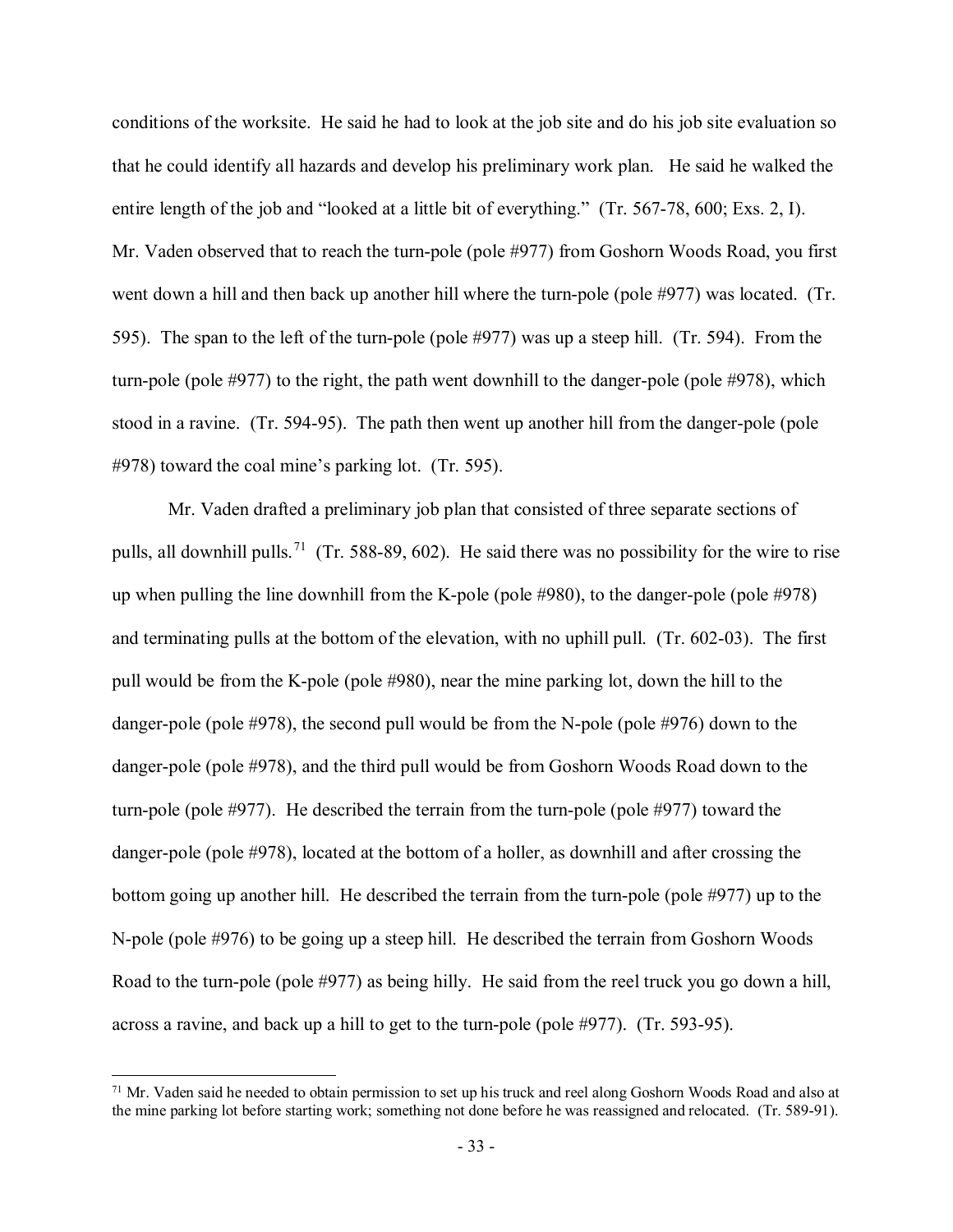Mr. Vaden said the job was reassigned to Chester Brown. Mr. Vaden said he did not give Chester Brown his preliminary job plan because Mr. Vaden was not going to tell Chester Brown how to run his crew. He testified that he told Chester Brown about the danger-pole (pole #978) and the combination sleeves on the job. He showed Chester Brown the map at Exhibit G and pointed out different things to him. (Tr. 579-91; Exs. G, I). Mr. Vaden said he "can't remember exactly what all" he told Chester Brown, but was "pretty sure" he told him about "the hills and the hollers." He said he told Chester Brown what he had found and saw at the job site. (Tr. 591- 92).

When doing his pre-job site evaluation, Mr. Vaden did not evaluate the Cameron worksite for the hazard of uplift of the wire from the ground to the energized line overhead at the danger-pole (pole #978), because they would be pulling wire on the ground and he had never seen anything like that happen before. (Tr. 596-600). When ground-pulling off a reel he expected the wire to follow the terrain and stay on the ground. (Tr. 596-97). If the wire was caught or snagged, he said the lineman needed to stop pulling the wire because you're damaging the wire. (Tr. 597, 600). Mr. Vaden stated that a lineman knows when it is snagged because "[i]t's like pulling a rope and it's tied to something, it stops." (Tr. 597). He believed that a lineman continuing to pull wire on the ground at the accident site would know that the wire would start rising up in the air down at the bottom of the ravine where the danger-pole (pole #978) was if the wire got hung up at the turn pole (pole #977) because "it's going to start pulling back on him, once it [the wire] comes off the ground and starts coming up. Gravity is going to start wanting to pull it back." (Tr. 598-99). A lineman should stop when he feels tension on the wire and "get it unhung or find out why it's coming up." (Tr. 599).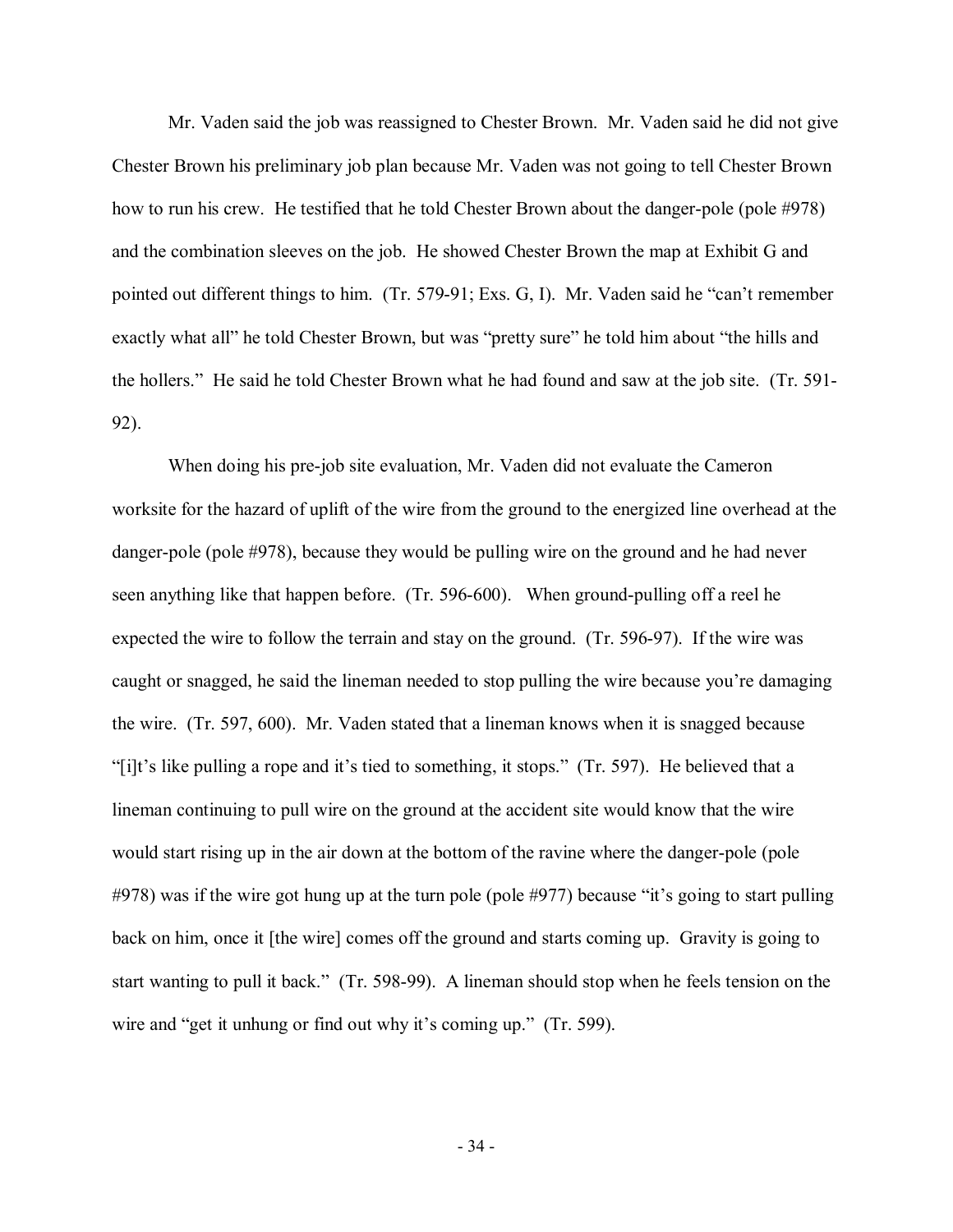Mr. Vaden initially testified that he believed it was not necessary to walk the entire path of the power line replacement to see that the poles were located over hills and valleys; the hilly terrain was obvious.<sup>72</sup> (Tr. 592-93). He testified that a competent foreman did not have to walk all the spans to create the job plan for a site; he could drive a truck and check a lot of the job, or use binoculars to evaluate the terrain. (Tr. 610-11). From the vantage point of the turn-pole (pole #977), Mr. Vaden testified he could see the danger-pole (pole #978) and then up the hill all the way to the mine parking lot, including all the changes in elevation between. (Tr. 593).

Mr. Vaden testified that when he designed a job plan he identified all hazards; however, he did not design a job with the assumption that a lineman would continue pulling on the wire after it is snagged or stuck. (Tr. 600). He said the standard practice for a lineman is to go back, unsnag the wire, and check the wire for damage at the point it was snagged. (Tr. 597, 600, 609).

Mr. Vaden had never seen the wire allegedly damaged and shown at Exhibit U and does not know where it is. He said after a wire is hung up it is Elliot's normal practice to go back and check to see if there's any damage to the wire where it was hung up at. He said "if it's damaged we'll want to replace it." He said you can replace the damaged portion of the wire by splicing. (Tr. 608-09).

### *Donnie Smith*

Mr. Smith worked for three companies in the electrical industry since 1993. He worked as a lineman, foreman, crew chief and general foreman. (Tr. 222). He has been a general

 $\overline{a}$ 

After being confronted with his prior deposition testimony, Mr. Vaden stated at the trial in this case that he agreed with his prior deposition testimony. (Tr. 607).

<span id="page-34-0"></span> $72$  Mr. Vaden's testimony in this regard was impeached by prior deposition testimony given on February 9, 2016 in the parallel Peterson civil case where he stated:

Q Do you find that a prudent and competent foreman will walk the entire span of what's going to be done in order to formulate a job plan?

A I would.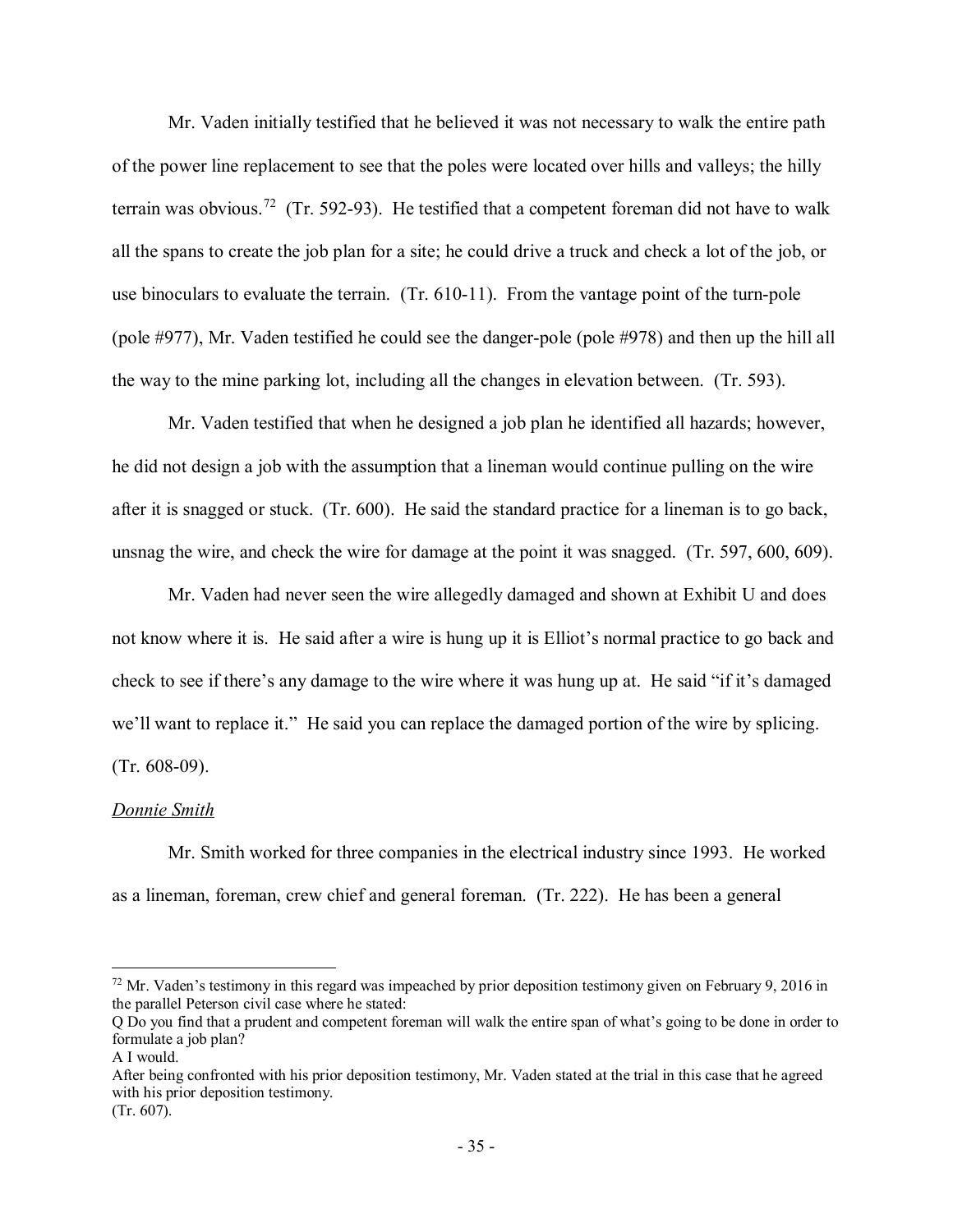foreman for Elliot's Charleston and Huntington districts in West Virginia since 2013.[73](#page-35-0) (Tr. 217- 18). He had worked in the same geographical area for Pike Electric for 14 years and at MASTEC for six years as a general foreman. (Tr. 219-20). At Pike Electric, he was a general foreman for one year and a lineman for 13 years. (Tr. 219-20). Mr. Smith had experience as a lineman pulling line through hilly terrain for Pike Electric. (Tr. 220-24).

As a general foreman at Elliot, he assigned work projects, conducted job briefings, and conducted surprise spot-checks of his crews for safety compliance. (Tr. 221). At the time of the accident he had eight to nine crew foreman and work crews reporting to him. (Tr. 221). Both Chester Brown and Cary Brown reported to Mr. Smith. (Tr. 221, 277). Mr. Vaden was a crew foreman that also reported to Mr. Smith before the accident. Mr. Vaden has since been promoted to general foreman. (Tr. 221-22).

According to Mr. Smith, Mr. Wells assigned work to Mr. Smith's crews without notifying him in advance. Mr. Smith did not know that Mr. Vaden had been initially assigned to do the work at the job site. (Tr. 225). Mr. Smith testified that Mr. Wells was responsible for directing Mr. Vaden to do the job at the job site. (Tr. 225-26). He did not know until after the accident that Mr. Vaden had a job plan that involved wire being pulled over multiple, shorter segments that were all downhill. (Tr. 236). Prior to the accident, Mr. Smith was not aware that Chester Brown and his crew were working at the Cameron site. Mr. Smith testified that he did not direct Chester Brown when Chester Brown worked at the job site. He had "no idea" who directed Chester Brown when Chester Brown worked at the job site on November 3, 2014. (Tr. 225-26).

Cary Brown called Mr. Smith a couple of hours after the November 3, 2014 accident to tell him someone in Chester Brown's crew had been injured. (Tr. 227). In turn, Mr. Smith

<span id="page-35-0"></span><sup>&</sup>lt;sup>73</sup> The accident occurred in Mr. Smith's Charleston district area of responsibility. (Tr. 220-21).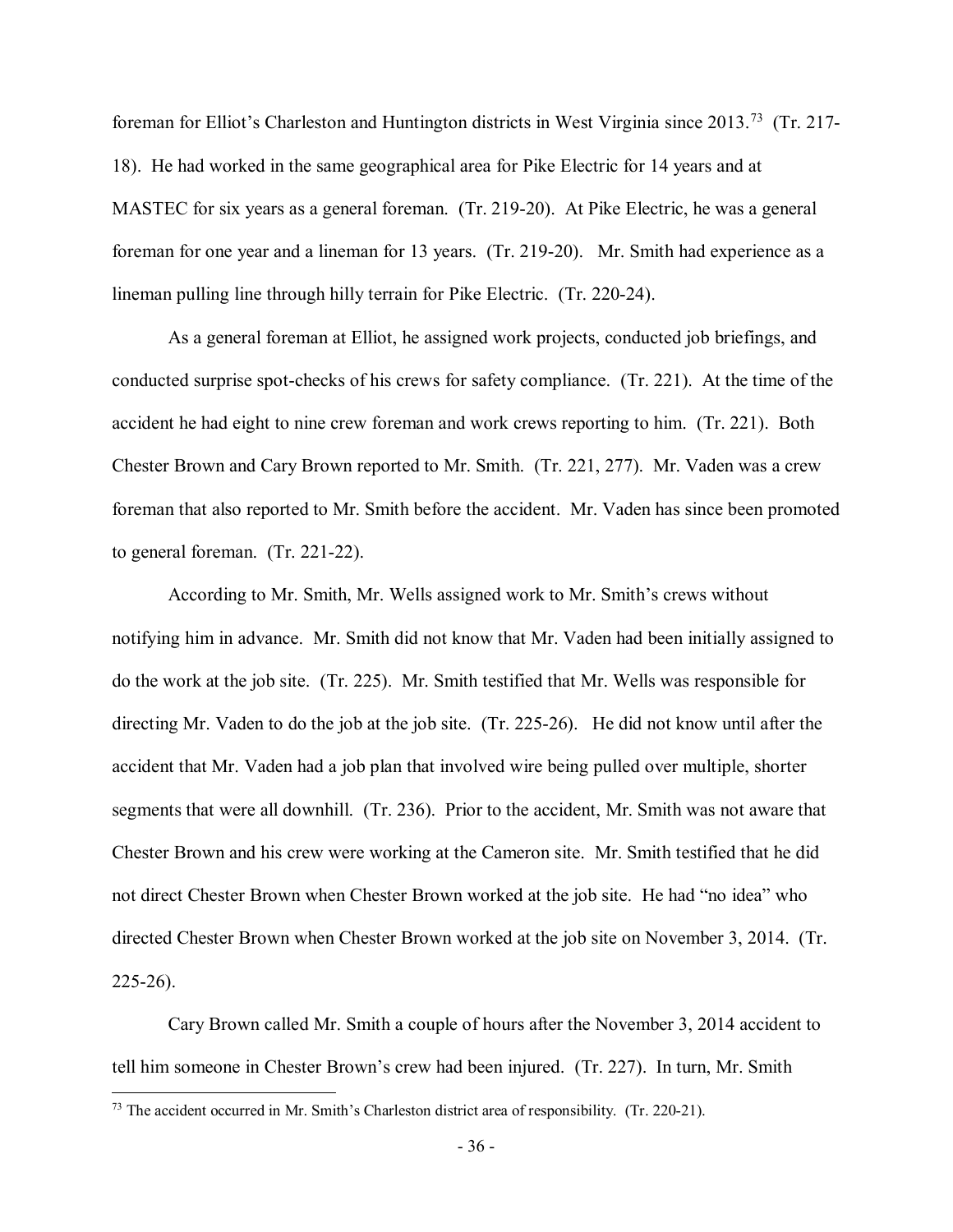called his supervisor, Superintendent Charlie Clement, and informed him of the accident.<sup>74</sup> Mr. Smith also called Jeff Fleming, his area's "safety man." Mr. Smith arrived at the coal mine parking lot after sundown on November 3, 2014. (Tr. 227-31). He went to the coal mine cafeteria, where employees had gathered, to see if everyone was okay. He did not interview anyone about the accident that night. (Tr. 230). The next morning, November 4, he returned to the staging area at the coal mine parking lot and was a part of the group, that included Mr. Adkins, which walked the accident site with the CO. Mr. Smith did part of the walk. He went as far as the danger-pole (pole #978). He was not close enough to hear the CO's comments during the walk-through. (Tr. 230-31; Ex. 2). He did not pull any wire at the job site. He took no measurements, conducted no interviews, and did not return to the site after November 4, 2014. (Tr. 232-35). He did not know whether Chester Brown had walked the entire job site pole-topole. (Tr. 238). Mr. Smith believed that even if Chester Brown had walked the entire route he would not have foreseen the possibility of the wire lifting up during the ground-pull to the energized line overhead. (Tr. 238).

Mr. Smith testified that it's harder to pull wire the further you get away from the reel. This is due to "a little bit of tension on it" coming from the weight of the wire. He said increased tension on the wire might also occur when the wire gets "hung up on something" like a roller or scrub or brush.<sup>[75](#page-36-1)</sup> (Tr. 223-24, 254). He said it can be more difficult to pull wire uphill, than downhill. (Tr. 225). He also testified that when doing a single pull of wire from the reel truck to the accident site, as was done on November 3, 2014, the wire would become heavier and

<span id="page-36-0"></span><sup>&</sup>lt;sup>74</sup> Mr. Clement told Mr. Smith he would contact Respondent's safety department at Lexington and meet Mr. Smith at the accident site. (Tr. 228-29).<br><sup>75</sup> Mr. Smith testified that he would have eliminated the turn-block used by the crew located at the turn-pole to keep

<span id="page-36-1"></span>it from snagging or damaging the wire at a 90 degree turn. (Tr. 236-37).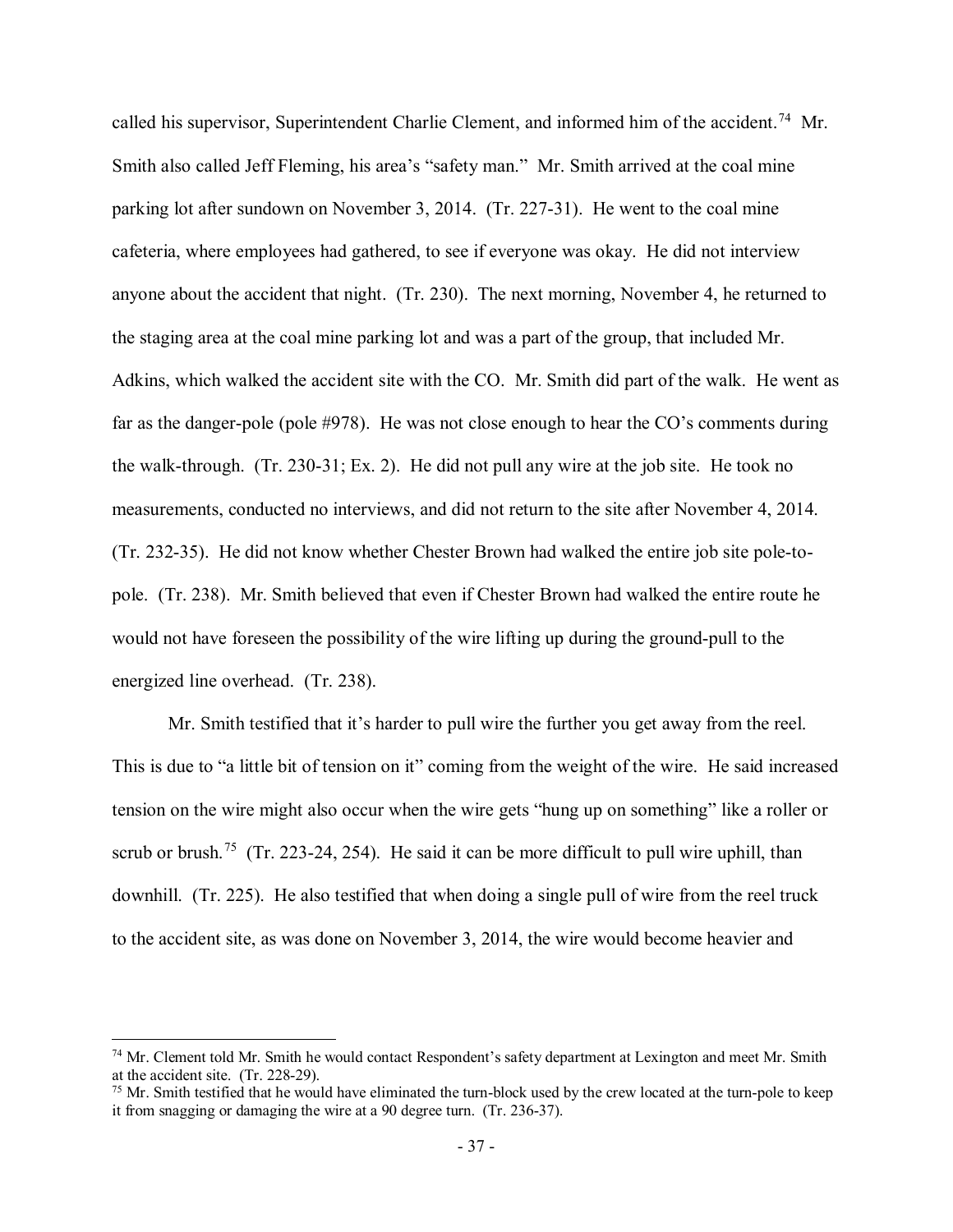harder to pull the further the crew moved away from the reel truck because "[i]t'll put more tension on it, yes." (Tr. 234).

Mr. Smith did not believe that it would have been difficult pulling the line at the worksite because it was free-spooling off the reel with nothing to hold it back.<sup>76</sup> (Tr. 234-36). He believed the only way the conductor wire could have contacted the overhead energized line would be if the lineman continued to pull after it became snagged on something and was no longer spooling off the reel. (Tr. 238). When the pull on the wire became "real tight" the crew should have stopped and checked to see if the wire was snagged. (Tr. 238).

Prior to the accident at the Cameron worksite, he would not have believed it was possible for a wire to rise up when ground-pulling to the overhead energized line. (Tr. 254). He said he had not seen wire rise up to the height that occurred in this accident because he "stop[ped] pulling when it started coming up off the ground and went back to unhang it." (Tr. 254). Mr. Smith testified that the wire being pulled over the ground had to be "caught up on something" for it to raise in the air. (Tr. 238). In his experience, a lineman always stopped when a wire became resistant and hard to pull because this indicated the wire was stuck or snagged somewhere. (Tr. 254).

In hindsight, Mr. Smith believed the accident was preventable based upon his observations at the accident site and his understanding of how the accident occurred. At trial, he

<span id="page-37-0"></span><sup>&</sup>lt;sup>76</sup> The Court credits Mr. Peterson's testimony that he found it difficult to pull the wire while performing the job at the job site on November 3, 2014 over the testimony of Mr. Smith that it would not be difficult in doing so. Although, Mr. Smith had experience pulling wire earlier in his career at other locations, he had an inadequate basis to refute Mr. Peterson's testimony because Mr. Smith did not: interview any employee about the accident, measure any distances at the job site, walk the job site from the reel truck to the danger-pole (pole #978), or pull any wire at the job site at any time. Mr. Smith also based his opinion solely on his belief that it is easy to pull wire off a free spooling reel. (Tr. 235-36). The Court finds Mr. Smith's testimony to be speculation. The Court also found Mr. Peterson's testimony at trial to be credible based on an in-courtroom evaluation of his demeanor during his hourlong testimony. (Tr. 40-97). On the other hand, the Court found Mr. Smith's testimony to not be credible based upon his courtroom demeanor and his impeachment by contradictions apparent in his courtroom and deposition testimony concerning the effect of Chester Brown not walking over the terrain when he conducted his pre-job hazard assessment. (Tr. 242).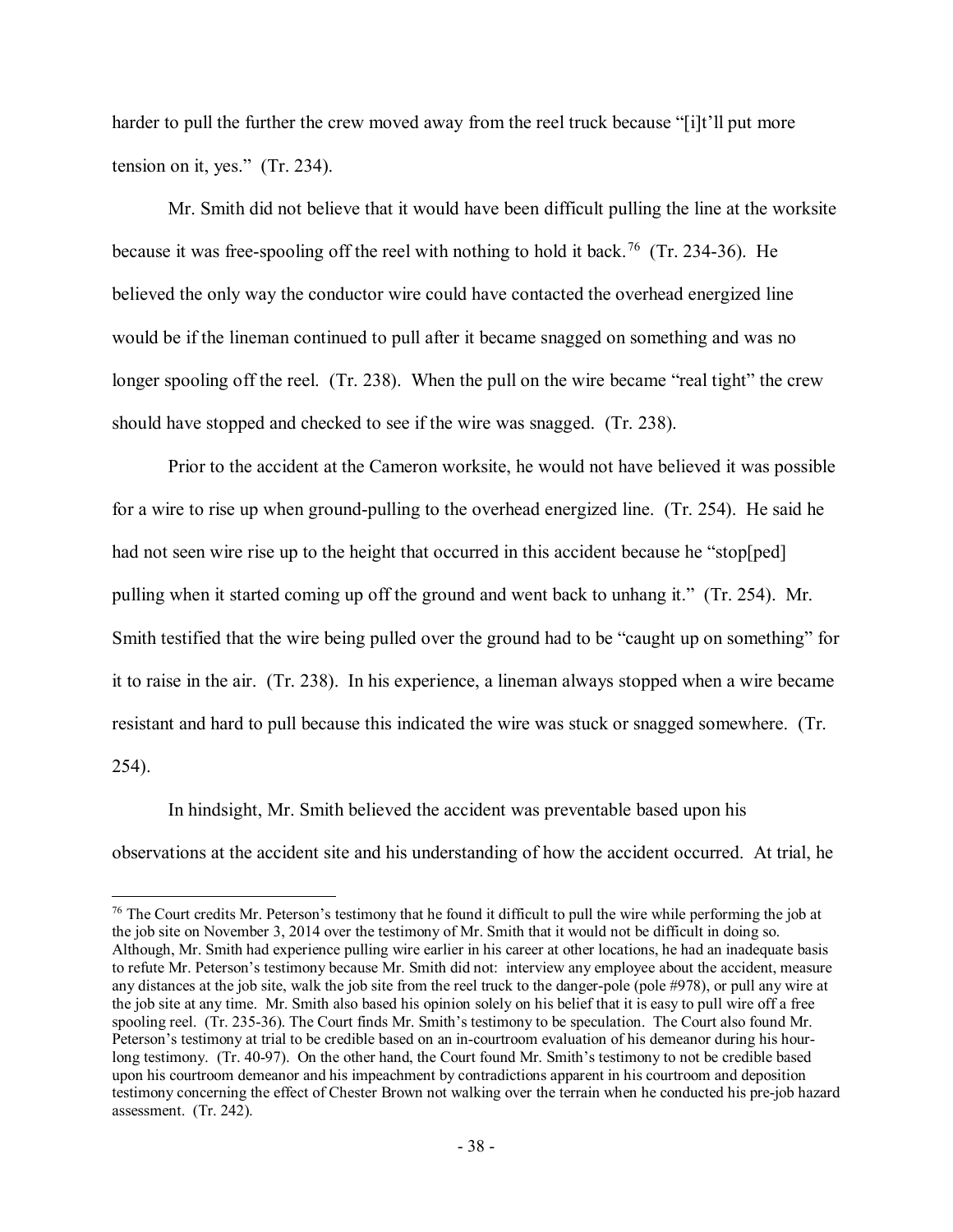testified that he did not "necessarily" think that Chester Brown could have avoided the accident by walking over the job site's terrain beforehand.<sup>[77](#page-38-0)</sup> After being impeached by his prior deposition testimony, Mr. Smith admitted at trial that changes in elevation would have been a red flag had they walked the terrain where he walked.<sup>[78](#page-38-1)</sup> He acknowledged that the terrain itself raised a red flag.<sup>79</sup> (Tr. 243-44). He also testified that changes in elevation were the conditions that created the possibility for the contact between the conductive wire and the overhead energized primary line atop the danger-pole (pole #978).<sup>80</sup> (Tr. 243).

### *Donald Ray Adkins Jr.*

Mr. Adkins was presented as both a fact and expert witness for the Respondent.<sup>81</sup> (Tr.

443-45). Mr. Adkins had worked for Elliot for 17 years. (Tr. 342). He had been the corporate

 $\overline{a}$ 

- Q Sorry, say that again?
- A If it would have if they walked the terrain and looked at the job maybe. I don't know, I wasn't there when they done it. Their job briefing or planning, so really couldn't say.

Q You say the word flag, I didn't catch the second part.

A Yes, flags – or flag.

Q So the flag issue with the terrain?

A Yes.

(Tr. 239-41).

- A Yeah.
- (Tr. 242).

<span id="page-38-2"></span><sup>79</sup> Mr. Smith also testified that he might have designed the job without the 90-degree turn at the turn-pole (pole #977) to avoid damaging the wire as it was pulled through the block at the J-pole (pole #979). (Tr. 236). He believed the turn-block could have been a factor leading to the accident. (Tr. 242).

<span id="page-38-3"></span><sup>80</sup> Mr. Smith was unsure if he would have recognized the potential for contact with the overhead line if he had walked the Cameron job site for a pre-job hazard assessment. (Tr. 237-43). Mr. Smith was unsure that, prior to the accident, he would have foreseen the possibility of a wire lifting up to an overhead line. (Tr. 243).

<span id="page-38-4"></span><sup>81</sup> Complainant did not object to Mr. Adkins testifying as a fact witness. Both before and after the trial, the Secretary objected to Mr. Adkins testifying as an expert witness. In its Order Denying Without Prejudice Complainant's Motion to Strike Expert Witness Report and Expert Witness Testimony of Mr. Don Adkins, dated February 25, 2016, the Court found "that Respondent has presented information pertaining to Mr. Adkins'

<span id="page-38-0"></span> $77$  Mr. Smith's trial testimony was contradicted by prior testimony he gave at his January 20, 2016 deposition in this case. There, he gave the following testimony under oath:

Q Did you think the accident was preventable?

A Yes.

Q In what way?

A I guess if you walked the terrain it would have maybe threw a flag or two, I'm not for sure – or I'm not sure.

Q Because the terrain played a role in the accident occurring?

A Yes. Chester Brown is no longer with Davis H. Elliot. Is that the end of it?

<span id="page-38-1"></span> $78$  At trial thereafter, Mr. Smith testified:

Q But the terrain – what your testimony is, is if they had walked the terrain, they would have seen that it would play a role in an accident, is that a fair characterization?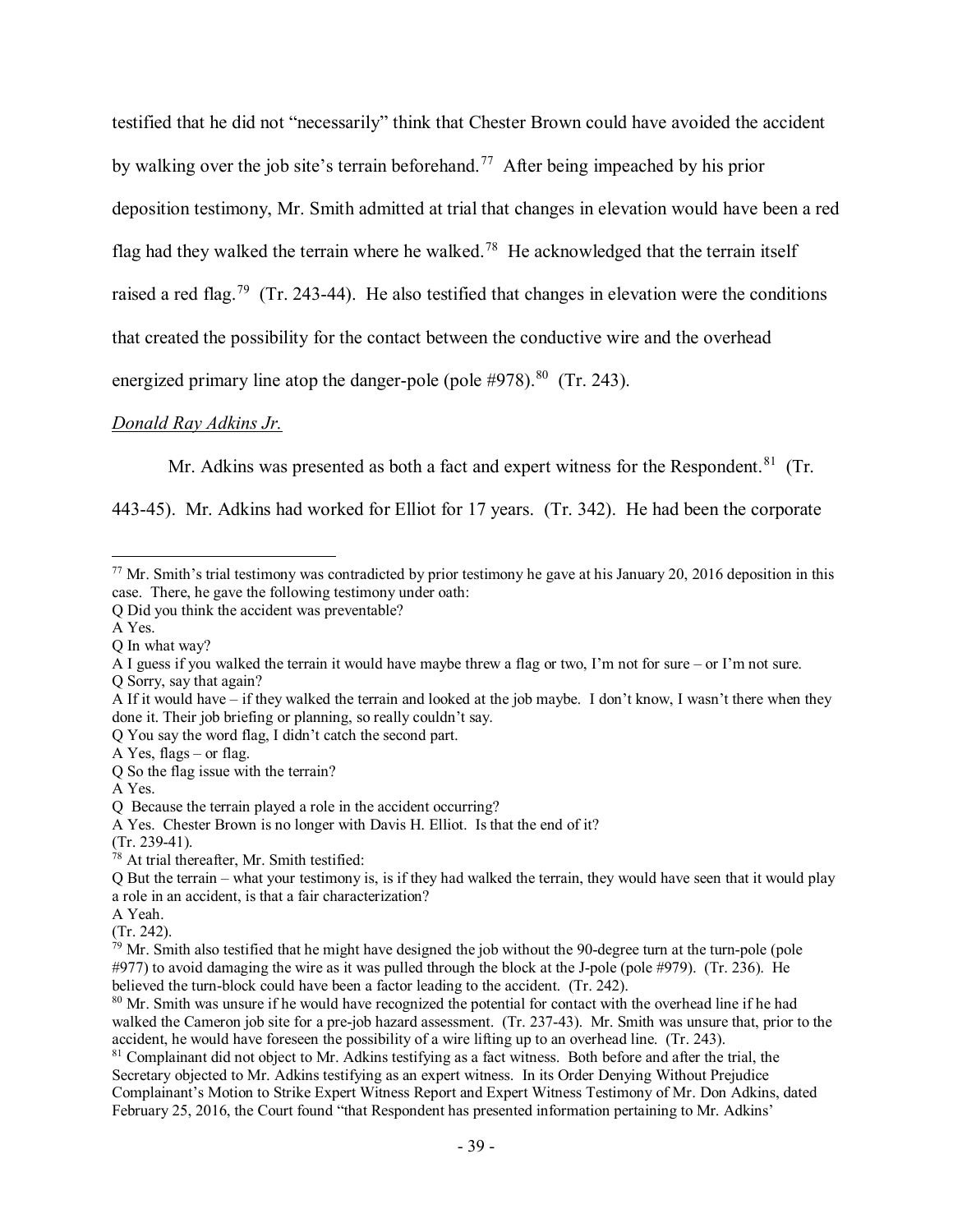manager of safety and training since early 2006. As corporate safety manager, his duties include general oversite of Elliot's safety program, ensuring compliance, production of safety materials, oversight of the Elliot's training program, keeping up to date with regulations, supervision of the apprentice programs, and accident investigation. (Tr. 342, 414-15). He was a regional safety manager from 2003-2006. (Tr. 342). As a regional safety manager he had similar duties and had also visited job sites. (Tr. 343). He would occasionally work as a general foreman or lineman, especially after storm damage. (Tr. 436). Before 2003, he had been a journeyman lineman, which meant he worked from poles, set poles, installed wire, installed transformers, repaired, and constructed powerlines. (Tr. 343). He became a Department of Labor certified journeyman in 2001. (Tr. 344). Before working at Elliot, he worked at Pike Electric as an entry-level groundman for just under 4 years. (Tr. 344). He stated that a journeyman lineman is a lineman that is at the top of his field. (Tr. 343). He estimated that he had pulled wire on the ground well over 100 times. (Tr. 358).

To stay current with industry issues and practices he attended conferences, had a network of industry peers, and participated on a best practices committee. (Tr. 440). The best practices committee was a working group sponsored by OSHA and included representatives from large electrical contractors in the transmission and distribution industry. (Tr. 440-41). The committee developed best practices for training and safety in the industry. (Tr. 440). There is nothing in the record to indicate that Mr. Adkins had attended any college or been awarded any college degrees, or authored any publications within the past ten years.

qualifications sufficient to justify the Court not granting the Secretary's Motion at this time before the trial. Such material shows that Mr. Adkins may qualify at trial as an expert in subject matter areas pertinent to this case that are included within his expert report, *e.g.;* electrical lines and equipment, including environmental conditions at the worksite, as well as circumstances surrounding metal wire or cable being manually pulled from a free spooling reel at the work site, and/or Respondent's practices."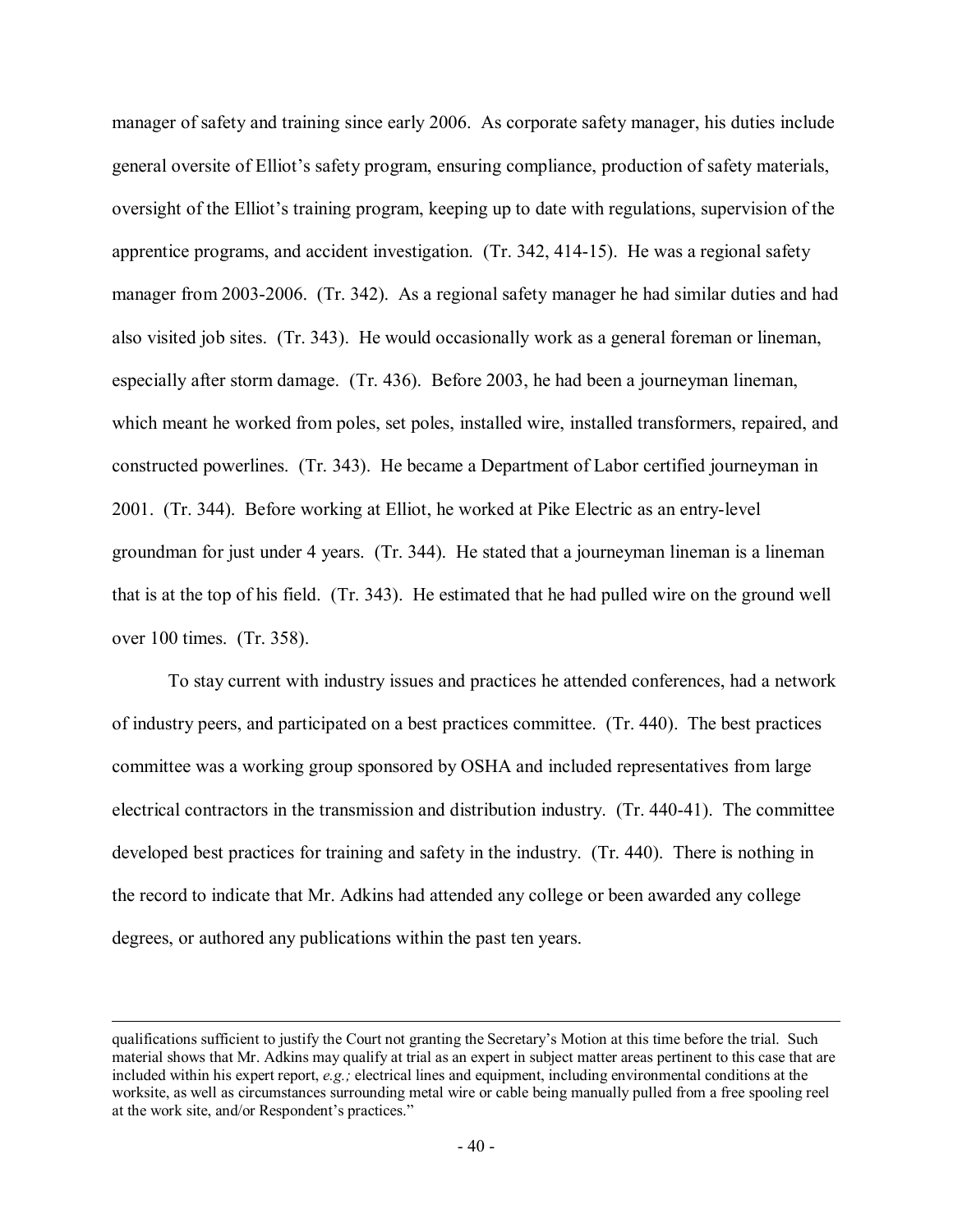Mr. Adkins learned of the accident the afternoon of November 3, 2014, while at his office in Lexington, Kentucky. (Tr. 341, 405). The accident had occurred approximately 3 p.m. that day. (Tr. 411). He immediately took a jet to West Virginia and drove to the Cameron worksite. (Tr. 405). The worksite was adjacent to a coal mine. The coal mine's parking lot, break room and conference room, were used as the post-accident staging and meeting location. (Tr. 407). When he arrived at the worksite, MSHA was there and prohibited his access to the accident site until the question of jurisdiction was resolved. (Tr. 406-07). After meeting with MSHA, he notified OSHA of the accident. (Tr. 407). Mr. Adkins talked to some of Elliot's employees that evening about what had happened. He also spoke to employees in the parking lot the following morning. (Tr. 407).

Mr. Adkins first saw the area of the accident the following day, November 4, after OSHA arrived at the site in early afternoon and took jurisdiction to inspect the site. (Tr. 407-08). He accompanied the CO during the inspection. (Tr. 408). After the CO left, he conducted further employee interviews and walked back to the site. He also took photographs. (Tr. 382-87, 392, 397-98, 408, Exs. K-Y). He interviewed Messrs. Vencill and Wilkes. He also spoke briefly with Mr. Peterson, who had stopped by the site at about 3 p.m., after being released from the hospital.[82](#page-40-0) (Tr. 408-11, 417).

Mr. Adkins documented his discussions or interviews with some employees. He took notes of the OSHA interview of Chester Brown, as well as MSHA's interviews of employees. He did not recall if he took any notes of his conversations or interviews with employees about

<span id="page-40-0"></span> $82$  Mr. Adkin's recollection of what Mr. Peterson allegedly told him that day was allowed into evidence only insofar as Mr. Adkins was identified as an expert witness and as an expert he was entitled to consider hearsay when formulating his opinion. Mr. Adkins testified that Mr. Peterson told him on November 4, 2014 that he did not remember much of what occurred on November 3, 2014. Mr. Adkins said Mr. Peterson did tell him that as he and Mr. Pruitt were bowed over, looking at the ground, the wire got really hard to pull pretty quickly. He said Mr. Peterson also told him they did not look behind them to see why the wire got so heavy. The Secretary's objections to this testimony with respect to Federal Rules of Evidence (FRE) 803(6) [Records of a Regularly Conducted Activity] and FRE 803(1) [Present Sense Impression] were sustained. (Tr. 409-16).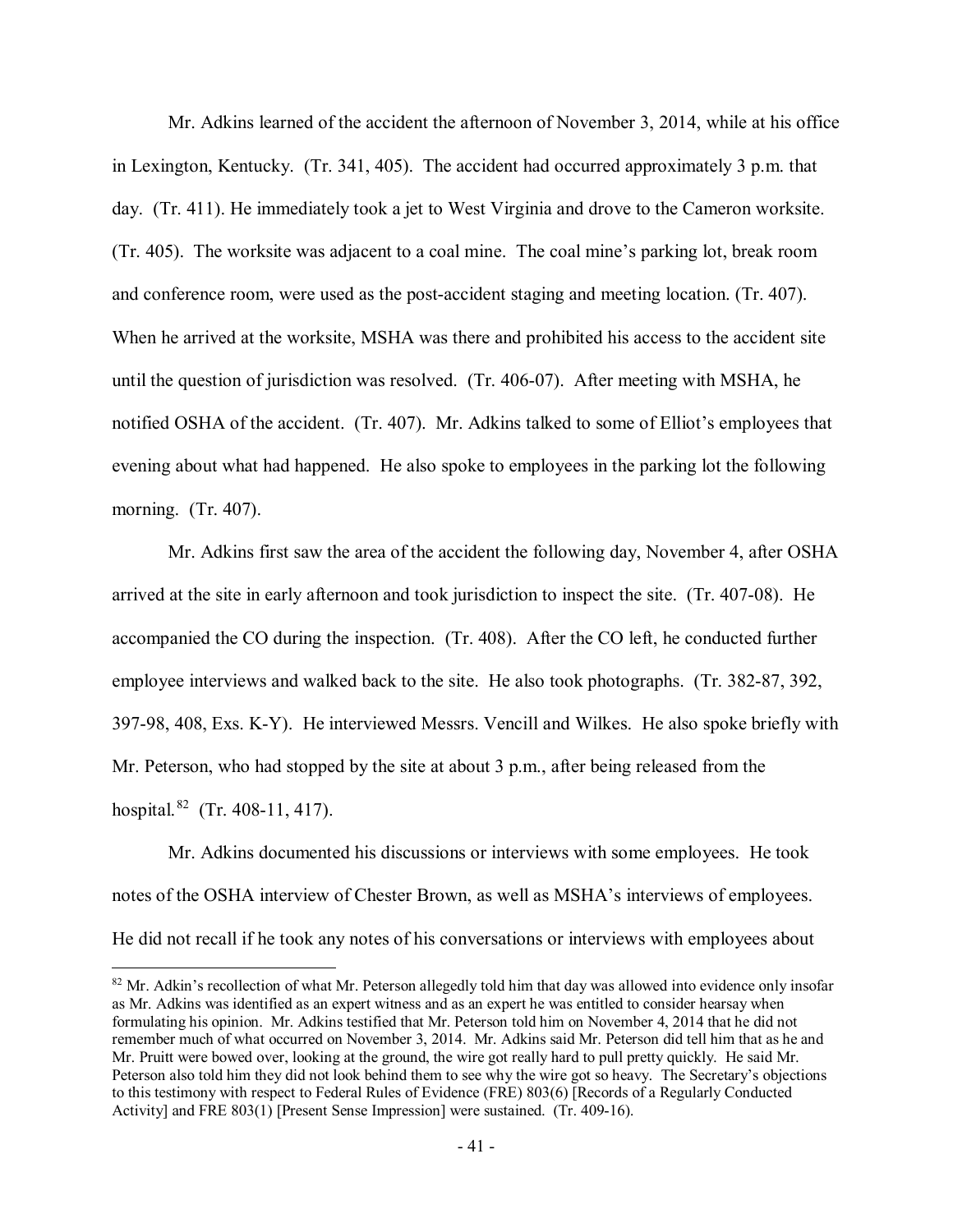the accident. He "did make some notes and little sketches and things." He did not document his conversation with Mr. Peterson. (Tr. 416, 459).

To determine what happened at the worksite, Mr. Adkins spoke with each person on the crew. (Tr. 417-18). At the time of the accident, Mr. Vencill was between the reel truck and the turn-pole (pole #977) pre-positioning tools for the next phase of the installation. (Tr. 418). Mr. Vencill was staging the tools to minimize the number of times the fence, at the bottom of the gully between the reel truck and turn-pole (pole #977), would be crossed. (Tr. 418-19). The fence was four or five strands of smooth wire and not electrified. (Tr. 419). Chester Brown was at the truck watching the reel. Mr. Adkins said that Mr. Wilkes was about 10 feet from the turnpole (pole #977). (Tr. 418-19). Mr. Adkins testified that he believed no one was in a position to see the wire being pulled between the turn-pole (pole #977) and the accident site when Messrs. Pruitt and Peterson were electrocuted. (Tr. 419).

Mr. Adkins testified that the line at the job site was a single phase system. There was one "hot" wire on top and one neutral wire below that was missing and being replaced. He said that the wire being pulled away from the reel at the truck was "just wire. It could be used for neutral, primary, secondary, a variety of things. It's just wire."<sup>[83](#page-41-0)</sup> (Tr. 357). Mr. Adkins testified that the rule set forth in Respondent's Safety Manual and Work Process Manual called for the MAD for Phase-to-Ground to be 2 feet, 2 inches  $84$  and for Phase-to-Phase to be 2 feet, 3 inches.  $85$  (Tr. 367-69; Ex. A, DHE\_00191). Mr. Adkins measured the distance from the ground to the primary

<span id="page-41-0"></span><sup>&</sup>lt;sup>83</sup> Mr. Adkins said that the wire being pulled along the ground would become neutral wire if and when it was ultimately connected to the system neutral in an overhead line. (Tr. 357).

<span id="page-41-1"></span><sup>&</sup>lt;sup>84</sup> Mr. Adkins testified that Exhibit C was a printout of training completed by Mr. Pruitt. Mr. Pruitt's Orientation Knowledge Review, dated April 9, 2013, showed that Mr. Pruitt then understood that workers on the ground exposed to 7200 voltage were required to satisfy Respondent's requirement to maintain a MAD of 2 feet, 2 inches. (Tr. 371-73; Ex. C, DHE\_00483). A similar document showed that Mr. Peterson had the same understanding on the same date. (Ex. D, DHE\_00098).

<span id="page-41-2"></span><sup>85</sup> Mr. Adkins said Elliot's Safety Manual and Work Process Manual at Exhibit A was in effect at the time of the accident. (Tr. 446).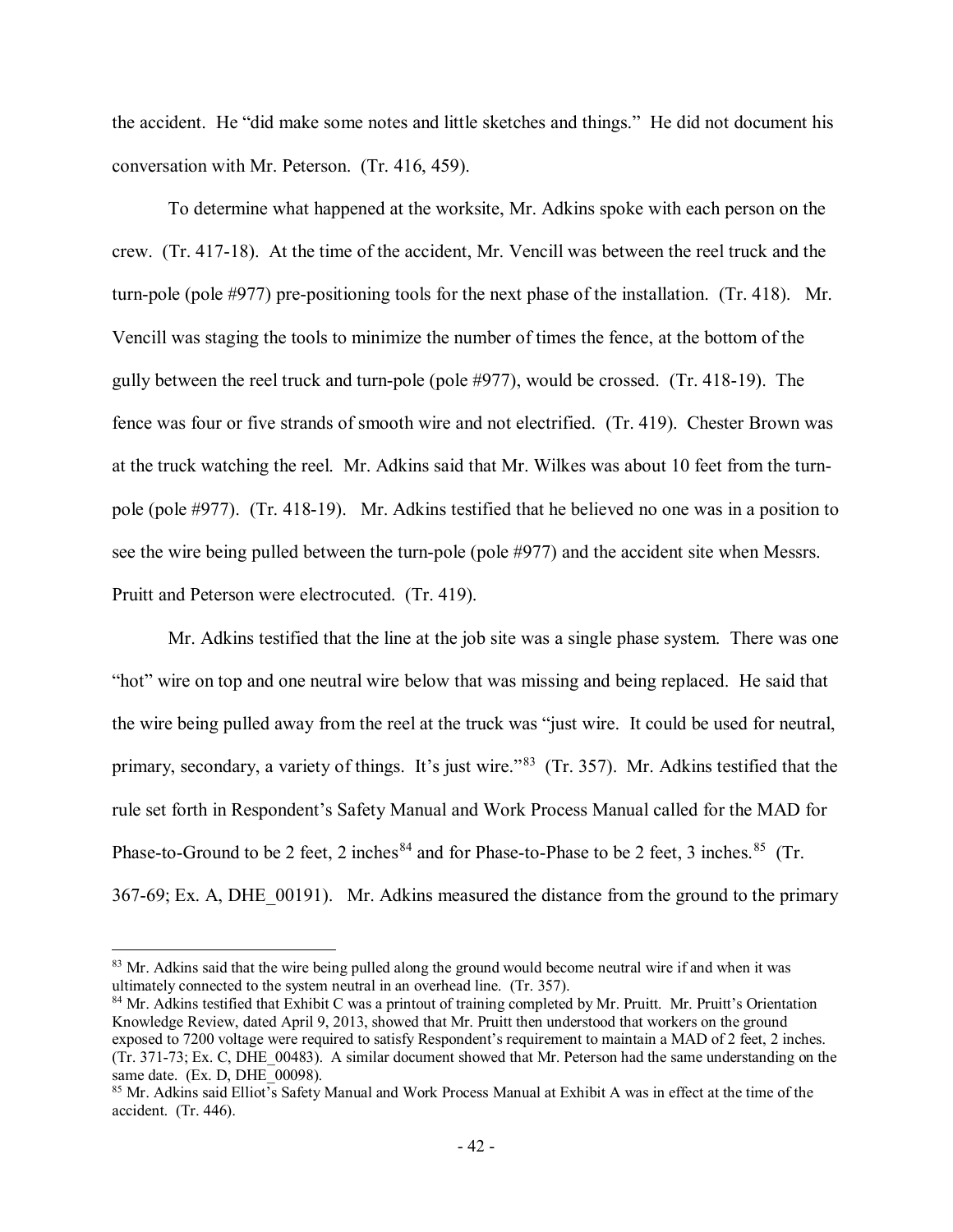line at the danger-pole (pole #978) at 23 feet, 8 inches. (Tr. 368, 460). According to Mr. Adkins, a pole is typically set at a depth that is roughly 10 percent of its length, plus 2 feet. He said the setting depth for a pole may change over the years. (Tr. 460). The pole map listed the danger-pole (pole #978) at "30'7 – SET in 1948". (Tr. 460; Ex. 4). In Mr. Adkins' opinion, Rule 3.31 in Respondent's Safety Manual and Work Process Manual that called for protective measures where wire was being strung within 5 feet of energized lines, did not apply to the work being done by the crew at the time of the accident because the wire being pulled out on the ground was not being "Strung." He said Rule 3.31 would apply once the crew started to attach the wire to the poles.  $(Tr. 464-65; Ex. 8, p. 4)$ .

Mr. Adkins testified that he photographed a section of wire that had "approximately three broken strands" that he believed were damaged by electrical contact with the primary overhead line.<sup>86</sup> (Tr. 382-83, 420-21; Exs. L-M). He further testified that he discovered what he believed "**might have been the cause** of the wire not continuing to just run along the ground".<sup>87</sup> [Emphasis added]. He said he discovered "a few feet"<sup>[88](#page-42-2)</sup> of wire, approximately 5 feet from the turn-pole (pole  $\#977$ ), in the direction of the danger-pole, where the wire had been bent.<sup>89</sup> He

<span id="page-42-0"></span><sup>86</sup> Mr. Adkins specifically testified:

Q That damage point, is that where the contact was made, electrical contact?

A Yes, sir.

<sup>(</sup>Tr. 382-83; Ex. L).

<span id="page-42-1"></span> $87$  Later, during cross examination, Mr. Adkins testified that he was "pretty certain" and "feel certain" that the line snagged on the block at the turn-pole because the damage near the turn-pole "is indicative of what I have seen in other hang-ups." (Tr. 463). The Court finds, based upon its observance of Mr. Adkins' testimony and his demeanor in the Courtroom, as well as the discussion at n.89, herein, that Mr. Adkins testimony concerning the pulled wire being snagged at the pulley attached to the turn-pole (pole #977) to not be credible.<br><sup>88</sup> Mr. Adkins drew a line with two arrows on Exhibit T denoting the extent of the damaged portion of the wire. (Tr.

<span id="page-42-2"></span><sup>391;</sup> Ex. T, at "A"). Mr. Adkins further testified that the photograph at Exhibit U was essentially the same as the photograph at Exhibit T to the extent that Exhibit U also showed the portion of the damaged wire. He drew a line with two arrows to show the damaged portion of the wire on Exhibit U. (Tr. 391; Ex. U, at "A").

<span id="page-42-3"></span><sup>&</sup>lt;sup>89</sup> The Court finds that Mr. Adkins' testimony that the pulled wire was damaged and bent a few feet from the turn pole [between the turn-pole (pole #977) and the danger-pole (pole #978)] by excessive pulling by Messrs. Pruitt and Peterson to not be credible. Mr. Adkins took two photographs that allegedly showed bending in the wire located a few feet from the danger-pole (pole #978) from the turn-pole (pole #977) toward the danger-pole (pole #978). The photograph at Exhibit T appears to the Court to be closer to the allegedly damaged wire than the photograph of the wire at Exhibit U. However, both photographs were taken by Mr. Adkins at a distance such that the alleged bend in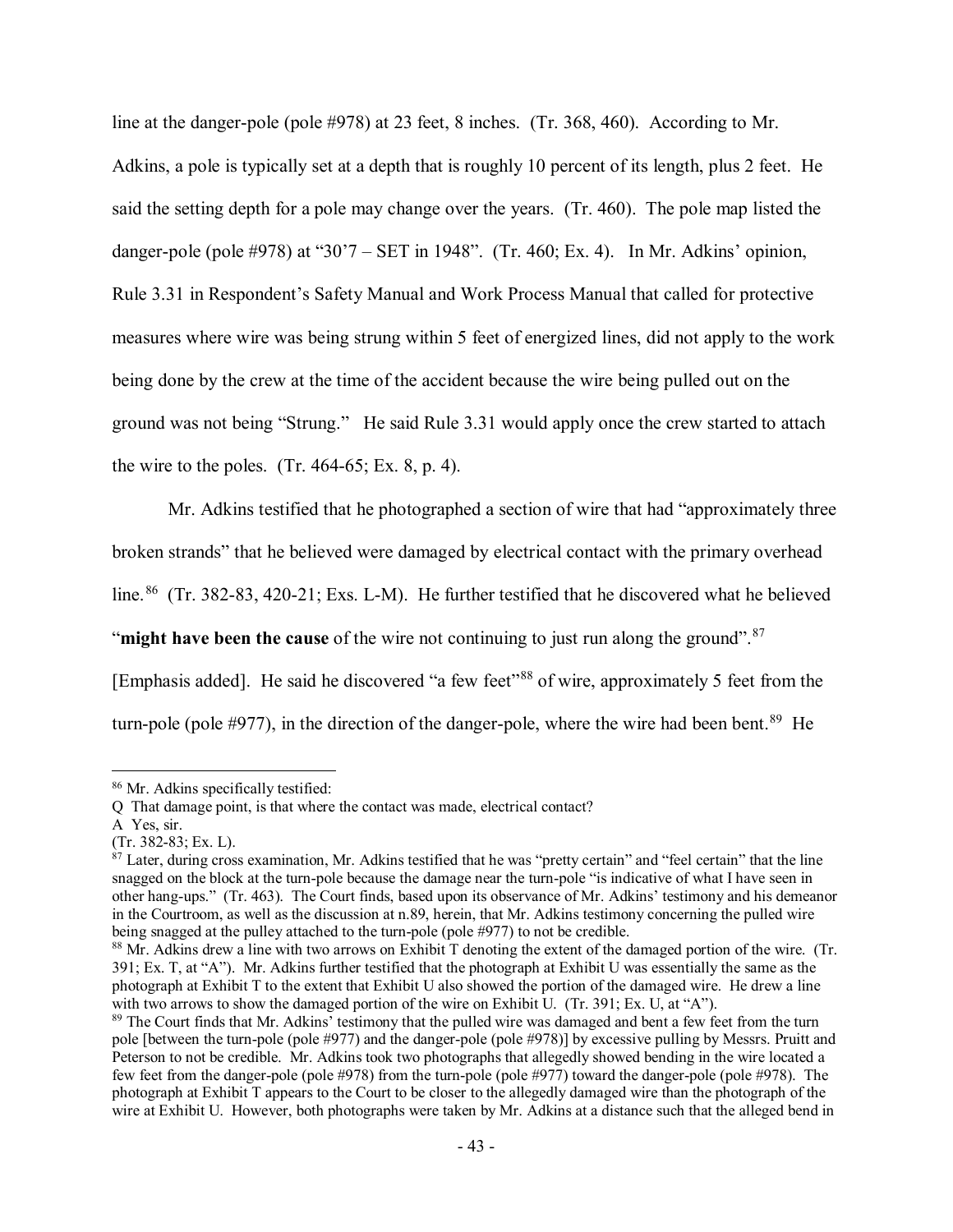said the wire there was "a little bit serpentine, where it had been bent", with "some kinking". <sup>[90](#page-43-0)</sup> (Tr. 391-92, 420-21; Exs. T-U). Mr. Adkins believed that to sustain this type of damage, the wire had moved out of the turning block's sheave (the grooved roller part), got caught against the body of the block, and then a lot of force or pull was applied by Messrs. Pruitt and Peterson to result in the bend in the wire he observed near the turn-pole (pole #977). He believed the force required to bend the wire in the vicinity of the turn block was significant. (Tr. 421, 529).

Mr. Adkins testified that he took a photograph of the "stringing block" at the turn-pole (pole #977). He said "[a] stringing block has the groove on the sheave, is polished and shaped and the bushings, they're allowed to roll away or designed not to damage conductor – not to break the conductor. But they're also used for various rigging applications." He also said the stringing block was being used by the crew as a turning block. (Tr. 386). He testified that he

the wire is not visible in the photographs. (Tr. 397). On the contrary, Mr. Adkins took two photographs (Exs. L-M) of the damage to the wire caused by contact with the primary overhead line between the danger-pole (pole #978) and the pole marked "J" at Exhibit 2. These two photographs, which were taken as close-ups of the wire, clearly show damage similar to the wire as shown by two photographs taken by CO Milam. (Ex. 5, pp. 13-14). Obviously, Mr. Adkins was capable of taking photographs close-enough to clearly show damage to the wire, but he did not choose to do so when photographing the alleged bend in the wire near the turn-pole (pole #977). A key element of his expert opinion, as to what might have caused the wire to raise up from the ground instead of running along the ground, was based upon the premise that the wire had snagged at the turn block and the alleged bend in the wire he found near the turn-pole (pole #977) was the result of a snag at the turn-block combined with significant, continual pulling of the wire against that snag by Messrs. Pritt and Peterson more than 600 feet away. CO Milam did not identify any bend in the wire during his visit to the job site on November 4, 2014, which included walking to around halfway between the danger-pole [pole #978] and the turn-pole [pole #977]. (Tr. 107). The actual wire from the worksite showing any such bend was not presented to the Court during the trial. There was no mention of a snag in either Elliot's Forward Acton Plan, or the Safety Bulletin prepared by Mr. Adkins. (Tr. 466; Exs. 9-10). Mr. Peterson did not recall encountering a snag while pulling the wire up the hill at the accident site. Mr. Wilkes was only about 10 feet from the turn-pole (pole #977) at the time of the accident. There is no evidence that Mr. Wilkes saw or overheard any indication of a snag at the turn-pole (pole #977). (Tr. 418-19). When observing the wire's path from the accident site to the turn-pole (pole #977), Mr. Wells observed the burn mark [located at about the danger pole]. (Tr. 139, 290). He was not able to determine whether the wire got caught up on something from the accident site to the turn-pole (pole #977). Mr. Wells made no mention of finding an area where the wire had been snagged during his evaluation of the worksite. (Tr. 289-90). Based upon the evidence before it, the Court finds that there is insufficient evidence before it to find that the wire had snagged in the turn-block or to find that there was a manifestation of damage resulting from a snag located about five feet away from the turn block in the direction of the danger-pole (pole #978).

<span id="page-43-0"></span> $90$  Mr. Adkins opined that in order for the wire to be kinked that way the wire had to come out of the grooved roller part of the turn block "and get against the body of block while under pressure while being pulled." He said "[i]t would take significant pull to kink it up that way." (Tr. 421, 529). The Court finds that the photographs at Exs. T and U do not show kinking, or snakelike, coiled or winding characteristics.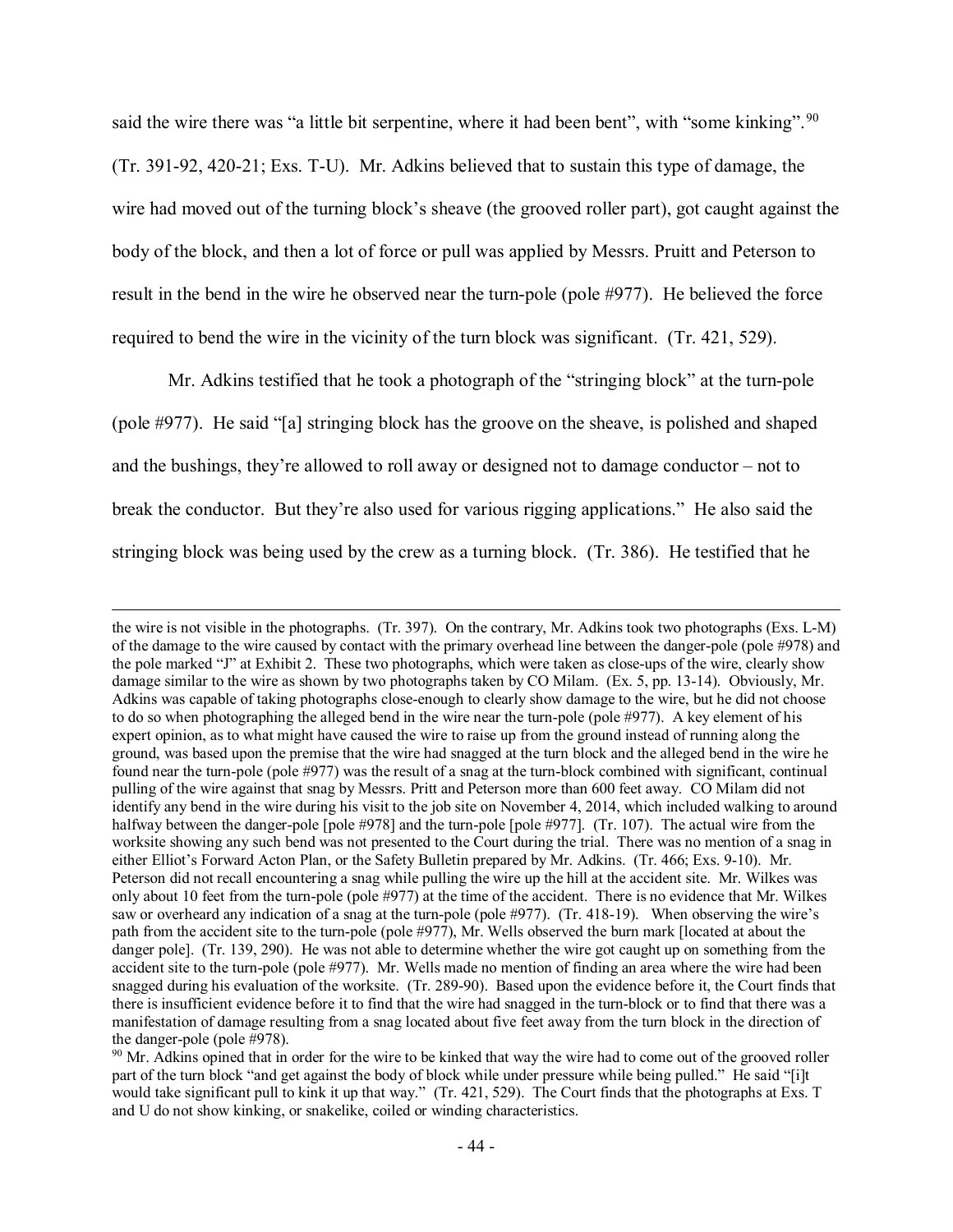took the photograph at Exhibit Q that showed the wire did not run in a straight line from turn pole to the reel truck, but looped around weeds and bushes where the crew had walked. (Tr. 387-88, 449-50; Ex. Q).

Mr. Adkins also testified that Exhibit Z, a photograph he said he did not take, showed the damaged mark on the wire caused by contact with the primary overhead line. (Tr. 396; Ex. Z].

Mr. Adkins conducted an experiment at the Cameron worksite in an attempt to determine how the wire made contact with the overhead energized line. (Tr. 419-20). He took a spool of non-conductive string, about shoestring thickness, called a P-line, ran it from the accident site to the turn pole (pole #977) and pulled it through the turning block to see if pulling the string off the spool would get it to raise. The string did not rise. He then cut the string at the spool [also referred to as a reel], tied the string to the turn block on the turn-pole (pole #977), and had "them" pull tension on the string to see where it might raise up. The string rose up above the danger-pole (pole  $\#978$ ).<sup>91</sup> (Tr. 420). He did not pull the P-line back from the pulley on the turn-pole (pole #977) to the reel truck. (Tr. 462).

Mr. Adkins testified that both Messrs. Vaden and Chester Brown had done pre-job assessments of the Cameron worksite.<sup>92</sup> (Tr. 437). He testified that Chester Brown told him he had not walked the entire route of the neutral line replacement.<sup>[93](#page-44-2)</sup> (Tr. 417, 437, 463). About a week before the accident, Chester Brown told him that he had walked up to the turn-pole (pole

<span id="page-44-0"></span><sup>&</sup>lt;sup>91</sup> Mr. Adkins did not say from where the tension was applied or identify who applied the tension.

<span id="page-44-1"></span><sup>&</sup>lt;sup>92</sup> Mr. Adkins testified that Messrs. Vaden and Chester Brown used AEP's job order to Respondent. (Tr. 377-78). He said Chester Brown told him he wrote a few words on AEP's diagram at Exhibit G. (Tr. 449; Ex. G). He also identified Exhibit H as a diagram or pole map representing the job site work area produced by AEP. (Tr. 378; Ex. H). Mr. Adkins also testified that he prepared a diagram or general rough sketch to explain the accident to Elliot's management. (Tr. 378; Ex. I). He testified that he believed the accident occurred at "A", Exhibit I, northwest of, and close to, pole #979. (Tr. 379-80; Ex. I).

<span id="page-44-2"></span> $93$  Mr. Adkins testified that during a job hazard assessment it is important to assess the path the wire will take as it is pulled. He also said a job plan should account for the potential that the line will snag or come under tension for some reason. (Tr. 463-64).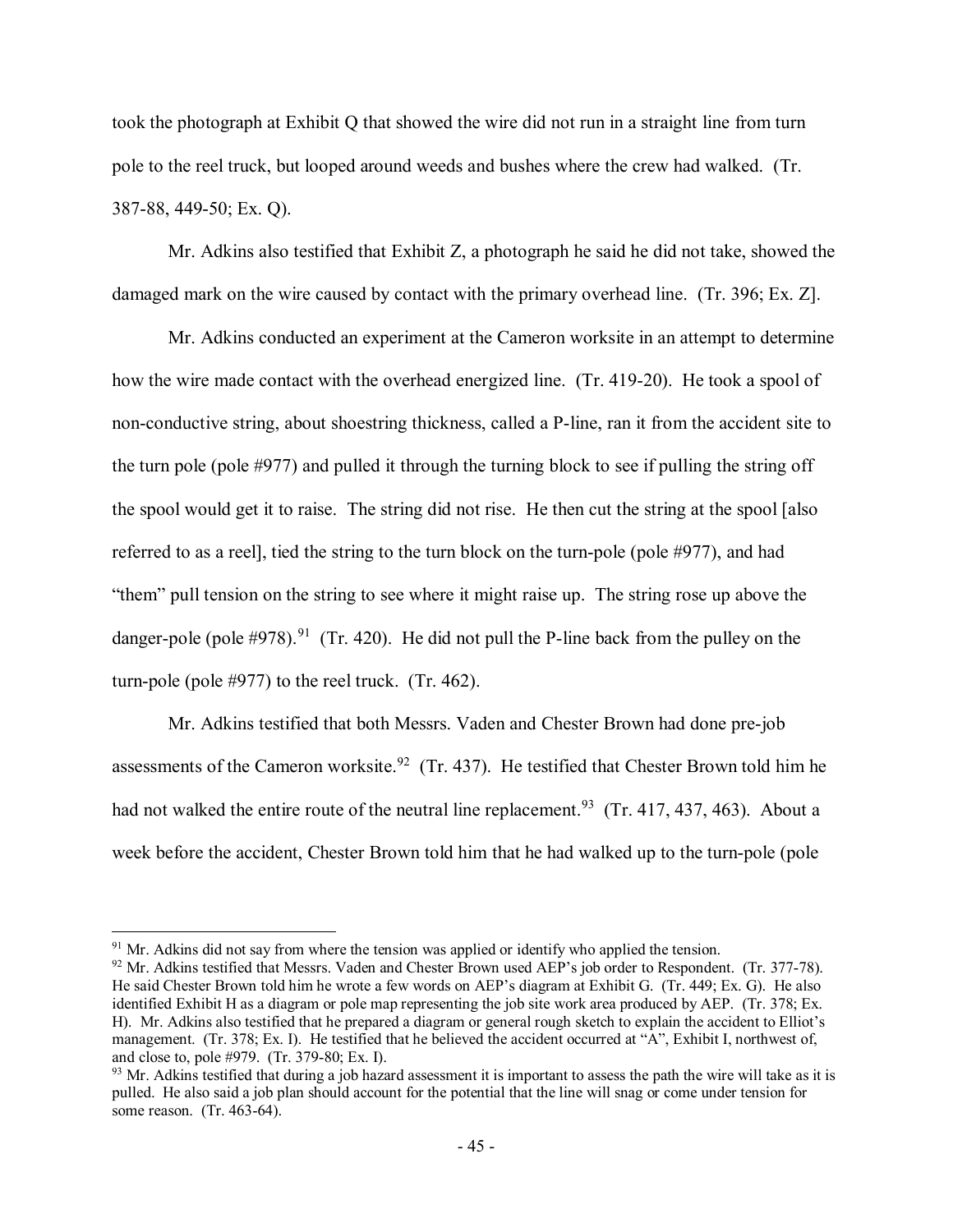$\#977$ )<sup>[94](#page-45-0)</sup> from the area the reel truck would later be parked by Goshorn Woods Road on November 3, 2014, and from "the other perspective." (Tr. 437, 463). Mr. Adkins said Chester Brown then formulated his job plan and job briefing. (Tr. 437). Mr. Adkins stated that paragraph 3.6.1 of Elliot's contract with AEP required Elliot to include "[a]ll the hazards they could recognize" in Elliot's job briefing. (Tr. 454-55; Ex. BB, DHE\_01694). Mr. Adkins believed that Chester Brown recognized all the hazards that he could be expected to recognize during his pre-job assessment.<sup>[95](#page-45-1)</sup> (Tr. 437). He testified that Chester Brown could not be expected to "have known the combination of the terrain, the hang-up, and the guys continuing to pull, you know, what happened, you know 20/20, now we know, hindsight, now we know." (Tr. 437). He opined that Chester Brown's "assessment was accurate from the information that he had." He testified before this accident, neither he nor Elliot had recognized a hazard associated with the combination of the terrain and linemen continuing to pull wire after a snag. He said Elliot had no safety rules that addressed this possibility because wire rising up and contacting energized overhead lines while being pulled on the ground had never happened at Elliot before and he had also never heard it happening outside of Elliot under these circumstances.<sup>[96](#page-45-2)</sup> (Tr. 438-42). Quickly after the accident, Elliot issued a Forward Action Plan that stated, in part:

## FORWARD ACTION PLAN

Davis H. Elliot Company – Fatal Injury November 3, 2014 Marshall County, WV (Wheeling Area)

<span id="page-45-0"></span><sup>&</sup>lt;sup>94</sup> Mr. Adkins testified that from there Chester Brown looked over the hollow where the danger pole was located. (Tr. 437).

<span id="page-45-1"></span> $95$  The Court finds Mr. Adkins testimony to be evasive on this point. Earlier, he testified at his deposition in a parallel civil suit against Elliot that Chester Brown missed the hazard of the wire possibly raising up, and because he did not recognize that hazard "there was no planning about that hazard, there was no assessment of that hazard, there was no mitigation of that hazard…." Because he [Chester Brown] "didn't … recognize the hazard, therefore, they didn't take any measure to prevent … [the] wire from raising up." (Tr. 467-68).

<span id="page-45-2"></span><sup>&</sup>lt;sup>96</sup> Mr. Adkins also testified that, aside from minimum distances rules, he had never seen anybody in his industry having specific rules that would have prevented this sort of thing. (Tr. 441-42).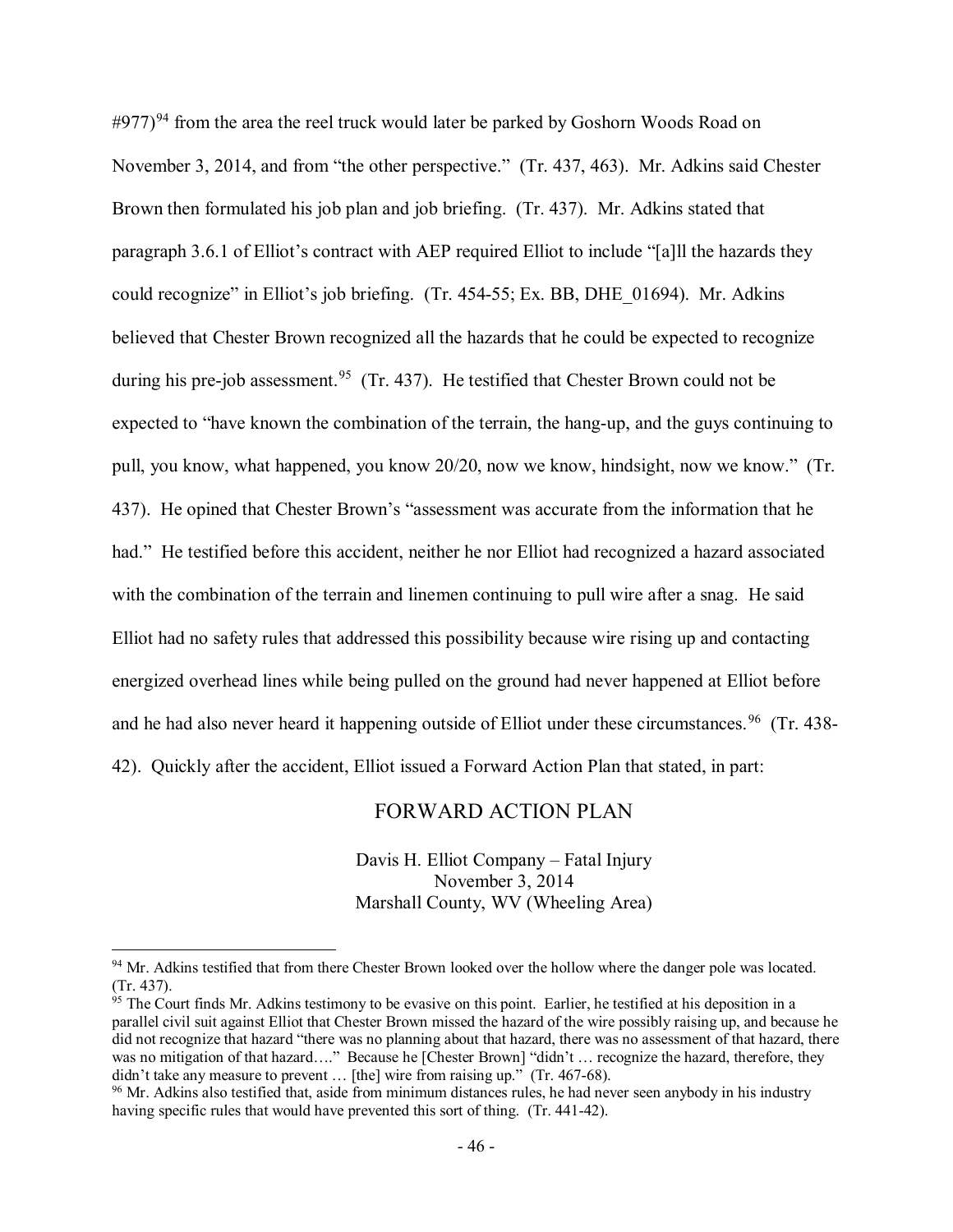As a result of the recent event and to be sure the future safety and health of our workforce we are taking the following steps: …

∙ A Safety Bulletin will be created immediately to enhance the procedure for a job site inspection to ensure hazard awareness, recognition and mitigation prior to creating the job plan and briefing.

∙ A Safety Bulletin will be distributed to all affected employees to communicate our adopted procedures for ground level wire stringing. This procedure mandates the usage of hold down blocks for ground level stringing along uneven terrain. …  $(Tr. 465-66; Ex. 9).^{97}$ 

<span id="page-46-0"></span> $97$  Exhibits 9 (forward action plan) and 10 (safety bulletin) were admitted into evidence for the limited purposes of relating to the definition of stringing, the applicability of the standards in question, and the credibility of Respondent's position on those points. (Tr. 14-17). These two documents were created by Respondent after the accident "to prevent similar situations from occurring in the future." (Tr. 13). Respondent objected to the admissibility of the forward action plan and safety bulletin to the extent that it would be offered to prove negligence or culpability. *See* FRE 407 (Subsequent Remedial Measures). (Tr. 13). FRE 407 "enacted the common law rule excluding subsequent remedial measures to prove negligence…." *Charles A. Albrecht v. Baltimore & Ohio R.R. Co.*, 808 F.2d 329, 331 (4th Cir. 1987) (citation omitted). Rule 407 is a policy based rule "encouraging potential defendants to remedy hazardous conditions without fear that their actions will be used as evidence against them." *TLT-Babcock, Inc. v. Emerson Elec. Co.,* 33 F .3d 397, 400 (4th Cir.1994). In determining whether to admit remedial evidence, the court should ask, whether this policy will be "served or subverted." *Werner v. Upjohn Co., Inc.*, 628 F.2d 848, 856 (4th Cir. 1980). The fourth circuit has held that the exceptions to Rule 407 are "illustrative, not exhaustive." *Id.* at 857 ("the listed exceptions deals with situations where the defendant might gain a direct benefit over and above the fact of exclusion and it seems to us that new exceptions to the rule should follow . . . if the policy behind the rule is to be protected."). Mr. Adkins testified when referring to the safety bulletin, "[e]ven without the procedure, I think the circumstances lining up to create this again would be not very probable to happen again. But since it happened, we know now that it can happen, we put the procedure into place." The Court notes that Mr. Adkins' testimony did not say whether or not the new procedure said anything about dealing with a pulled ground wire snag. During the course of the trial, Respondent repeatedly elicited testimony that a snag in the wire provided a key part of the explanation for the uplift that was the cause of the accident. Here, the remedial evidence does not address a snag. By testifying that a snag at the turn-block attached to the turn-pole (pole #977) was a key part of his explanation for the cause of the accident, Mr. Adkins opened the door for the court to consider the forward action plan and safety bulletin for the purpose of analyzing the causation of the accident. *Wetherill v. Univ. of Chicago*, 565 F. Supp. 1553, 1558 (N.D. Ill. 1983) ("Because causation is analytically distinct from fault '(negligence or culpable conduct)', it is plainly 'another purpose' for which evidence of subsequent remedial measures can be offered under Rule 407."). Further, Rule 407 "does not require the exclusion of evidence of subsequent measures when offered for another purpose, such as . . . impeachment." The impeachment exception allows a party to refute evidence that, if left uncontroverted, would mislead the other party. *Minter v. Prime Equip. Co.,* 451 F.3d 1196, 1212–13 (10th Cir. 2006). One area of contention is whether pulling wire on the ground is part of the installation process. The safety bulletin refers to the phrases "installation of wire" and "pulling wire on the ground" in the same context. The Court admits the safety bulletin for the purpose of impeaching Mr. Adkins' testimony that "it was all distribution at that site." (Tr. 401). The Court finds that pulling wire on the ground is part of the installation process, and not "distribution" of the wire for it "to be installed" at a later time in the job. Additionally, one concern in relying on a judge's discretion in admitting remedial evidence for a limited purpose is the possible prejudicial effects of such evidence and the potential for jury confusion. *Powers v. J. B. Michael & Co.*, 329 F.2d 674, 677 (6th Cir. 1964)*; Grenada Steel Indus., Inc. v. Ala. Oxygen Co.*, 695 F.2d 883, 888 (5th Cir. 1983) ("the introduction of evidence about subsequent changes in the product or its design threatens to confuse the jury."). This concern over prejudicial effects is not an issue here, as this is a bench trial. One of the basis the Court admitted exhibits 9 and 10 into evidence related to the definition of stringing and these two exhibits help demonstrate the difference between pulling wire on the ground and tension stringing.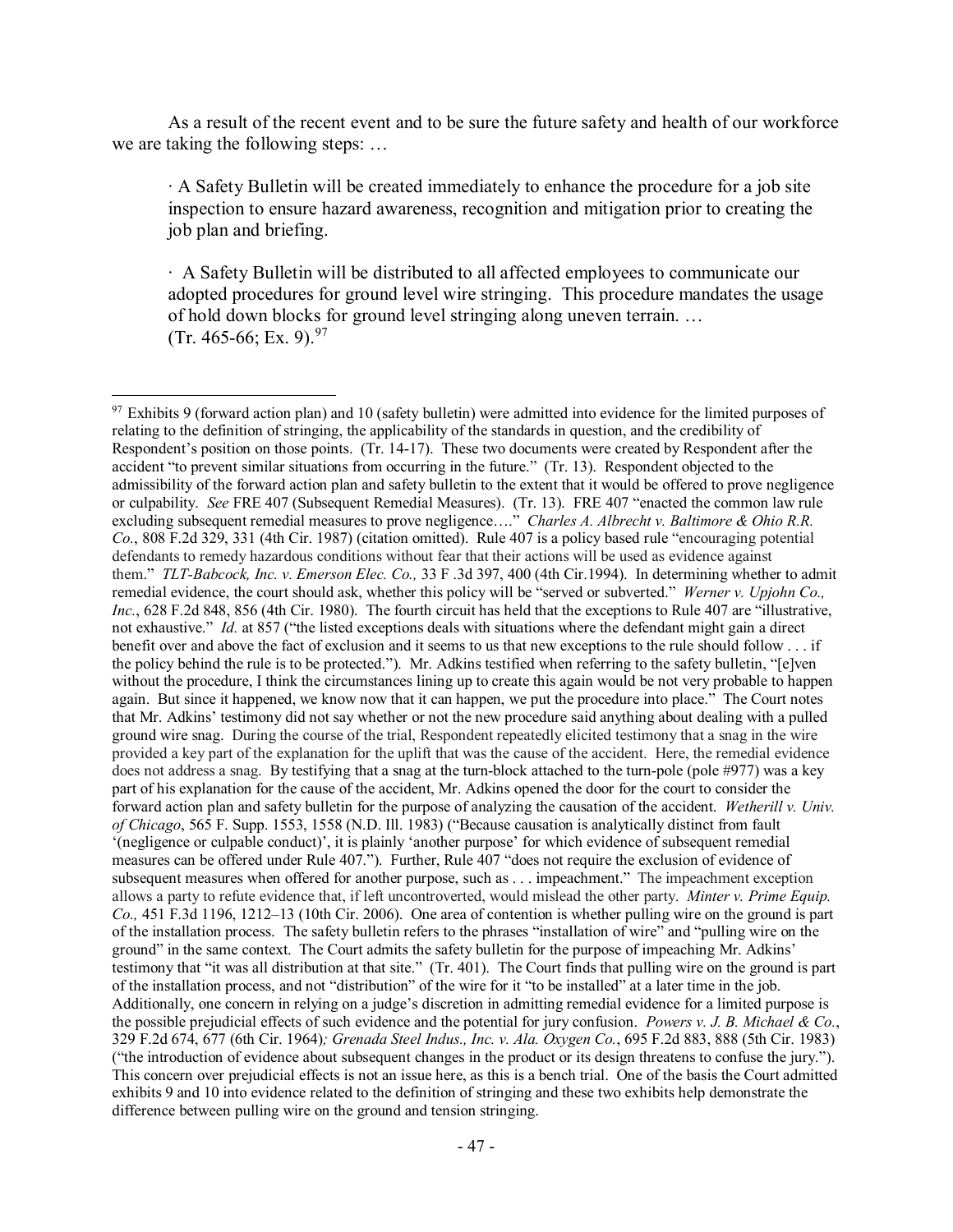Mr. Adkins testified that prior to the issuance of Elliot's safety bulletin, he had not seen the term "ground level wire stringing" used in any industry document. (Tr. 472). Mr. Adkins stated during direct examination that several days immediately after the accident Elliot adopted a "procedure where we [Elliot] require if you're pulling in terrain such as this and you have a pole that's located lower geographically, that we will secure that wire with a block to keep it from raising up." (Tr. 442).

Mr. Adkins testified that he had experienced wire being pulled on the ground getting hung up in a block while ground-pulling.<sup>98</sup> (Tr. 422). He had been able to feel the difference in resistance because the wire stopped moving along behind him. (Tr. 422). When ground-pulling, the wire generally came off the reel behind him and rested on the ground. (Tr. 423). He testified that as you're pulling wire on the ground there's a small amount of friction created by the weight of the wire that's resting on the ground. He said "if you stop pulling there's no more friction behind you. You drop the wire and it stays in place, or you stand there and there's no pull-back." (Tr. 528-29). He testified that if a wire became snagged, the forward progress of the wire from the reel stopped. "If you continue to pull . . . you start to feel the resistance pull-back on that wire." (Tr. 423, 529). He testified that when he had continued to pull wire after it had hung up, the wire rose up not more than a foot or so off the ground, whereupon he stopped pulling the wire and it stopped rising any further into the air.<sup>99</sup> (Tr. 424). He had experienced a snag in the

<span id="page-47-0"></span><sup>&</sup>lt;sup>98</sup> When testifying as to his experience in pulling wire on the ground, Mr. Adkins did not describe or identify his qualifications at the time, surrounding terrain features, distances involved, number of crew pulling the wire, type or height of block used, how much time passed before he stopped pulling wire after it had risen into the air, or type of wire that he pulled. The Court finds Mr. Adkins' testimony of his personal experience pulling wire on the ground, or in the air, to be of little value in any application to the circumstances of the case at hand. For example, his experience that wire being pulled need only be shaken to free up a hang up is far afield and has little application to the situation here where the alleged source of any hang up at the turn block was located at the turn-pole (pole #977) and the accident site was between pole the J-pole (pole #979) and the K-pole (pole #980), a distance of at least 600 feet going up and down hills, across vegetation, and over a fence. (Tr. 424-25, 461-62).

<span id="page-47-1"></span> $99$  Mr. Adkins testified that he had never heard of, or experienced, a line rising up in the air, where wire was being pulled through bushes, and perhaps over a fence, going down a hill and up a hill, without the wire being hung-up.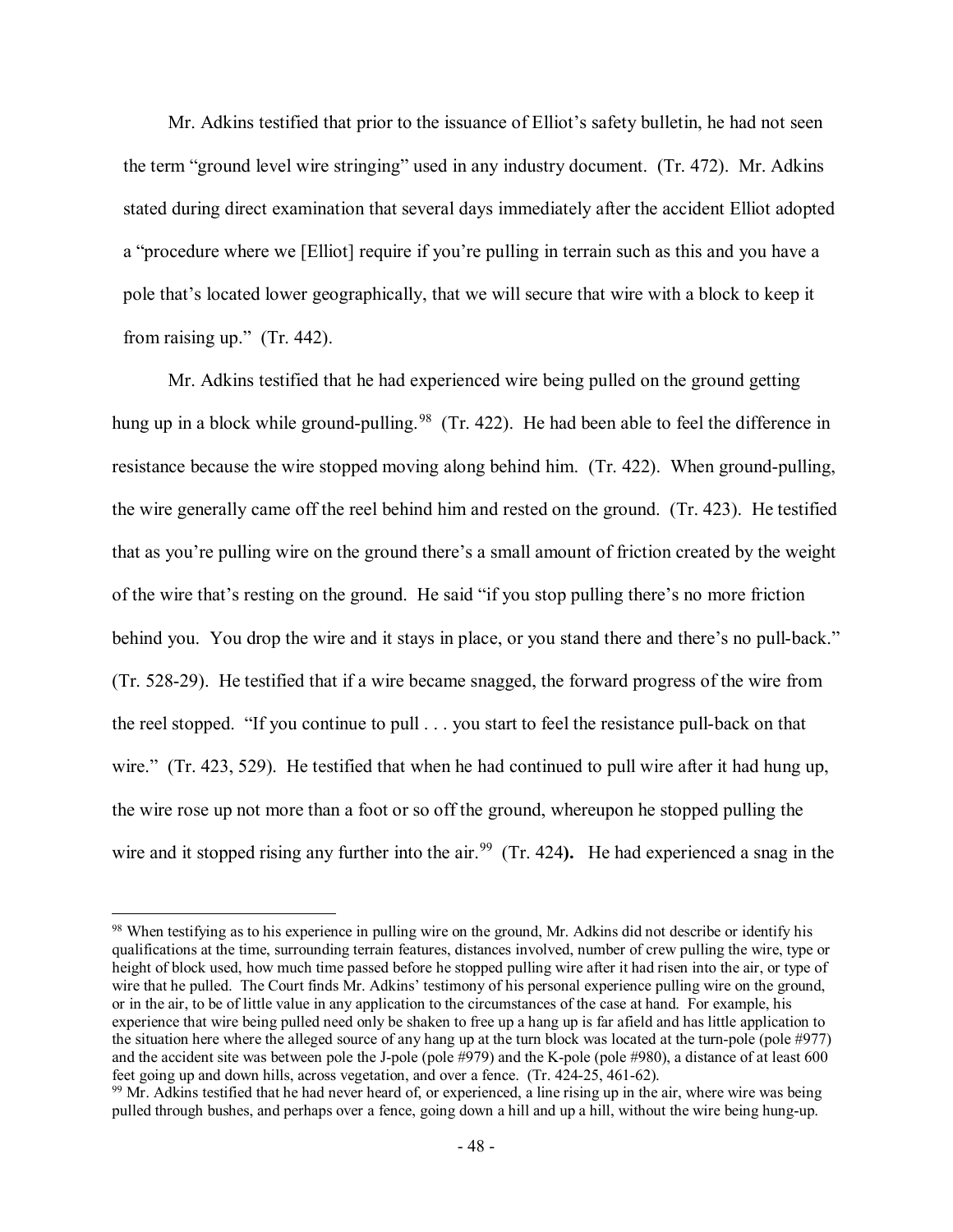wire when pulling it up a hill and had been able to tell "within a couple of steps" that the wire was hung up. (Tr. 426). Further, he knew that pulling the wire while it is stuck just made it tighter and could damage the wire. He said Respondent would be required to redo a job where wire was damaged because "[y]ou can't put damaged wire in the air." (Tr. 425).

Mr. Adkins believed the November 3, 2014 accident occurred when three conditions occurred simultaneously: "a terrain difference", a hung up or snagged wire, and employees who continued to pull the wire after it snagged. He did not "think anybody could foresee all three factors coming together."<sup>[100](#page-48-0)</sup> (Tr. 428). He believed that Messrs. Pruitt and Peterson should have known that the wire being pulled was hung up and should have stopped pulling. He would expect this of a journeyman lineman.<sup>101</sup> (Tr. 426).

Mr. Adkins could not imagine somebody not turning around to "look to see why" "the wire doesn't want to advance or gets hung ...." He described not turning around, while continuing to pull the wire, to be "very weird behavior." (Tr. 425). He testified that it was not acceptable conduct for Messrs. Pruitt and Peterson to continue pulling the wire with "a lot of force"<sup>[102](#page-48-2)</sup> after it was hung up or "something jammed up."<sup>[103](#page-48-3)</sup> He opined that he did not "think"

He also opined the wire fence at the job site between the danger-pole (pole #978) and the J-pole (pole #979) (marked "J" at Exhibit 2) would not have hung-up the wire because it was a "very, very small strand" fence and "very smooth." He also admitted that the crew had previously pulled wire across the same fence where it was also running between the reel truck and the turn-pole (pole #977). (Tr. 461-62, 473). He also speculated that if the wire had got hung up on the fence, the wire would only have tightened between Messrs. Peterson and Pruitt and the fence. (Tr. 442-43).

<span id="page-48-0"></span><sup>&</sup>lt;sup>100</sup> Mr. Adkins testified that he doubted the accident could have been foreseen. He speculated that he would have said "there's no way" the accident would have occurred when pulling from a free-spooling reel if asked before the accident occurred. (Tr. 427-28, 444-45).

<span id="page-48-1"></span><sup>&</sup>lt;sup>101</sup> The record shows and the Court finds that Mr. Pruitt was not a journeyman lineman on the date of the accident. He was an apprenticed lineman as of April, 2013, only about 18 months before the accident.

<span id="page-48-2"></span> $102$  Mr. Adkins testified that "[i]t was obviously a lot of force to bend that wire up in the vicinity of the block. It takes a lot of force to bend those, and it would have been constant force, you know, pulling back against it." (Tr. 529).

<span id="page-48-3"></span> $103$  The Court credits Mr. Peterson's courtroom testimony that he did not recall the wire being hung up on anything and finds Mr. Adkins' conclusion to the contrary to be speculative, at best. The Court observed the demeanor of both Messrs. Peterson and Adkins during the trial and found Mr. Peterson to be honest and truthful. On the other hand, the Court found Mr. Adkins' testimony to be conclusory, self-serving, inaccurate, and tainted by the fact that as Eliot's safety manager he was responsible for the safety and training of both Messrs. Pruitt and Peterson.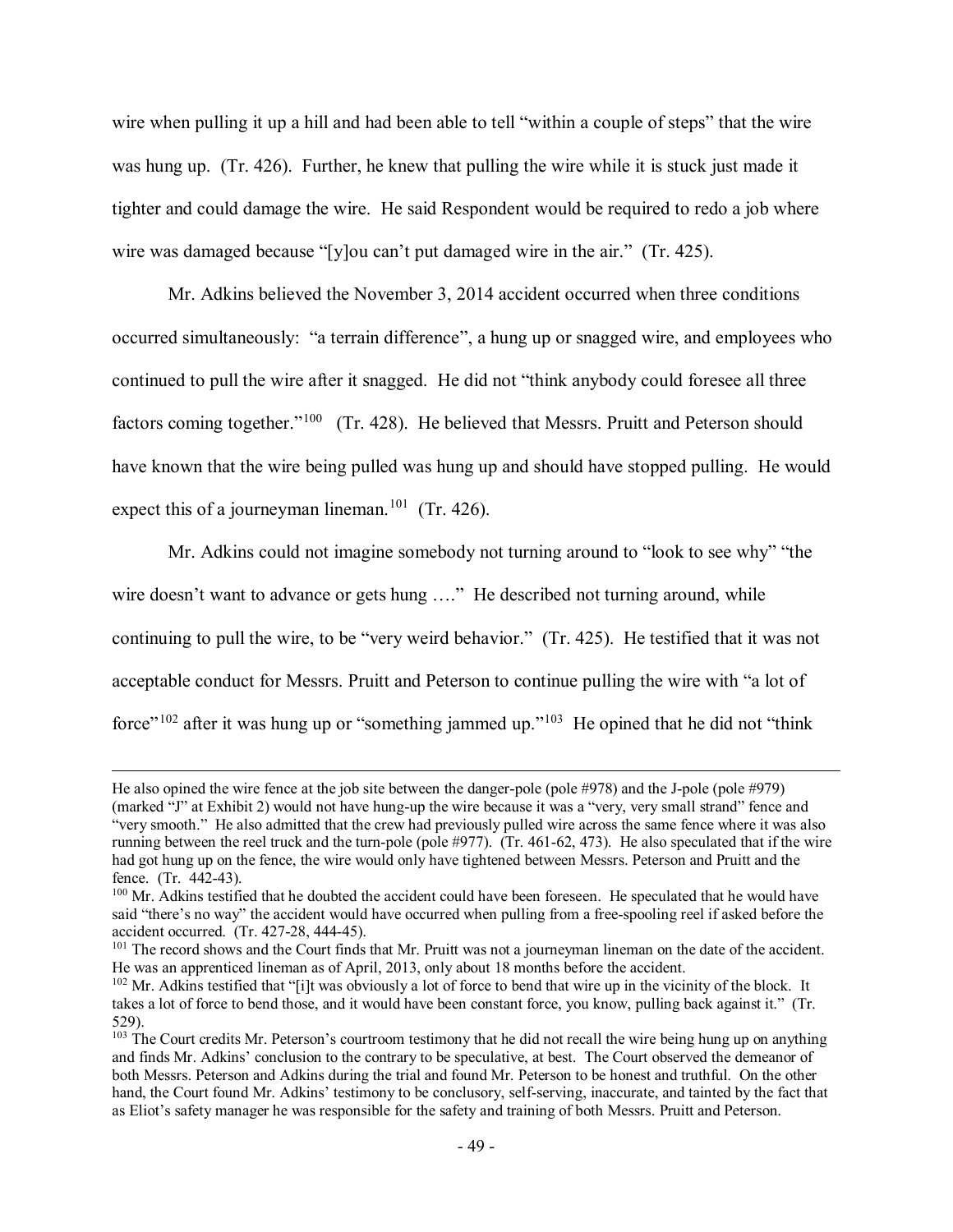anybody could anticipate somebody continuing to pull after it [the wire] was hung up and developed that much – that much force." (Tr. 531). In his opinion, once the wire being pulled started to come off the ground, Mr. Peterson would have felt resistance and significant pull-back of the weight of the wire pulling back against where they were trying to pull it. (Tr. 445, 528- 32).

Mr. Adkins testified that it was his opinion that Messrs. Peterson and Pruitt pulled the wire up in the air until it contacted the primary overhead wire. He opined that they unintentionally violated Elliot's MAD rule. He further opined that, excluding intent, they were guilty of violating Elliot's MAD rule by their actions. He said both Messrs. Peterson and Pruitt would have been given a reprimand for violating Elliot's MAD rule had they both remained employees at Elliot.<sup>[104](#page-49-0)</sup> He said Elliot never had to make a decision on any reprimand because Mr. Peterson never returned to work at Elliot after the accident.<sup>[105](#page-49-1)</sup> (Tr. 428-30, 489-90).

Mr. Adkins testified that Elliot communicated its work rules to its employees primarily through its safety manual. He said all employees had their own safety manual and were expected to know what was in the safety manual and work in accordance with its rules. He said Elliot also conducted safety training through safety meetings, safety bulletins,  $106$  tool box talks,  $107$ classroom training, registered apprenticeship training, and on the job training. Mr. Adkins testified that Elliot conducts job site audits (also called spot checks) by safety and management personnel to check on crews and insure that they are following the rules. Elliot also has foremen in charge of the job site to insure its work rules are followed. He said Elliot employees caught

<span id="page-49-1"></span><span id="page-49-0"></span><sup>&</sup>lt;sup>104</sup> Mr. Adkins testified that although Elliot had not considered it, damaging of the pulled wire by continuing to pull the wire after it was a jammed up would also be considered a violation of normal work process. (Tr. 490-92). <sup>105</sup> Mr. Adkins testified that Elliot's penalty for violating its MAD rule was termination without the possibility of rehire. (Tr. 430-31).

<span id="page-49-2"></span><sup>&</sup>lt;sup>106</sup> Mr. Adkins said "safety bulletins" were a "communication method for a lot of safety messages, training messages, and training subjects." (Tr. 431).

<span id="page-49-3"></span><sup>&</sup>lt;sup>107</sup> Mr. Adkins said tool box talks are "safety messages or training subjects that we send out to the foremen that they convey to their crew." (Tr. 446).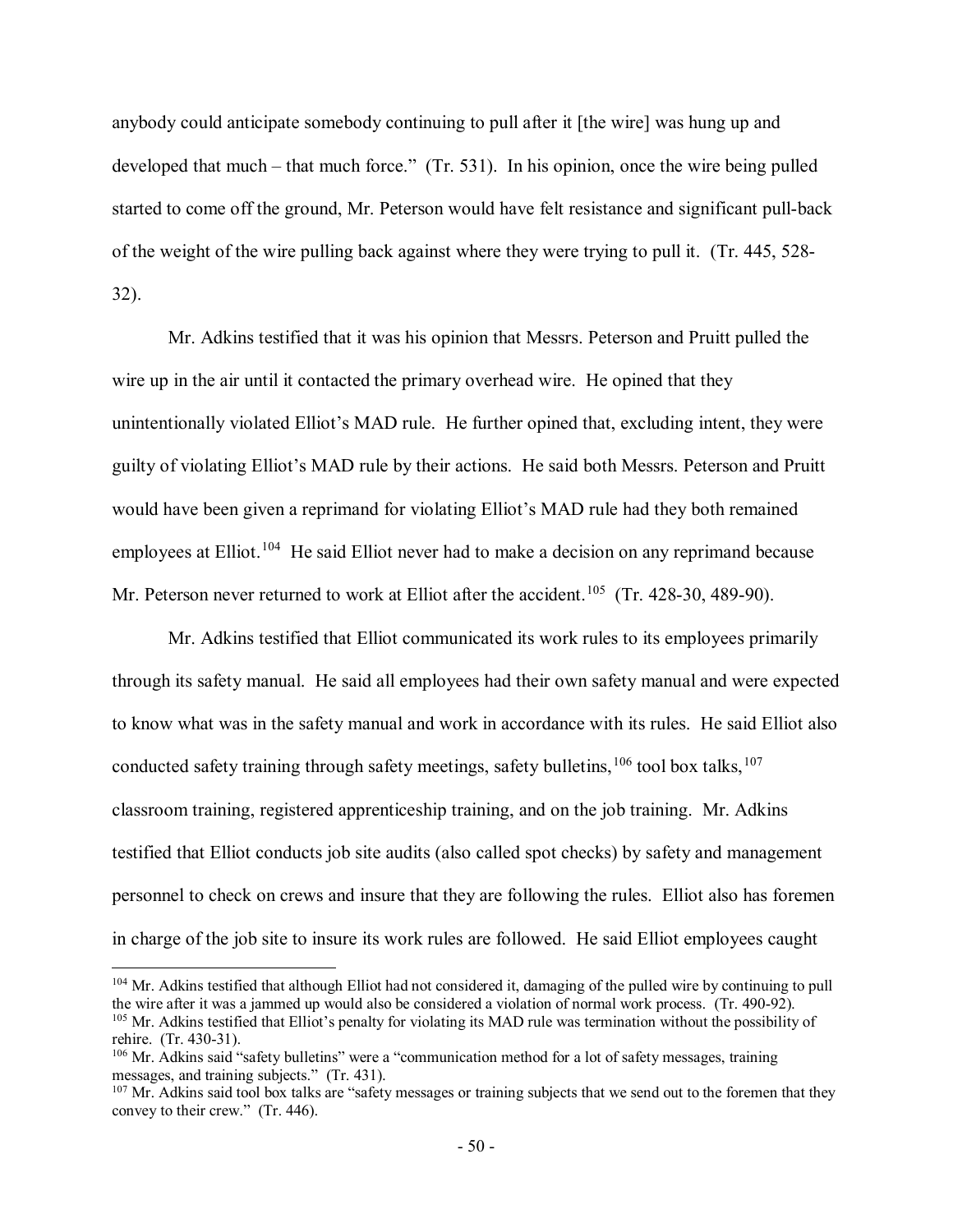violating safety rules are disciplined through written reprimands, coaching, retraining or termination without rehire. (Tr. 431-34). Mr. Adkins was not aware of Elliot disciplining any employee for actions relating to pulling line over uneven terrain or when the line came under tension or resistance. (Tr. 457-58).

 Mr. Adkins testified that ground-pulling the neutral conductor wire was the method the crew had used to prevent contact with the overhead energized line. (Tr. 469). He believed that, in some circumstances, the distance from the ground to the line could provide greater protection than a barrier to the energized line. (Tr. 469-71). He believed having the wire on the ground was better than working close to an energized line using a physical barrier. (Tr. 469, 471).

Mr. Adkins testified that, other than providing AEP with the "simple diagram" that he prepared at Exhibit 2, Respondent did not provide AEP with any written report of the accident because of concerns of "potential anticipation of litigation" by Elliot's management. Instead, he said AEP agreed to let Elliot explain [the accident] "verbally by conference call to them using that diagram [Ex. 2]." (Tr. 453-54; Ex. 2).

### *Michael William Gibson*

 $\overline{a}$ 

Mr. Gibson was called as an expert by the Respondent.<sup>108</sup> Mr. Gibson was the President of SafeTeach Global, where for the past 7 years he had been a training consultant in the electrical

<span id="page-50-0"></span><sup>&</sup>lt;sup>108</sup> Both before and after the trial, the Secretary objected to Mr. Gibson testifying as an expert. In its Order Denying Without Prejudice Complainant's Motion to Strike Expert Witness Report and Expert Witness Testimony of Mr. Mike Gibson, dated February 25, 2016 (Order re: Mr. Gibson), the Court found "that Respondent has presented information pertaining to Mr. Gibson's qualifications sufficient to justify the Court not granting the Secretary's Motion at this time before the trial. Such material shows that Mr. Gibson may qualify at trial as an expert in subject matter areas pertinent to this case that are included within his expert report, *e.g.;* electrical lines and equipment, as well as circumstances surrounding metal wire or cable being manually pulled from a free spooling reel at the work site, and/or Respondent's practices." In its Order re: Mr. Gibson, the Court further stated:

The Secretary's objections as to Mr. Gibson's helpfulness to the Court, do not raise real *Daubert* or *Kumho Tire* reliability issues. In this instance, they go to weight, not admissibility. *See Avcon, Inc., Vasilios Saites, and Nicholas Saites*, 2000 WL 1466090, at \*29 (No. 98-0775, 2011) (Consol.) (ALJ) (expert testimony entitled to little weight where no specialized knowledge relevant to the case present); *see also Taylor v. TECO Barge Line, Inc. et al.,* [642 F. Supp. 2d 689, 693 (W.D. Ky, 2009)] [citation omitted]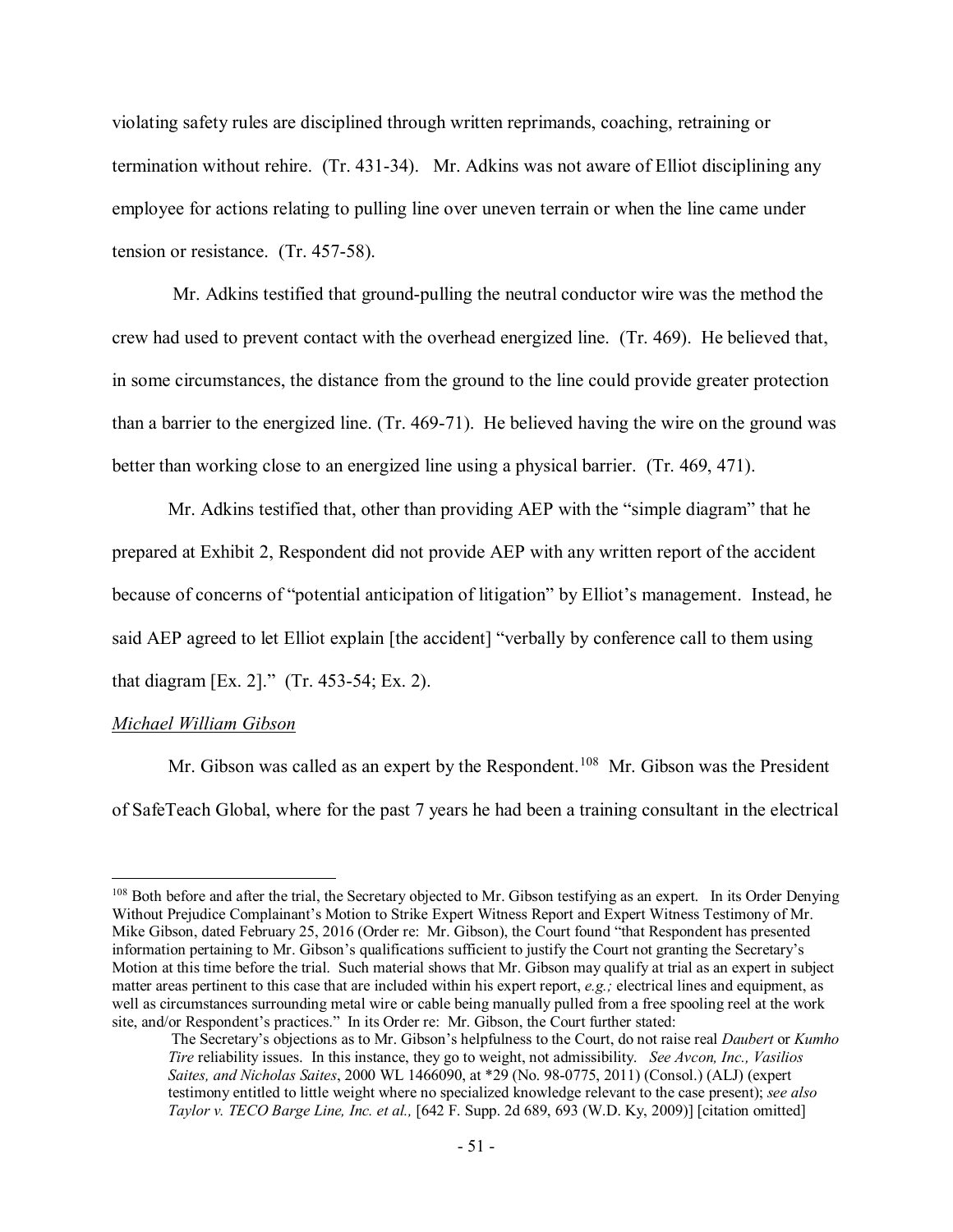utility industry. (Tr. 533-34). He trained experienced journeyman lineman on hazard recognition and safety practices. (Tr. 550). For 30 years, he managed Louisville Gas and Electric's and Kentucky Utilities' safety and training programs, and also worked for E.ON. (Tr. 534-35). The first 12 years he worked in high voltage electrical switching and the next 18 years he was an electrical safety professional. (Tr. 533-34). There is nothing in the record to indicate that Mr. Gibson authored any publications within the past ten years.

While Mr. Gibson had not personally pulled line, he had supervised or observed crews pulling wire.<sup>[109](#page-51-0)</sup> (Tr. 537, 544). He had seen a wire being pulled get hung up. When that happened, he testified that "[i]t just stopped. Stop, go check it out, walk it back, find out what it is." (Tr. 537-38). In his experience, whoever was pulling the wire could detect when the wire was hung up, and even anticipate it happening. He said he would not expect linemen to continue to pull wire into the air off of a free-spooling reel that had hung up where they were pulling the wire from hilltop to hilltop because they would come to a stop. (Tr. 538-39).

Mr. Gibson testified that he had seen photographs of crimped wire that had been pulled through the block. He said the photograph at Exhibit T showed wire that was damaged with a "couple of bends" and crimping. He also said the photograph at Exhibit U showed crimping damage to the wire.<sup>[110](#page-51-1)</sup> (Tr. 539-40; Exs. T-U). He testified that "[i]t would take an enormous amount of force to put that much of a crimp or a bend in a conductor, that size wire." (Tr. 540- 41). Mr. Gibson did not know the amount of force needed to create a crimp in the wire. (Tr. 546). He also reviewed some photographs of the worksite that showed the terrain and poles at

<sup>(</sup>questions regarding expert's precise experience on various bodies of water are valid questions for crossexamination, but not determinative of expert status).

<span id="page-51-0"></span><sup>&</sup>lt;sup>109</sup> Mr. Gibson had also never pulled a line from a free-spooling reel, including across uneven terrain, or when wire started facing resistance. (Tr. 545).

<span id="page-51-1"></span><sup>110</sup> The Court is unable to see sufficient evidence of wire "crimping" in the two photographs at Exhibits T-U. The Court is unable to discern the presence of wire compression or pinching, waviness or bending, other than seeing a small bend appearing atop the portion of the wire bounded by Mr. Adkins' markings on the two photographs.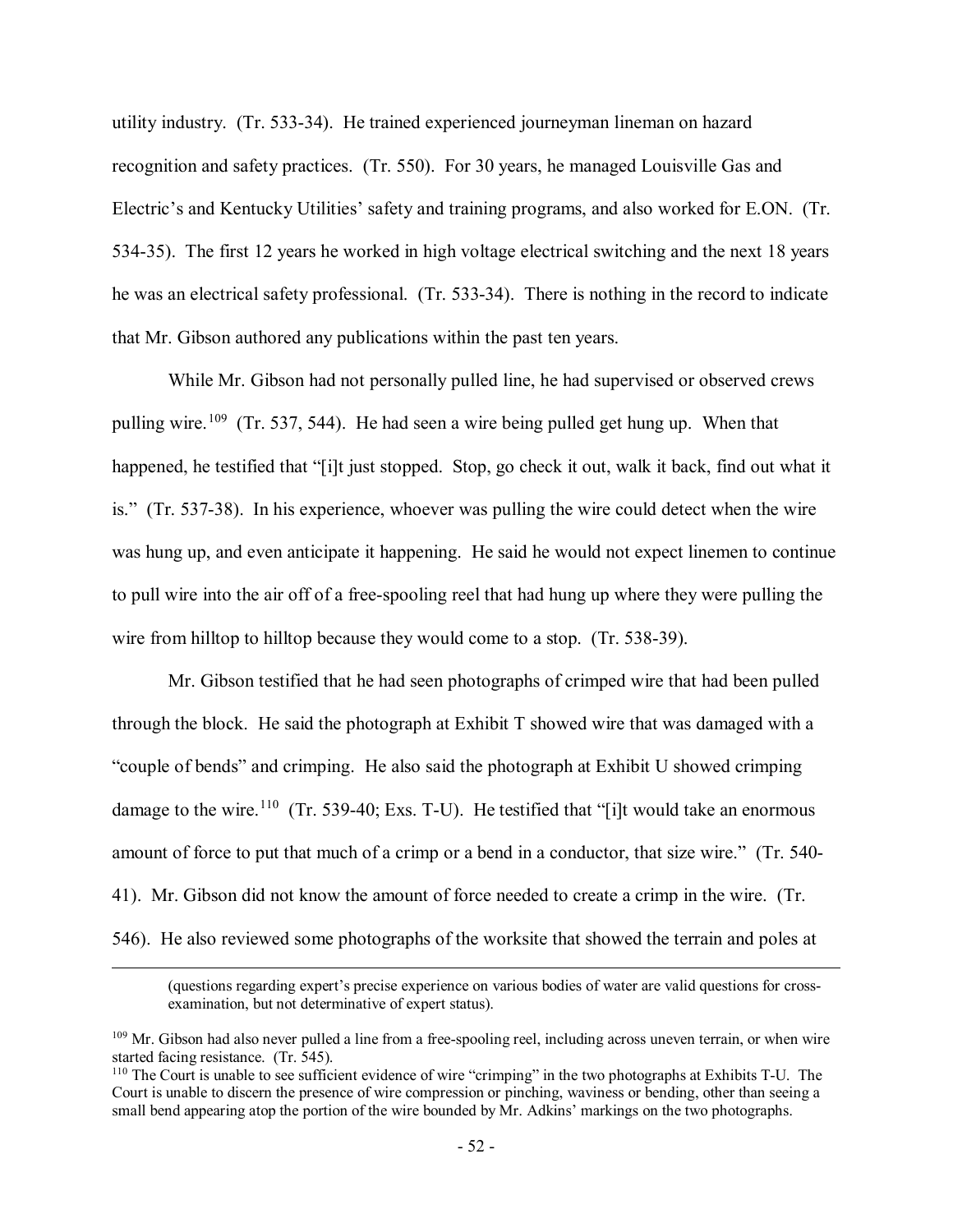the worksite. (Tr. 545, 549). He was familiar with the type of wire, number two, used at the worksite. (Tr. 539, 545, 549-50). He never interviewed anyone involved in the accident.<sup>[111](#page-52-0)</sup> He did not visit the worksite, inspect the path where the line was pulled or the general terrain of the worksite, physically observe the power poles, or examine or test the wire that had been damaged. He never calculated the weight of the line from the distance of the reel truck to the accident site. He never performed any resistance testing on the pulled line. He never performed any physics testing or analysis of any of the physical objects involved in the case. Mr. Gibson had not seen the actual allegedly "crimped" wire shown in the photograph at Exhibit U and did not know where it was or whether it was preserved. He also did not know where the wire that was damaged as a result of contact with the primary overhead line was. He never physically viewed portions of the actual wire that were either "crimped" or damaged. He never asked to see the wire. (Tr. 545-47, 551-52).

Mr. Gibson was familiar with the hazard of uplift and acknowledged that companies take measures to minimize uplift to an overhead line. (Tr. 550-51). While working at Louisville Gas and Electric and Kentucky Utilities, he had not recognized that there was a hazard of wire being pulled up into the air and contacting an overhead power line when wire was being pulled out on the ground.<sup>[112](#page-52-1)</sup> He said he had also never recognized the need to take preventive steps, like installing hold down blocks or using observers, to make sure that hazard did not happen. (Tr. 536).

When he first learned of the accident at the Cameron worksite, he could not believe it had happened. (Tr. 544). He said when the wire comes off the free-spooling reel it lays on the

<span id="page-52-1"></span><span id="page-52-0"></span><sup>&</sup>lt;sup>111</sup> Mr. Gibson was not present in the Courtroom when Mr. Peterson testified. (Tr. 547-48).<br><sup>112</sup> Mr. Gibson also testified that no one else at Louisville Gas and Electric and Kentucky Utilities recognized that there was a hazard of wire being pulled up into the air and contacting an overhead power line when wire was being pulled out on the ground. The Court affords little, if any, weight to this assertion because there was no evidence offered to identify an adequate foundational basis for such a broad sweeping assertion.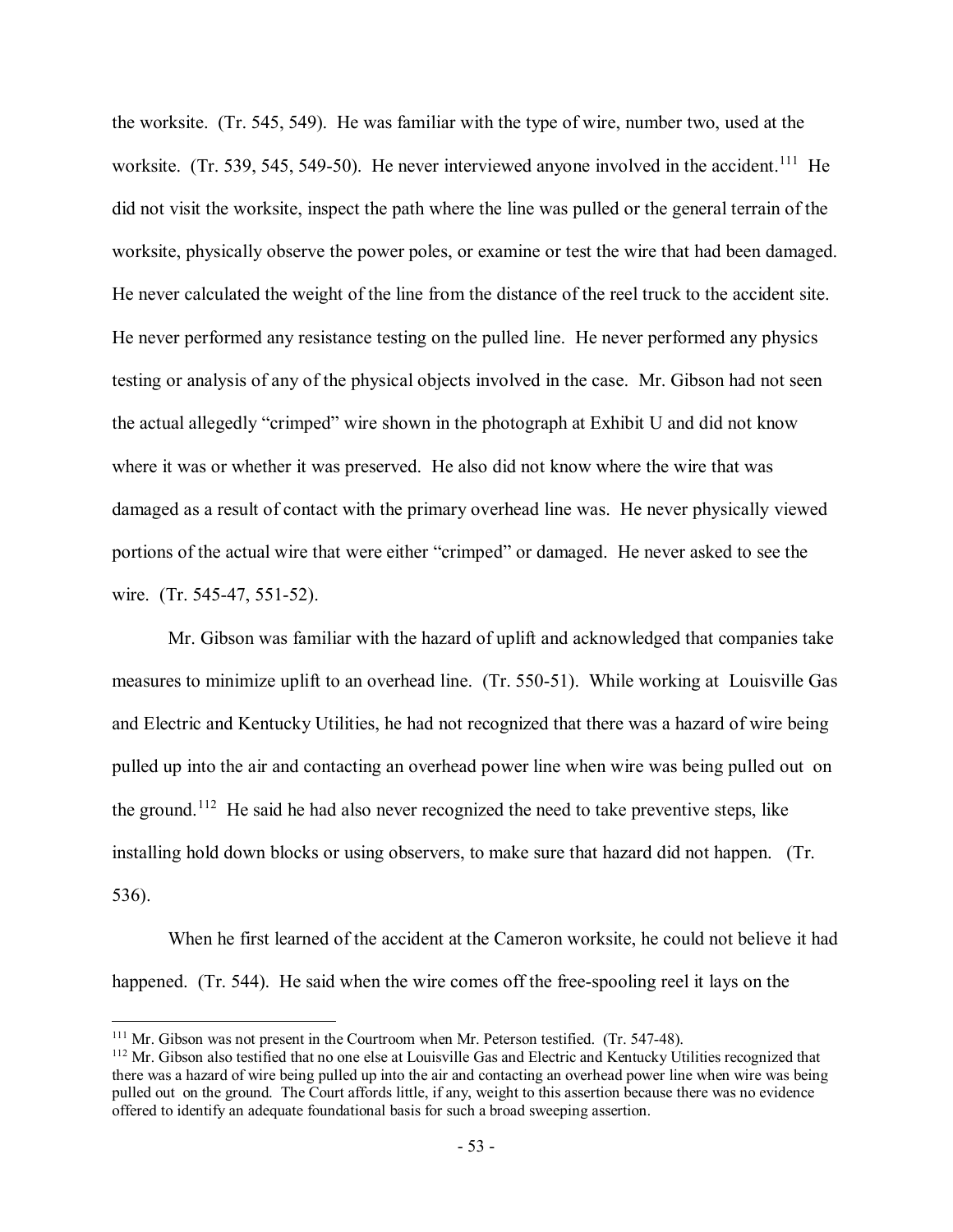ground behind the lineman as it is pulled. (Tr. 536, 543-44). He would not expect a lineman to pull a snagged wire with enough force to contact the overhead energized line. He said "it would be very unacceptable" and unpredictable for a lineman to continue to pull and try to force a wire through a block after it got hung up on the block. He also testified that he could not foresee linemen continually pulling wire up into the air high enough to contact an overhead primary line located at a low point.<sup>[113](#page-53-0)</sup> (Tr. 538, 541-42, 548). He opined that he did not see how anyone could manually pull the wire up 23 feet, or between 25-30 feet, into the air. (Tr. 548).

### *Elliot's Safety Program*

Elliot's safety program included a Safety Handbook and Work Process Manual, new-hire training, toolbox talks, safety audits, classroom training, on-the-job training, and a disciplinary policy. (Tr. 431, 458-59; Ex. A).

### *Elliot's Safety Handbook and Work Process Manual*

 $\overline{a}$ 

Elliot's Safety Handbook and Work Process Manual covered a broad range of safety rules on many topics, including electrical safety, use of insulating gloves, climbing poles, working from an aerial lift, and MADs. (Tr. 367; Ex. A). Every new employee received a Safety Handbook and Work Process Manual and was required to take a test. (Tr. 263, 371-73; Ex. A). The written safety test included questions on many subjects including grounding lines, testing de-energized lines, MADs, disciplinary actions, and job briefing topics. (Ex. C). After being given a copy of the Safety Handbook and Work Process Manual about the time when hired, Elliot employees, including Messrs. Pruitt and Peterson, signed an acknowledgement that stated "I understand and acknowledge that I am expected to work in compliance with the Safety Handbook and Work Process Manual." Elliot employees, including Messrs. Pruitt and Peterson,

<span id="page-53-0"></span><sup>&</sup>lt;sup>113</sup> Mr. Gibson also testified he was not aware of any of the companies where he provided training being aware of, or taking steps to avoid, such a hazard. (Tr. 543-44).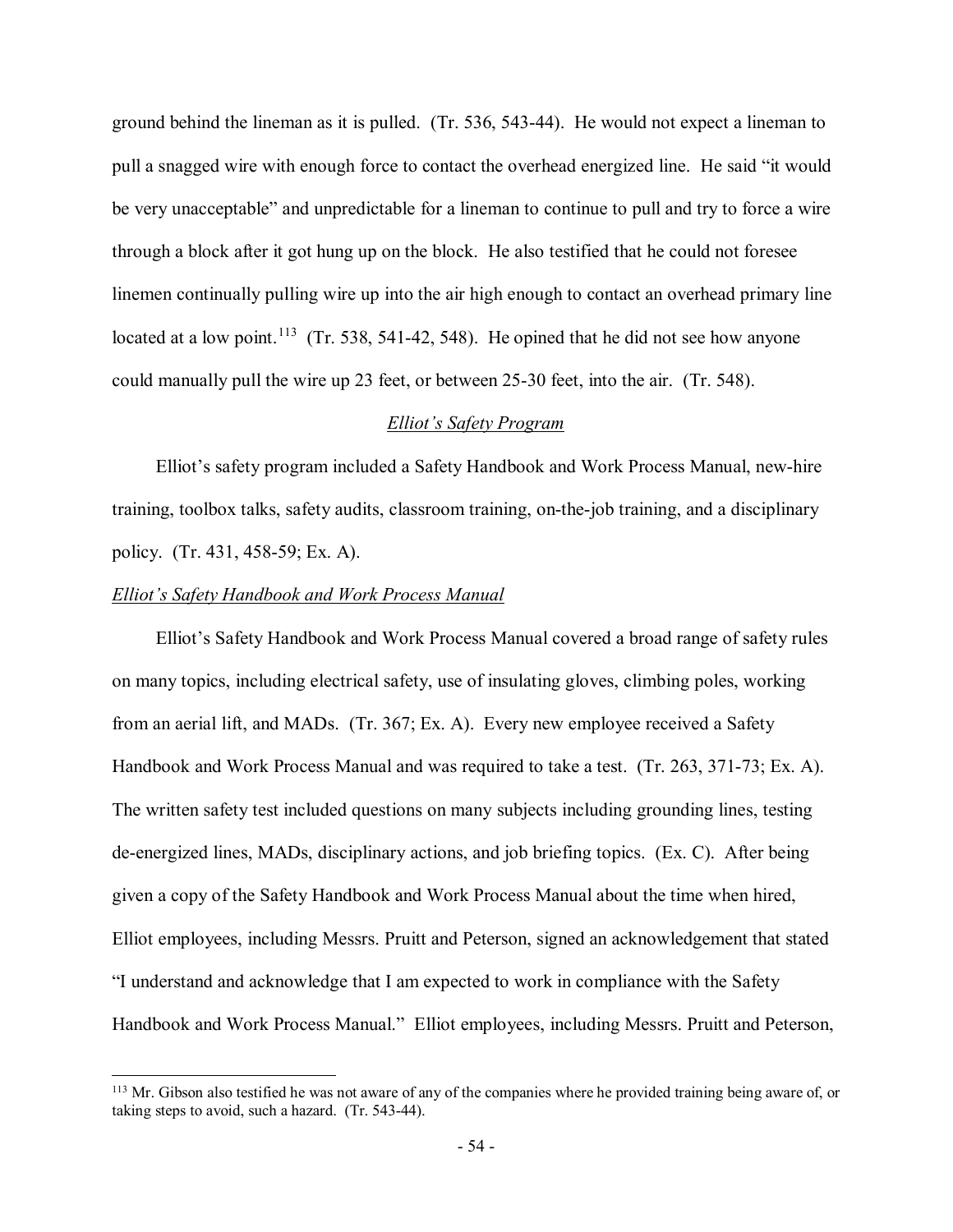also signed another acknowledgement that stated "I understand that I am expected to follow the

policies and procedures as explained in the Handbook." (Exs. C, DHE\_00062-63, D,

DHE 00083).

The Safety Handbook and Work Process Manual included a section entitled "NO

# EXCUSES SAFETY ENFORCEMENT POLICY" that stated:

It is the responsibility of each Foreman to assure that each employee working under his supervision performs his tasks in strict conformance with all applicable safety rules at all times. It is the Foreman's responsibility to assure that each employee has been adequately trained and instructed in the Company's safety rules and procedures. It is the responsibility of each Foreman to adequately supervise each of the crew members under his control to assure 100% compliance with safety rules. …

Each Foreman should lead by example. They shall provide detailed, ongoing safety training and instruction. They shall insure constant reminders to crew members regarding safety requirements. They shall adequately supervise and discipline where appropriate….

It is the Superintendent's responsibility to assure that each Forman [sic] under his supervision meets his above-described responsibilities regarding safety. The Superintendent must adequately supervise each of his Foremen and work crews to assure compliance with the above.

(Ex. A, DHE\_00144-45).

 $\overline{a}$ 

# *Training and communication of Elliot work rules.*

Elliot generally trained its employees on hazard recognition and safe behavior at their initial orientation, in toolbox talks, and on-the-job. (Tr. 370, 374, 448-49, 474-77; Exs. B-E). The initial safety training was day-long and employees were required to take a written test; if they did not pass the test, they were not hired. (Tr. 363, 372-73). A toolbox talk from October 9, 2014, showed Chester Brown as the facilitator and attendees that included Messrs. Peterson, Pruitt, Wilkes, and Vencill. (Ex. D, DHE\_00092). The talk covered safe practices for work on the ground,  $114$  work from an aerial lift, work on a steel pole, and grounding and barricading

<span id="page-54-0"></span><sup>&</sup>lt;sup>114</sup> The Tool Box Talk included a sentence for "Workers on the ground" that stated: "Workers shall avoid being in the immediate area beneath poles and structures being worked to avoid struck by hazards and possible step potential." (Ex. D, DHE\_00092).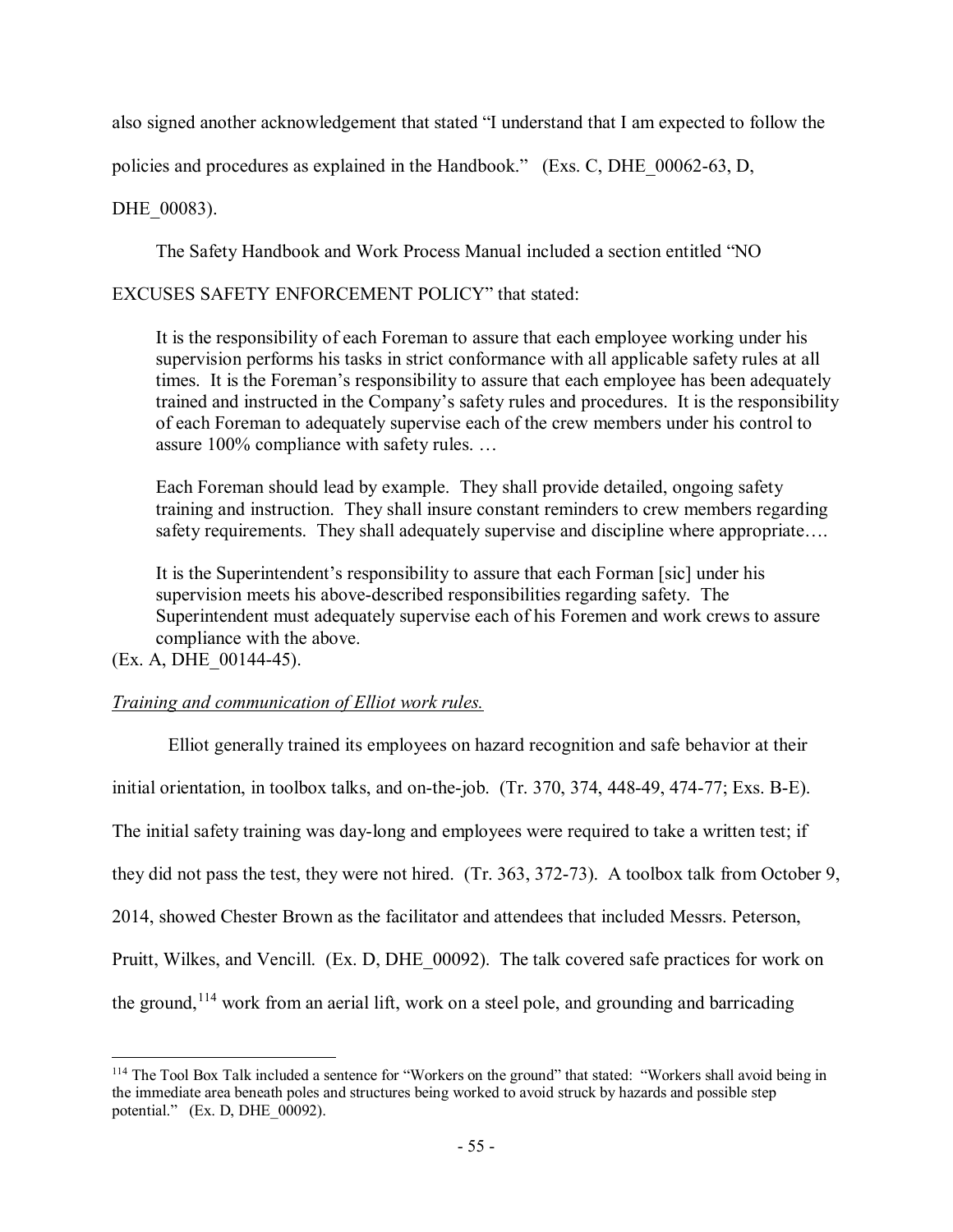equipment at the worksite. (Ex. D, DHE\_00092). A toolbox talk on general safety behavior dated October 29, 2014, was also led by Chester Brown for Messrs. Peterson, Pruitt, Wilkes, and Vencill. (Ex. E, DHE\_00487). Mr. Adkins stated that training for ground-pulling, working on uneven terrain, and not pulling against resistance was done on-the-job. (Tr. 458-59). He testified that normally a lineman with a snagged line will stop, turn around, and evaluate the problem. (Tr. 424).

Mr. Peterson testified that Elliot never communicated any work rules about pulling lines, including pulling lines over uneven terrain or under resistance, to him. (Tr. 50-51). *Worksite audits to discover safety violations.*

Routine safety audits were conducted at various worksites on a random basis to discover safety violations. (Tr. 432). Elliot had 18 field safety directors in various regions that conducted worksite inspections. (Tr. 433). General foremen also visited the worksites and enforced the safety rules. (Tr. 433). On a daily basis, the crew foreman was responsible for supervising the crew and discovering safety violations. (Tr. 432). Additionally, Elliot's clients, such as AEP, visited job sites and made their own safety observations, which were reported to Elliot. (Tr. 434)

Approximately 195 of Elliot's safety audits for 2013 and 2014 (prior to November 3, 2014) were admitted in evidence. Mr. Adkins testified that this sampling of safety audits related to work performed in West Virginia. (Tr. 494, 506; Ex. DD). Each job safety audit was a 2-page document that covered several topics, including the foreman's job briefing, personal protective equipment, rubber goods, energized lines, and the hazards at the worksite. (Ex. DD). Mr. Adkins testified the Job Safety Audit at Ex. DD, DHE\_00909-10, was conducted on a job to replace stolen neutral wire for AEP at Switzer, West Virginia on September 23, 2013. The Job Safety Audit identified "uneven terrain" as a "Recognized Hazard" and indicated "poles on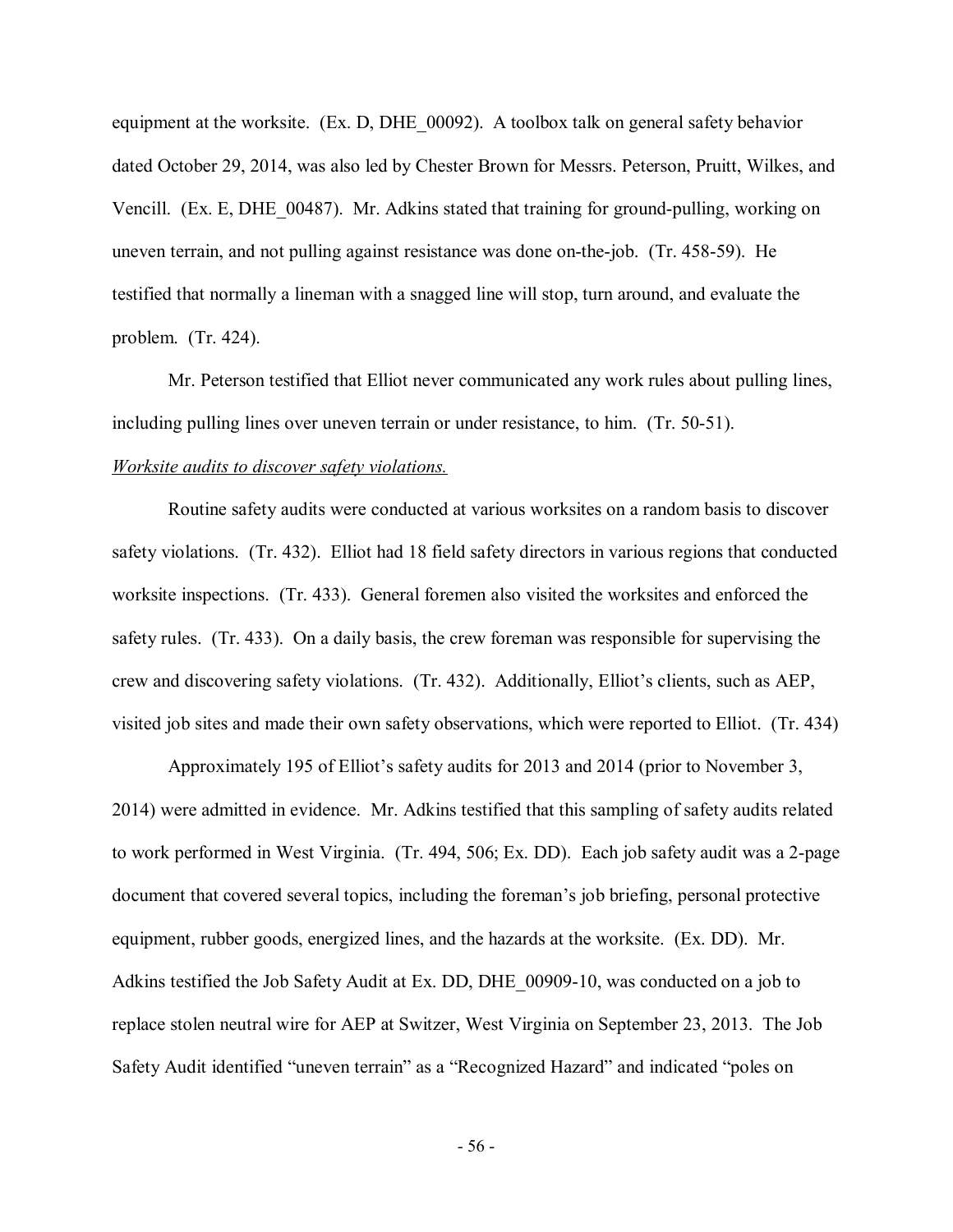mountain/watch your step" as a method used to eliminate/control the hazard. (Tr. 495-96; Ex. DD, DHE\_00909-10).

## *Discipline and enforcement of safety rules.*

 $\overline{a}$ 

Employees were notified at hire that a violation of safety rules results in discipline ranging from reprimand to termination. (Tr. 434; Ex. A, 2-4). Elliot categorized a safety violation as either minor or serious. The discipline for a minor violation ranged from a written reprimand with retraining for a first offense, to reduction in pay or termination for multiple minor offenses in a year. The discipline for a serious violation included written reprimands, suspension, and termination. (Ex. A, 2-4). Mr. Adkins testified that an employee who violated the MAD would be fired, with no possibility of rehire, on the first offense. (Tr. 365-66, 519; Ex. EE, DHE 01420). He said written reprimands were placed in an employee's personnel file for a variety of infractions. (Tr. 508-19; Ex. EE). Elliot had reprimanded employees for not following proper procedure during overhead machine tension stringing. (Tr. 457). Foremen had also been disciplined for inadequate job briefings. (Ex. EE, DHE\_01316, DHE\_01437).

Elliot provided documentation of approximately 337 disciplinary actions from 2012 through 2014 (prior to November 3, 2014).<sup>[115](#page-56-0)</sup> (Tr. 508-520; Ex. EE). The following are examples of actions related to inadequate job briefings, conductor control, inadequate line cover and lack of adequate personal protective equipment within the MAD:

- on May 7, 2012, employee received a 40-hour suspension for inadequate cover of line in the MAD (Ex. EE, DHE\_01301);
- on May 7, 2012, employee received a 40-hour suspension for not conducting a job briefing (Tr. 514; Ex. EE, DHE\_01316);
- on June 6, 2012, employee received a 2-day suspension without pay for not installing protective hose on the line (Tr. 515; Ex. EE, DHE 01321);

<span id="page-56-0"></span><sup>&</sup>lt;sup>115</sup> The Court admitted into evidence those disciplinary actions where the event is dated as having occurred on or before November 3, 2014. (Tr. 525-26).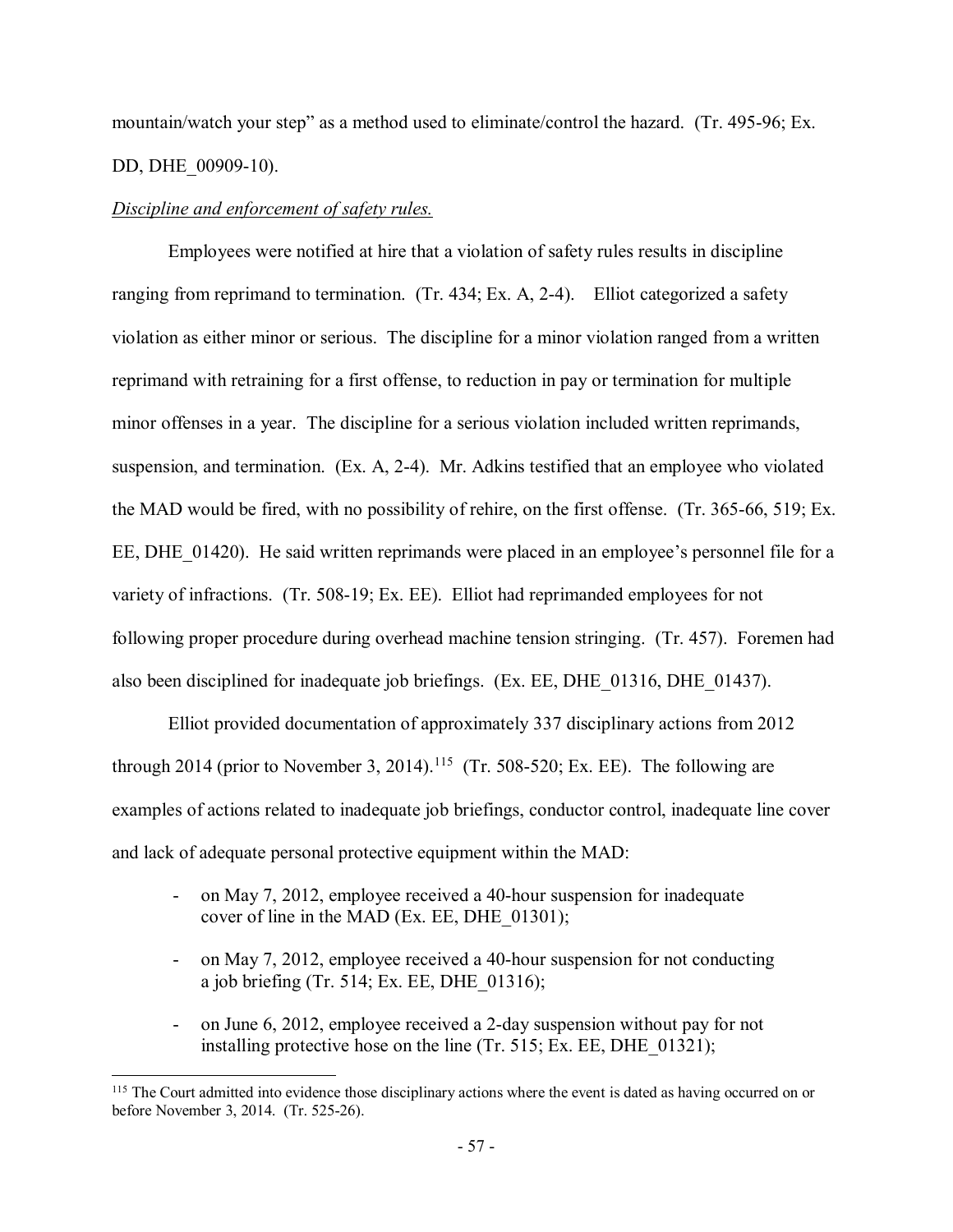- on October 24, 2012, the crew received a 40-hour suspension for insufficient cover on the line (Tr. 516; Ex. EE, DHE  $(01345)$ ;
- on March 28, 2013, foreman received a written reprimand for failing to maintain control of a conductor (Ex. EE, DHE 01348);
- on May 8, 2013, employee was terminated for not wearing rubber glove sleeves within MAD (Tr. 508-09; Ex. EE, DHE 01290);
- on June 5, 2013, employee received a 4-day suspension for improper cover of line (Tr. 517; Ex. EE, DHE\_01364);
- on June 5, 2013, employee received a 21-day suspension for inadequate job briefing (Ex. EE, DHE\_01437);
- on November 12, 2013, employee received a 4-day suspension for an undocumented job briefing (Tr. 514; Ex. EE, DHE\_01312);
- on December 20, 2013, employee received a written reprimand and retraining for not maintaining positive control of a conductor (Tr. 518; Ex. EE, DHE 1416); and
- on March 21, 2014, employee received a written reprimand and one year probation for not conducting a job briefing refresher when additional employees were added to the crew (Tr. 510; Ex. EE, DHE\_01306).

Additionally, Mr. Adkins stated that an employee who damaged wire or tools was subject

to written reprimand and discipline. (Tr. 490-92). Mr. Adkins was not aware of anyone

disciplined for ground-pulling or pulling wire against resistance.<sup>[116](#page-57-0)</sup> (Tr. 458).

## **THE CITATIONS**

### **Secretary's Burden of Proof**

To establish a violation of an OSHA standard, the Secretary must show by a

preponderance of the evidence that: (1) the cited standard applies; (2) the terms of the standard

were violated; (3) the employer knew, or with the exercise of reasonable diligence could have

known, of the violative condition; and (4) one or more employees had access to the cited

<span id="page-57-0"></span><sup>&</sup>lt;sup>116</sup> Mr. Peterson testified that Elliot never disciplined him for any actions concerning his pulling lines, including actions that he took at the worksite on November 3, 2014. (Tr. 51).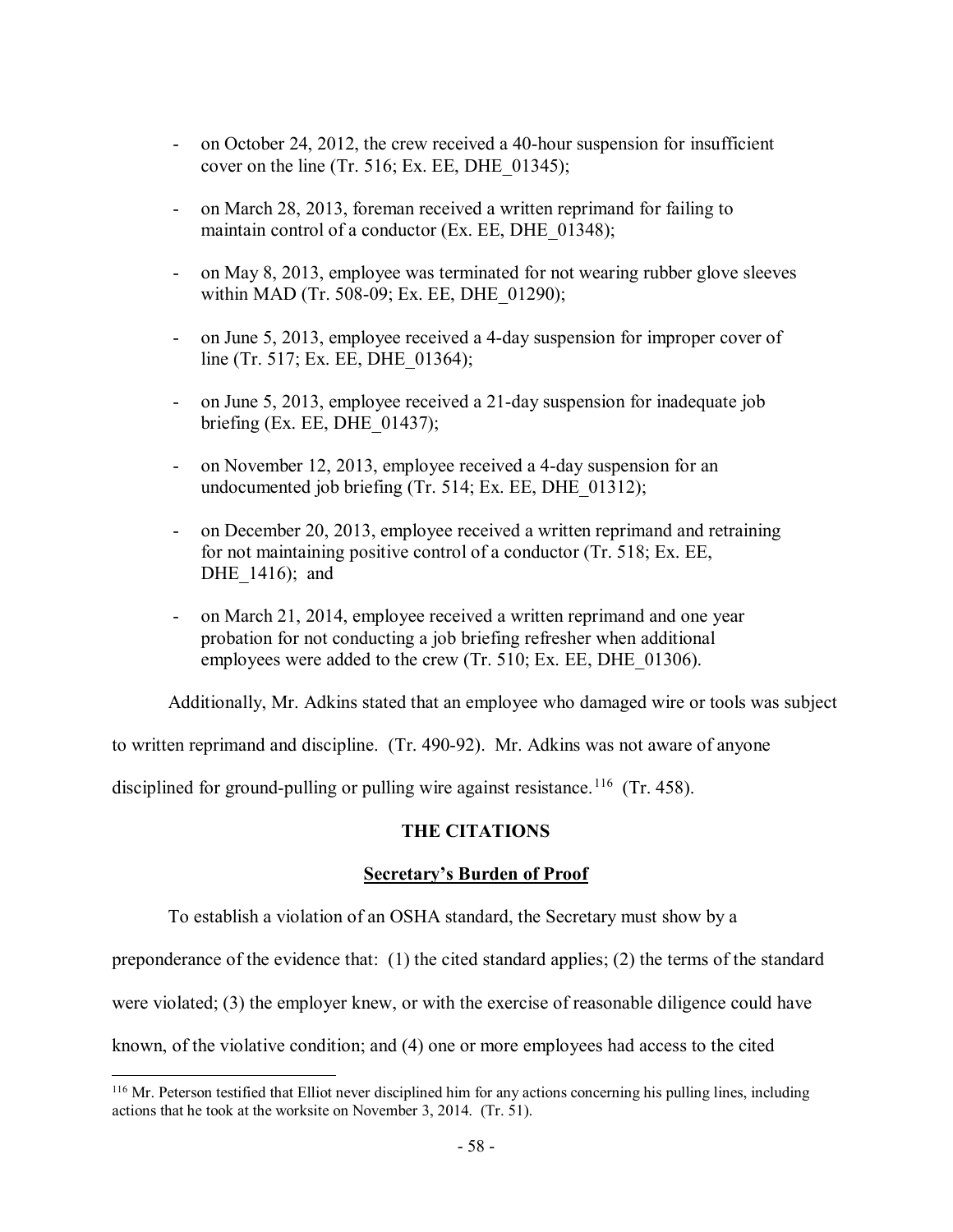condition. *Astra Pharm. Prods*., 9 BNA OSHC 2126, 2129 (No. 78-6247, 1981), *aff'd in relevant part,* 681 F.2d 69 (1st Cir. 1982). *See also Sw. Bell Tel. Co.,* 19 BNA OSHC 1097, 1097-98 (No. 98-1748, 2000) (same); Tr. 35.

### *The Electric Power Generation, Transmission, and Distribution Standard*

The alleged violations at issue are based on OSHA's Electric Power Generation, Transmission, and Distribution standard found at 29 C.F.R. § 1921.269. On April 11, 2014, OSHA published an updated version of the Electric Power Generation, Transmission, and Distribution; Electrical Protective Equipment standard (2014 Power Generation standard), at 29 C.F.R. § 1910.269, with an effective date of July 10, 2014. In lieu of compliance with the 2014 Power Generation standard, employers had the option to continue compliance with the previous standard until February 18,  $2015$ .<sup>117</sup>

As of February 18, 2015, employers were required to comply with the 2014 Power Generation standard's requirements with the exception of a few provisions with delayed effective dates. None of the provisions cited in the instant case were subject to these delayed effective dates. Because the Respondent did not elect to comply with the previous version of the standard, the requirements of the 2014 Power Generation effective July 10, 2014, are applicable to the instant case.

## *Citation 1, Item 1a*

The Secretary cited Elliot for a serious violation of 29 C.F.R. § 1910.269(a)(4)(viii),

which states:

 $\overline{a}$ 

(a)(4) *Existing characteristics and conditions.* Existing characteristics and conditions of electric lines and equipment that are related to the safety of the work to be performed shall be determined before work on or near the lines or

<span id="page-58-0"></span><sup>117</sup> *See* OSHA's January 20, 2016 Memorandum to Regional Administrators about 29 CFR § 1910.269 and 29 CFR Part 1926, Subpart V-Enforcement dates for minimum approach distances at https://www.osha.gov/pls/oshaweb/ owadisp.show\_document?p\_table =INTERPRETATIONS&p\_id=30191.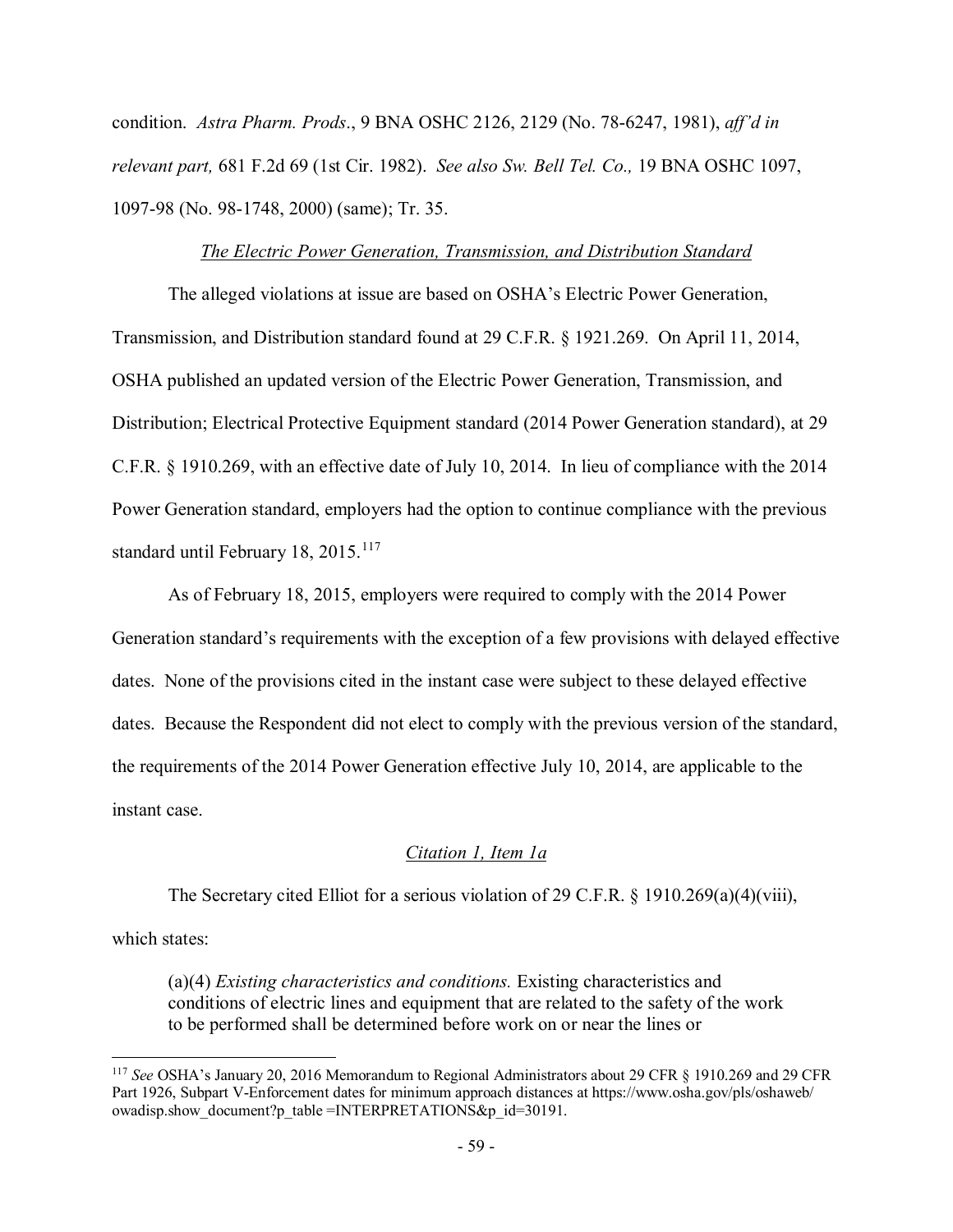equipment is started. Such characteristics and conditions include, but are not limited to: .... (viii) Environmental conditions relating to safety.

Specifically, the Secretary alleged that "[o]n or about  $11/04/14"^{118}$  $11/04/14"^{118}$  $11/04/14"^{118}$  Elliot "did not determine the existing environmental conditions that could have effected safety, in that they did not evaluate the terrain to determine if changes in elevation could create conditions that could cause the neutral line that was being strung along the ground to contact an overhead energized 7200 volt primary line." *See citation and complaint.* 

Elliot asserts that it did assess environmental conditions related to safety. It argues the hilly terrain was not noted as an environmental condition presenting the hazard of contact with the energized overhead line because it is not a condition recognized by its two foremen or the industry as hazardous when ground-pulling wire.

### *The standard is applicable*

The standard applies to work "on or near the lines or equipment."<sup>[119](#page-59-1)</sup> "Electric supply lines" are defined as "[c]onductors used to transmit electric energy and their necessary supporting or containing structures." "Equipment (electric)" is defined as "[a] general term including material, fittings, devices, appliances, fixtures, apparatus, and the like used as part of or in connection with an electrical installation." "Conductor" is defined as "[a] material, usually in the form of a wire, cable, or bus bar, used for carrying an electric current." 29 C.F.R. § 1910.269(x) (Definitions)*.* 

Here, the crew was going to perform work "on or near" both the electric lines at the worksite and the wire itself, which qualified as equipment as defined by the standard.

<span id="page-59-0"></span><sup>&</sup>lt;sup>118</sup> The evidence shows the violation occurred on November 3, 2014. Respondent was on notice that the accident occurred on November 3, 2014. The date the accident occurred, November 3, 2014, is not in dispute. (R. Br. 1, fn 1; Tr. 152).

<span id="page-59-1"></span><sup>119</sup> *See* 29 C.F.R. § 1910.269(a)(4)(viii)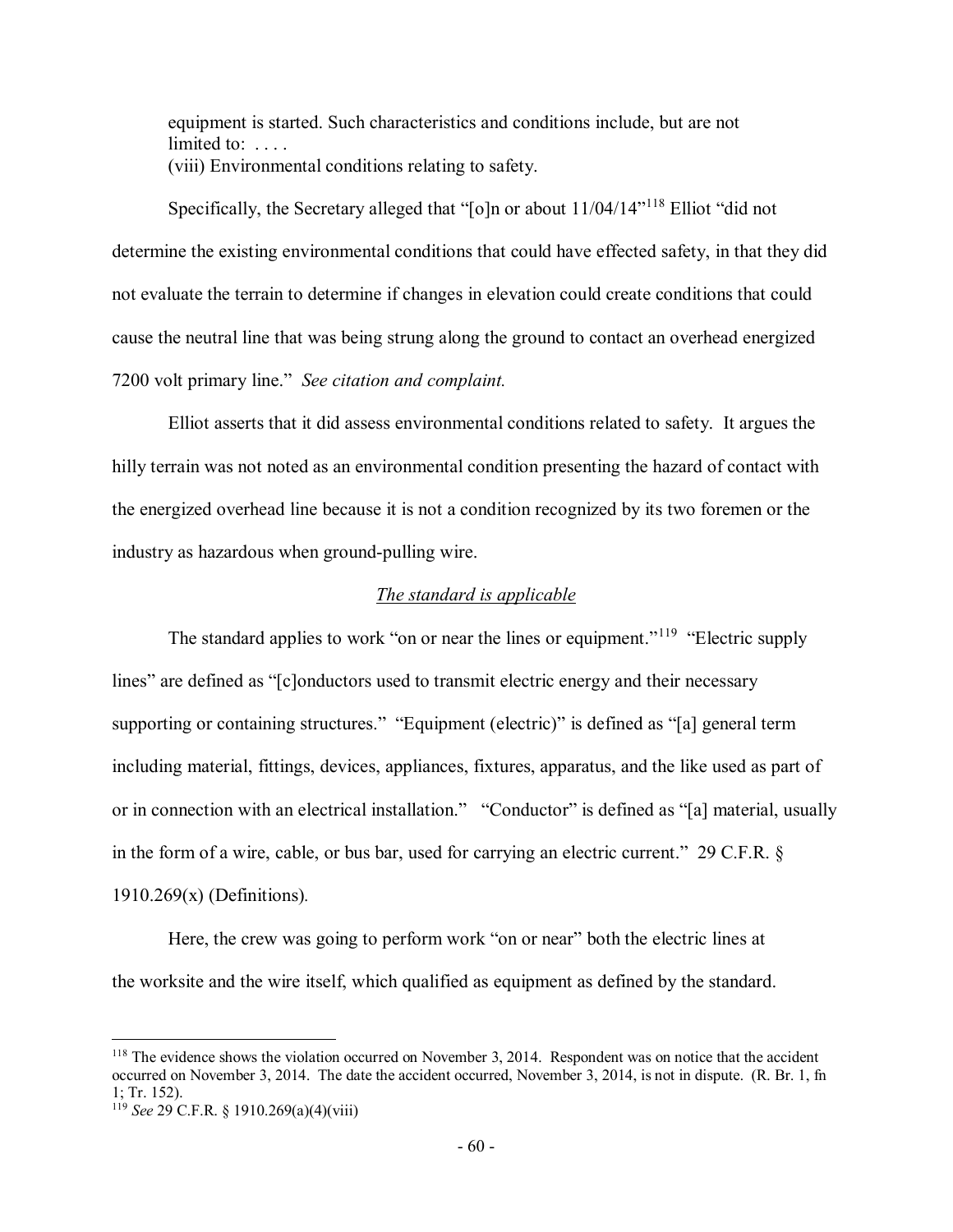*Id*. The crew had been directed to replace the missing neutral wire on the series of power poles at the worksite. (Tr. 52 147, 233, 259-60; Ex. 4). After pulling the wire off the truck-mounted reel located on Goshorn Woods Road, the crew was pulling wire underneath power lines and alongside power poles; activities which qualify as work "on or near" electric lines and equipment. (Tr. 41, 63-67, 343, 401). Elliot's installation of the neutral conductor wire at the worksite on November 3, 2014 constituted work on or near the lines or equipment. The standard is applicable.

#### *The Secretary proved the standard was violated*

The Secretary asserts the standard was violated because Elliot did not assess the environmental conditions at the Cameron worksite relating to safety in that Elliot did not evaluate the terrain to determine if changes in elevation could create conditions causing the line being strung along the ground to contact an overhead 7200 volt energized primary line. In particular, the Secretary asserts the foreman, Chester Brown, did not determine that groundpulling wire uphill over steep, hilly terrain created the potential for uplift and contact with the overhead energized line. (S. Br. 15-18).

Elliot counters that two of its foremen did assess the existing environmental conditions at the Cameron worksite prior to work and the hilly terrain was not identified as a safety condition with the possibility of contact with the overhead line during ground-pulling because neither Elliot nor its industry could have anticipated or foreseen that a wire being pulled on the ground from a free spooling reel could be pulled up into the air as occurred here.<sup>120</sup> (R. Br. 42-44).

<span id="page-60-0"></span> $120$  Respondent argues that it complied with the standard because an earlier designated foreman, Mr. Vaden, performed his own job hazard assessment prior to Chester Brown developing his own job plan. This argument fails. First, the evidence shows that Mr. Vaden passed on very little about his job hazard assessment to Chester Brown. Mr. Vaden said he did not give Chester Brown his preliminary job plan. He testified that he told Chester Brown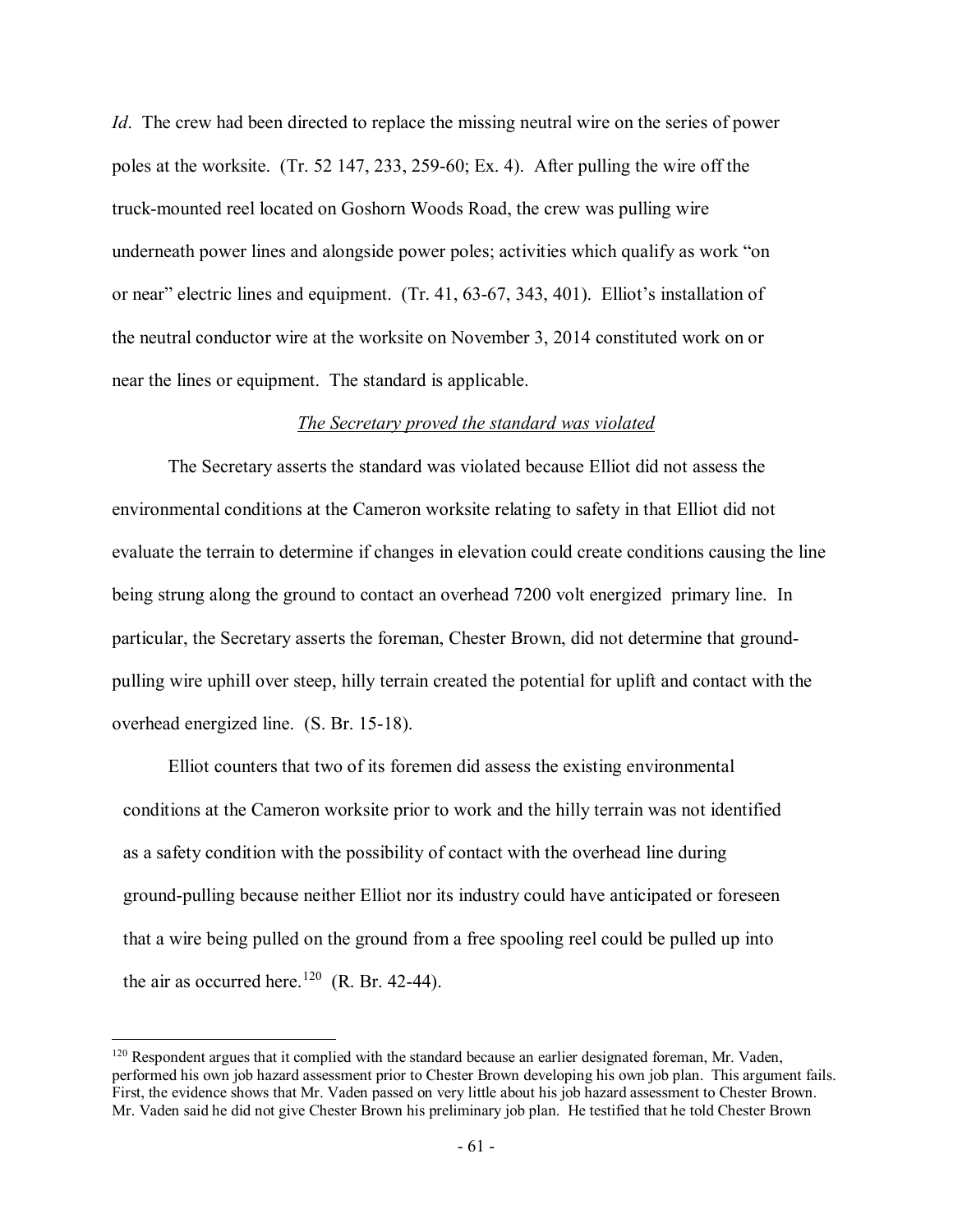The Court finds the evidence in this case shows that Respondent failed to comply with the standard's requirement to identify and assess the uplift hazard presented by the environmental condition of change in terrain elevation. An uplift hazard is a commonly known occurrence and the change in terrain elevation is an environmental condition relating to safety that should have been identified and accounted for in Chester Brown's job plan.

Mr. Wells stated that uplift was a commonly known occurrence in the electrical industry. He further stated that uplift is a hazard that should be identified and accounted for in a job plan. (Tr. 296-97). Mr. Wells also testified that terrain is an environmental condition that should be considered in a hazard assessment. (Tr. 297). He testified that it was possible for the wire to rise up in the air and contact the primary energized line in the area where the accident occurred, which was between the turn-pole (pole #977) and the K-pole (pole #980). He described the hillsides going up from the danger-pole (pole #978) at the bottom of the ravine as being steep. Mr. Wells said he had identified the potential for uplift contact with overhead energized lines in previous worksite job hazard

about the danger-pole (pole #978) and the combination sleeves on the job. He showed Chester Brown the map at Exhibit G and pointed out different things to him. (Tr. 579-96; Exs. 3, G, I). Mr. Vaden said he "can't remember exactly what all" he told Chester Brown, but was "pretty sure" he told him about the hills and hollers. Based upon its observance of Mr. Vaden's testimony at trial, the Court gives little credence to Mr. Vaden's sketchy, qualified testimony regarding sharing any assessment of existing environmental conditions relating to safety at the worksite with Chester Brown. (Tr. 591-92). Second, whatever inadequate information Mr. Vaden communicated to Chester Brown did not absolve Chester Brown from performing his own job hazard assessment. Mr. Vaden developed a job plan that was significantly different from the job plan developed by Chester Brown. (Tr. 54, 61, 92-93, 147-49, 171, 386, 567-71, 574-80, 602; Exs. 2, 4, 7, G, I, P). Mr. Vaden's job plan involved three wire pulls, all of which were downhill, which would have negated the possibility of the conductive wire being pulled into the air because it would not have required any employees to pull the wire uphill when encountering resistance. He did not communicate any information about the possibility of contact between the conductive wire and the energized parts at the top of the danger-pole (pole #978) to Chester Brown. (Tr. 567-96, 602; Exs. 2-4, G, I). Conversely, Chester Brown's job plan essentially involved one long pull which stretched from the truck-mounted reel on Goshorn Woods Road, through a block at the junction pole (pole #977), and down into and up out of a valley, all the while encountering obstruction-ridden, steep terrain. (Tr. 54, 61, 92-93, 147-49, 171, 386; Exs. 2, 4, 7, P). *See Trinity Indus., Inc.* 1997 WL 166156 at \*7 (No. 95-455, 1997)(ALJ) (A follow-on evaluation is necessary when changes in the work procedures or job plan occur.).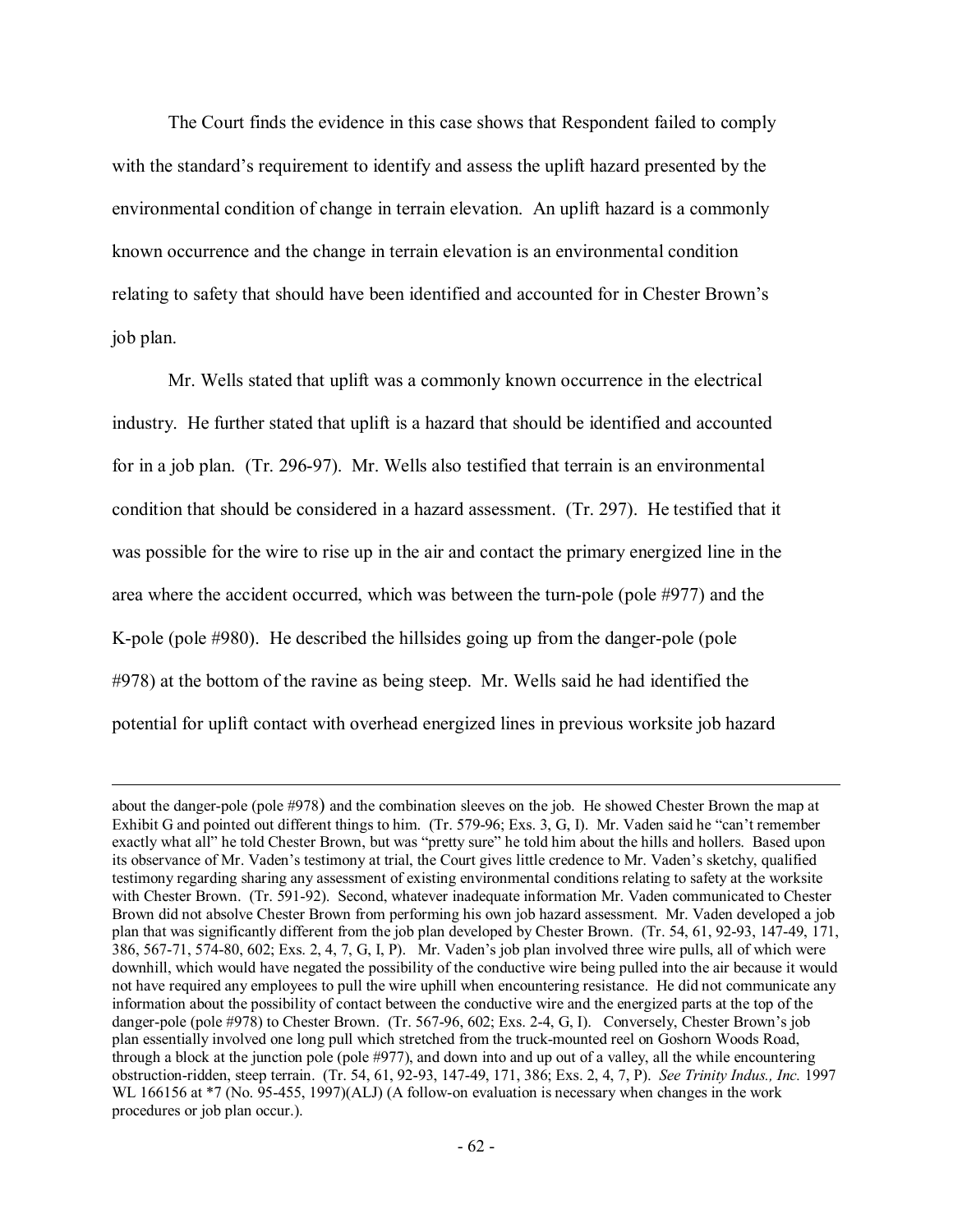assessments he had conducted under conditions similar to those found at the Cameron worksite. (Tr. 295-96).

APC Policy/Procedure No. 25 specifically required terrain to be assessed as a possible hazard when replacing primary neutral wire and handling conductors near a pole. (Tr. 308, Ex. 12). Mr. Wells testified the APC Policy/Procedure No. 25 called for Respondent to "[t]ake everything into account. Terrain, of course, up and down, flat, … it all has an effect on how you're pulling a conductor; any hazards, … electrical contact …. There is a lot to it." He stated APC Policy/Procedure No. 25 "covers a lot of different things." Mr. Wells said "any time you're going up and down a hill, I think it's a hazard." He further said that uplift can occur when pulling a line by hand and the potential for uplift could be a hazard related to terrain being up and down.

Likewise, CO Milam testified that Chester Brown should have identified the uplift hazard. (Tr. 156-57). Based upon his own personal observations at the area of the accident of the job site on November 4, 2014, CO Milam testified that Chester Brown should have been able to tell from the hilliness of the terrain there was the potential for uplift to the overhead energized primary line when pulling the line up the hill past the danger-pole (pole #978). (Tr. 157-58). Specifically, CO Milam testified that Chester Brown "should have identified the potential for this conductive cable to rise with the terrain and contact the primary that is down below them as they're walking it up the hill." (Tr. 155-57, 209).

The Court finds the testimony of CO Milam and Mr. Wells to be entirely credible on these matters based upon its observations of their courtroom demeanor when testifying.<sup>[121](#page-62-0)</sup> (Tr. 309-11; Ex. 12).

<span id="page-62-0"></span><sup>&</sup>lt;sup>121</sup> Conversely, the Court finds the conflicting testimony by Messrs. Adkins, Vaden, and Smith on this issue to not be credible based upon the self-serving nature of their testimony to excuse any individual or corporate responsibility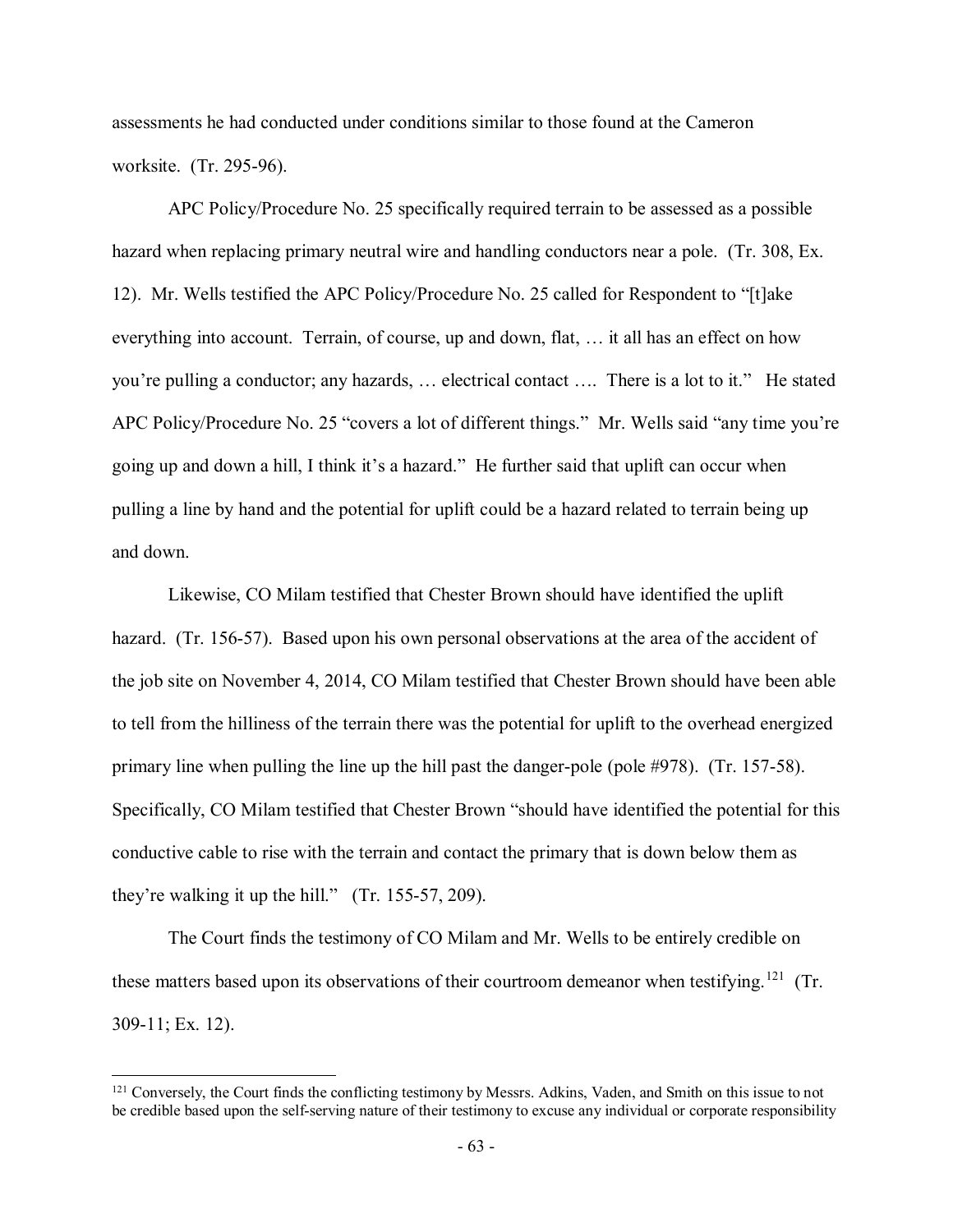The Court finds that, through the exercise of reasonable diligence, Elliot should have recognized that the change in terrain elevation at the worksite was an environmental condition relating to safety that presented the hazard of wire rising up from the ground to the energized overhead line when being pulled down into a valley and up a steep hill. Elliot did not identify and adequately assess the change in terrain environmental condition relating to safety at the Cameron worksite before starting work pursuant to Chester Brown's job plan.

The violation of the 29 C.F.R. § 1910.269(a)(4)(viii) occurred when Chester Brown's crew began work at the job site without determining whether the change in terrain elevation was an environmental condition related to safety. *See Utils. Line Constr. Co*., 4 BNA OSHC 1681, 1683 (No. 4105, 1976) (finding violation of 29 C.F.R. § 1910.950(b)(1)<sup>[122](#page-63-0)</sup> upheld where employer failed to first determine whether an assumed non-energized line later found to be energized posed a hazard); *see also Pike Elec., Inc.*, 21 BNA OSHC 2153 (No. 06-0166, 2007) (ALJ) (finding violation of  $\S$  1910.269(a)(3) [precursor to  $\S$  1910.269(a)(4)] noting a failure to conduct an organized search for generators).<sup>[123](#page-63-1)</sup>

for not preventing the accident. Mr. Adkins was responsible for providing safety and training oversight to Elliot's employees. (Tr. 342, 414-15). *See also* n.22, herein. Mr. Vaden conducted a pre-job hazard assessment of the worksite, but did not share his job plan and all that he saw with Chester Brown. (Tr. 579-91). *See also* n.120, herein. At best, Mr. Smith loosely supervised Chester Brown on November 3, 2014. (Tr. 220-26, 236, Ex A, DHE\_00144-45). The Court gave little weight to Mr. Gibson's testimony on this point for the reasons stated below.  $122$  29 C.F.R. § 1910.269(a)(4) is based on 29 C.F.R. § 1926.950(b). Electric Power Generation, Transmission and Distribution, Electric Protective Equipment, 59 Fed. Reg.4320, 4344 (January 31, 1994) (to be codified at 29 C.F.R. Part 1910).

<span id="page-63-1"></span><span id="page-63-0"></span><sup>123</sup> *Compare Ga. Power Co.,* 24 BNA OSHC 1741, 1743-44 (No. 12-0553, 2013) (ALJ) where the employer was cited in violation of 29 C.F.R. § 1910.269(a)(3) [Existing Conditions] for failing to identify, evaluate and control the hazards associated with the configuration of the components on a three-phase recloser pole. There, the judge stated:

The cited standard … requires that existing conditions related to the safety of the work 'shall be determined' before work is stated on or near electrical lines or equipment. Each work site has its own unique hazards, which is why a pre-work evaluation or assessment is significant. The standard, however, does not explain what 'shall be determined' means or set out what the employer must do to meet the terms of the standard. ... The Court concludes that  $\S 1910.269(a)(3)$  ... requires a reasonable or rational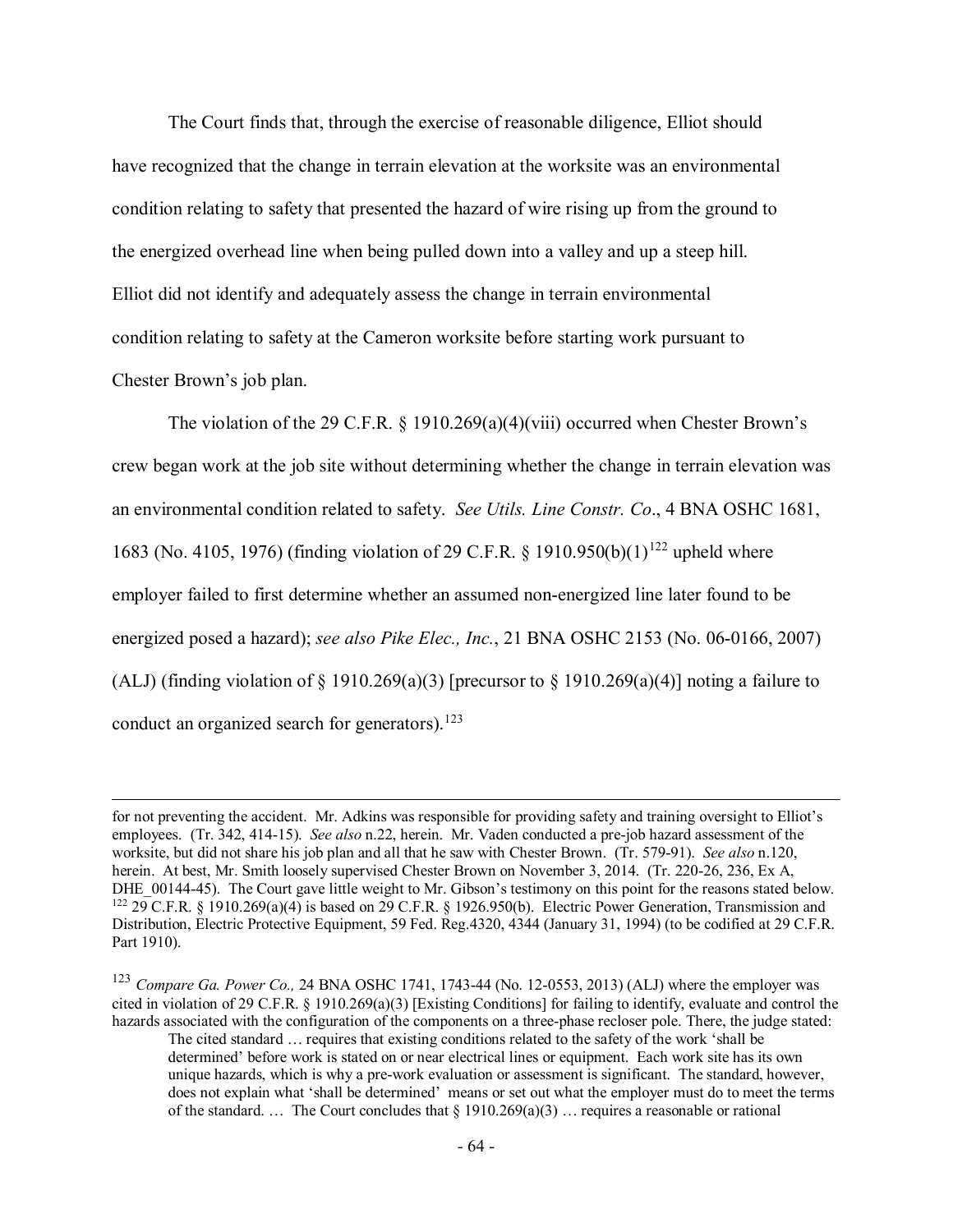Elliot says it complied with the standard because two of its foremen performed a job hazard assessment and neither foremen nor the industry could have foreseen that a wire being pulled on the ground could be pulled up into the air as occurred here.

Chester Brown failed to determine that the physical layout of the worksite presented environmental conditions which were related to the safety of the work while executing his job plan. The physical layout at the job site involved changes in elevation, roughness of the terrain, placement of the power poles at different elevations, and different heights of the various power poles. (Tr. 45, 63, 68, 90-91, 106-07, 122-28, 132- 36, 141-42, 152-55, 166-67, 199, 232, 274-75, 283-94, 367-68, 454-55, 460; Exs. 2, 5, at pp. 4-12). CO Milam described the terrain of the area between the danger-pole (pole #978) and the accident site as steep. He said that the change in elevation and the fact that you could see the top of the danger-pole (pole #978) from the accident site were obvious features of the job site. (Tr. 142). The Court finds these observations by CO Milam to be factual. The Court also agrees with CO Milam that Chester Brown should have identified in his job hazard assessment the potential for the wire being pulled to uplift to the primary overhead wire that was at a lower elevation relative to the crew members as they walked up the hill from the danger-pole (pole #978) to the accident site. (Tr. 155-57, 209; Ex. 4).

evaluation of existing conditions before work is started on or near electrical lines or equipment. *Id.,* at 1745.

The judge in *Ga. Power Co.* found the employee had performed a reasonable evaluation of the existing site conditions prior to starting work and vacated the citation. *Id.* at 1746*.* Here, the Court concludes otherwise.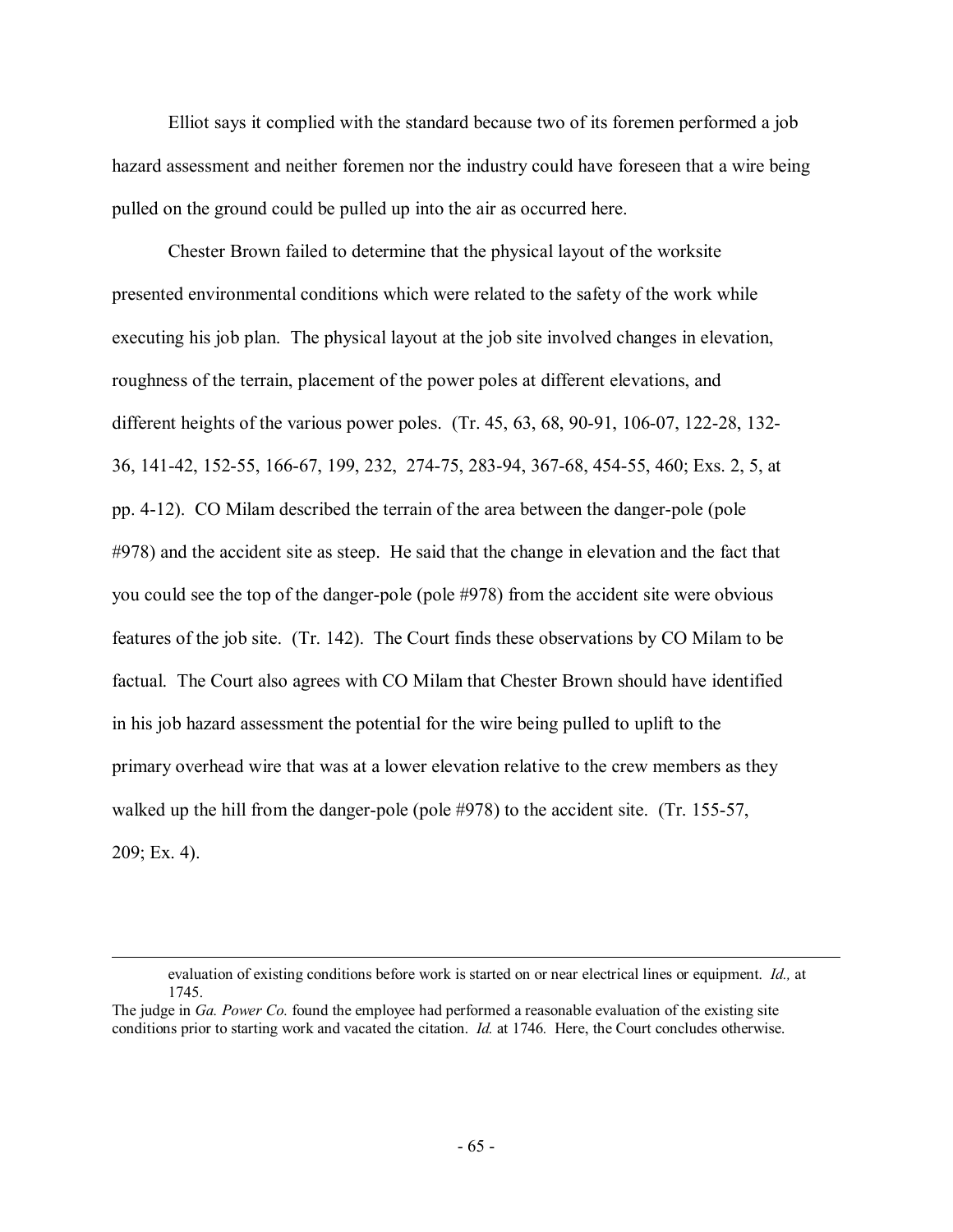Chester Brown also failed to determine that his job plan magnified the effect of these environmental conditions by increasing the likelihood of contact between the conductive wire and the energized parts at the top of the danger-pole (pole  $\#978$ ).<sup>124</sup> (Tr. 153-56, 202-04, 295-96, 310-11, 324; Ex. 7). Chester Brown directed his crew to pull the conductive wire through a block at a 90-degree angle, then down into and up out of a valley, at the bottom of which was a power pole with energized parts only 23 feet above the ground. (Tr. 54, 61, 92-93, 147-49, 171, 367-68, 386, 460; Exs. 2, 4, 7, P).

The obvious environmental conditions of the change in elevation at the worksite, in combination with Chester Brown's job plan, increased the potential for uplift and/or the wire snagging on the block at the turn-pole (pole #977), both of which carried the ultimate risk of contact with 7200 volts of electricity. (Tr. 87-88, 223-24, 236-37, 296- 310, 359-60, 367, 463-64, 560, 603-04). Chester Brown failed to physically examine the worksite in its entirety, which hampered his ability to determine the impact of the worksite's environmental conditions relating to safety for the job plan he created.

Following the accident, Chester Brown informed Messrs. Adkins and Wells that he did not walk down into and up out of the valley in which the danger-pole (pole #978) was located. (Tr. 272-73, 315-16, 319, 417, 437, 463). Chester Brown spontaneously told Mr. Wells that he should have walked over the hill, but his back had been hurting. (Tr. 272-73). Mr. Brown missed identifying the change in terrain elevation that would have been readily apparent had he walked the entire work path, in particular, the terrain

<span id="page-65-0"></span> $124$  Respondent also elicited testimony suggesting that the terrain was determined to be a hazard because Chester Brown's discussion of slip, trip, and fall hazards in his job briefing adequately identify terrain as a hazard. A single environmental condition, such as terrain, can contribute to multiple hazards. A finding that the standard is satisfied when only some of the hazards present on a worksite are addressed would defeat the remedial purpose of the standard.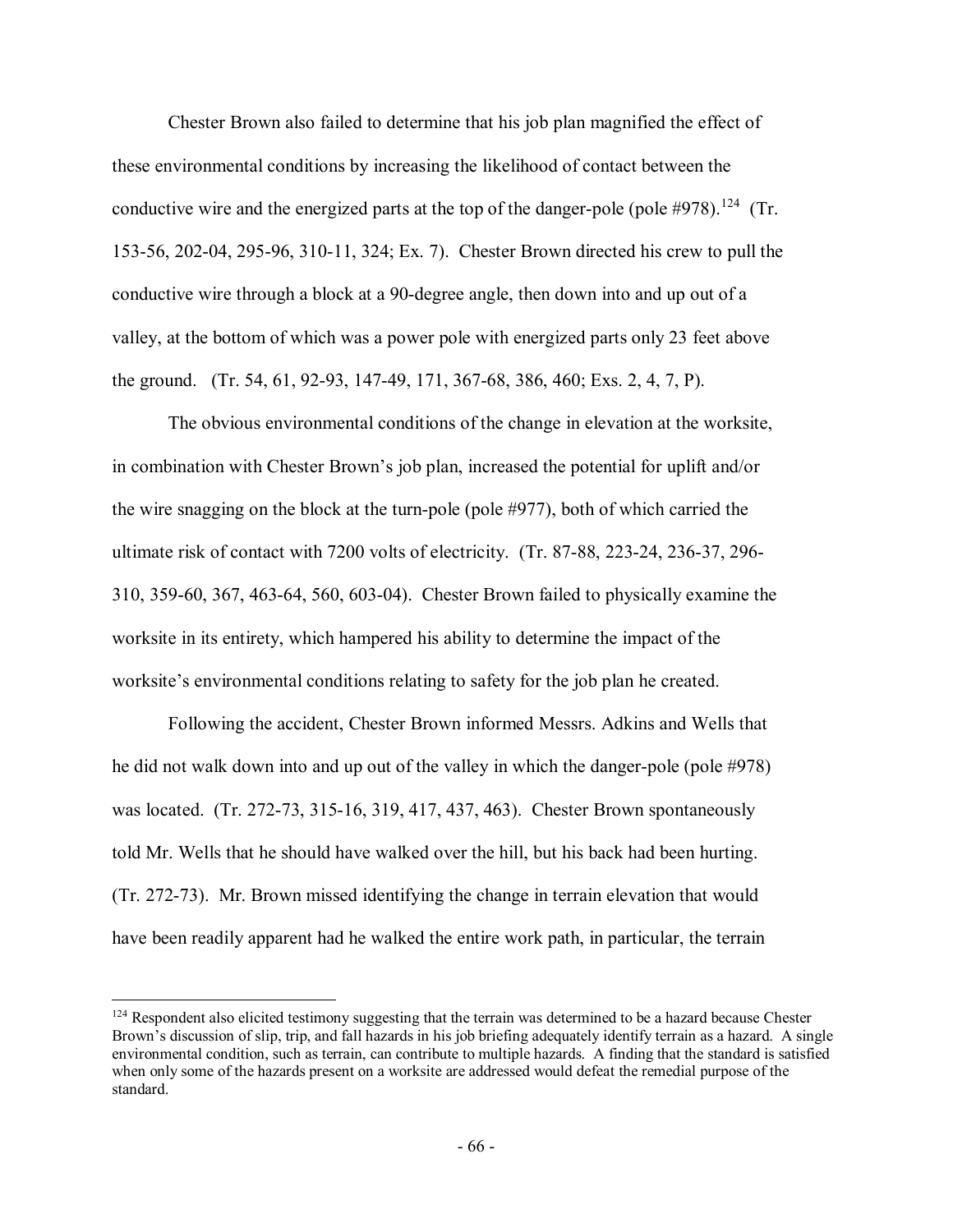from the danger pole (#978) uphill to the K-pole (pole #980). Mr. Brown did not walk the path of his job plan, nor did he take any other measures to evaluate the entire worksite; such as using binoculars. His focus was on his back problem, not on doing an adequate job hazard assessment. The need to determine the effect of any change in terrain elevation as it related to safety should have been even more apparent to Chester Brown because he devised a job plan that called for his crew to pull wire both up and down hills. (Tr. 273-74, 437, 463; Exs. 2, 4).

Chester Brown knew he had to conduct a job hazard assessment before starting work at the job site. This is not in dispute. What is in dispute, is the adequacy of what Chester Brown did when he conducted his job hazard assessment. The evidence shows that Chester Brown's job hazard assessment was cursory, not thorough, and demonstrated a lack of the exercise of reasonable due diligence.<sup>125</sup> Mr. Vaden's courtroom testimony that it was not necessary to walk the entire path of the power line replacement was

<span id="page-66-0"></span><sup>&</sup>lt;sup>125</sup> *See* the preamble's explanation for 29 C.F.R.  $\S$  1910.269(a)(4)(viii) which states, in pertinent part:

<sup>[29</sup> C.F.R. § 1910.269(a)(4)(viii)] requires employers to determine, before work is started on or near electric lines or equipment, existing installation characteristics and work-area conditions related to the safety of the work to be performed. The requirement also includes examples of such characteristics and conditions. . . . Conditions of the installation, including the condition of protective grounds and equipment grounding conductors, the condition of poles, and *environmental conditions relating to safety, are worksite conditions.* In some cases, the employer already will have information on the condition of the installation, such as information on the condition of poles from pole-inspection programs or on the condition of electric equipment from equipment manufacturers. *In the usual case, however, the conditions . . . will be determined by employees through an inspection at the worksite*. This inspection need not be overly detailed, *but it does need to be thorough rather than cursory.* The standard does not require crews to determine "every imaginable condition," as EEI suggests. Rather, *the inspection must be designed to uncover the conditions specifically noted in this paragraph* as well as any other conditions of electric lines and equipment that are related to the safety of the work to be performed and that can be *discovered through the exercise of reasonable diligence.* Electric Power Generation, Transmission and Distribution, Electric Protective Equipment, 79 Fed. Reg. 20316, 20367 (April 11, 2014) (to be codified at 29 C.F.R. Part 1910, 1926) (Emphasis added).

The preamble of the 2014 Power Generation final rule, combined the discussion of the updated requirements of both the 29 C.F.R. § 1910 (general industry) and 29 C.F.R. § 1926 (construction) standards. Thus, the explanation of 29 C.F.R. § 1910.269(a)(4)(viii) effective July 10, 2014, can be found at the corresponding construction standard requirement, 29 C.F.R. § 1926.950(d). 79 Fed. Reg. 20316, 20546-20549 (April 11, 2014). *See Superior Rigging & Erecting Co*., 18 BNA OSHC 2089, 2091 (No. 96-0126, 2000) (A standard's preamble may be evidence of its meaning) citing *Tops Markets, Inc*., 17 BNA OSHC 1935, 1936 (No. 94-2527, 1997), *aff'd* 132 F.3d 1482 (D.C. Cir. 1997) (unpublished).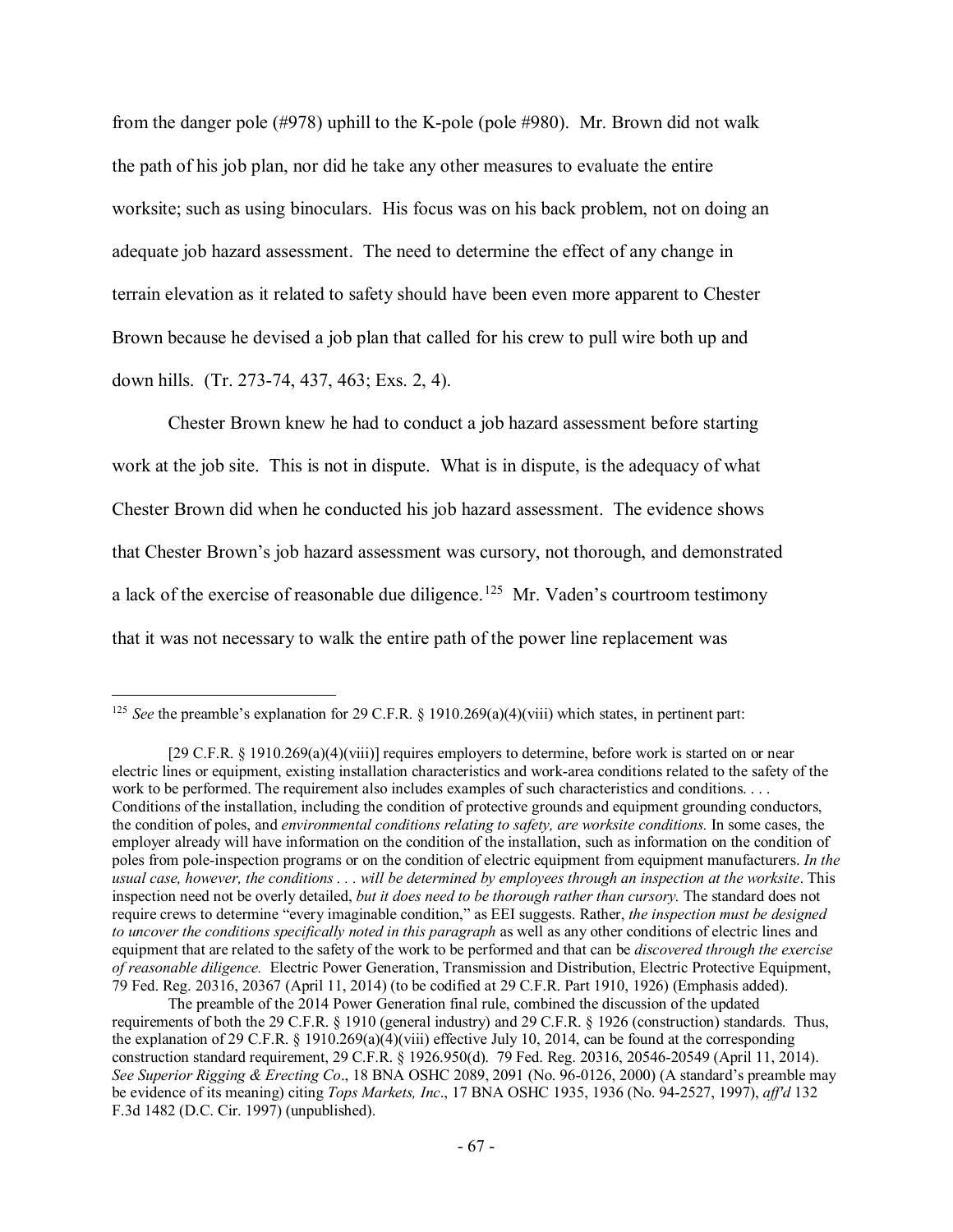impeached by prior deposition testimony given on February 9, 2016 where he stated that he, as a prudent and competent foreman, would walk the entire span of what's going to be done at the worksite in order to formulate a job plan. (Tr. 607). When performing his job hazard assessment, Mr. Vaden, walked the entire area where the conductive wire would be pulled.<sup>[126](#page-67-0)</sup> (Tr. 567-71, 574-78). Mr. Smith testified that the accident could have been prevented if Chester Brown had walked the terrain. (Tr. 237, 239-242). According to Mr. Wells, wire uplift was a commonly known occurrence in the electrical industry. Wire uplift is not a rare occurrence. (Tr. 296-97, 550-51).

Chester Brown made no real, complete effort to discover, evaluate, or determine any wire uplift hazard tied to any change in terrain elevation along the full extent of the job's path. As foreman and the job plan's creator, it was Chester Brown's responsibility to adequately investigate the worksite for hazards within the entire scope of the job plan he devised. It was Chester Brown's responsibility to decide whether or not it was safe for his crew to execute his job plan on November 3, 2014. Chester Brown did not exercise due diligence when he conducted his limited job hazard assessment. (Tr. 295-97). Chester Brown's failure to walk the relevant terrain contributed to his failure to determine the impact of the worksite's environmental conditions relating to safety. OSHA sets the benchmark for a compliant assessment of a worksite's environmental conditions at what can be discovered through "reasonable diligence." The evidence shows that through the exercise of reasonable due diligence Chester Brown should have recognized that the change in terrain elevation at the job site from the danger-pole (pole #978) up a steep hill to the K-pole (pole #980) was an environmental condition relating to safety

<span id="page-67-0"></span> $126$  Mr. Vaden's own failure to determine the impact of the worksite's environmental conditions relating to safety was offset by the fact that his job plan eliminated the possibility of contact between the conductive wire and the energized parts at the top of the danger pole. (Tr. 595-96, 602).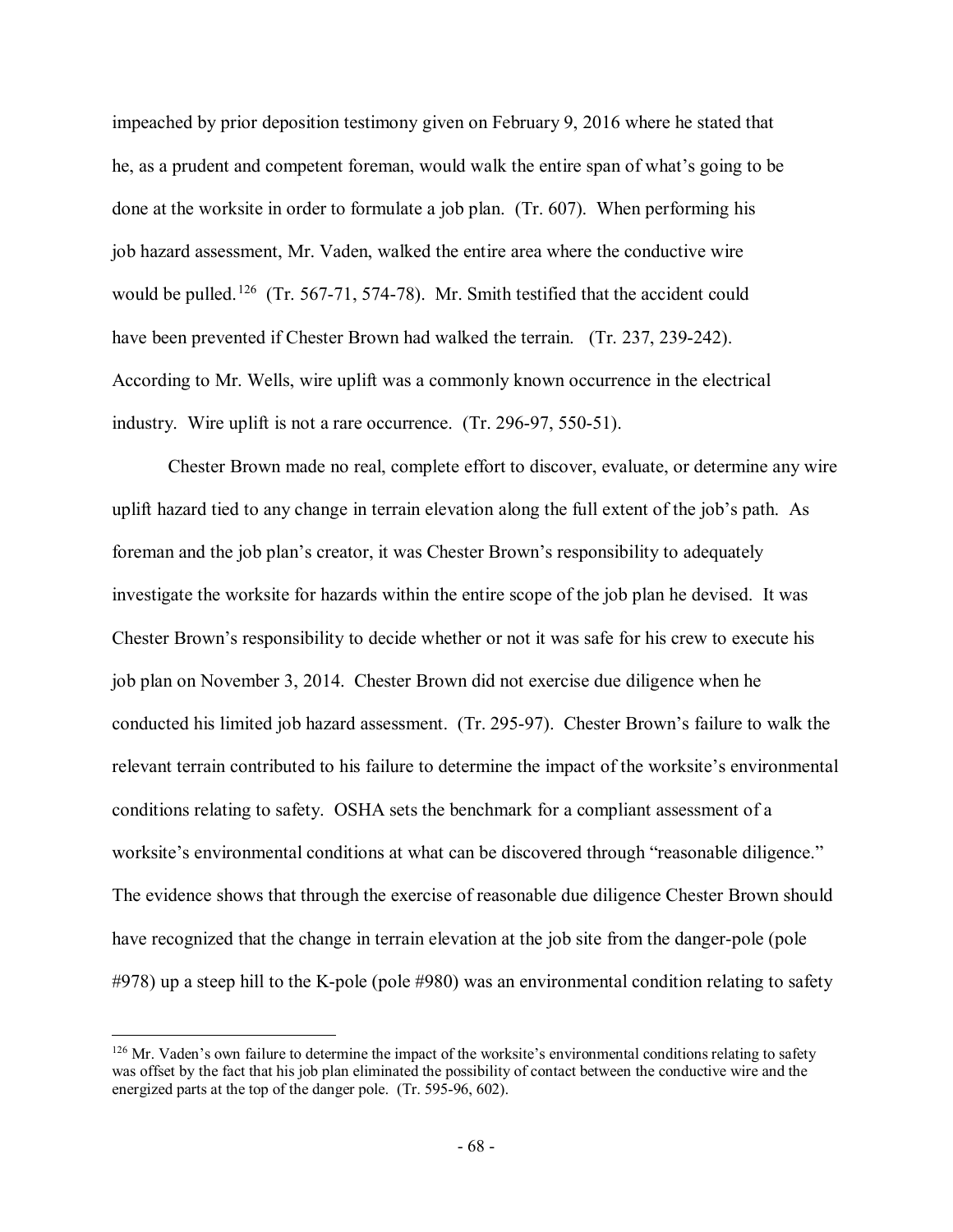that presented the hazard of contact with the energized line overhead. The Court finds Chester Brown's failure to adequately determine these environmental conditions resulted in a violation of  $§ 1910.269(a)(4)(viii).$ 

Elliot was on notice the standard required all environmental conditions relating to safety to be determined before starting work. In its amended answer, Respondent asserted that the cited standard fails to afford a reasonable warning of the prescribed conduct in light of common understanding and practice. The cited standard does not list the particular hazardous environmental conditions relating to safety the employer must identify before starting work. Instead, the requirement is expressed in terms of performance – "environmental conditions related to safety" shall be determined. When an OSHA standard does not specify the hazard, an employer must "identify the hazards peculiar to its own workplace and determine the steps necessary to abate them." *Thomas Indus. Coatings, Inc.,* 21 BNA OSHC 2283, 2287 (No. 97- 1073, 2007) (citations omitted). "[B]ecause performance standards . . . do not identify specific obligations, they are interpreted in light of what is reasonable."[127](#page-68-0) *Cent. Fla. Equip. Rentals, Inc.,* 25 BNA OSHC 2147, 2151 (No. 08-1656, 2016) *citing Thomas Indus. Coatings, Inc.*, 21 BNA OSHC at 2287 (stating a "performance" standard is one that identifies an objective but does not specify the means for accomplishing it).

Here, Respondent recognized in its Safety Handbook and Work Process Manual that "existing environmental conditions relative to safety"[128](#page-68-1) had to be determined before any work is undertaken on or near energized equipment and lines. (Ex. 8, p. 1). APC's Policy/Procedure No.25, applicable to Elliot's job at the worksite on November 3, 2014, also called for Elliot to

<span id="page-68-1"></span><span id="page-68-0"></span><sup>127</sup> *See Assoc. Underwater Svcs.*, 24 BNA OSHC 1248, 1250 (No. 07-1851, 2012) (Under a performance standard, the employer is required to assess only those hazards that a "reasonably prudent employer" would recognize). <sup>128</sup> Elliot's language in its Safety Handbook and Work Process Manual virtually mirrors the language found in the cited standard that states existing characteristics and conditions including environmental conditions relating to safety shall be determined before work on or near the lines or equipment is started. 29 C.F.R. § 1910.269(a)(4)(viii).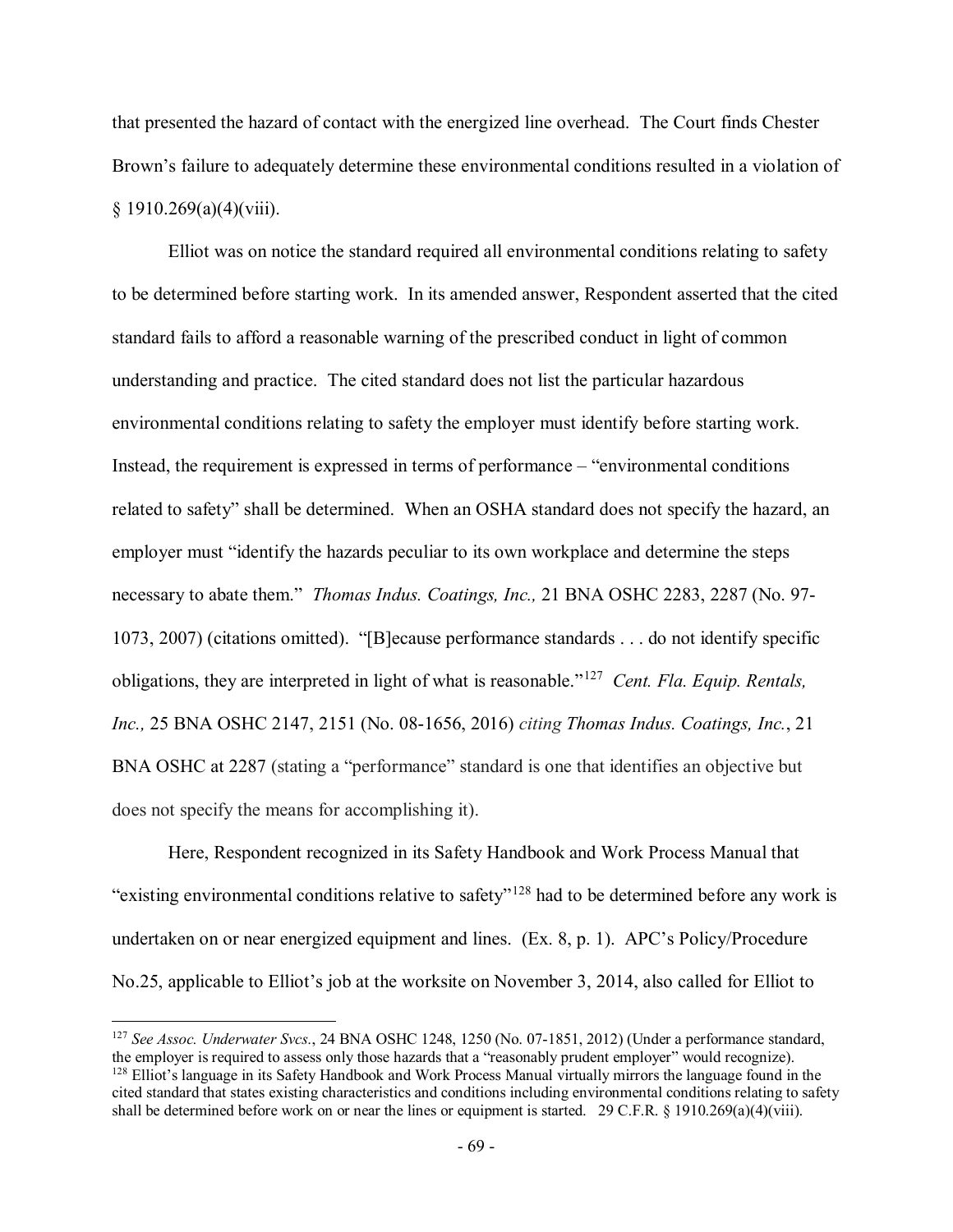assess the jobsite "especially" for "[t]errain and other hazards to pulling the new conductor" when replacing primary neutral wire. (Tr. 308; Ex. 12).

Elliot knew "existing environmental conditions relative to safety" had to be "determined"<sup>[129](#page-69-0)</sup> before undertaking any work on or near energized equipment and lines at the worksite. It knew existing environmental conditions relative to safety, especially including an assessment of terrain and other hazards associated with pulling new conductor wire, had to be identified. The Court finds that a reasonable job foreman in the electrical distribution industry should have determined the change in terrain elevation at the job site from the danger-pole (pole #978) up a steep hill to the K-pole (pole #980) presented the hazard of uplift to the overhead energized line when planning and executing a job plan that included pulling wire on the ground.

The Court finds that Chester Brown did not make a reasonable or rational evaluation or assessment, or make a reasonable determination, of the job site's existing environmental conditions relating to safety, including change in terrain elevation, prior to starting work. It was neither reasonable nor rational for Chester Brown to devise a job plan that called for employees to pull wire up a steep hill under an energized line from a pole located below in a valley without first walking or closely observing the terrain from the danger pole (pole #978) to the K-pole (pole #980). Neither his job plan nor job hazard assessment of the worksite accounted for the possibility that wire being pulled could uplift to the overhead energized line.<sup>130</sup> At best, Chester Brown walked from Goshorn Woods Road to a little past the turn-pole (pole #977). After the accident, Chester Brown reportedly stated that he regretted not walking down over the hill [from

<span id="page-69-0"></span><sup>&</sup>lt;sup>129</sup> Not every word in a standard needs to be defined in the standard itself. In its every day usage, the word "determined" means "having reached a decision: firmly resolved." Similarly, "environmental" means "the circumstances, objects, or conditions by which one is surrounded." The Court also notes that "terrain" means "the physical features of a tract of land." *Merriam Webster's Collegiate Dictionary* (11<sup>th</sup> ed. 2005).

<span id="page-69-1"></span> $\frac{130}{130}$  Mr. Vaden testified that job plans should account for the possibility of a line snagging or coming under tension; a circumstance that he said was "not uncommon." (Tr. 560-61, 603-04).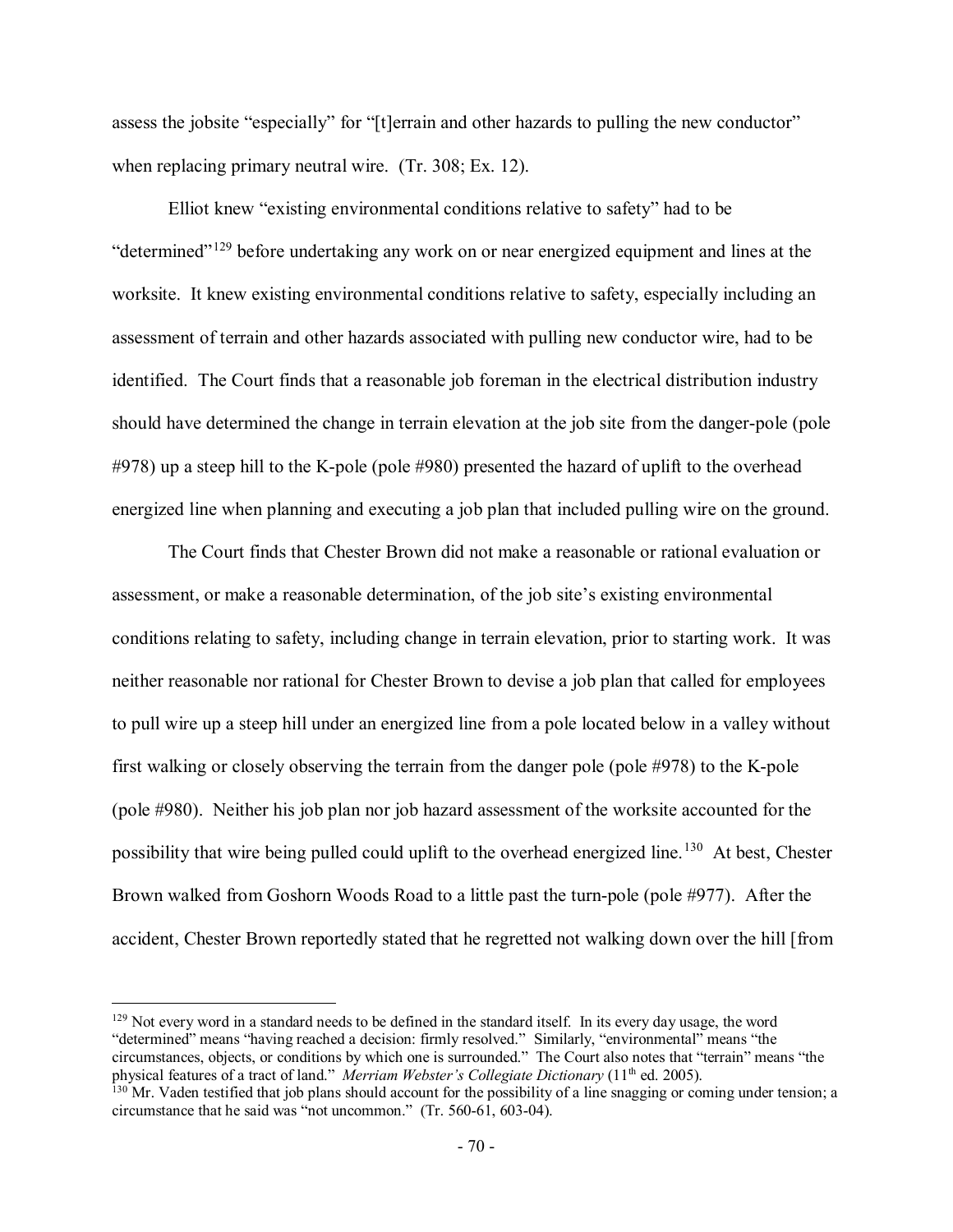the turn-pole (pole #977) to the K-pole (pole #980)] when he performed his job hazard assessment. (Tr. 273-74, 316-21, 437, 463; Ex. 4).

Mr. Vaden testified that a prudent and competent foreman would have walked the entire span of the job before formulating any job plan. (Tr. 607). Mr. Smith testified that changes in the elevation would have been apparent and raised "a red flag" to Chester Brown had he walked the terrain of the job beforehand. He said the terrain itself raised a red flag. In earlier deposition testimony, Mr. Smith said the accident was preventable had Chester Brown walked the terrain during his pre-job hazard assessment. (Tr. 242-44). Similarly, Mr. Adkins testified that during a job hazard assessment it is important to assess the path the wire will take as it is pulled. He also said a job plan should account for the potential that the line will snag or come under tension for some reason. (Tr. 463-64). A reasonably prudent employer would have assessed the hazard during its job hazard assessment.

The cited standard adequately describes the prescribed conduct and Respondent was reasonably warned and on notice of it. $^{131}$  $^{131}$  $^{131}$ 

### *Employees were exposed to the hazard*

 "Exposure to a violative condition may be established either by showing actual exposure or that access to the hazard was reasonably predictable." *Phoenix Roofing, Inc.*, 17 BNA OSHC 1076, 1079 (No. 90-2148, 1995), *aff'd*, 79 F.3d 1146 (5th Cir. 1996).

Respondent asserts the Secretary must prove it was reasonably foreseeable Elliot's employees would be in the zone of danger to prove employees were exposed to the hazard. (R.

<span id="page-70-0"></span><sup>&</sup>lt;sup>131</sup> In its amended answer, Respondent asserted that the standard cited in Citation 1, item 1(a), fails to afford a reasonable warning of the prescribed conduct in light of common understanding and practice. In its post-hearing briefs, Respondent did not discuss this defense. Accordingly, the Court alternatively finds that Respondent has abandoned this defense. *See Manganas Painting Co., Inc.*, 1996 WL 478959, at \*13 (No. 93-1612, Aug. 23, 1996) (Consol.) (ALJ), *aff'd on other grounds*, 273 F.3d 1131 (D.C. Cir. 2001) ("Respondent's failure to identify evidence or present any argument furthering its mere statement of an affirmative defense constitutes, for all practical purposes an abandonment of the defense or, at least, a failure to carry its burden. The argument is rejected."); *Daniel Crowe Roof Repair and his Successors*, 23 BNA OSHC 2001, 2003 (No. 10-2090, 2011)(ALJ) (same).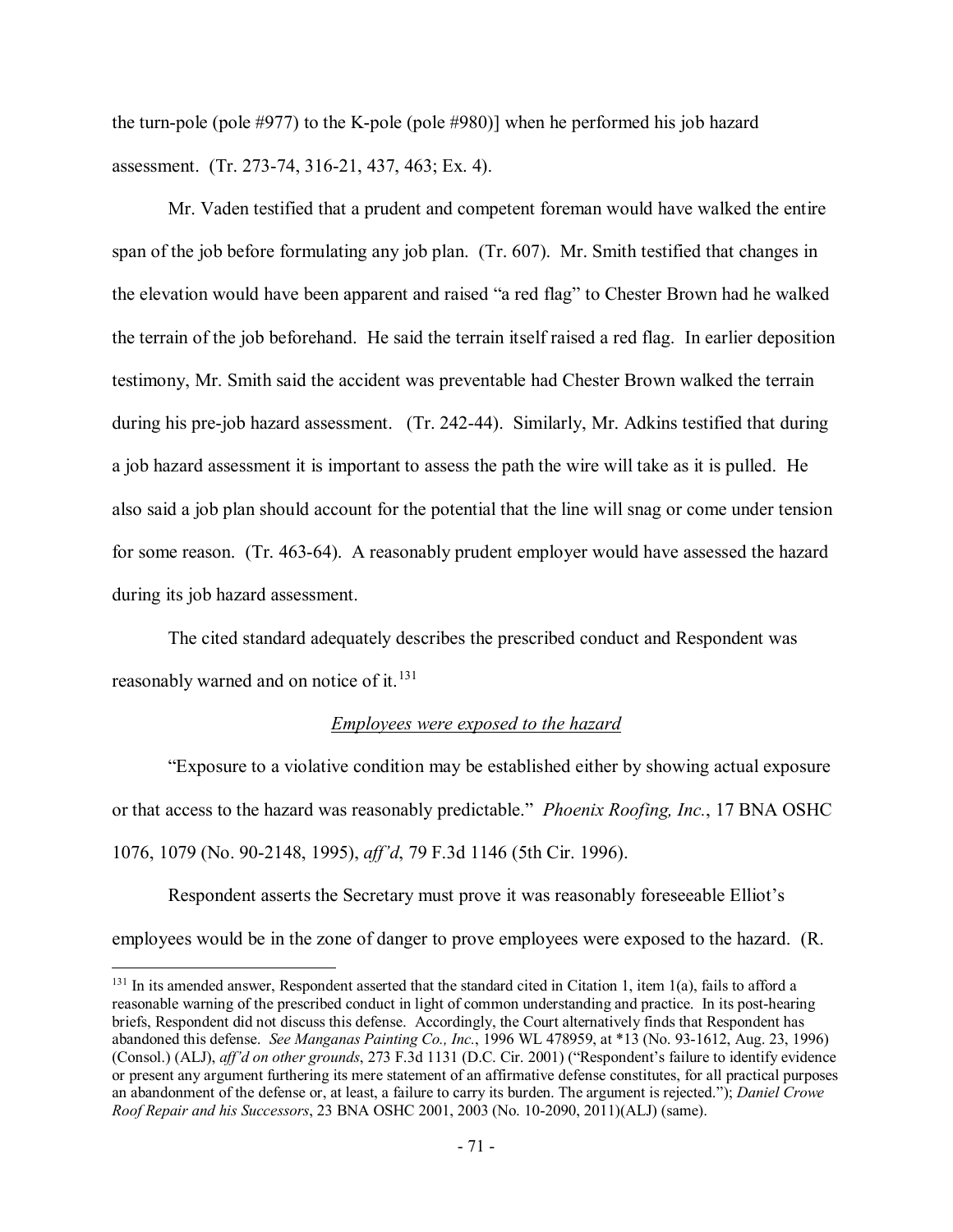Br. 39). Respondent relies on to *Kasper Wire Works, Inc.,* 18 BNA OSHC 2178, 2195 (No. 90- 2775, 2000) *aff'd*, 268 F.3d 1123 (D.C. Cir. 2001), *Fabricated Metal Prods., Inc.,* 18 BNA OSHC 1072, 1073-74 (No. 93-1853, 1997), and *Jefferson Smurfit Corp.,* 15 BNA OSHC 1419, 1421 (No. 89-553, 1991) for its assertion that it was necessary for the Secretary to show that it was reasonably foreseeable for an employee to be in the zone of danger. (R. Br. 39). These cases are inapt. There was no proof of actual exposure in these three cases and in *Kasper Wire Works, Inc.* and *Fabricated Metal Prods., Inc.,* the Secretary failed to prove that is was reasonably predictable that employees would be in the zone of danger of a table saw or power press, as the case may be. *Kasper Wire Works, Inc.,* 18 BNA OSHC at 2196; *Fabricated Metal Prods., Inc.,* 18 BNA OSHC at 1074.

There is no dispute that two employees, Messrs. Peterson and Pruitt, were actually exposed to the hazard of electric shock when the conductor wire contacted the overhead energized primary line.<sup>[132](#page-71-0)</sup> (Tr. 158, 489). Because there was actual exposure to electrical hazards, the foreseeability of exposure is moot. *See Gilles & Cotting, Inc.,* 3 BNA OSHC 2002, 2004 n. 4 (No. 504, 1976) (finding that if employee was actually in the zone of danger and exposed to the hazardous condition, the element of exposure is established).

The Secretary has proved the element of employee exposure.

 $\overline{a}$ 

### *Knowledge*

The Secretary has the burden to establish that the employer either knew, or with the exercise of reasonable diligence could have known, of the violative condition. *See Contour Erection & Siding Syst., Inc.*, 22 BNA OSHC 1072, 1073 (No. 06-0792, 2007). Knowledge is imputed to the employer "through its supervisory employee." *Am. Eng'g & Dev. Corp.,* 23 BNA

<span id="page-71-0"></span><sup>&</sup>lt;sup>132</sup> CO Milam testified that the wire being pulled by Messrs. Peterson and Pruitt was capable of conducting electricity. (Tr. 158). Mr. Adkins testified that they pulled the wire up into the MAD and the pulled wire contacted the primary overhead line. (Tr. 489).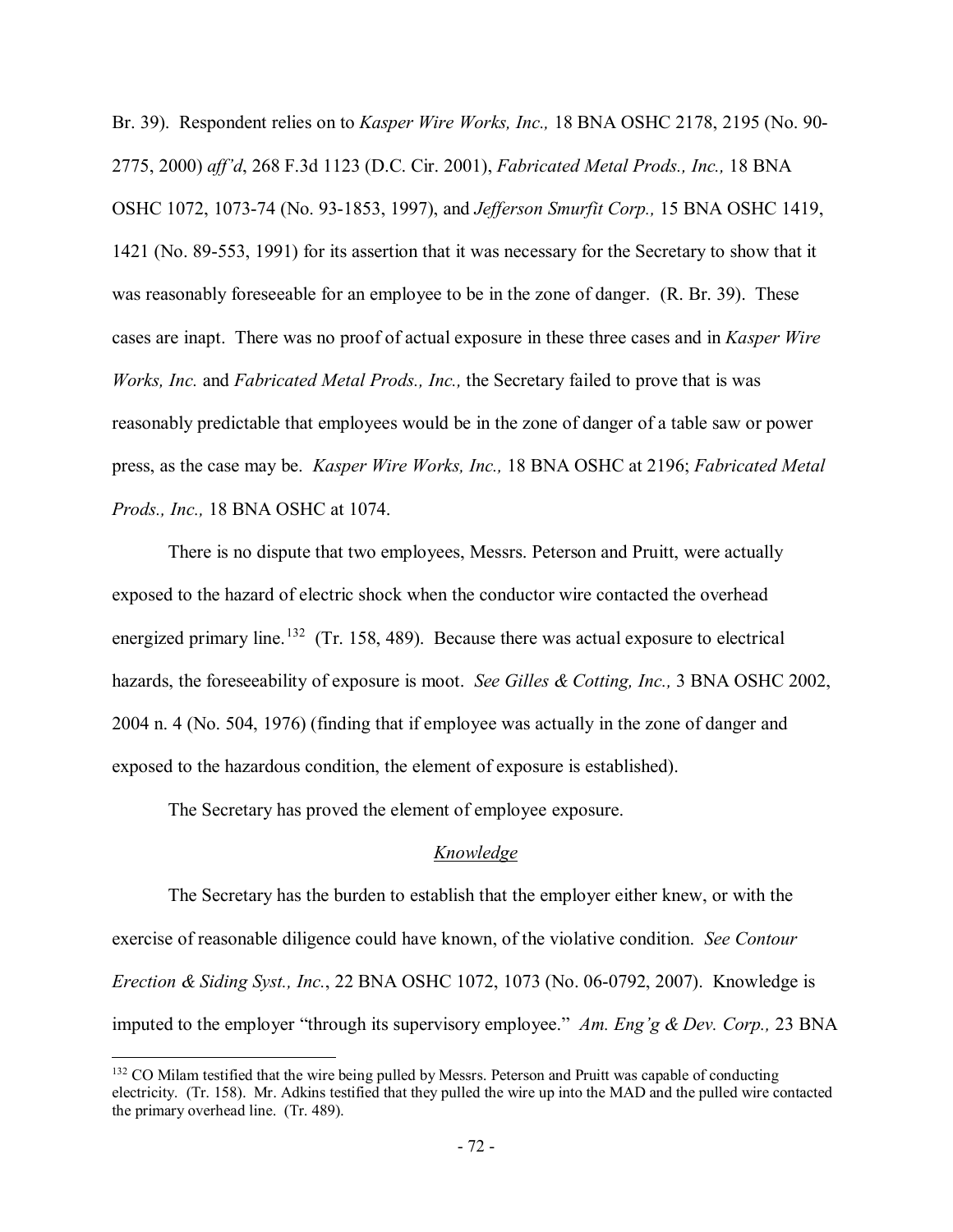OSHC 2093, 2095 (No. 10-0359, 2012) (citations omitted); *Ocean Elec. Corp.,* 3 BNA OSHC 1705, 1707 (No. 5811, 1975) (finding foreman's knowledge was properly imputed to employer, in case involving a violation of 29 C.F.R. § 1910.950(c) for failing to maintain the minimum distance, where the foreman's action and order leading to a fatality was not unforeseeable employee misconduct).

The Secretary asserts Elliot had both "actual and constructive knowledge of the violative conditions." (S. Br. 25). Here, the alleged violative condition is that the ground-pulling of wire in hilly, steep terrain, where poles of varied heights existed, presented an environmental condition that could result in the wire being uplifted and contacting the overhead energized line in the vicinity of the danger-pole (pole #978) and the K-pole (pole #980).

Respondent argues it had no actual knowledge of the violative condition. It further asserts it lacked constructive knowledge because it could not have "reasonably anticipated that the employees pulling a wire on the ground would inadvertently pull the wire 23 feet 8 inches into the air and contact an overhead primary." (R. Br. 41).

The Secretary asserts that Chester Brown had actual and constructive knowledge of the environmental conditions at the worksite because he had walked a portion of the worksite, could observe the obvious hilly terrain, developed the plan for ground-pulling the neutral conductor wire at the site, and was onsite during the installation of the conductor wire. (S. Br. 25-26; Tr. 168, 176). The Court finds that the evidence shows that, through Chester Brown, Elliot had constructive knowledge of the violative condition.<sup>133</sup>

The Secretary may establish constructive knowledge by showing the employer would have known of the violative condition had it exercised reasonable diligence, or failed to

<span id="page-72-0"></span><sup>&</sup>lt;sup>133</sup> The Secretary did not present sufficient evidence to show Chester Brown actually observed the significant change in the terrain elevation between the turn-pole (pole #977) and the K-pole (pole #980).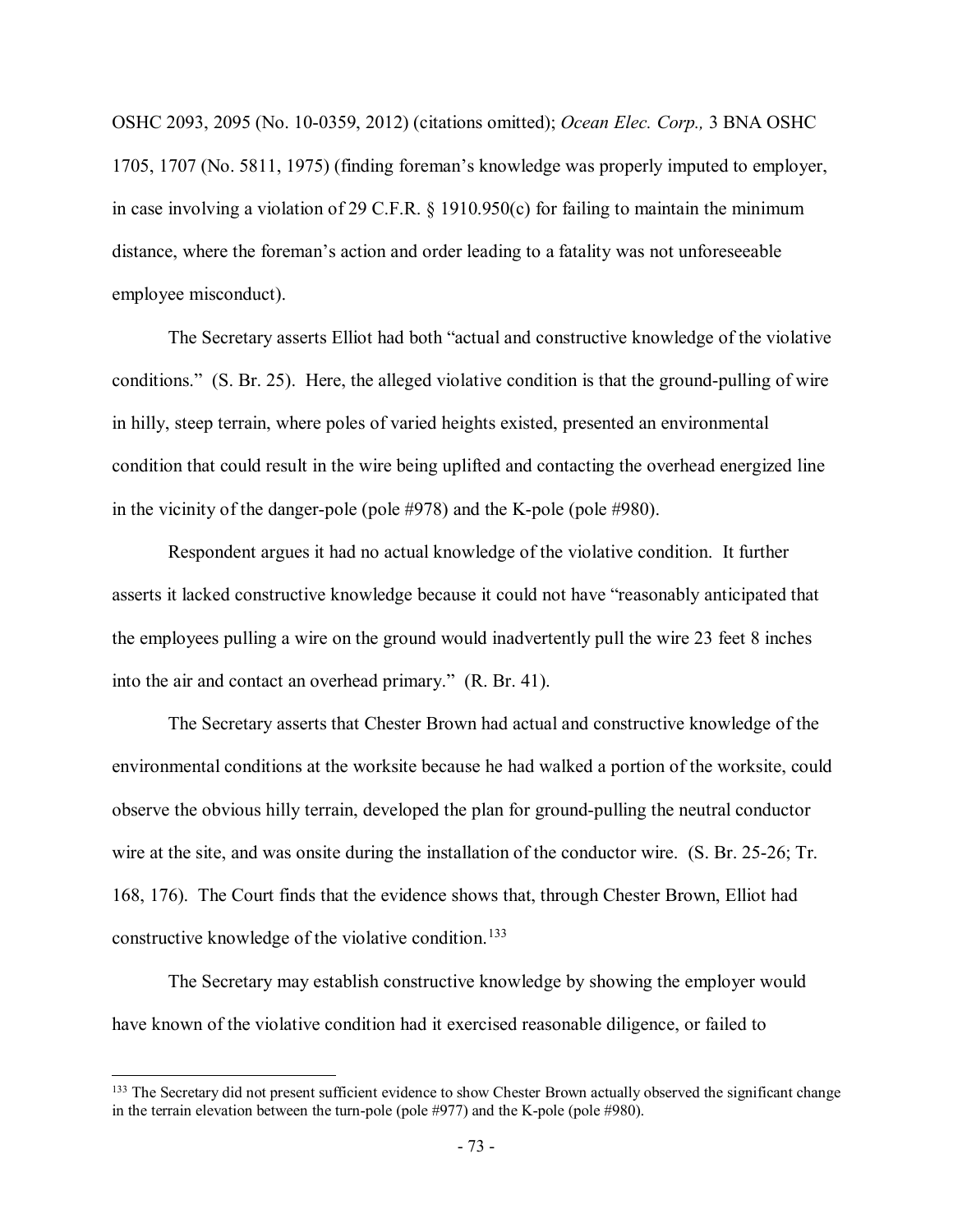implement adequate work rules or training programs, adequately supervise employees, or anticipate hazards and take measures to prevent violations. *See Assoc. Underwater Svcs.*, 24 BNA OSHC at 1250 ("In assessing reasonable diligence, the Commission considers several factors, including an employer's obligations to implement adequate work rules and training programs, adequately supervise employees, anticipate hazards, and take measures to prevent violations from occurring."); *S. J. Louis Constr. of Tex.*, 25 BNA OSHC 1892, 1894 (No. 12- 1045, 2016); *Assoc. Underwater Svcs.*, 24 BNA OSHC at 1250; *Thomas Indus. Coatings, Inc.*, 21 BNA OSHC at 2287.

The Secretary also asserts that constructive knowledge can be found where the "conditions were in plain view." *Am. Airlines,* 17 BNA OSHC 1552, 1555 (No. 93-1817, 1996) (Consol.). (S. Br. 25). Here, the hilly, steep environmental conditions and varying pole heights at the job site were in plain view. The danger of uplift to the energized line 23 feet over head at the area of the danger-pole (pole #978) was obvious. Both Respondent's Safety Handbook and Work Process Manual rule at  $\sqrt{3.31}$ , requiring wire being strung within 5 feet of energized lines to be considered energized, and the MAD of 2 feet 2 inches applied to the work at this job site. (Tr. 145; Exs. 8, 10, A, DHE\_00191, DHE\_00200). Respondent's Safety Bulletin refers to "[w]ire stringing," procedures for "stringing wire," and "wire pull" in two places. (Ex. 10). The Court rejects Mr. Adkins testimony that wire was not being "strung" at the job site at the time of the accident and credits CO Milam's testimony to the contrary.<sup>[134](#page-73-0)</sup> (Tr. 145, 369). The Court

<span id="page-73-0"></span><sup>&</sup>lt;sup>134</sup> Mr. Adkins testified that Rule 3.31 would become applicable at the job site once the wire being pulled was attached overhead to the poles. (Tr. 369-70). *See Sparton Corp. v. United States*, 77 Fed. Cl. 1, 8 (2007) (a law school professor's testimony to serve the purpose of advising the Court on how to interpret the Armed Services Procurement Regulations, contract provisions, and whether to apply the *Christian* doctrine to the facts of the case was excluded because such legal conclusions were found to be within the province of the Court).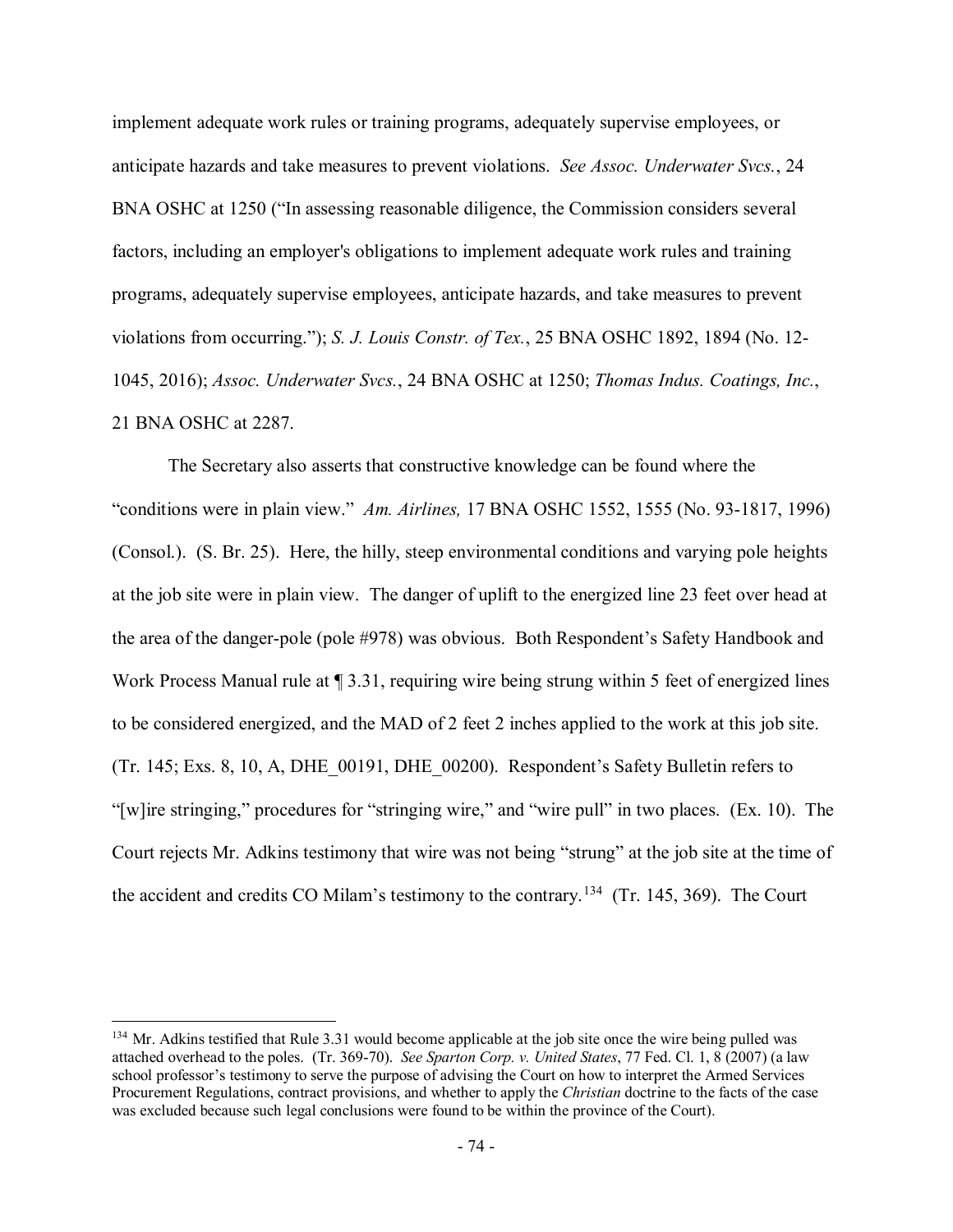finds that there was "[w]ire being strung" by Messrs. Pruitt and Peterson at the job site, including when and where the accident occurred.<sup>135</sup>

The Secretary notes that in the Fourth Circuit when the violation is based on supervisory misconduct, the Secretary must prove that the supervisor's failure to comply was reasonably foreseeable. (S. Br. 26). *Arcon, Inc*., 20 BNA OSHC 1760, 1767 (No. 99-1707, 2004). The Secretary has shown that Chester Brown's failure to take protective steps in compliance with 29 C.F.R. § 1910.269(a)(4)(viii) was reasonably foreseeable. *See N. Landing Line Constr. Co.,*  19 BNA OSHC 1465, 1475 (No. 96-0721, 2001) (NLL) (holding that, to establish reasonable foreseeability, the Secretary must show that there were inadequacies in the employer's safety program, training or supervision). Mr. Adkins admitted that prior to the accident Respondent had no safety work rules covering Chester Brown's pre-job identification of hazards by walking the route of a wire pull.<sup>[136](#page-74-1)</sup> (Tr. 439). The absence of an applicable work rule evinces a lack of reasonable diligence in the prevention of hazards. *Id*. at 1474-75.

Through the exercise of reasonable diligence, Chester Brown could and should have foreseen that wire being pulled up the steep terrain from the danger-pole (pole #978) to the accident site after being pulled down the hill from the turn-pole (pole #977) could rise up and contact the energized overhead line. Chester Brown reportedly walked as far as the turn-pole (pole #977) from Goshorn Woods Road while conducting his job hazard assessment. From there, looking in the direction of the K-pole (pole #980), he may have actually observed the terrain elevation change that presented a hazard of uplift to the overhead line when pulling down

<span id="page-74-0"></span><sup>&</sup>lt;sup>135</sup> The Court further finds that the "[w]ire being strung" came within 5 feet of the energized primary line and Respondent was required to use the tension-stringing method, barriers, or other equivalent measures to minimize the possibility that conductors the employees were installing at the job site would contact energized power lines in violation of 29 C.F.R. § 1910.269(q)(2)(i) and Citation 1, item 3.

<span id="page-74-1"></span><sup>&</sup>lt;sup>136</sup> In addition, Respondent did not have any work rules for pulling wire on the ground which could have served as a basis for discipline against Messrs. Peterson and Pruitt for any alleged misconduct. (Tr. 456). There is also no evidence that Elliot ever disciplined an employee for his or her actions in pulling wire on the ground. (Tr. 457-58).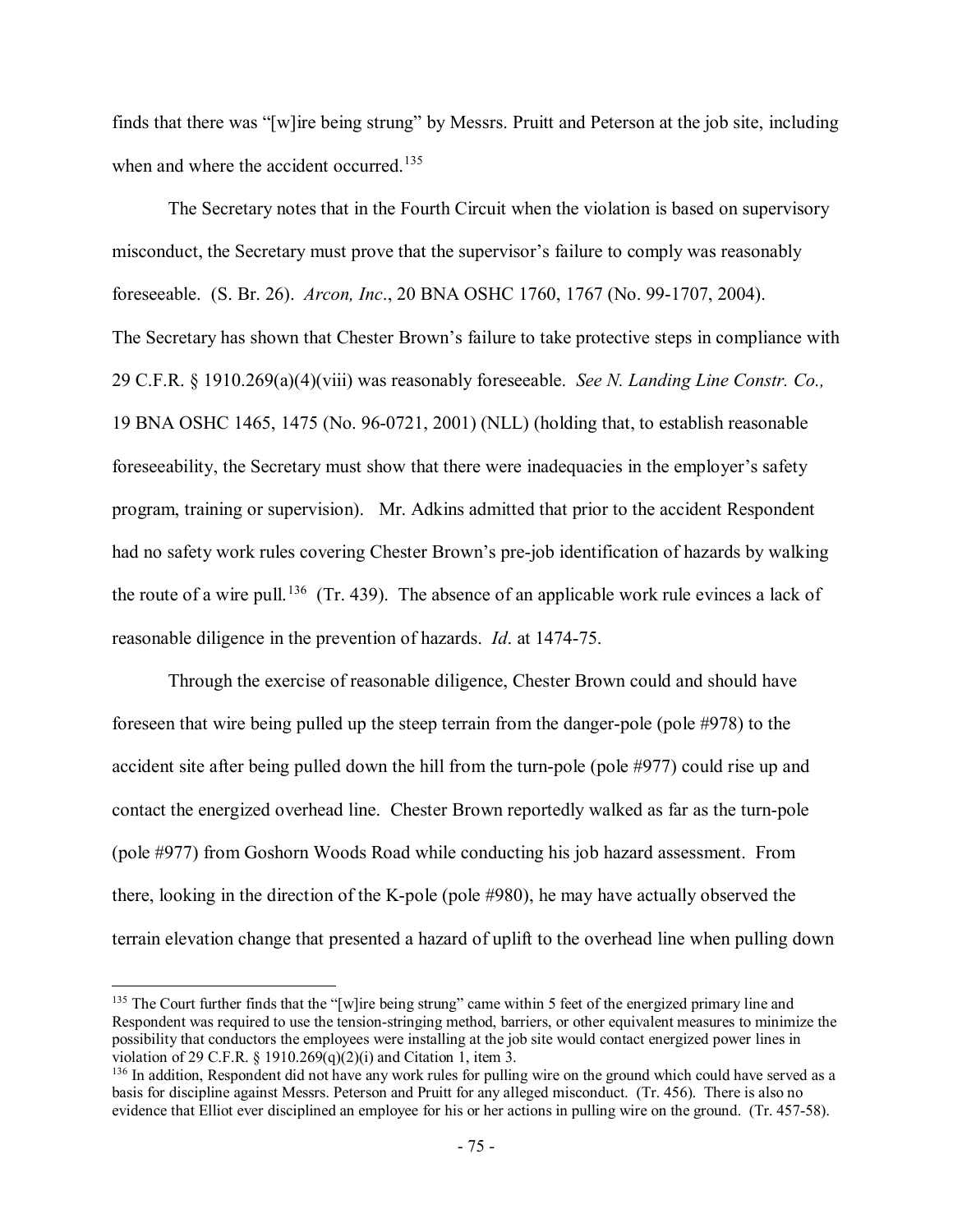and then up again from the turn-pole (pole #977). However, there is no credible evidence of what, if anything, Chester Brown actually saw beyond the danger-pole (pole #978) when he reportedly reached the turn-pole (pole #977) while performing his pre-job hazard assessment.<sup>[137](#page-75-0)</sup> Following the accident, Chester Brown informed Messrs. Adkins and Wells that he did not walk down into and up out of the valley in which the danger- pole (pole #978) was located. Chester Brown told Mr. Wells that he did not walk that area because of back problems, but indicated that he should have. This admission by Chester Brown to Mr. Wells is telling. It shows that he knew that he had not properly checked out the terrain in the vicinity between the turn-pole (pole #977) and the K-pole (pole #980) where the accident occurred and where the environmental conditions relating to safety would have been obviously before him. There is no evidence that Chester Brown told anyone he would not have foreseen that the wire being pulled could rise up to the overhead energized line, even if he had walked the entire path of the wire in the area between the danger-pole (pole #978) and the K-pole (pole #980). The Court finds that if Chester Brown had properly checked out the terrain in the vicinity of the danger-pole (pole #978) and the K-pole (pole #980) he would have identified the violative condition. *See Phoenix Roofing*, *Inc*., 17 BNA OSHC at 1079 ("It need not … be shown that the employer understood or acknowledged that the physical conditions were actually hazardous."). Because Chester Brown's conduct was foreseeable and preventable, his knowledge is imputable to Respondent. *NLL*, 19 BNA OSHC at 1475.

The Secretary has proven Elliot's constructive knowledge of the violative condition.<sup>[138](#page-75-1)</sup>

<sup>&</sup>lt;sup>137</sup> Chester Brown did not testify at the trial.

<span id="page-75-1"></span><span id="page-75-0"></span><sup>138</sup> *See also NLL*, 19 BNA OSHC at 1473-74 (upholding that Respondent's agent had actual and constructive knowledge of an employee's violation of the minimum working distance; the agent's constructive knowledge was based on his failure to anticipate a violation of the working distance where he was aware of the location of the energized parts and yet still permitted the employee to access an area where there was a potential for violation of the working distance).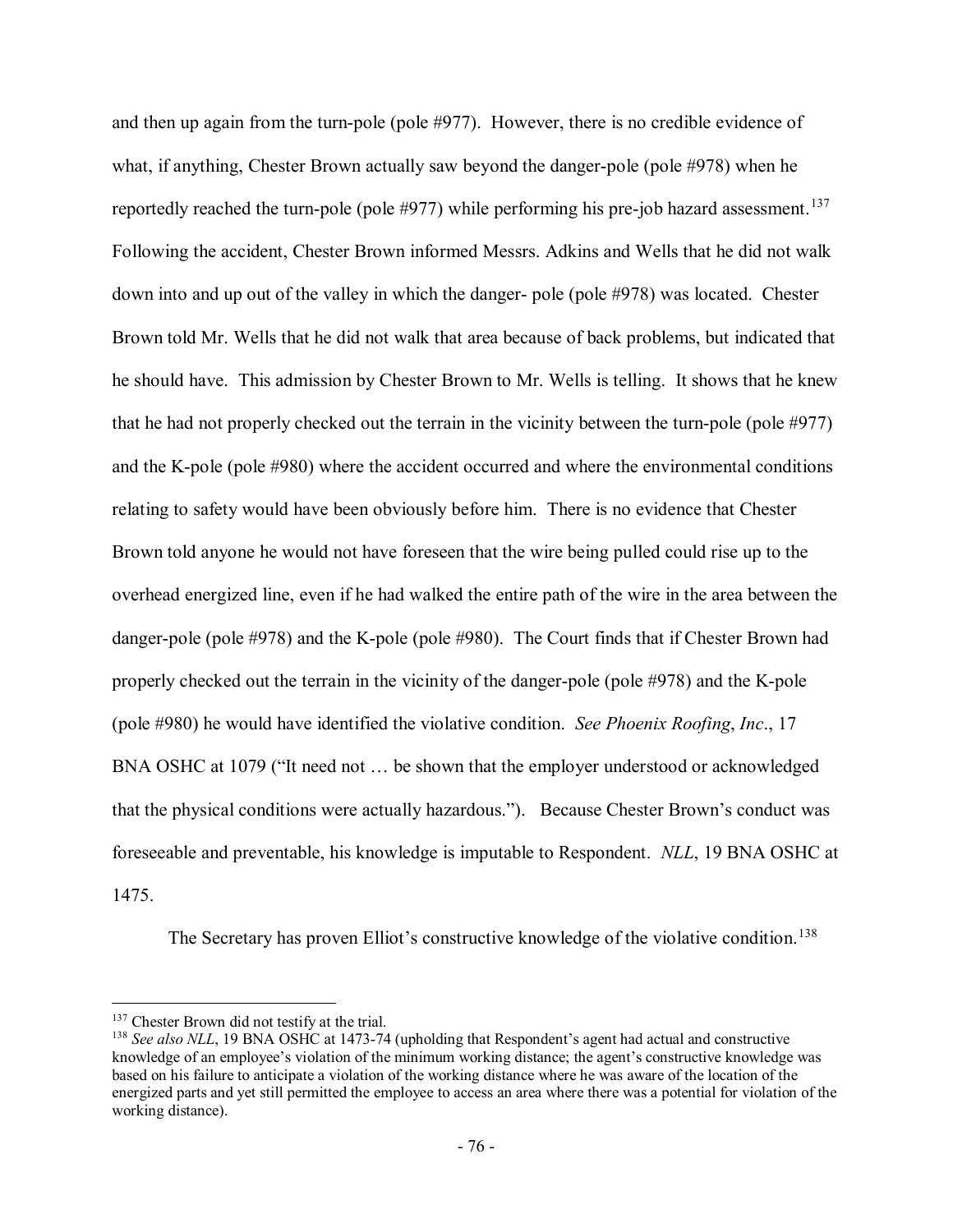The Secretary proved the elements of exposure, and applicability for citation 1, item 1a.

The Secretary further proved the standard was violated and that Elliot had constructive

knowledge of the violative condition. The Court affirms citation 1, item 1a, and its proposed

penalty.

# *Citation 1, Item 2*

The Secretary cited Elliot for a serious violation of 29 C.F.R. § 1910.269(1)(3)(iii) which

requires: [139](#page-76-0)

(l) Working on or near exposed energized parts. This paragraph applies to work on exposed live parts, *or near enough to them to expose the employee to any hazard they present*. . . .

(3) Minimum approach distances. . . . (iii) The employer shall ensure that no employee approaches *or takes any conductive object closer to exposed energized parts than the employer's established minimum approach distance*, unless: (A) The employee is insulated from the energized part (rubber insulating gloves or rubber insulating gloves and sleeves worn in accordance with paragraph  $(1)(4)$ of this section constitutes insulation of the employee from the energized part upon which the employee is working provided that the employee has control of the part in a manner sufficient to prevent exposure to uninsulated portions of the employee's body), or

(B) The energized part is insulated from the employee and from any other conductive object at a different potential, or

(C) The employee is insulated from any other exposed conductive object in accordance with the requirements for live-line barehand work in paragraph  $(q)(3)$ of this section.

(Emphasis added.)

Specifically, the Secretary alleged that Elliot "did not ensure employees maintained the

established MAD of 1'1" when a neutral line being pulled on the ground made contact with the

energized 7200 volt primary line." *See complaint and citation.* 

The parties agree the MAD is 2 feet, 2 inches.<sup>140</sup> (S. Br. 11; Tr. 367; Ex. A,

DHE 00191).

<span id="page-76-0"></span> $\overline{a}$ <sup>139</sup> This corresponds to the construction requirements found at 29 C.F.R. § 1926.960(c). 79 Fed. Reg. at 20548 (April 11, 2014).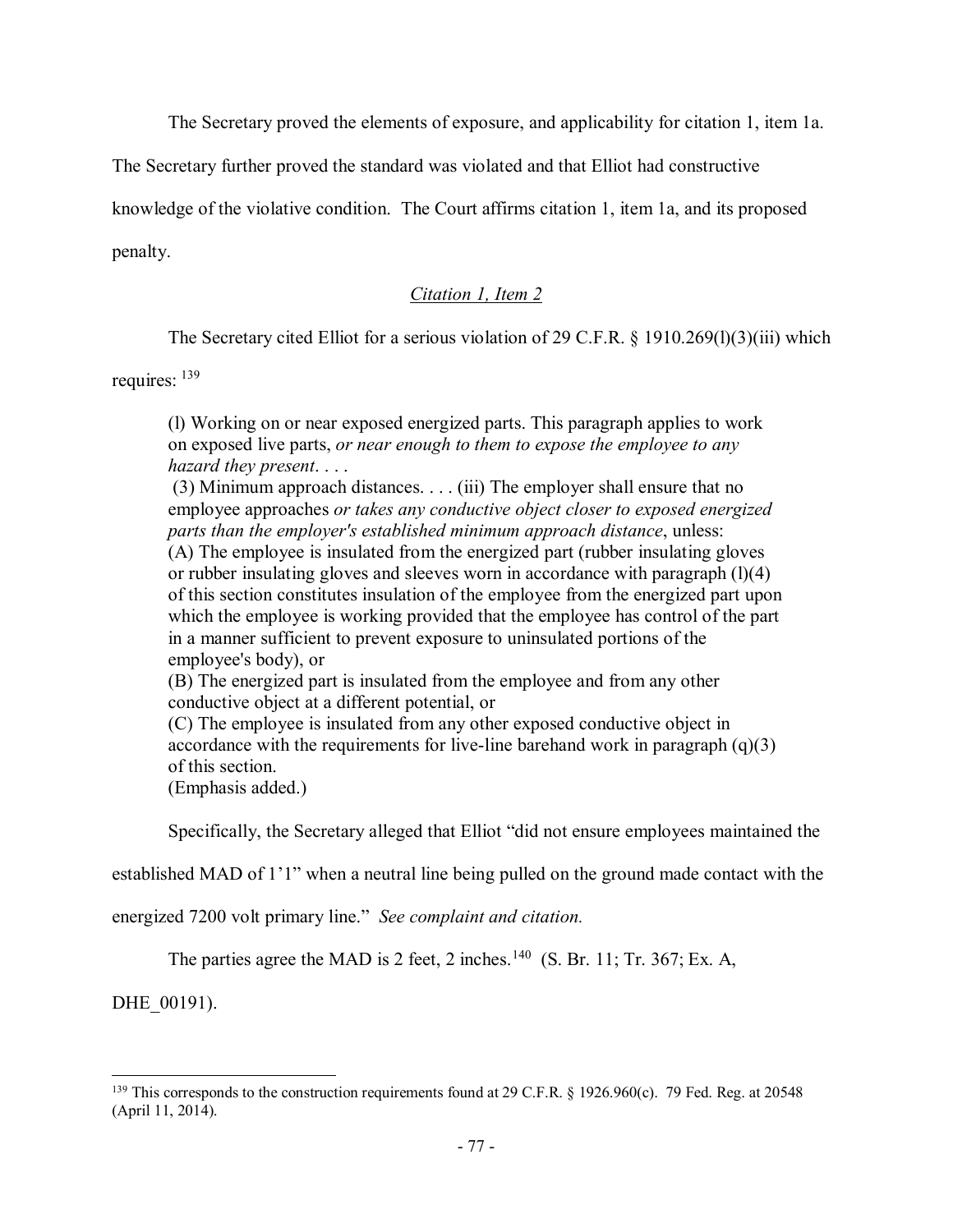### *The cited standard is applicable.*

The cited standard applies when employees are working "near enough" to "exposed live parts" to expose an employee to "any hazard they present." The Secretary asserts employees were near enough to exposed live parts when they were ground-pulling the conductive wire below the energized overhead line and the poles it was attached to. (S. Br. 17; S. Reply Br. 4).

Elliot asserts the standard does not apply because employees were not working on or near exposed live parts. Elliot asserts that the energized line 23 feet overhead is not "on or near" the employees or the conductive wire they were carrying only; the wire only came near the energized line when it was inadvertently lifted up, which was unexpected. (R. Reply Br. 2-3). Elliot attempts to use the example of a person walking down a city street below a powerline to illustrate that the overhead energized line at the Cameron worksite could not be construed as "on or near" the employees. (R. Reply Br. 2). The Court finds this example is not a relevant comparison.

The phrase "on or near" is not defined in the standard. However, the Commission has determined the meaning of an imprecise term can be given precision by evaluating it in context. *Cleveland Consol. Inc.,* 13 BNA OSHC 1114, 1116 (No. 84-696, 1987) (finding the term "proximity" was not imprecise when evaluated in context of the statute as a whole and thus the standard was not vague).

Elliot ignores the complete text and plain meaning of the standard, which requires the work to be "near enough to [exposed live parts] to expose the employee to any hazard they present." The benchmark for determining if work is "near" the energized line is based on whether the employee, or a conductive object the employee is holding, can contact the overhead

<sup>&</sup>lt;sup>140</sup> In his post-hearing brief, the Secretary alleged the MAD to be 2 feet, 2 inches based on the testimony of Mr. Adkins. (S. Br. 11, ¶ 54).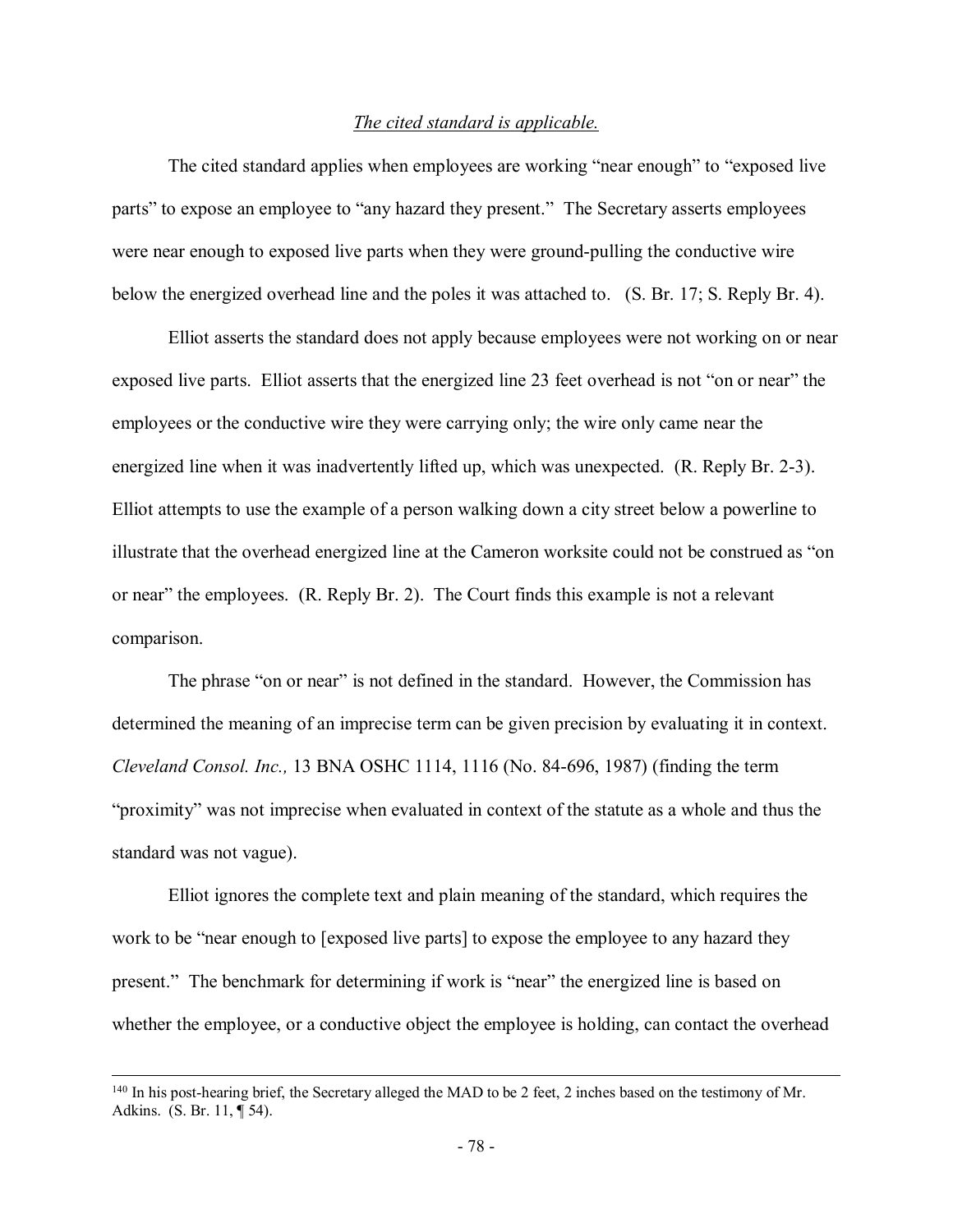energized line. Here, the employees' bodies were not near the energized lines; however, the conductor wire (which is a conductive object) the employees were holding was near enough to contact the overhead line and thus exposed the employees to an electric shock hazard.

Elliot also asserts there is no proof the energized overhead line was closer to the ground than 23 feet 8 inches. (R. Reply Br. 2). However, the issue at hand is not the distance to the ground; it is the distance to exposed employees and any conductive object they are handling.

The Court finds the standard is applicable because employees were working with a conductive object near enough to the exposed live overhead line to be exposed to an electric shock hazard. The standard applies.<sup>141</sup> (Tr. 165).

### *The standard was violated.*

The Secretary asserts that Elliot's job plan for the site did not ensure employees would stay outside the MAD; instead, the job plan made it more likely the MAD would be encroached because of the pull up a steep hill. (S. Br. 20; Tr. 202-04, 295-96, 310-11). Further, the Secretary asserts that Elliot took no action to ensure employees would not encroach the MAD with the conductive wire, such as, a hold-down block at the danger-pole (pole #978), assigning a lookout to monitor the wire's uplift, instructing the crew to wear insulating gloves while pulling the wire, or spreading employees out along the pull to maintain positive control of the wire. (S. Br. 21).

Elliot asserts that the wire being pulled "should have been on the ground and not anywhere near the energized primary." It asserts that Chester Brown, positioned next to the reel truck parked on Goshorn Woods Road at the time of the accident, had no knowledge that the wire was anywhere close to the MAD.

<span id="page-78-0"></span><sup>&</sup>lt;sup>141</sup> The Court finds that none of the exceptions identified in the cited standard apply to this case. (Tr. 164-65). There is no dispute that Elliot did not take any of the measures provided in the cited standard as exceptions to the requirement to stay outside the MAD.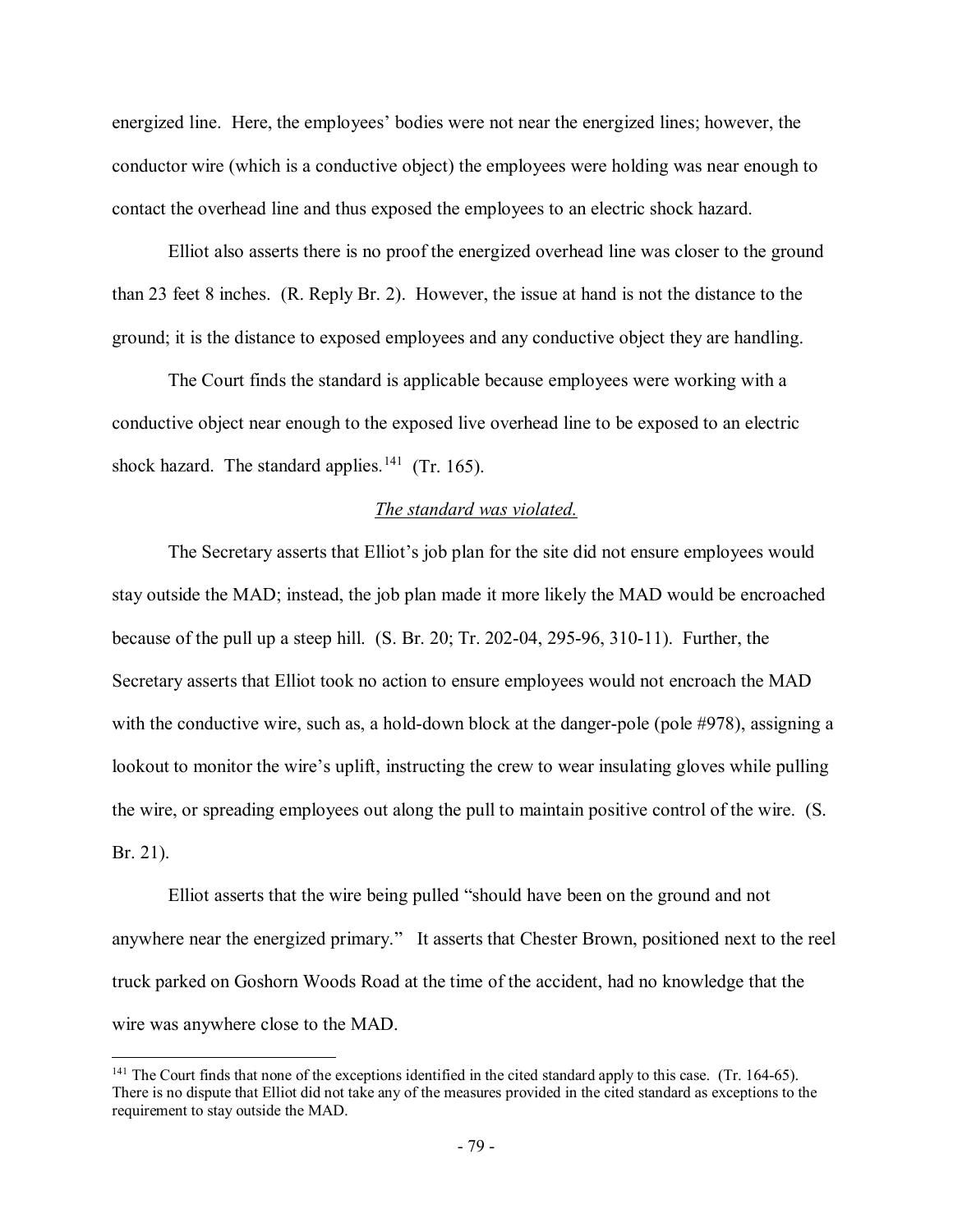At the time of the accident the work performed by Messrs. Peterson and Pruitt was performed on or near energized parts. The job plan and physical layout of the worksite – the changes in elevation, the roughness of the terrain, the placement of the power poles, and the heights of the various power poles – contributed to the possibility that the conductive wire could contact energized power lines. (Tr. 45, 63, 68, 90-91, 106-07, 122-28, 132-42, 152-55, 166-67, 199, 202-04, 232, 274-75, 283, 285-87, 293-96, 310-11, 367-68, 454-55, 460; Exs. 2, 5 at pp. 4- 12). This possibility was manifested when the conductive wire being pulled actually contacted the energized overhead primary line near the danger pole, indicating a violation of the MAD.<sup>[142](#page-79-0)</sup> (Tr. 95, 139-40, 158, 165, 169, 175-77; Ex. 5 at pp. 15-16).

Respondent was obligated to ensure that no employee, by himself or with any conductive object, approached closer to the energized parts than the MAD. Chester Brown developed and implemented a job design which directed work activities in such a way as to increase the likelihood for such contact to occur. (Tr. 202-04, 295-96, 310-11). This job design failed to address the potential for uplift. (Tr. 87-88, 223-24, 236-37, 296-301, 310, 359-60, 463-64, 560, 603-04). Chester Brown gave no instructions or guidance to the crew to ensure the wire stayed on the ground and outside the MAD. Elliot also took no measures to ensure its employees did not encroach the MAD.

The Secretary has proved the standard was violated. (Tr. 165).

 $\overline{a}$ 

*Employees were exposed to the hazard.*

<span id="page-79-0"></span><sup>142</sup> *See NLL*, 19 BNA OSHC at 1467-72 (upholding a minimum working distance violation because: a) Respondent's agent approached an energized part within the working distance, b) Respondent's employee contacted the energized part, and c) Respondent failed to use any protective measures to prevent the approach and contact); *Pub. Utils. Maint., Inc.*, 23 BNA OSHC 1082, 1087 (No. 08-1831, 2009) (ALJ) (affirming a 29 C.F.R. § 1910.269(l) MAD violation where a part of the employee's body came within the three-foot distance); *All Fla. Tree & Landscape, Inc.,* 25 BNA OSHC 1310 (No. 13-0373, 2015) (ALJ) (noting violation of General Industry Standard, 29 C.F.R. § 1910.333 (c)(3), found where conductive object; *i.e*. metal chains, came within 10 feet of primary energized overhead line).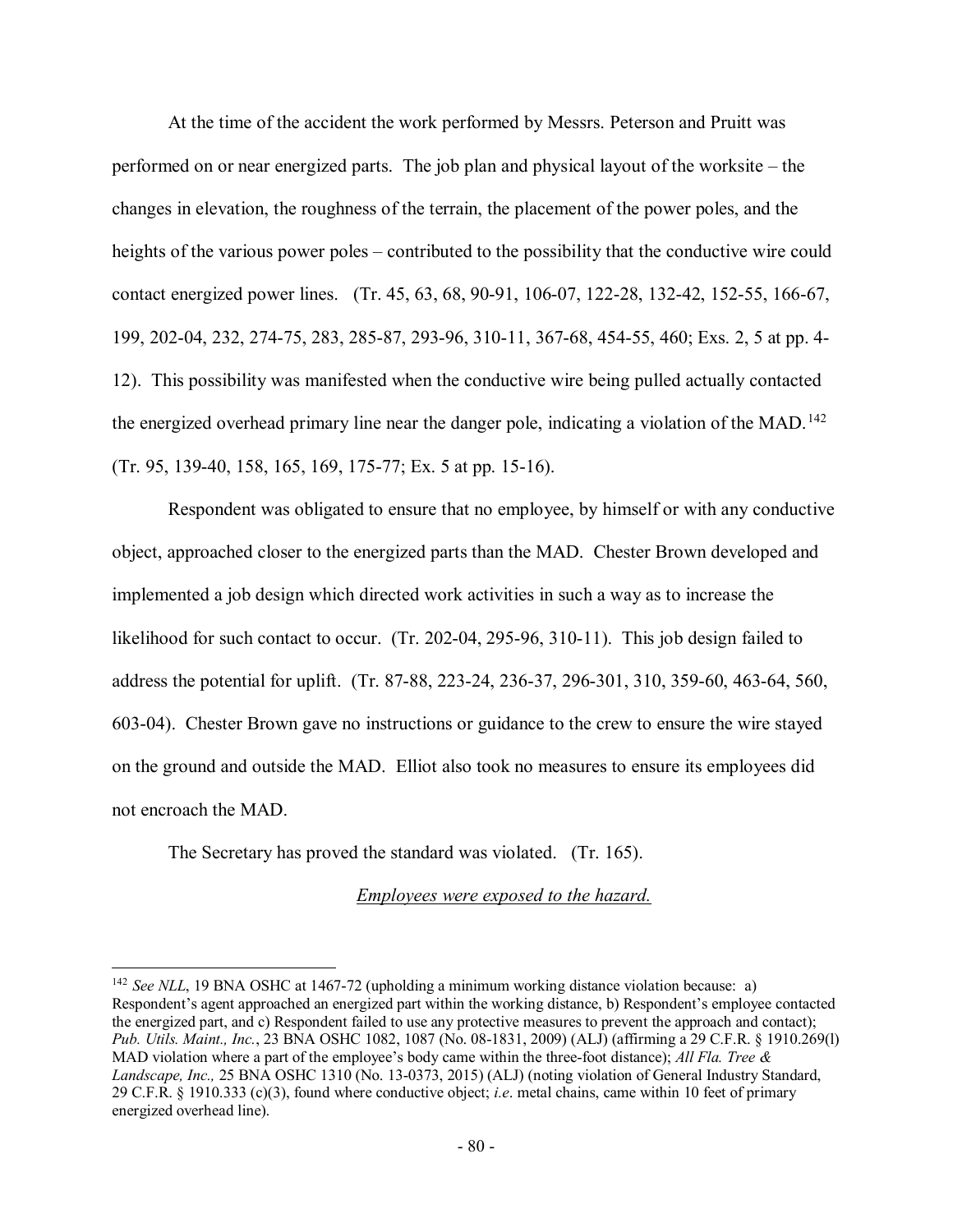There is no dispute that two employees, Messrs. Peterson and Pruitt, were exposed to the hazard of the conductor wire getting closer than the MAD of the overhead energized line.<sup>[143](#page-80-0)</sup> (S. Br. 25; Tr. 165-66). Circumstantial evidence shows that actual contact was made by the conductor wire with the energized line. The Secretary has proved the element of employee exposure.

## *Knowledge*

The Secretary asserts Elliot had both actual and constructive knowledge the conductor wire encroached the MAD.

Elliot asserts it had no knowledge because it believed ground-pulling would keep the conductor wire away from the overhead energized line and thus presented no hazard of contact with the energized line.<sup>[144](#page-80-1)</sup>

It is not necessary to show Elliot believed pulling wire on the ground was hazardous to prove knowledge. The Commission has held that it is not necessary to show the employer understood the condition was hazardous to establish knowledge. *Phoenix Roofing*, *Inc.,* 17 BNA OSHC at 1079-80.

The Secretary asserts that Elliot had constructive knowledge of the violative condition. (S. Br. 25). The Secretary may establish constructive knowledge by showing the Respondent, with reasonable diligence, could have known of the violative condition. *See S. J. Louis Constr. of Tex.*, 25 BNA OSHC at 1894; *Assoc. Underwater Svcs.*, 24 BNA OSHC at 1250-51 (Employer required to take reasonable steps to discover the hazards it needed to assess).

Chester Brown was at the worksite when the Messrs. Peterson and Pruitt were groundpulling the wire. He knew employees were walking the wire underneath the energized overhead

<span id="page-80-1"></span><span id="page-80-0"></span><sup>&</sup>lt;sup>143</sup> The Secretary did not assert that the pull from the reel truck to the turn-pole (pole #977) or the uphill pull from the turn-pole (pole #977) to the N-pole (pole #976) presented a hazard of contact with the energize  $144$  The Secretary set forth one, combined argument for all citation items for the element of knowledge.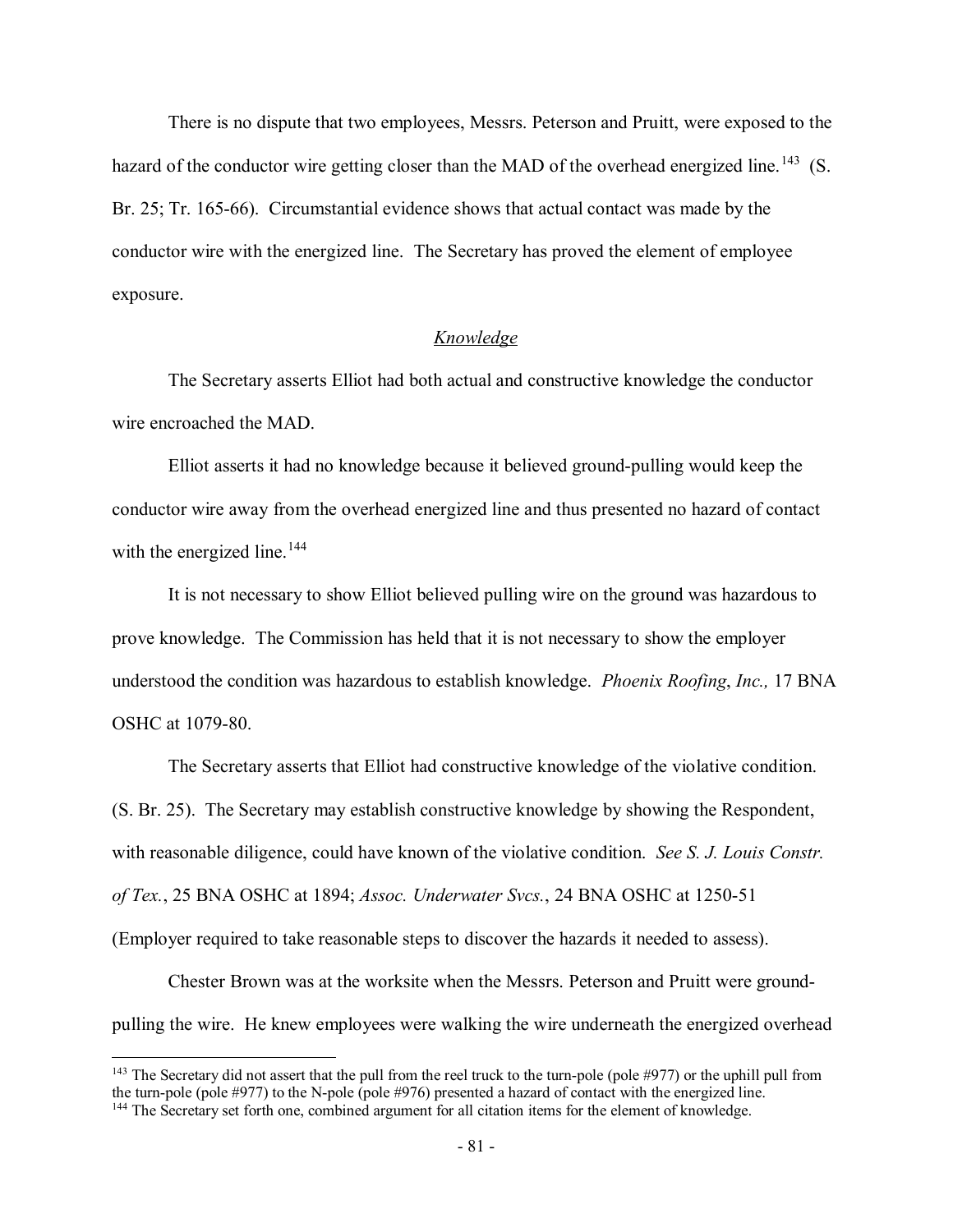lines. He knew or should have known the terrain was steep and that the danger-pole (pole #978) was shorter than the two poles on either side of it. He should have identified a means to ensure the crew could not bring the conductive wire they were pulling closer than the MAD. (Tr. 169). He provided no guidance on ground-pulling in hilly terrain or ways to keep the conductor wire on the ground. Further, Elliot had no guidance through work rules or training to keep the wire from uplift and encroachment of the MAD.

Elliot did not exercise reasonable diligence to ensure its employees did not encroach the MAD when working below overhead energized lines with conductor wire. Chester Brown should have identified the potential for the conductive wire being pulled coming into contact with the energized overhead primary line atop the danger-pole (pole #978) and, in doing so, he should have identified that there might be a violation of the MAD. (Tr. 169). The Secretary has proved constructive knowledge.

The Secretary has proved the standard was applicable, employees were exposed to the hazard, Elliot had knowledge of the violative condition, and the requirements of the standard were violated for citation 1, item 2.

## *Unpreventable Employee Misconduct*

Elliot asserts any violation of the cited standard was due to the unpreventable employee misconduct of Messrs. Pruitt and Peterson.<sup>[145](#page-81-0)</sup> (R. Br. 46-49). To establish the defense of unpreventable employee misconduct, the evidence must show that the employer: (1) had a work rule designed to prevent the violative condition, (2) adequately communicated that work rule, (3) took reasonable steps to discover violations of the rule, and (4) effectively enforced the rule when it was violated. *Stark Excavating, Inc.*, 24 BNA OSHC 2218, 2220 (No. 09-0004, 2014)

<span id="page-81-0"></span><sup>&</sup>lt;sup>145</sup> Respondent only asserted the affirmative defense of unpreventable employee misconduct with respect to Citation 1, item 2.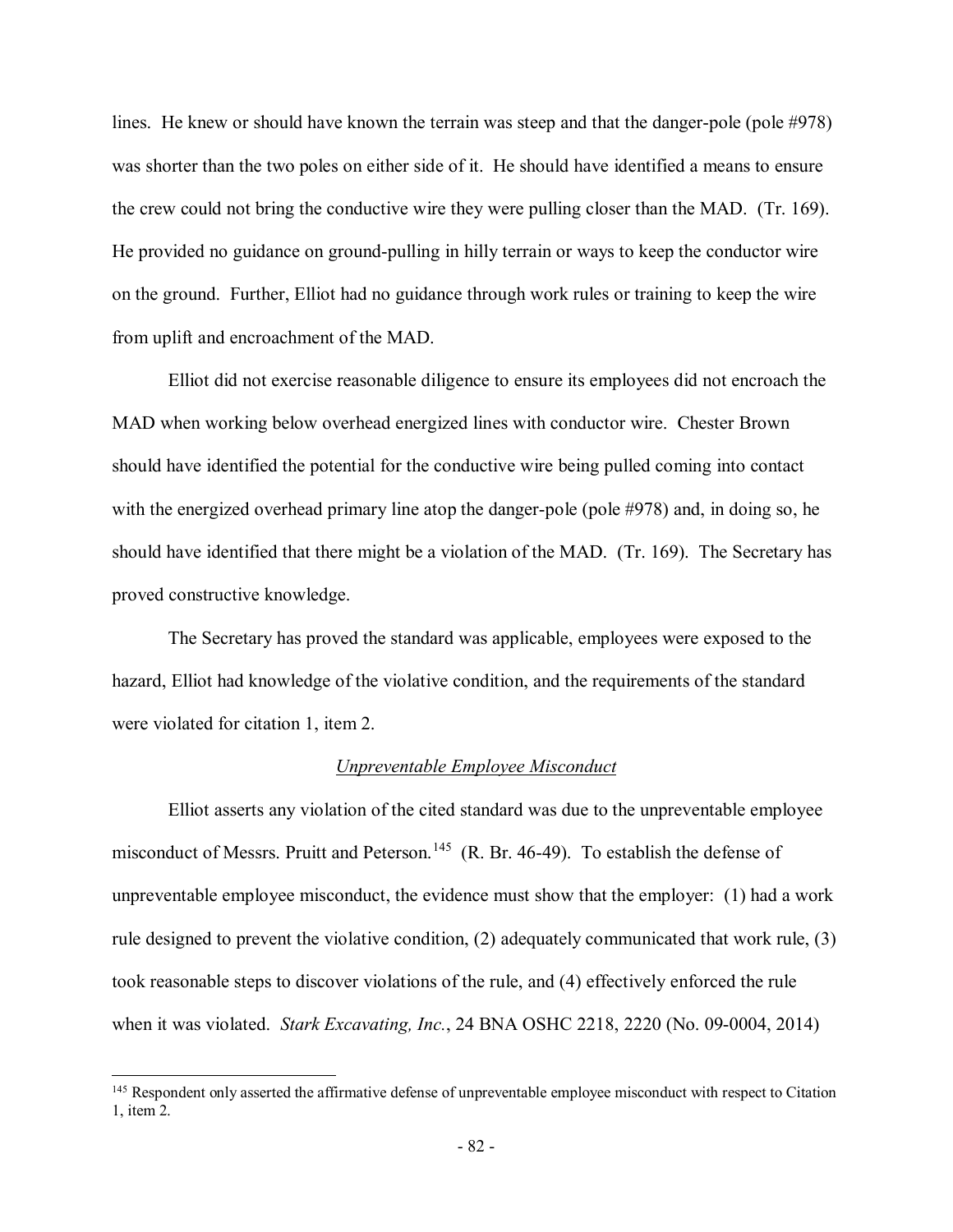(Consol.); *NLL,* 19 BNA OSHC at 1474.

In the Fourth Circuit the Secretary carries the burden of disproving the employer's unpreventable employee misconduct defense. "Although some sister circuits have held that unpreventable employee misconduct is an affirmative defense that an employer must plead and prove, this Circuit and others agree that such must be disproved by the Secretary in his case-inchief." *See L.R. Willson & Sons, Inc. v OSHRC*, 134 F.3d 1235, 1240-41 (4th Cir. 1998). The Secretary must prove at least one of the four elements of the unpreventable employee misconduct defense in the negative to show an employee's actions were not unforeseeable or preventable.

In support of its unpreventable employee misconduct defense, Respondent asserted that an employee's violation of its MAD rule resulted in automatic termination, with no chance of rehire. (Tr. 366, 428-29). It contends that Messrs. Peterson and Pruitt acted negligently by continuing to pull the wire in the face of an alleged snag of the wire. It claimed that three factors unforeseeably came together and caused the accident. The three factors were: (1) the differences in terrain, (2) the pulled wire getting hung up or snagged, and (3) Messrs. Peterson and Pruitt continuing to pull the wire after it snagged at the turn-pole (pole #977). (Tr. 428).

Respondent's contention that Messrs. Peterson and Pruitt acted negligently depends upon uncorroborated, undocumented hearsay testimony allowed into evidence for a limited purpose. Mr. Adkins testified that, roughly twenty-four hours after the accident occurred, Mr. Peterson told Mr. Adkins that pulling the wire "got really hard pretty quickly," that the two men "were bowed over, looking at the ground," and that they did not look behind them to see why the wire got heavy. (Tr. 416). No other witness corroborated this alleged statement. Mr. Peterson himself suffered some memory loss about the accident and has no recollection of making any such statement to Mr. Adkins. (Tr. 67). In addition, Mr. Adkins did not document Mr.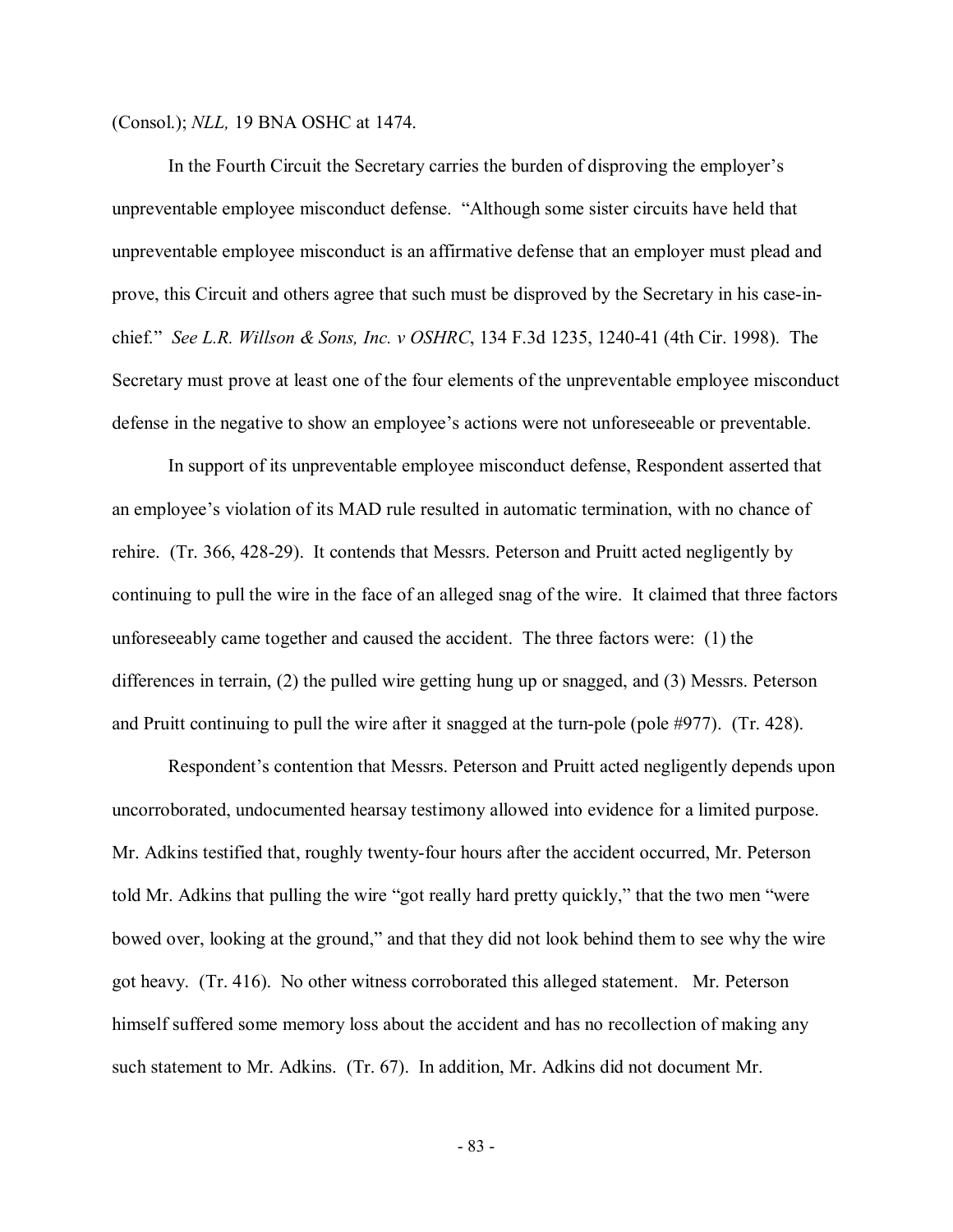Peterson's alleged statement, despite documenting the statements of multiple other employees. (Tr. 459-60). The Court has found: 1) Mr. Adkins' testimony that the pulled wire was damaged and bent by excessive pulling by Messrs. Pruitt and Peterson a few feet from the turn-pole (pole #977) [between the turn-pole (pole #977) and the danger-pole (pole #978)] to not be credible and 2) there is insufficient evidence before it to find that the wire snagged in the turn-block and a manifestation of damage resulting from a snag was located about five feet away from the turn block in the direction of the danger-pole (pole #978). *See* n.89, herein. The Court rejects Elliot's allegation that Messrs. Peterson and Pruitt were negligent at the time of the accident. Respondent's unpreventable employee misconduct defense is insufficient and without merit to overcome liability for item 2.

## *Elliot did not have a work rule designed to prevent the violative condition.*

Elliot had general work rules and training on the MAD. However, Elliot's safety program was inadequate to the extent that it had no safety rule to ensure the conductive wire stayed outside the MAD while ground-pulling. (Ex. A, DHE\_00250-51).The Commission has held that the absence of an applicable work rule evinces a lack of reasonable diligence in the prevention of hazards. *See NLL,* 19 BNA OSHC at 1474-75. The Secretary has shown that Elliot did not have a work rule with respect to keeping the conductive wire out of the MAD when ground-pulling.

# *Elliot did not communicate any work rule that ensured wire being pulled on the ground stayed outside the MAD to Messrs. Peterson and Pruitt.*

Elliot asserted that its training for ground-pulling was on-the-job and that an experienced lineman knows to take care of, and not damage, wire. Mr. Vaden testified that a lineman knows to not damage the wire. (Tr. 598, 600). Elliot mistakenly relied on the general experience of its linemen and assumed each lineman knew what to do if a line became snagged during ground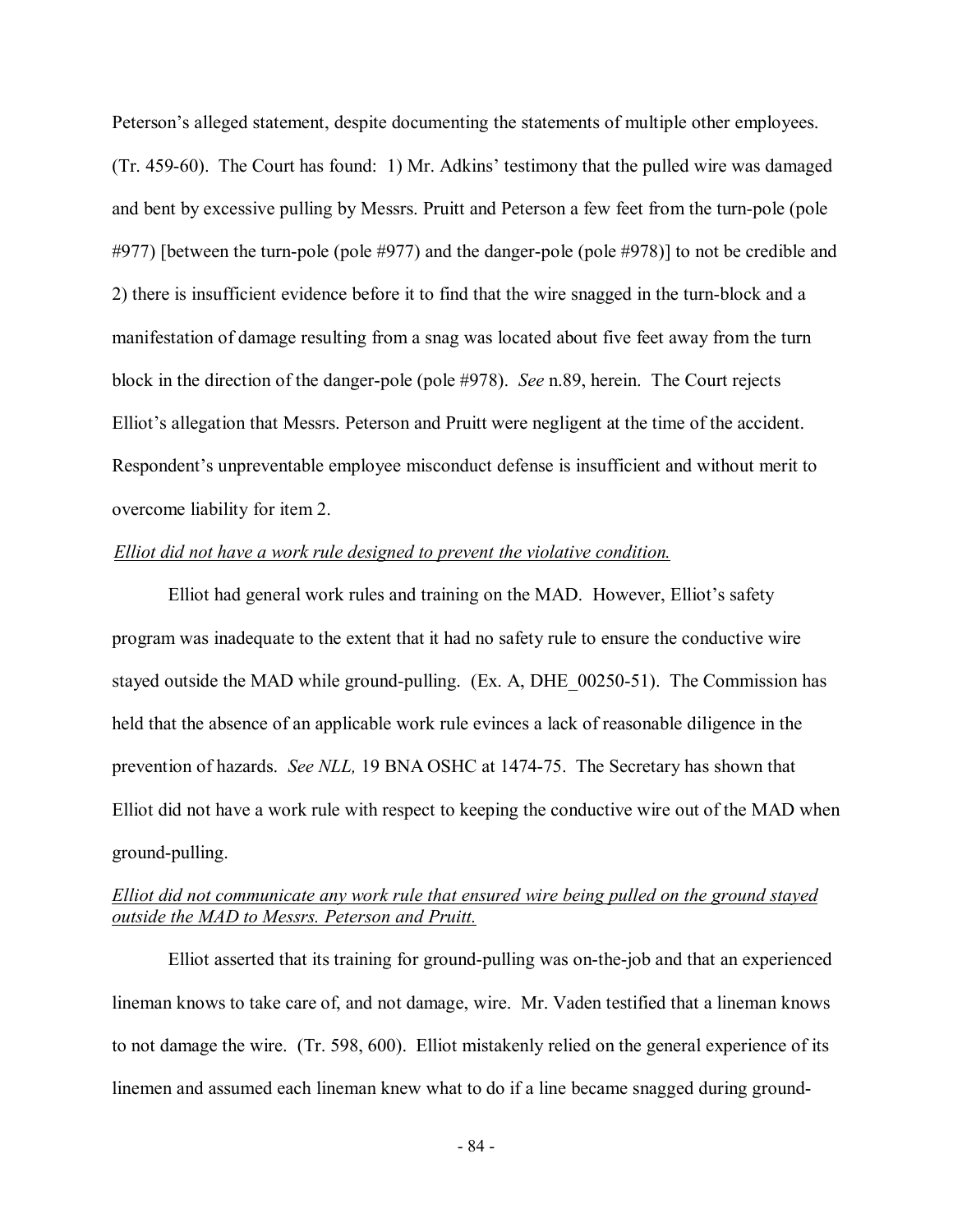pulling to prevent damage to the wire and not increase the wire's uplift.<sup>[146](#page-84-0)</sup> Relying on a lineman's experience to not pull against resistance is not enough. Elliot cannot shift its safety responsibilities to its employees. "An employer who has failed to address a hazard by implementing and enforcing an effective work rule cannot shift to its employees the responsibility for assuring safe working procedures." *Pride Oil Well Serv.,* 15 BNA OSHC 1809, 1815 (No. 87-692, 1992) (citations omitted).

The Secretary has shown that Elliot did not provide adequate training to employees on how to stay outside the MAD when ground-pulling wire. Elliot did not have established training for ground-pulling wire and keeping it outside the MAD. Elliot also did not have established training on how to proceed when a wire being pulled becomes snagged. With no established rule and only on-the-job training, there was no consistency of the procedures or methods that were conveyed to employees, including Messrs. Peterson and Pruitt.

Mr. Pruitt was an apprenticed lineman as of April, 2013, only about 18 months before the accident. Although a journeyman lineman, Mr. Peterson's experience as of November 3, 2014 had been limited to pulling wire over flat terrain. He had no experience or training in confronting the changes in terrain elevation at the work site. In addition, Respondent did not provide any specific training to Messrs. Peterson and Pruitt about pulling wire over uneven terrain, or pulling wire when under resistance. (Tr. 43-46, 48, 50-51, 86-87, 92, 458-59). These types of training would have been particularly helpful given the various physical conditions present at this worksite which could have made pulling the wire more difficult, including but not limited to the distances, ground cover, and steep terrain over which the wire was pulled and the

<span id="page-84-0"></span><sup>&</sup>lt;sup>146</sup> Here, the Court has found there is insufficient evidence before it to find that the wire snagged in the turn-block and a manifestation of damage resulting from a snag was located about five feet away from the turn block in the direction of the danger-pole (pole #978). *See* n.89, herein.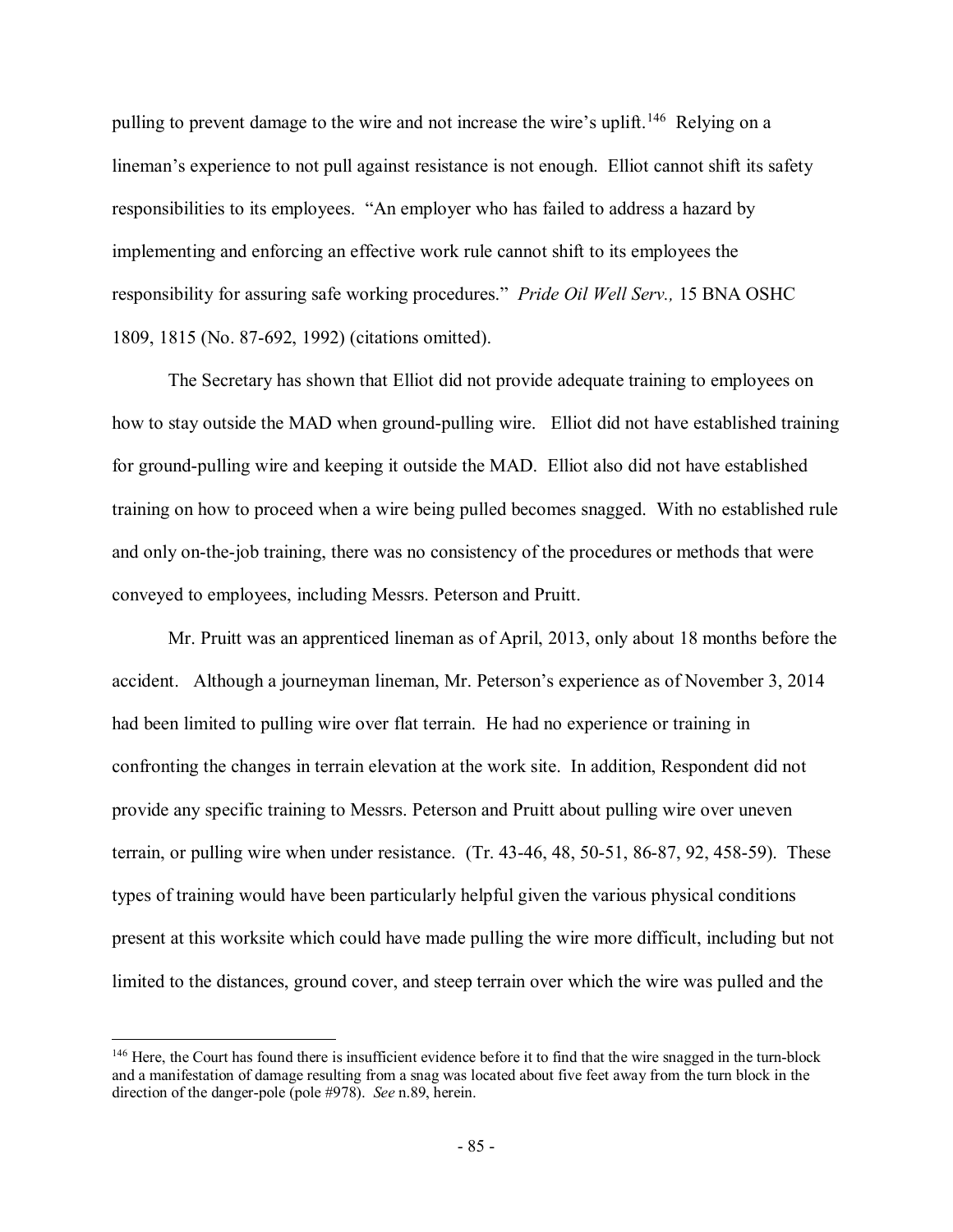fact that the wire was pulled uphill at multiple locations. (Tr. 45, 49-50, 63-67, 106-07, 122-29, 132-33, 142, 153, 223-25, 234, 283, 285-87, 291-94, 299-300, 418-19, 460-61; Exs. 2, 4, 5 at pp. 4-12). To the extent the conduct of Messrs. Peterson and Pruitt violated Respondent's MAD rule, such conduct was done under the direction of Chester Brown, without adequate training by Respondent, and without the employees' awareness of its hazardous consequences. *See Pub. Utils. Maint., Inc.*, 23 BNA OSHC at 1090 (rejecting Respondent's safety procedures as "constituting an undue reliance on employees to discover whether they could work safely" because its agent's "admonition to the employees to 'be careful' and to observe the MAD gave employees 'too much discretion in identifying unsafe conditions and was therefore too general to be effective in preventing employee exposure'"), *quoting Superior Custom Cabinet Co.*, 18 BNA OSHC 1019, 1021 (No. 94-200, 1997), *aff'd*, 158 F.3d 583 (5th Cir. 1997) (per curiam) (unpublished).

Elliot lacked adequate: 1) training on not encroaching the MAD when ground-pulling conductive wire, and 2) communication of any rule relating to the encroachment of the MAD when ground-pulling conductive wire.

# *Elliot's efforts to discover safety violations of the work rule designed to prevent encroaching the MAD when ground-pulling conductive wire*

The Court finds that Elliot generally took reasonable measures to discover many safety violations at its worksites. However, Elliot had no safety or work rule designed to prevent encroaching the MAD when ground-pulling conductive wire. To that extent, Elliot's efforts to discover safety violations relating to encroaching the MAD when ground-pulling wire were inadequate.

*Enforcement of any work rule relating to encroaching the MAD when ground-pulling wire when violations of any such rule discovered*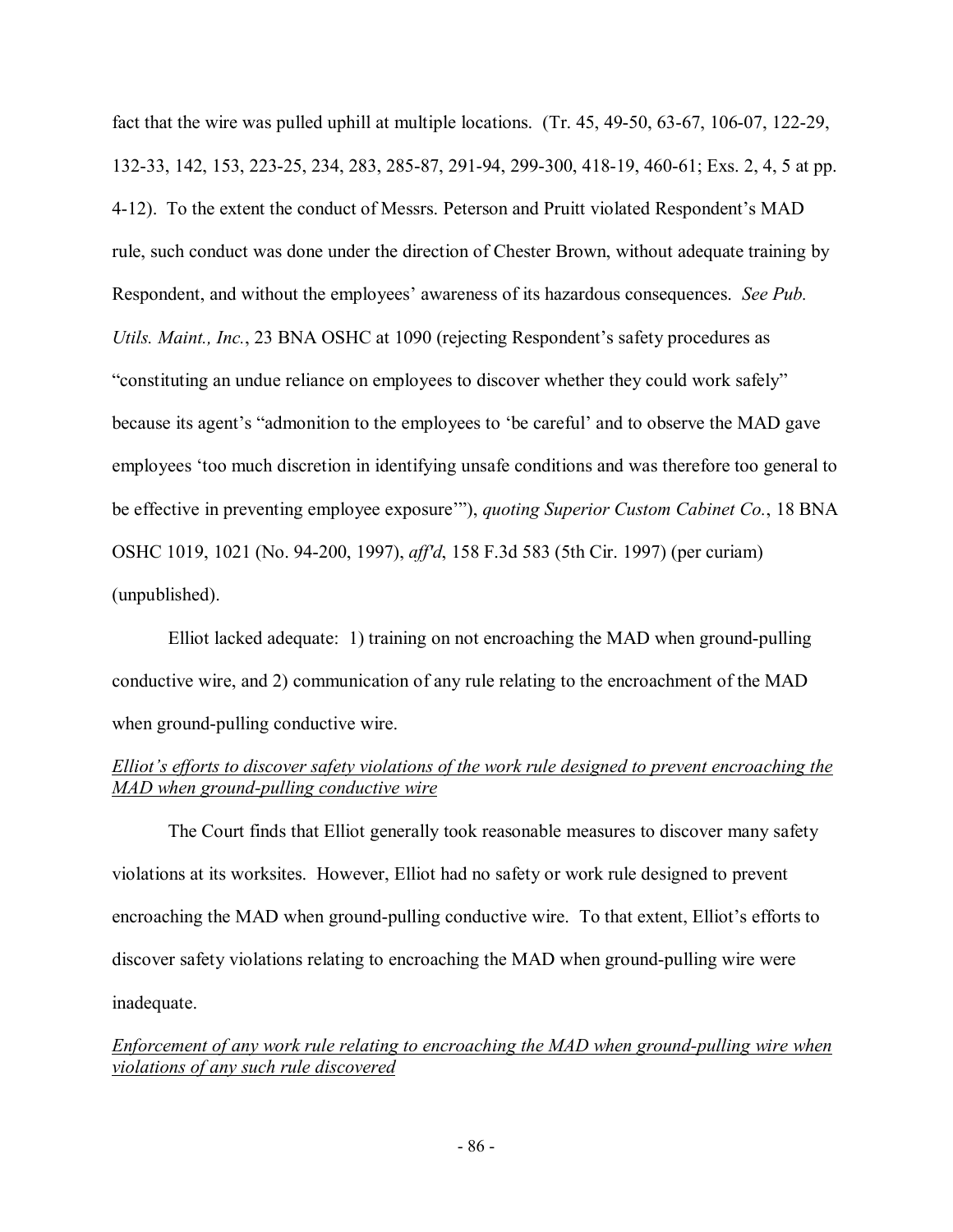Respondent did not have any work rules for pulling wire on the ground which could have served as a basis for discipline against any employee, including Messrs. Peterson and Pruitt, for any alleged misconduct related thereto. (Tr. 456). Respondent did not discipline Mr. Peterson for any action he took on November 3, 2014.<sup>147</sup> There is no evidence that Elliot ever disciplined any employee for his or her actions when pulling wire on the ground. (Tr. 457-58). Unverified and nonspecific "on-the-job training" is insufficient to serve as a basis to support the defense of unforeseeable employee misconduct.

For the reasons discussed above, the Court finds the Secretary has proven the Respondent's unpreventable employee misconduct defense is without merit and Elliot's safety program was not adequate with regard to any encroachment of the MAD when ground-pulling the wire. The Court also finds Messrs. Peterson and Pruitt's encroachment of the MAD when ground-pulling the wire on November 3, 2014 was foreseeable and preventable. Elliot is liable for Citation 1, item 2.

# *Citation 1, Item 3*

The Secretary cited Elliot for a serious violation of 29 C.F.R. § 1910.269(q)(2)(i) which requires:

(q) Overhead lines and live-line barehand work. This paragraph provides additional requirements for work performed on or near overhead lines and equipment and for live-line barehand work.

. . .

 $\overline{a}$ 

(2) Installing and removing overhead lines. The following provisions apply to the installation and removal of overhead conductors or cable (overhead lines). (i)

<span id="page-86-0"></span><sup>&</sup>lt;sup>147</sup> Mr. Adkins testified that an employee who damages wire or tools is subject to written reprimand and discipline. (Tr. 490-92). Mr. Vaden stated that pulling on wire to the point of damage was unacceptable and would be addressed with the employee; if the employee continued to damage wire, he would be fired. (Tr. 600). With respect to Mr. Peterson's actions the day of the accident, management had considered a possible reprimand to Mr. Peterson for continuing to pull the wire after it allegedly became snagged. Mr. Adkins did not believe Mr. Peterson intentionally pulled the wire up high enough to contact the overhead line; however, he believed Mr. Peterson had intentionally pulled against resistance and damaged the wire and was unaware of the wire's uplift. (Tr. 488-89). Mr. Peterson did not return to work at Elliot following the accident. No disciplinary action was taken against Mr. Peterson. (R. Reply Br. 5; Tr. 430).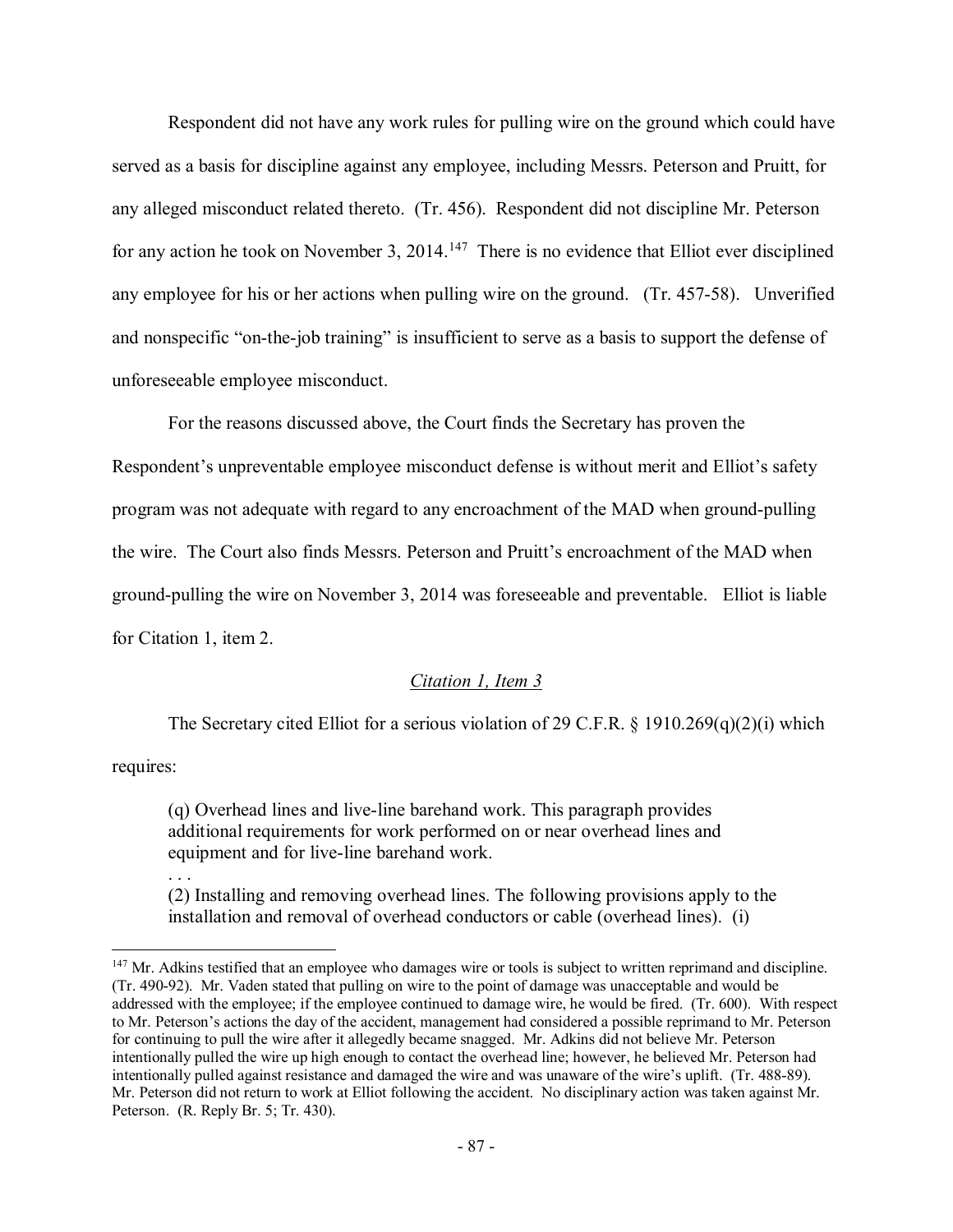*When lines that employees are installing or removing can contact energized parts*, the employer shall use the tension-stringing method, barriers, or other equivalent measures to minimize the possibility that conductors and cables the employees are installing or removing will contact energized power lines or equipment. (Emphasis added.)

Specifically, the Secretary alleged that Elliot "did not employ the tension-stringing method,<sup>[148](#page-87-0)</sup> install insulating barriers, or use other equivalent methods to prevent the neutral line being strung along the ground from contacting a 7200 volt energized primary line. The neutral line contacted the energized line as it was pulled, under tension, through mountainous terrain." *See complaint and citation.*

# *The standard is applicable.*

The cited standard applies when overhead lines being installed can contact energized parts. As with citation 1, item 2, above, the standard applies when a line being installed "can contact energized parts." As demonstrated at the Cameron worksite, the neutral conductor wire could and did contact the energized line.

Respondent asserts the cited standard is not applicable because ground-pulling wire is not installation. Further, Elliot asserts it was not reasonably foreseeable there was a possibility of contact with the energized wire.

The Secretary asserts that ground-pulling the wire beneath the poles it will ultimately be attached to was the first step in the installation process. (S. Br. 22). The Secretary also asserts that securing the wire through the turning-block is a step in installation. The Secretary relies on the dictionary's definition of install – "to place in position or connect for service or use" -- to support its position that ground-pulling wire is a step in the installation process.<sup>[149](#page-87-1)</sup> (S. Br. 22).

<span id="page-87-0"></span><sup>&</sup>lt;sup>148</sup> The "tension-stringing method" is the mechanized pulling of conductive wire through previously-installed stringing blocks attached to a series of power poles. It is used to avoid contact with other nearby energized lines. (S. Br. 98; Tr. 348-55).

<span id="page-87-1"></span><sup>149</sup> The Secretary cites to http://www.dictionary.com for his definition of "install." (S. Br. 22).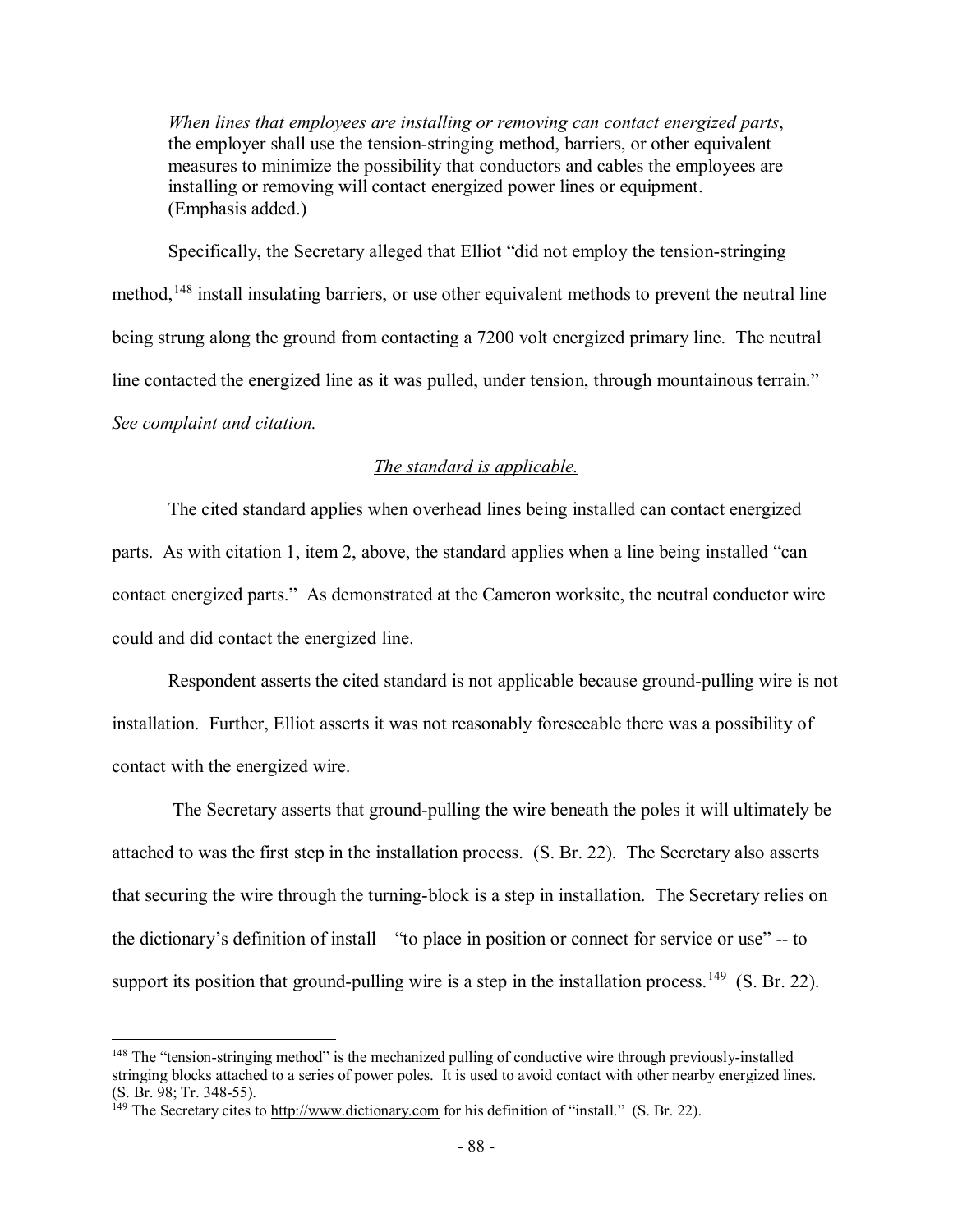The Secretary's reasonable interpretation is entitled to deference. *See Martin v. OSHRC (CF&I Steel Corp*.*)*, 499 U.S. 144, 150-51 (1991).

Elliot states that when the wire was placed on the ground, it was not "in position for service or use." (R. Reply Br. 3). Elliot asserts the installation process begins when the wire is being connected at the pole top. (R. Br. 45-46). Elliot cited no authority to support this position.

Respondent construes installation too narrowly. The Court finds that laying the wire along and underneath the powerline's path next to the poles it will be attached to is the first step in placing it in a position for service or use. Ground-pulling is equivalent to the first step of overhead tension stringing. After laying the wire on the ground next to the poles, the next activity would be lifting the wire up to attach to each pole. In overhead tension stringing, the step before connecting the wire in its permanent position at the pole top, is the placement of the wire in a temporary position on a stringing block attached to the pole.<sup>150</sup> In both ground-pulling and overhead tension stringing, the step immediately before the attachment to the pole is a step of installation.[151](#page-88-1)

The Court finds the Secretary's interpretation of the meaning installation in the standard is reasonable and that ground-pulling the conductor wire along and under the path of the powerline was an initial step in the process of installing the overhead neutral conductor.

### *The standard was violated.*

Elliot asserts it complied with the standard because ground-pulling is the equivalent method it used to minimize contact with energized lines, in lieu of tension-stringing or a barrier.

<span id="page-88-0"></span><sup>150</sup> *See* discussion earlier of steps in the tension-stringing method, which describes the blocks hold the wire in a temporary position until permanent attachment to a pole or cross arm.

<span id="page-88-1"></span><sup>&</sup>lt;sup>151</sup> Elliot's Job Briefing document shows it considered the work at the Cameron worksite as installation in that it stated the work was to "install missing neutrals." (Ex. 7).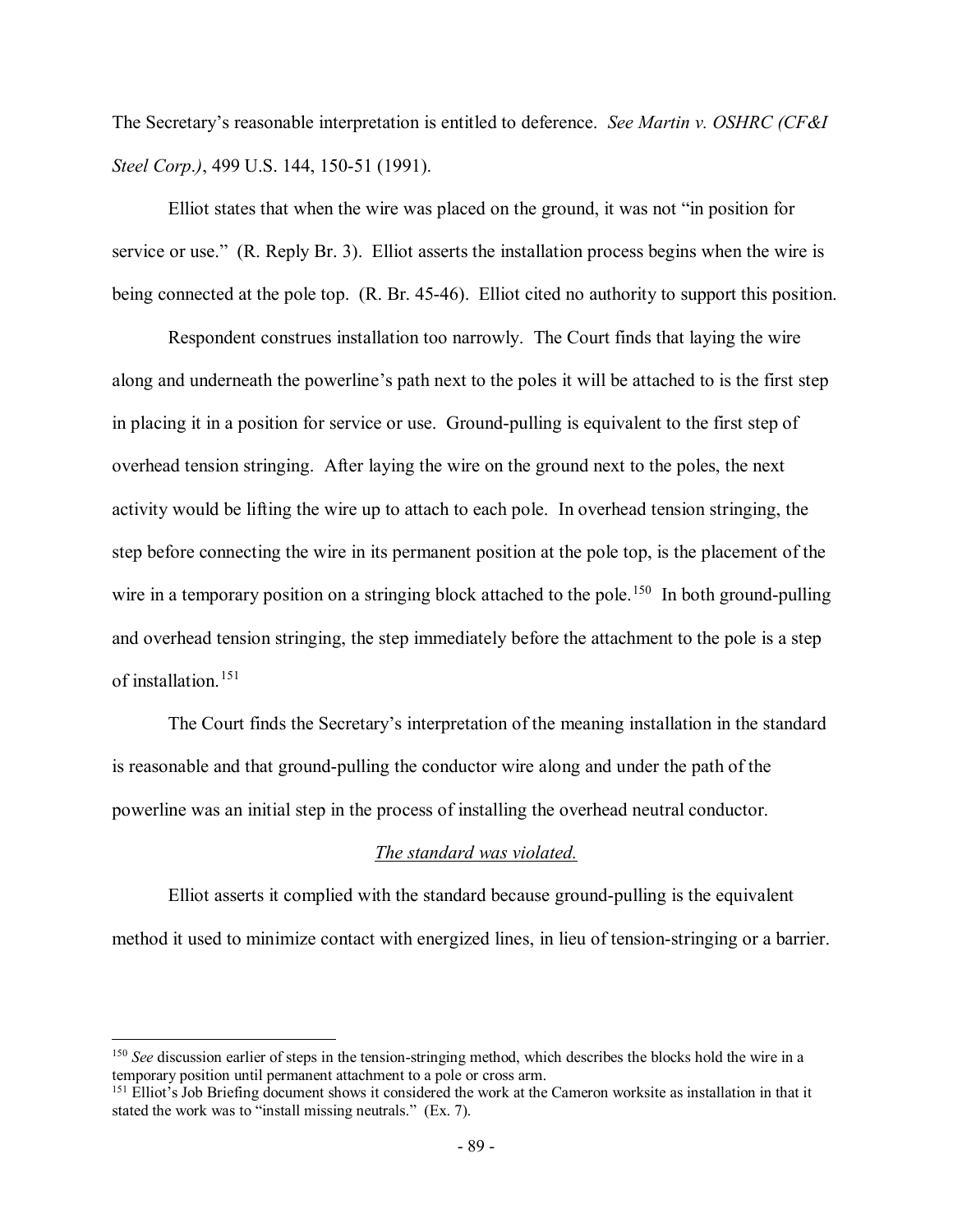The Secretary asserts the ground-pulling method was not equivalent to a barrier, which

prevents contact with the line, or tension-stringing, which uses machines to keep the wire under

tension and away from the energized line.<sup>152</sup> (S. Br. 23).

The preamble described the requirements of  $1910.269(q)(2)(i)^{153}$  $1910.269(q)(2)(i)^{153}$  $1910.269(q)(2)(i)^{153}$  as:

Paragraph  $[(q)(2)]$  requires employers to take precautions to minimize the possibility that conductors and cables, during installation and removal, will contact energized power lines or equipment. This paragraph requires employers to do so by stringing conductors using the tension-stringing method (which keeps the conductors off the ground and clear of energized circuits) or by using barriers, such as rope nets and guards (which physically prevent one line from contacting another). *Employers also may use equivalent measures. This paragraph protects employees against electric shock and against the effects of equipment damage resulting from accidental contact between the line and energized parts during line installation and removal*.

Electric Power Generation, Transmission, and Distribution; Electrical Protective Equipment, 79 Fed. Reg. 20316, 20523-24 (April 11, 2014) (Emphasis added).

To determine OSHA's meaning of the phrase "other equivalent measures," the Court turns to the standard's requirements for tension-stringing, which is a method specified to minimize contact with energized lines. When using tension-stringing as the method to minimize contact with the energized line, the employer must implement additional measures in the event of "failure of the pulling or tensioning equipment." 29 C.F.R.  $\S$  1910.269(q)(2)(ii)(A). With the tension-stringing method the employer must implement an additional safety measure in the event of equipment failure. In other words, it is not enough to use tension-stringing equipment to prevent contact; the employer must also take additional measures in the event equipment failure results in possible contact with the energized line.

<span id="page-89-0"></span> $\overline{a}$ <sup>152</sup> A barrier is defined at 29 C.F.R. § 1910.269(x) as "[a] physical obstruction that prevents contact with energized lines or equipment." Barriers can be hardhats, certain kinds of gloves, and anything that provides insulation from an electrical charge. (Tr. 302-03, 469).

<span id="page-89-1"></span><sup>&</sup>lt;sup>153</sup> The equivalent standard for construction worksites is found at 29 C.F.R. § 1926.964(b)(1).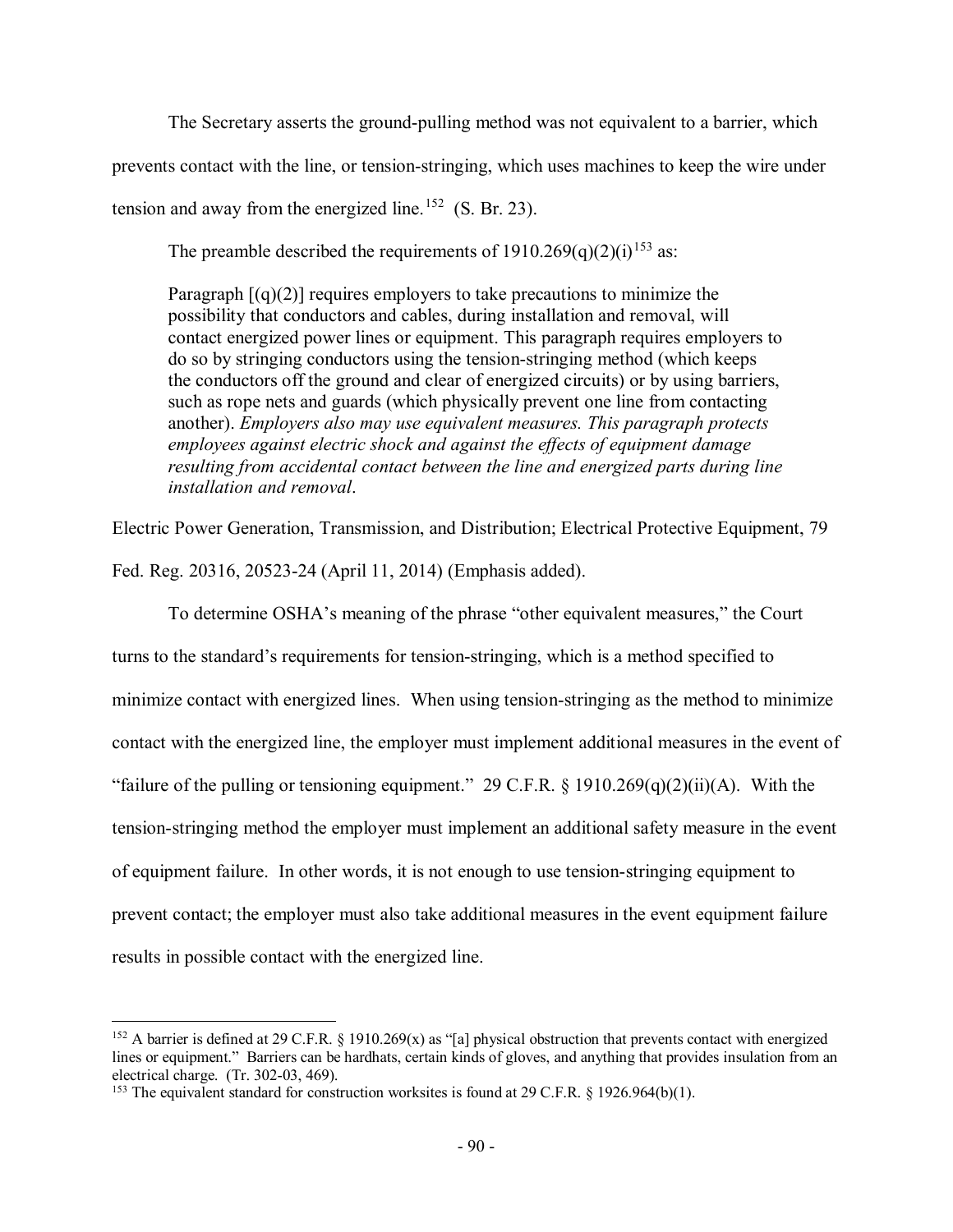The Court finds that for ground-pulling to be used as a means equivalent to tensionstringing, Elliot would need to implement additional measures in the event the wire did not stay on the ground as anticipated. Here, Elliot took no additional step to ensure the wire would not rise up from the ground.

Elliot's assertion that the distance between the overhead line and the ground was equivalent to a barrier also fails. A barrier physically prevents contact with the energized line if the wire gets close enough to make contact. There is no equivalent protection when the wire being ground-pulled is close enough to contact the energized line.

Elliot also asserts the standard only requires the risk of contact to be minimized, not eliminated, and that ground-pulling minimized the risk. (R. Reply Br. 4). The Court rejects this assertion; ground-pulling, without any additional measures to keep the wire near the ground and away from the overhead lines, does not minimize the risk of contact with the energized line.

The Court finds that Elliot's ground-pulling method was not a method equivalent to tension-stringing or an insulating barrier. The standard was violated because the tensionstringing method, barriers, or other equivalent measures were not used to minimize the possibility that the wire being pulled over the ground would contact the overhead energized primary line at the danger-pole (pole #978). (Tr. 171-72; Ex. 1, p. 10).

#### *Employees were exposed to the hazard.*

Messrs. Peterson and Pruitt were both exposed to the hazard when the conductor wire they were ground-pulling contacted the overhead energized primary line. (Tr. 175). The Secretary has proved the element of employee exposure.

### *Knowledge*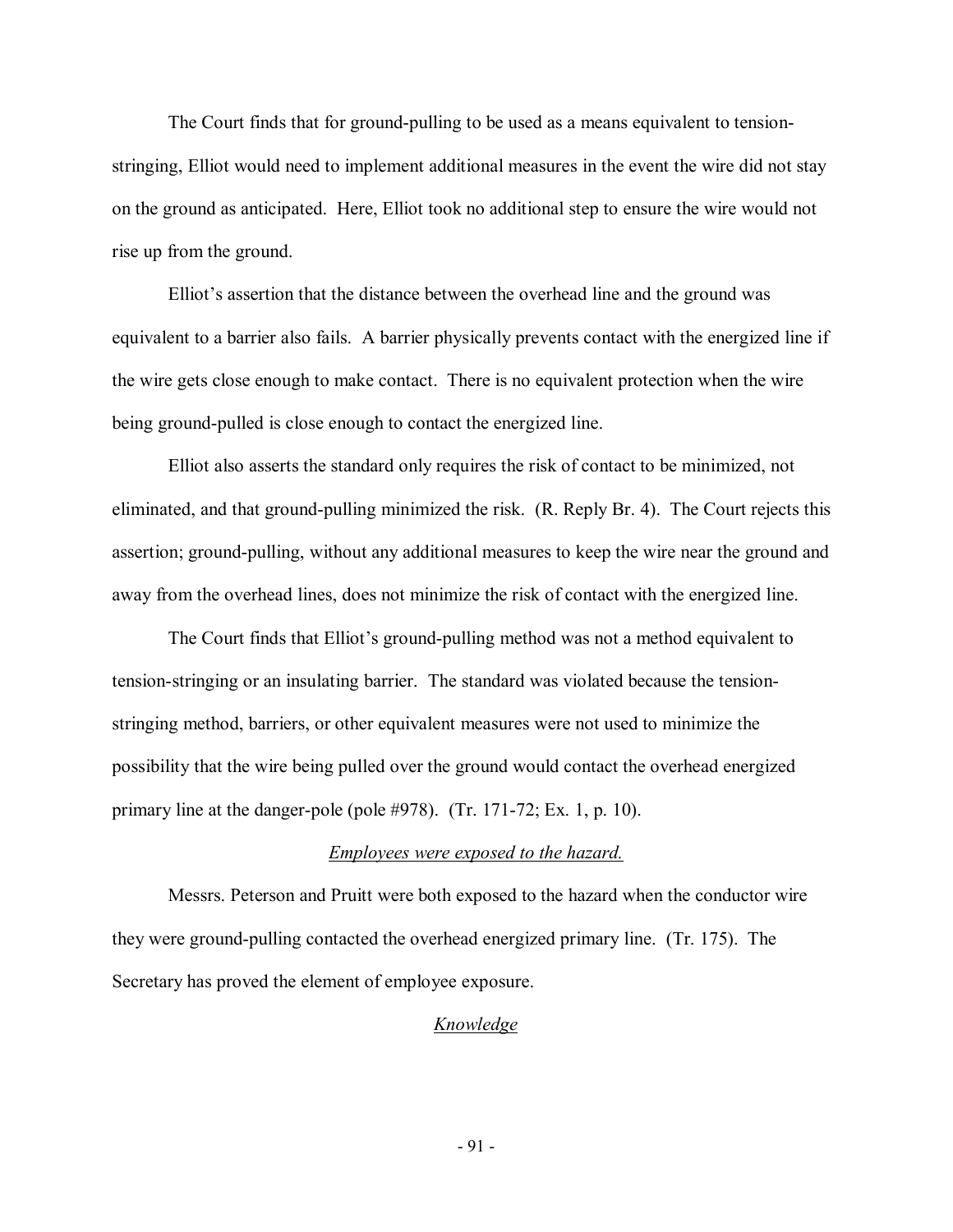The Secretary asserts Elliot had both actual and constructive knowledge the conductor wire being pulled could contact the overhead energized line. (S. Br. 25). Respondent asserts it had no knowledge because it did not believe the wire Messrs. Peterson and Pruitt were pulling would contact the overhead energized line as the employees were pulling the wire up a hill. (Tr. 48-49). The Secretary does not have to show that Elliot believed the condition was hazardous. To prove knowledge, the Secretary need only show the employer was aware of the condition itself, not knowledge that it was hazardous. *Phoenix Roofing*, *Inc*., 17 BNA OSHC at 1079- 1080.

The Secretary may establish constructive knowledge by showing the employer failed to implement adequate work rules or training programs and failed to adequately supervise employees or anticipate hazards and take measures to prevent violations. *See S. J. Louis Constr. of Tex.*, 25 BNA OSHC at 1894; *Assoc. Underwater Svcs.*, 24 BNA OSHC at 1250; *Thomas Indus. Coatings, Inc.*, 21 BNA OSHC at 2287.

Chester Brown was at the worksite when the Messrs. Peterson and Pruitt were groundpulling the wire. He implemented no additional measures to minimize the possibility the wire being pulled along the ground would not make contact with the overhead line. Elliot provided no work rule, guidance, or procedures for minimizing contact with the overhead energized line when ground-pulling. As with citation 1, item 2, above, Elliot's safety program did not address the hazards of contact with an overhead wire during ground-pulling operations and had no procedures or training to follow to minimize the risk of contact with the energized line. Thus, Elliot did not take reasonably diligent measures to prevent the violation and the Secretary has proven constructive knowledge.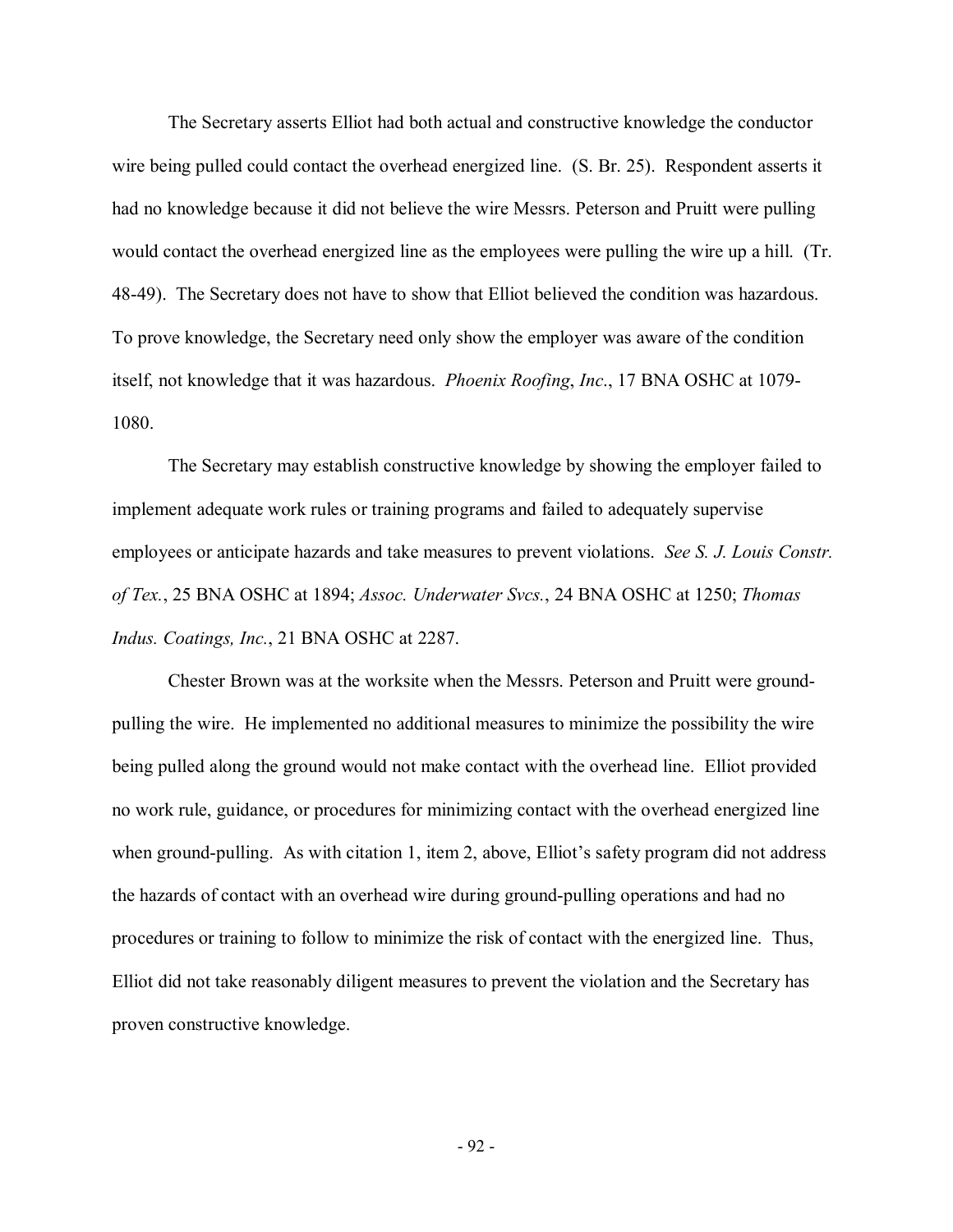The Secretary has proved the standard was applicable, employees were exposed to the hazard, Elliot had knowledge,  $154$  and the requirements of the standard were violated for citation 1, item 3.

## *Citations Interrelated, but not Duplicative*

Respondent asserts citation 1, items 2 and 3, are duplicative. The Commission has held that alleged "violations may be duplicative where the standards cited require the same abatement measures or where abatement of one citation item will necessarily result in the abatement of other item as well." *Rawson Contractors, Inc.*, 20 BNA OSHC 1078, 1082 n.5 (No. 99-0018, 2003); *see also Cleveland Consol., Inc*., 13 BNA OSHC at 1118.

At the commencement of the trial, the Secretary agreed, without objection, to assess a single penalty for citation 1, items 2 and 3. (Tr. 10). CO Milam testified that items 2 and 3 of citation 1 address the same hazard and essentially require the same abatement. (Tr. 181-182, 201). It is appropriate to access one penalty for "closely-related violations." *L.E. Meyers Co.*, 16 BNA OSHC 1037, 1048 (No. 90-945, 1993).

The Court finds each standard requires distinct abatement measures that are interrelated, but not duplicative to the extent that one of these two items needs to be vacated. *H.H. Hall Constr. Co.,* 10 BNA OSHC 1042, 1046 (No. 76-4765, 1981) (items not duplicative even though the abatement requirements of two applicable standards may be satisfied by compliance with more comprehensive standard); *Burkes Mech., Inc.,* 21 BNA OSHC 2136, 2141-42 (No. 04- 0475, 2007) (same). Here, item 2 is broad and comprehensive and item 3 is narrow and specific.

<span id="page-92-0"></span><sup>&</sup>lt;sup>154</sup> In its amended answer, Respondent asserted that the standard cited in Citation 1, item 3, fails to afford a reasonable warning of the prescribed conduct in light of common understanding and practice. In its post-hearing briefs, Respondent did not discuss this defense. Accordingly, the Court finds that Respondent has abandoned this defense. *See* n.131, herein.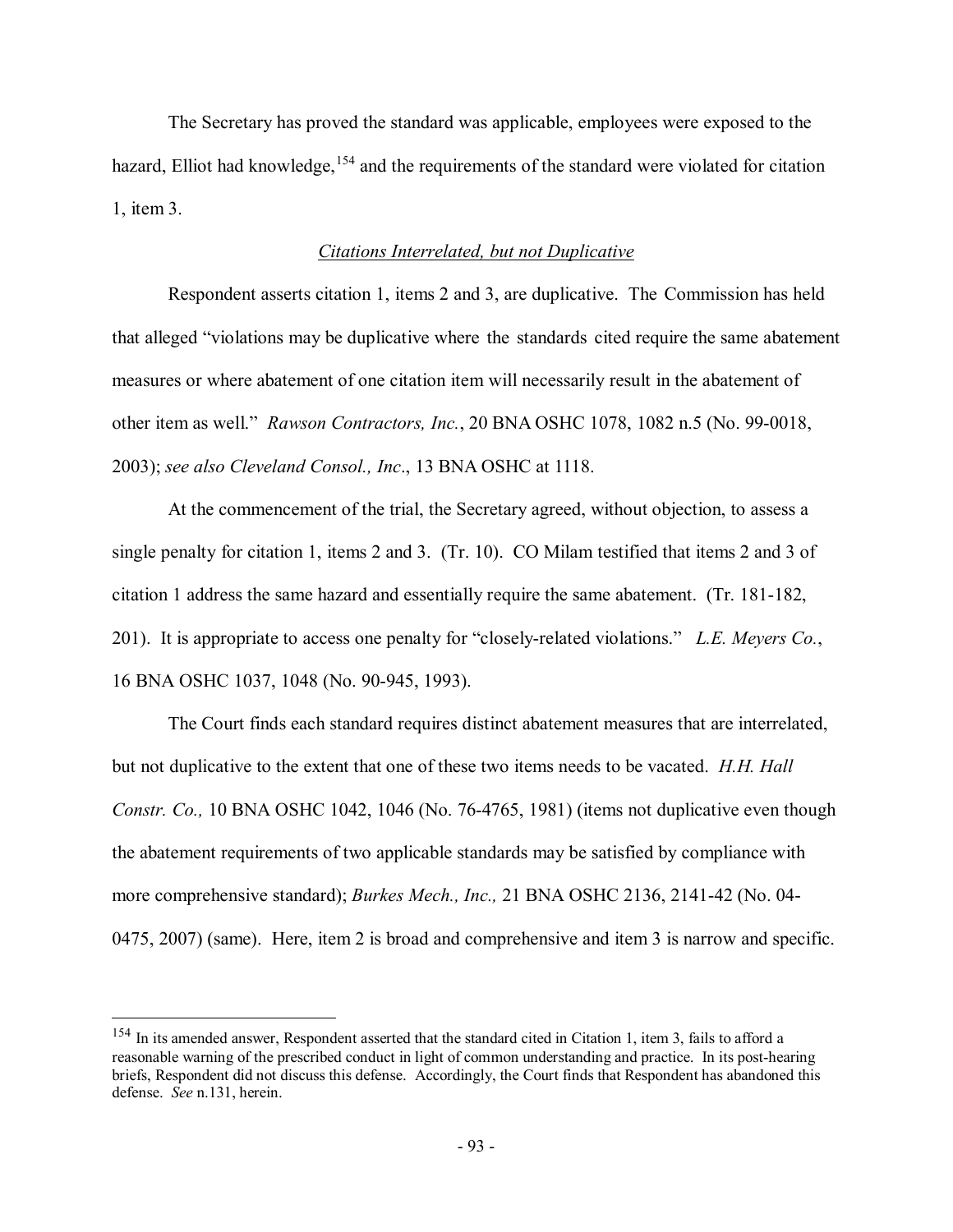*Id.* Both citation 1, items 2 and 3, are affirmed, but a single penalty of \$7,000 will be assessed for these two items.

## *Expert Michael William Gibson*

Prior to the trial, the Secretary moved for Mr. Gibson's expert witness testimony to be excluded from the trial for various reasons, including his failure to consider an adequate collection of data or facts.[155](#page-93-0) *See* n.108, herein.The Court denied the Secretary's motion without prejudice. After hearing Mr. Gibson's testimony, the Secretary renewed his motion to strike Mr. Gibson's expert testimony<sup>[156](#page-93-1)</sup> in his post-hearing brief based on the following:

- 1. Mr. Gibson has never personally pulled conductive wire before, including from a free-spooling reel, across uneven terrain, or in the face of resistance. (Tr. 544-45).
- 2. Mr. Gibson never visited the worksite at which the accident occurred, which means he never walked or personally observed the areas over which the conductive wire was pulled and he never walked or personally observed the terrain or power poles involved in the accident. (Tr. 545-46).
- 3. Mr. Gibson did not personally observe the conductive wire involved in the accident, nor did he conduct any testing on the wire. (Tr. 546-47, 552).
- 4. Mr. Gibson never interviewed any of the witnesses of the accident, he was not present or any interviews or statements given by the witnesses of the accident, and he was not present for the testimony of Mr. Peterson at the trial. (Tr. 547-48).

(S. Br. 30-31).

 $\overline{a}$ 

In sum, the Secretary argues Mr. Gibson simply does not have the hands-on experience or

<span id="page-93-0"></span><sup>&</sup>lt;sup>155</sup> Respondent did not respond to the Secretary's post-hearing motion to strike Mr. Gibson's expert testimony in its reply brief.

<span id="page-93-1"></span><sup>&</sup>lt;sup>156</sup> Alternatively, the Secretary argues Mr. Gibson's expert testimony should be given no weight at all.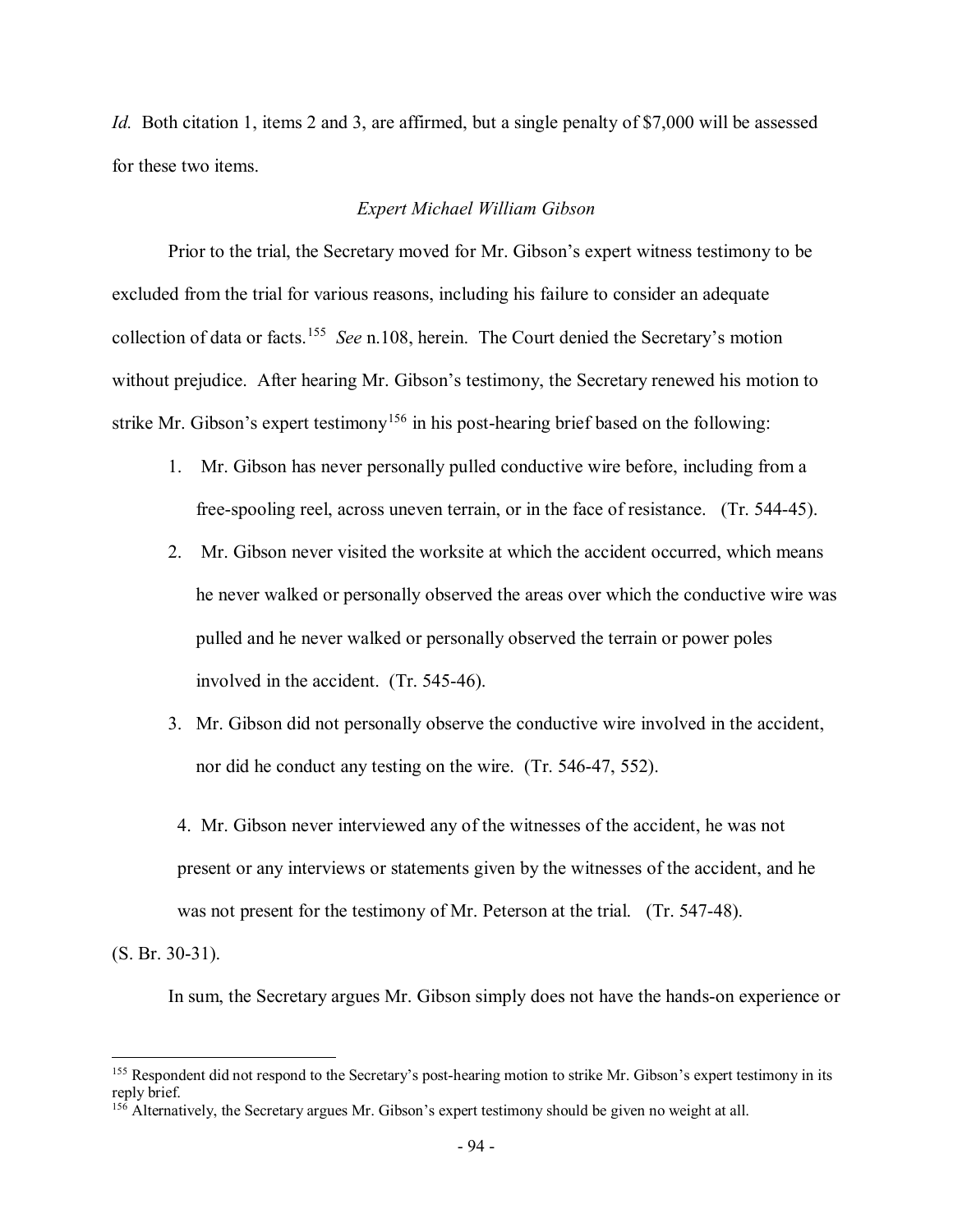sufficient incident-specific data to render the expert opinion to which he testified at the trial.

The Court denies Complainant's post-hearing motion to strike Mr. Gibson's expert trial testimony. Mr. Gibson has worked in the electrical utility industry for 37 years. He is fully qualified to testify as an expert on electrical lines and equipment. He falls short and is only marginally qualified to provide expert testimony concerning circumstances surrounding metal wire or cable being manually pulled from a free spooling reel at the work site, and/or Respondent's practices. The Secretary's objections to Mr. Gibson's expert courtroom testimony go more to weight, than admissibility. The Court agrees with the Secretary that Mr. Gibson's expert testimony at the trial is entitled to little or no weight for the reasons stated above by the Secretary.[157](#page-94-0) *See Avcon, Inc., Vasilios Saites, and Nicholas Saites*, 2000 WL 1466090, at \*29 (expert testimony entitled to little weight where no specialized knowledge relevant to the case present).

# **Characterization and Penalty Amount[158](#page-94-1)**

The Secretary classified the citation items as serious. A violation is classified as serious under section 17(k) of the Act if "there is a substantial probability that death or serious physical harm could result" if an accident occurred. 29 U.S.C. § 666(k); *Compass Envtl., Inc*., 23 BNA OSHC 1132, 1136 (No. 06-1036, 2010), *aff'd*, 663 F.3d 1164 (10th Cir. 2011).<sup>[159](#page-94-2)</sup> The Court finds that electric shock can result in serious physical harm or death. In the instant case,

 $\overline{a}$ 

<span id="page-94-2"></span><span id="page-94-1"></span><sup>158</sup> The court notes that OSHA's statutory maximum penalties were increased pursuant to the Inflation Adjustment Act of 2015, Pub. Law 114-74 § 701, 129 Stat. 559-602 (2015). OSHA established new penalties effective August 1, 2016 for violations occurring after November 2, 2015. 81 Fed. Reg. 43430 (July 1, 2016). The violation in the instant case occurred prior to November 2, 2015, thus the statutory maximum of \$7,000 applies here. <sup>159</sup> The parties also agreed to the principles of law that "[a] violation is serious when 'there is a substantial probability that death or serious physical harm could result' from the hazardous condition at issue" and "[t]he Secretary need not show that there was a substantial probability than an accident would occur, only that if an accident did occur death or serious physical harm would result." *See Charles W. Mason, DDS & Assocs., PLLC*, 25 BNA OSHC 1792, 1795 (No. 10-2313, 2015); (Tr. 35-36).

<span id="page-94-0"></span><sup>157</sup> *See* generally *United States Steel Corp. v. OSHRC*, 537 F.2d 780, 783 (3d Cir. 1976) ("Expert testimony need not be accepted even if uncontradicted.").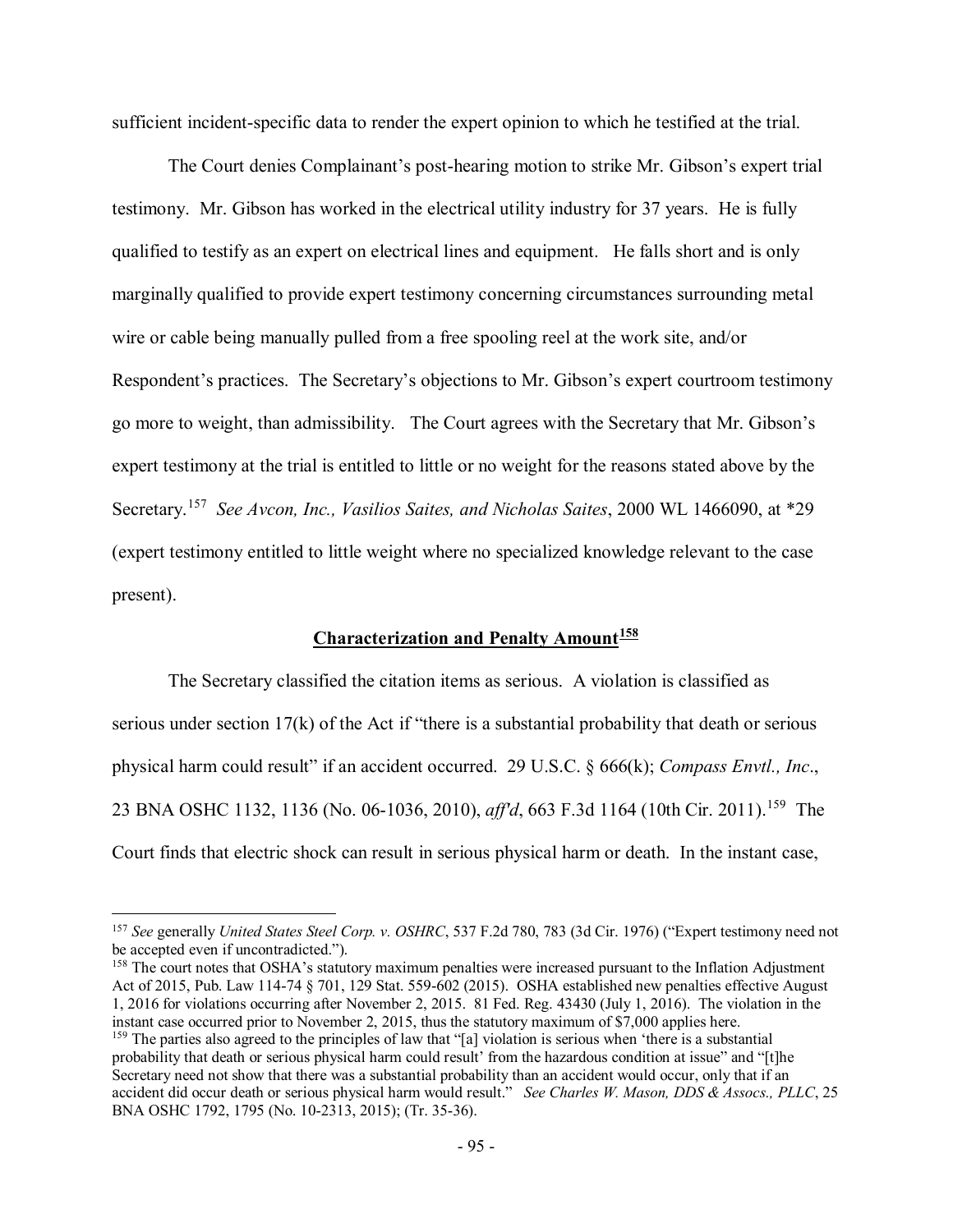one employee was fatally injured and the other, suffered severe injury. The Court finds the citation items were properly classified as serious. (Tr. 163, 169, 177-78; Ex. 13, pp. 1, 8, 13).

Section 17(j) of the Act requires the Commission to give due consideration to four criteria in assessing penalties: the size of the employer's business, the gravity of the violation, the employer's good faith, and its prior history of violations.[160](#page-95-0) *Id.* at 1137.

The maximum penalty for a serious citation is \$7,000. 29 U.S.C. § 666(b). For citation 1, item 1a, the Secretary proposed a penalty of \$7,000. For Citation 1, items 2 and 3, the Secretary proposed a combined penalty of \$7,000. (Tr. 163; Ex. 13, pp. 1, 8, 13).

In establishing the proposed penalties, OSHA considered the violation to be high severity with a greater probability of harm. No reduction was applied to the penalty for good faith. CO Milam testified that Respondent was a large employer, so there was no penalty reduction for company size. (Tr. 163-64, 177-78; Ex. 13, pp. 1, 8, 13).

The Court finds the Secretary has given due consideration to all the necessary criteria established by the Act. The Court does as well. The Court assesses a penalty of \$7,000 for citation 1, item 1a, and a grouped penalty of \$7,000 for citation 1, items 2 and 3. *See Cleveland Consol., Inc.*, 13 BNA OSHC at 1118 (two citation items involving substantially the same violative conduct held to be single violation and single penalty assessed).

### **Findings of Fact and Conclusions of Law**

All findings of fact and conclusions of law relevant and necessary to a determination of the contested issues have been made above. *See* Fed. R. Civ. P. 52(a). All proposed findings of fact and conclusions of law inconsistent with this decision are denied.

#### **ORDER**

<span id="page-95-0"></span><sup>&</sup>lt;sup>160</sup> CO Milam testified that when OSHA calculated its proposed penalty, Respondent "received a ten percent" increase due to previous high gravity serious violations," but such an increase could not be applied because of the statutory maximum of \$7,000 that existed at that time. (Tr. 164; Ex. 13, pp. 1, 8, 13).